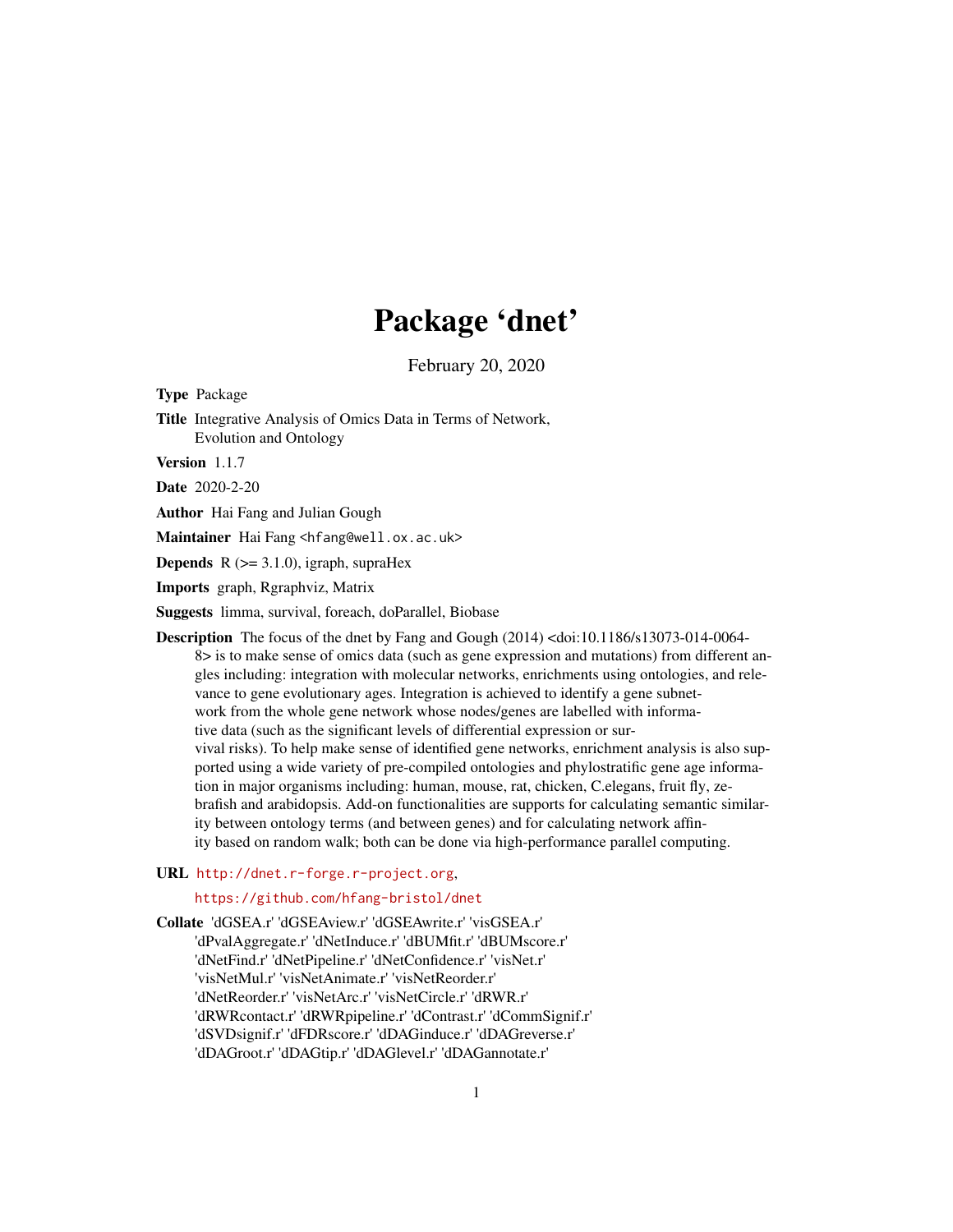'dDAGancestor.r' 'dDAGtermSim.r' 'dDAGgeneSim.r' 'visDAG.r' 'dEnricher.r' 'dEnricherView.r' 'visBoxplotAdv.r' 'dRDataLoader.r' 'dCheckParallel.r' 'dFunArgs.r'

License GPL-2

biocViews Bioinformatics

NeedsCompilation no

Repository CRAN

Date/Publication 2020-02-20 10:10:07 UTC

# R topics documented:

|          | 3              |
|----------|----------------|
|          | $\overline{4}$ |
|          | 6              |
|          | $\overline{7}$ |
|          | 8              |
|          | 9              |
|          | 10             |
|          | 12             |
|          | 14             |
|          |                |
|          | 16             |
|          | 17             |
|          | 18             |
|          | 19             |
|          | 21             |
|          | 22             |
|          | 26             |
|          | 27             |
|          | 28             |
|          | 29             |
|          | 33             |
|          | 35             |
|          | 36             |
| dNetFind | 37             |
|          | 39             |
|          | 40             |
|          | 42.            |
|          | 45             |
|          | 47             |
|          | 50             |
|          | 52             |
|          | 55             |
|          | 57             |
|          | 59             |
|          | 60             |
|          | 61             |
|          |                |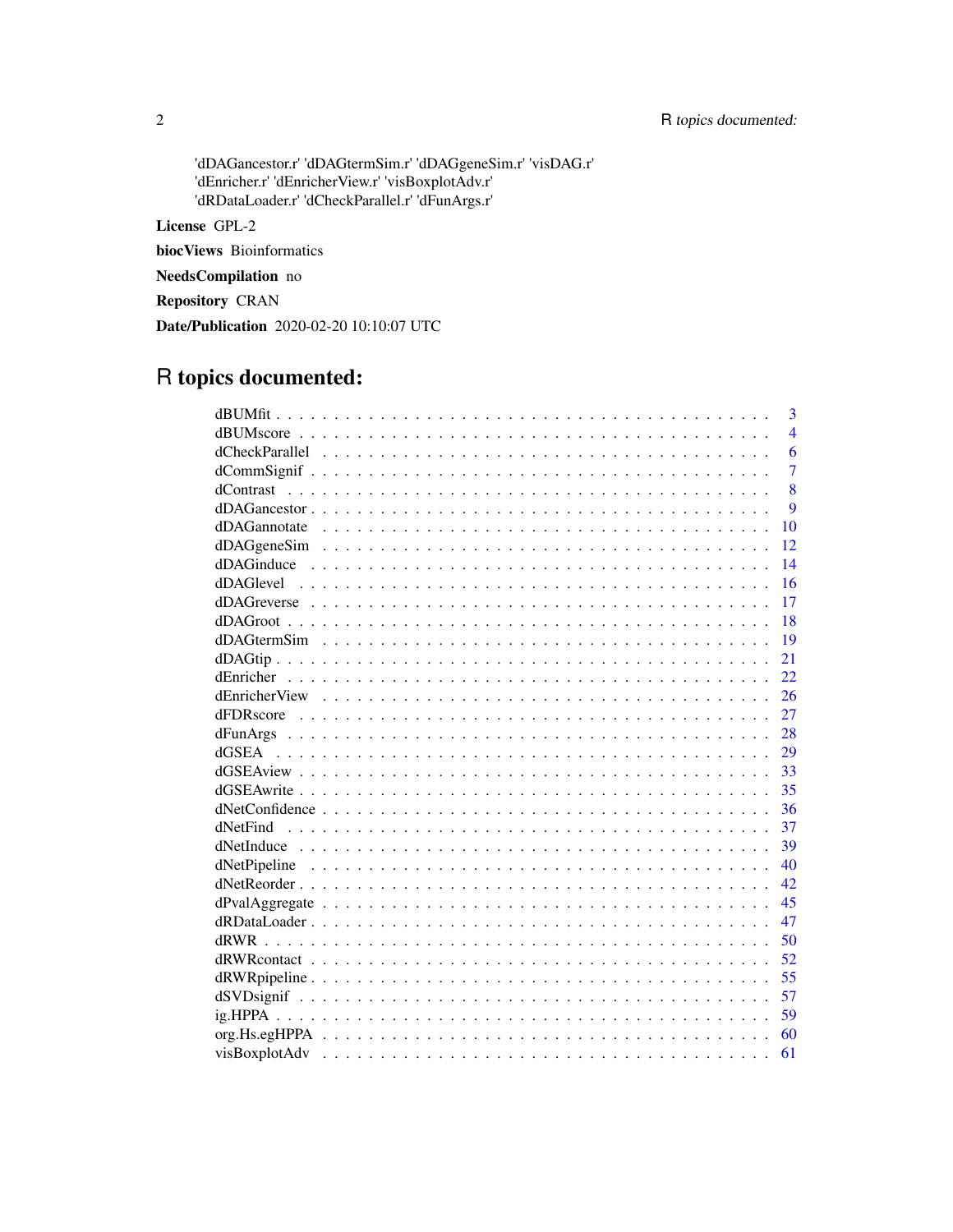#### <span id="page-2-0"></span>dBUMfit 3

<span id="page-2-1"></span>dBUMfit *Function to fit a p-value distribution under beta-uniform mixture model*

# Description

dBUMfit is supposed to take as input a vector of p-values for deriving their distribution under betauniform mixture model (see Note below). The density distribution of input p-values is expressed as a mixture of two components: one for the null hypothesis (the noise component) and the other for the alternative hypothesis (the signal component). The noise component is the uniform density, while the signal component is the remainder of the mixture distribution. It returns an object of class "BUM".

# Usage

```
dBUMfit(x, ntry = 1, hist.bum = T, contour.bum = T, verbose = T)
```
# Arguments

| X           | a vector containing input p-values                                                                                                                                             |
|-------------|--------------------------------------------------------------------------------------------------------------------------------------------------------------------------------|
| ntry        | an integeter specifying how many trys are used to find the optimised parameters<br>by maximum likelihood estimation                                                            |
| hist.bum    | logical to indicate whether the histogram graph should be drawn                                                                                                                |
| contour.bum | logical to indicate whether a contour plot should be drawn to show the log likeli-<br>hood as a function of two parameters (a and lambda) in the beta-uniform mixture<br>model |
| verbose     | logical to indicate whether the messages will be displayed in the screen. By<br>default, it sets to true for display                                                           |

# Value

an object of class "BUM", a list with following elements:

- lambda: estimated mixture parameter
- a: estimated shape parameter
- NLL: Negative log-likelihood
- pvalues: the input pvalues
- call: the call that produced this result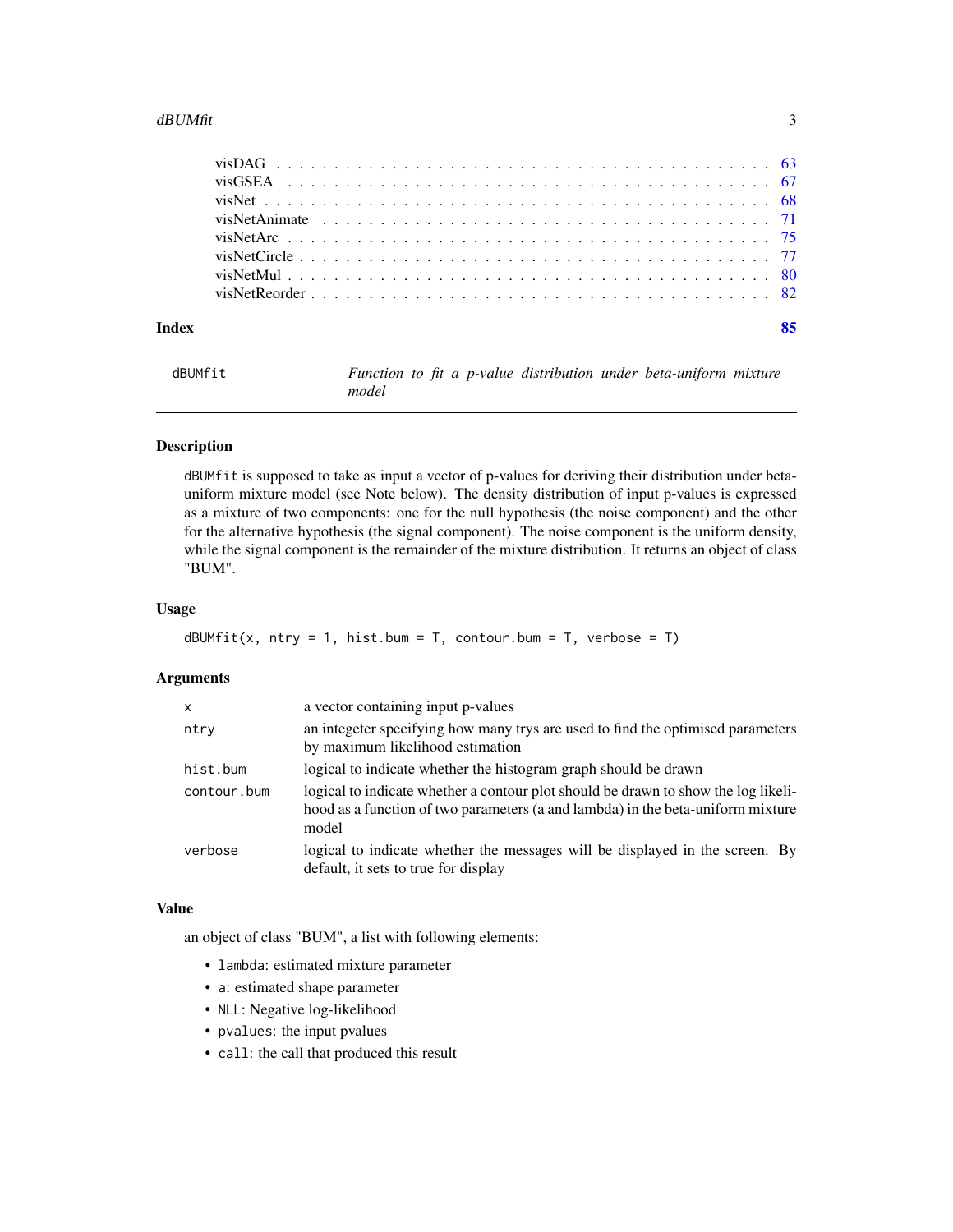<span id="page-3-0"></span>The probability density function of p-values under the Beta-Uniform Mixture model is formulated as:  $f(x|\lambda, a) = \lambda + (1 - \lambda) * a * x^{a-1}$ . The model names after mixing two distributions:

- the uniform distribution with the density function as  $\frac{1}{b-a}\Big|_{a=0}^{b=1} = 1$
- the beta distribution with the density function as  $\frac{\Gamma(a+b)}{\Gamma(a)+\Gamma(b)} * x^{a-1} * (1-x)^{b-1}|_{b=1} = a * x^{a-1}$

Both are mixed via  $\lambda$ . The mixture parameter  $\lambda$  measures the contribution from the uniform distribution. Accordingly,  $1 - \lambda$  measures the contribution from the beta distribution. Notably, the probability density function of the beta distribution can be splitted into two parts (rather than the exclusitive signal):

- the constant part as noise:  $a * x^{a-1}|_{x=1} = a$
- the rest part as signal:  $a * (x^{a-1} 1)$

In other words, there is no signal at  $x = 1$  but all being noise. It is a conservative, upper bound estimation of the noise. Therefore, the probability density function in the model can be decomposed into signal-noise components:

- the signal component:  $(1 \lambda) * a * (x^{a-1} 1)$
- the noise component:  $\lambda + (1 \lambda) * a$

It is misleading to simply view  $\lambda$  as the noise component and  $(1 - \lambda) * a * x^{a-1}$  as the signal component, just as wrongly do in the literatures (e.g. [http://www.ncbi.nlm.nih.gov/pubmed/](http://www.ncbi.nlm.nih.gov/pubmed/18586718) [18586718](http://www.ncbi.nlm.nih.gov/pubmed/18586718))

#### See Also

#### [dBUMscore](#page-3-1)

#### Examples

```
# 1) generate an vector consisting of random values from beta distribution
x <- rbeta(1000, shape1=0.5, shape2=1)
# 2) fit a p-value distribution under beta-uniform mixture model
fit \leftarrow dBUMfit(x)
fit$lambda
fit$a
```
<span id="page-3-1"></span>dBUMscore *Function to transform p-values into scores according to the fitted betauniform mixture model and/or after controlling false discovery rate*

#### Description

dBUMscore is supposed to take as input a vector of p-values, which are transformed into scores according to the fitted beta-uniform mixture model. Also if the FDR threshold is given, it is used to make sure that p-values below this are considered significant and thus scored positively. Instead, those p-values above the given FDR are considered insigificant and thus scored negatively.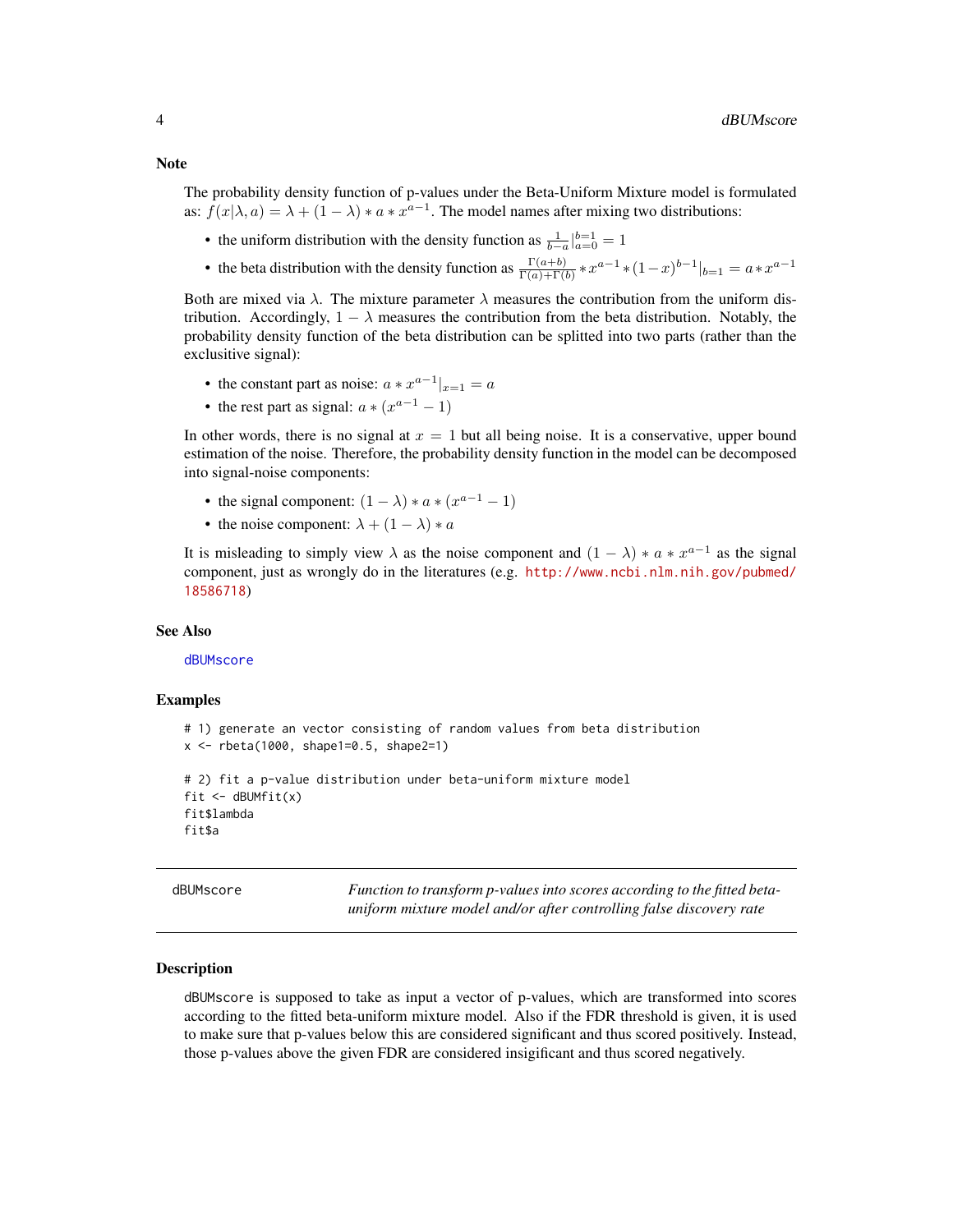#### dBUMscore 55

#### Usage

dBUMscore(fit, method =  $c("pdf", "cdf"),$  fdr = NULL, scatter.bum = T)

#### Arguments

| fit         | an object of class "BUM"                                                                                                                                                                                                                                                                                                  |
|-------------|---------------------------------------------------------------------------------------------------------------------------------------------------------------------------------------------------------------------------------------------------------------------------------------------------------------------------|
| method      | the method used for the transformation. It can be either "pdf" for the method<br>based on the probability density function of the fitted model, or "cdf" for the<br>method based on the cumulative distribution function of the fitted model                                                                              |
| fdr         | the given FDR threshold. By default, it is set to NULL, meaning there is no<br>constraint. If given, those p-values with the FDR below this are considered<br>significant and thus scored positively. Instead, those p-values with the FDR<br>above this given FDR are considered insigificant and thus scored negatively |
| scatter.bum | logical to indicate whether the scatter graph of scores against p-values should<br>be drawn. Also indicated is the p-value (called tau) corresponding to the given<br>FDR threshold (if any)                                                                                                                              |

#### Value

• scores: a vector of scores

#### Note

The transformation from the input p-value x to the score  $S(x)$  is based on the fitted beta-uniform mixture model with two parameters  $\lambda$  and a:  $f(x|\lambda, a) = \lambda + (1 - \lambda) * a * x^{a-1}$ . Specifically, it considers the log-likelyhood ratio between the signal and noise compoment of the model. The probability density function (pdf) of the signal component and the noise component are  $(1 - \lambda) *$  $a * (x^{a-1} - 1)$  and  $\lambda + (1 - \lambda) * a$ , respectively. Accordingly, the cumulative distribution function (cdf) of the signal component and the noise component are  $\int_0^x (1 - \lambda) * a * (x^{a-1} - 1) dx$  and  $\int_0^x \lambda + (1-\lambda) * a \, dx$ . In order to take into account the significance of the p-value, the f dr threshold is also used for down-weighting the score. According to how to measure both components, there are two methods implemented for deriving the score  $S(x)$ :

- The method "pdf":  $S(x) = log_2 \frac{(1-\lambda)*a*(x^{a-1}-1)}{\lambda+(1-\lambda)*a} log_2 \frac{(1-\lambda)*a*(x^{a-1}-1)}{\lambda+(1-\lambda)*a} = log_2 \left(\frac{x^{a-1}-1}{x^{a-1}-1}\right)$ . For the purpose of down-weighting scores, it must ensure  $log_2 \frac{(1-\lambda)*a*(\tau^{a-1}-1)}{\lambda+(1-\lambda)*a} \geq 0$ , that is, the constraint via  $\tau \leq \left(\frac{\lambda + 2 * a * (1 - \lambda)}{a * (1 - \lambda)}\right)^{\frac{1}{\alpha - 1}}$  $\int_0^x (1-\lambda) * a * (x^{a-1}-1) \, \mathrm{d}x$  $\int_0^{\tau} (1-\lambda) * a * (\tau^{a-1} - 1) \,dx$
- The method "cdf":  $S(x) = log_2$  $\int_{a}^{x} \frac{\lambda + (1-\lambda)*a \, dx}{\lambda + (1-\lambda)*a \, dx} - log_2$  $0 \qquad \qquad \mathcal{J}_0$  $\int_{\pi}^{\pi} \lambda + (1-\lambda)*a \, dx = log_2 \frac{(1-\lambda)*(x^{a-1}-a)}{\lambda + (1-\lambda)*a}$  $log_2\frac{(1-\lambda)*(T^{a-1}-a)}{\lambda+(1-\lambda)*a} = log_2\left(\frac{x^{a-1}-a}{T^{a-1}-a}\right)$ . For the purpose of down-weighting scores, it must ensure  $log_2\frac{(1-\lambda)*(\tau^{\alpha-1}-a)}{\lambda+(1-\lambda)*a} \ge 0$ , that is, the constraint via  $\tau \le (\frac{\lambda+2*a*(1-\lambda)}{1-\lambda})^{\frac{1}{\alpha-1}}$
- Where  $\tau = \left[\frac{\lambda + (1 \lambda) * a f dr * \lambda}{f dr * (1 \lambda)}\right]$  $\frac{(1-\lambda)*a-fdr*\lambda}{fdr*(1-\lambda)}$   $\frac{1}{a-1}$ , i.e. the p-value corresponding to the exact  $fdr$  threshold. It can be deduced from the definition of the false discovery rate:  $f dr = \int_{0}^{\tau} \frac{\lambda + (1 - \lambda) * a dx}{\lambda + (1 - \lambda) * a dx}$  $\int_0^\tau \lambda + (1-\lambda) \cdot a \cdot x^{a-1} \, \mathrm{d}x$ Notably, if the calculated  $\tau$  exceeds the contraint, it will be reset to the maximum end of that constraint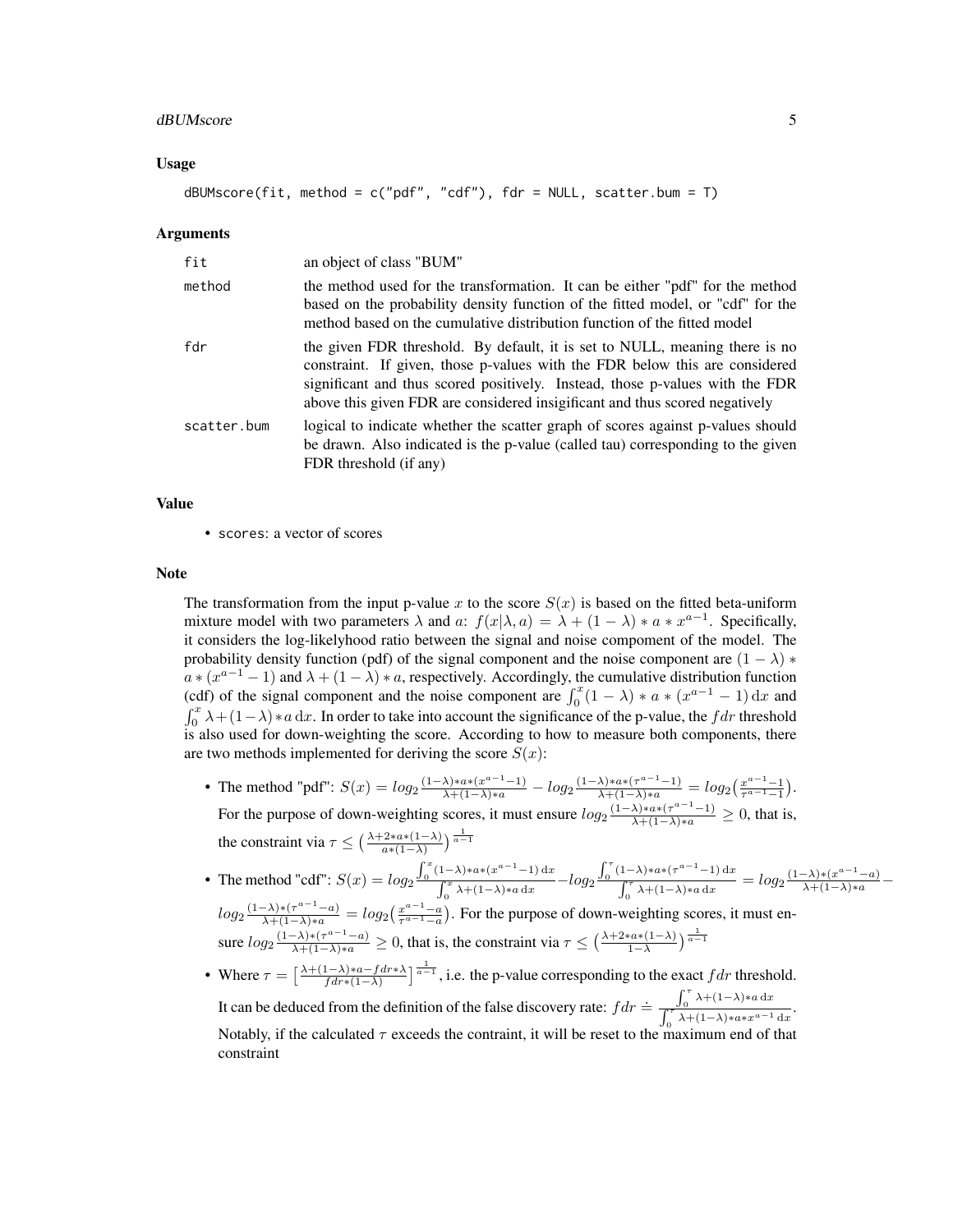# See Also

[dBUMfit](#page-2-1)

#### Examples

```
# 1) generate an vector consisting of random values from beta distribution
x <- rbeta(1000, shape1=0.5, shape2=1)
# 2) fit a p-value distribution under beta-uniform mixture model
fit \leftarrow dBUMfit(x)
# 3) calculate the scores according to the fitted BUM and fdr=0.01
# using "pdf" method
scores <- dBUMscore(fit, method="pdf", fdr=0.01)
# using "cdf" method
scores <- dBUMscore(fit, method="cdf", fdr=0.01)
```
<span id="page-5-1"></span>dCheckParallel *Function to check whether parallel computing should be used and how*

#### Description

dCheckParallel is used to check whether parallel computing should be used and how

#### Usage

```
dCheckParallel(multicores = NULL, verbose = T)
```
# Arguments

| multicores | an integer to specify how many cores will be registered as the multicore parallel                                    |
|------------|----------------------------------------------------------------------------------------------------------------------|
|            | backend to the 'foreach' package. If NULL, it will use a half of cores available                                     |
|            | in a user's computer                                                                                                 |
| verbose    | logical to indicate whether the messages will be displayed in the screen. By<br>default, it sets to true for display |

# Value

TRUE for using parallel computing; FALSE otherwise

# Note

Whether parallel computation with multicores is used is system-specific. Also, it will depend on whether these two packages "foreach" and "doParallel" have been installed. It can be installed via: source("http://bioconductor.org/biocLite.R"); biocLite(c("foreach","doParallel")).

#### See Also

[dRWR](#page-49-1), [dRWRcontact](#page-51-1), [dRWRpipeline](#page-54-1), [dDAGtermSim](#page-18-1), [dDAGgeneSim](#page-11-1)

<span id="page-5-0"></span>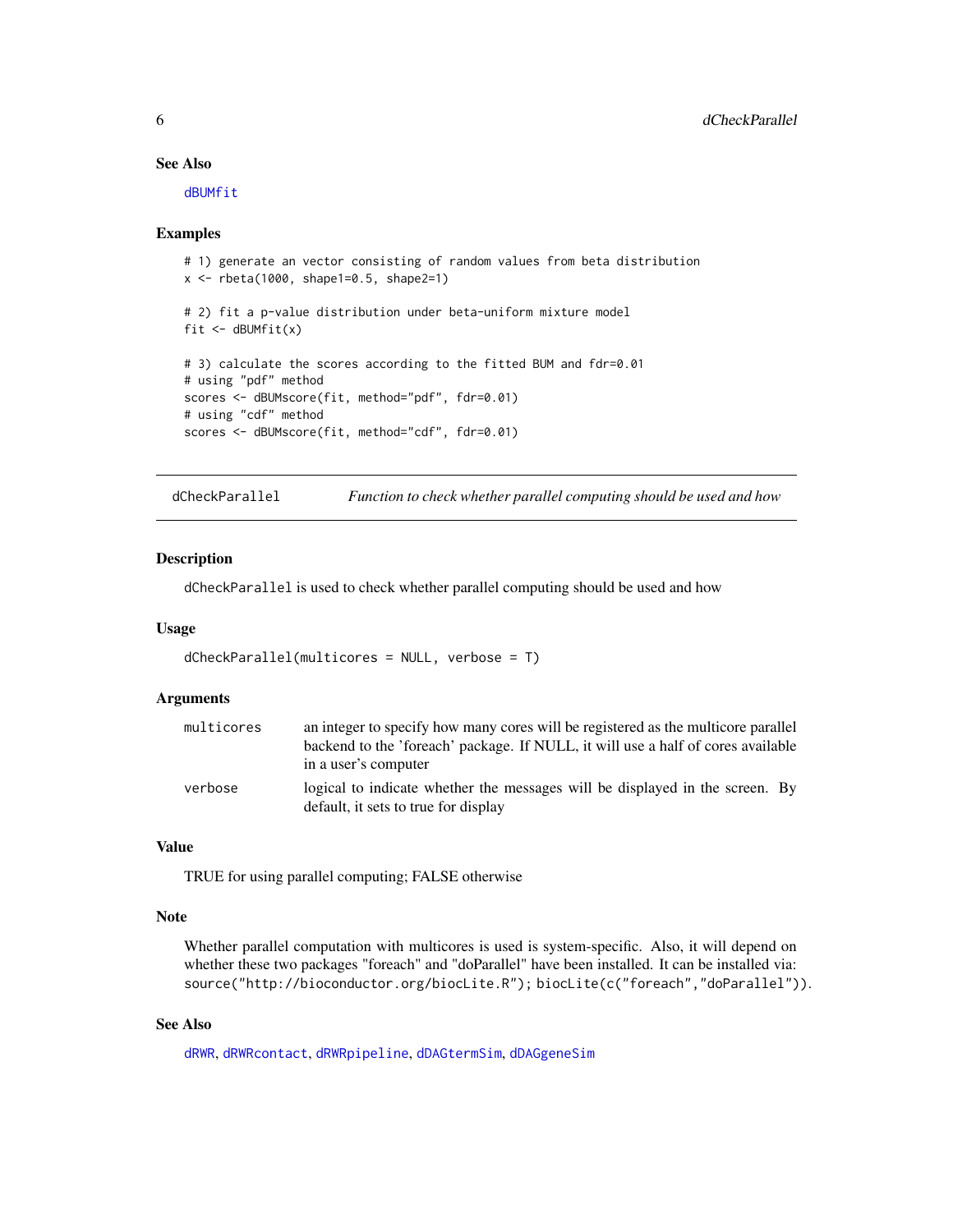# <span id="page-6-0"></span>dCommSignif 7

# Examples

#dCheckParallel(multicores=2)

<span id="page-6-1"></span>dCommSignif *Function to test the significance of communities within a graph*

#### Description

dCommSignif is supposed to test the significance of communities within a graph. For a community of the graph, it first calculates two types of degrees for each node: degrees based on parters only within the community itself, and the degrees based on its parters NOT in the community but in the graph. Then, it performs two-sample Wilcoxon tests on these two types of degrees to produce the signficance level (p-value)

#### Usage

dCommSignif(g, comm)

#### Arguments

| g    | an object of class "igraph" or "graphNEL"                                     |
|------|-------------------------------------------------------------------------------|
| comm | an object of class "communities". Details on this class can be found at http: |
|      | //igraph.org/r/doc/communities.html                                           |

#### Value

• significance: a vector of p-values (significance)

#### Note

none

#### See Also

[dCommSignif](#page-6-1)

#### Examples

```
# 1) generate an vector consisting of random values from beta distribution
x <- rbeta(1000, shape1=0.5, shape2=1)
# 2) fit a p-value distribution under beta-uniform mixture model
fit <- dBUMfit(x, ntry=1, hist.bum=FALSE, contour.bum=FALSE)
# 3) calculate the scores according to the fitted BUM and fdr=0.01
# using "pdf" method
scores <- dBUMscore(fit, method="pdf", fdr=0.05, scatter.bum=FALSE)
names(scores) <- as.character(1:length(scores))
```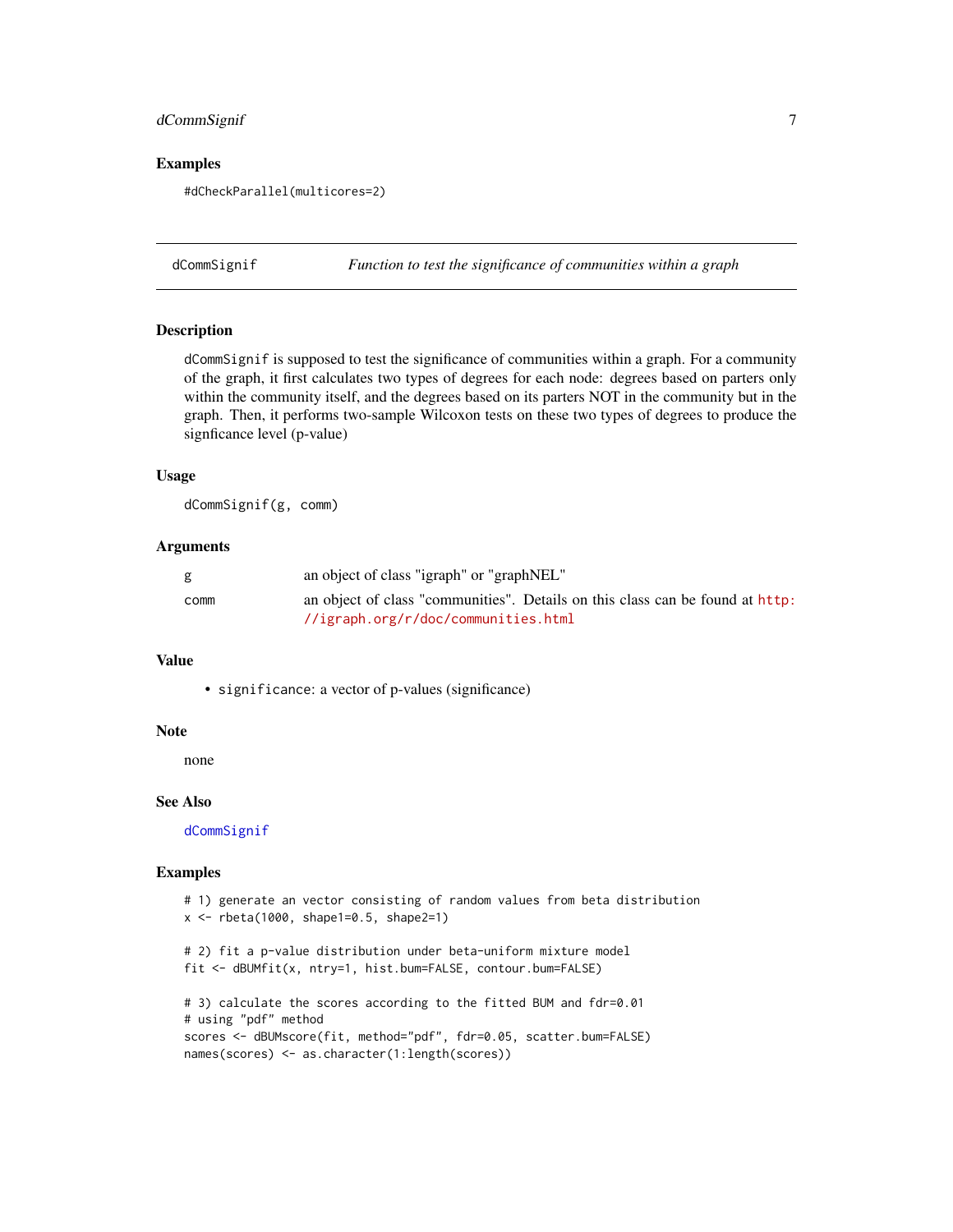```
# 4) generate a random graph according to the ER model
g <- erdos.renyi.game(1000, 1/100)
# 5) produce the induced subgraph only based on the nodes in query
subg <- dNetInduce(g, V(g), knn=0)
# 6) find the module with the maximum score
module <- dNetFind(subg, scores)
# 7) find the module and test its signficance
comm <- walktrap.community(module, modularity=TRUE)
significance <- dCommSignif(module, comm)
```
dContrast *Function to help build the contrast matrix*

#### Description

dContrast is used to help build the contrast matrix

#### Usage

```
dContrast(
level_sorted,
contrast.type = c("average", "zero", "sequential", "pairwise")
)
```
#### Arguments

```
level_sorted a vector of levels (usually sorted) which are contrated to each other
contrast. type the type of the contrast. It can be one of either 'average' for the contrast against
                   the average of all levels, 'zero' for the contrast against the zero, 'sequential' for
                   the contrast in a sequential order (it requires the levels being sorted properly), or
                    'pairwise' for the pairwise contrast.
```
#### Value

a list with following components:

- each: the contrast being specified
- name: the name of the contrast

#### Note

none

<span id="page-7-0"></span>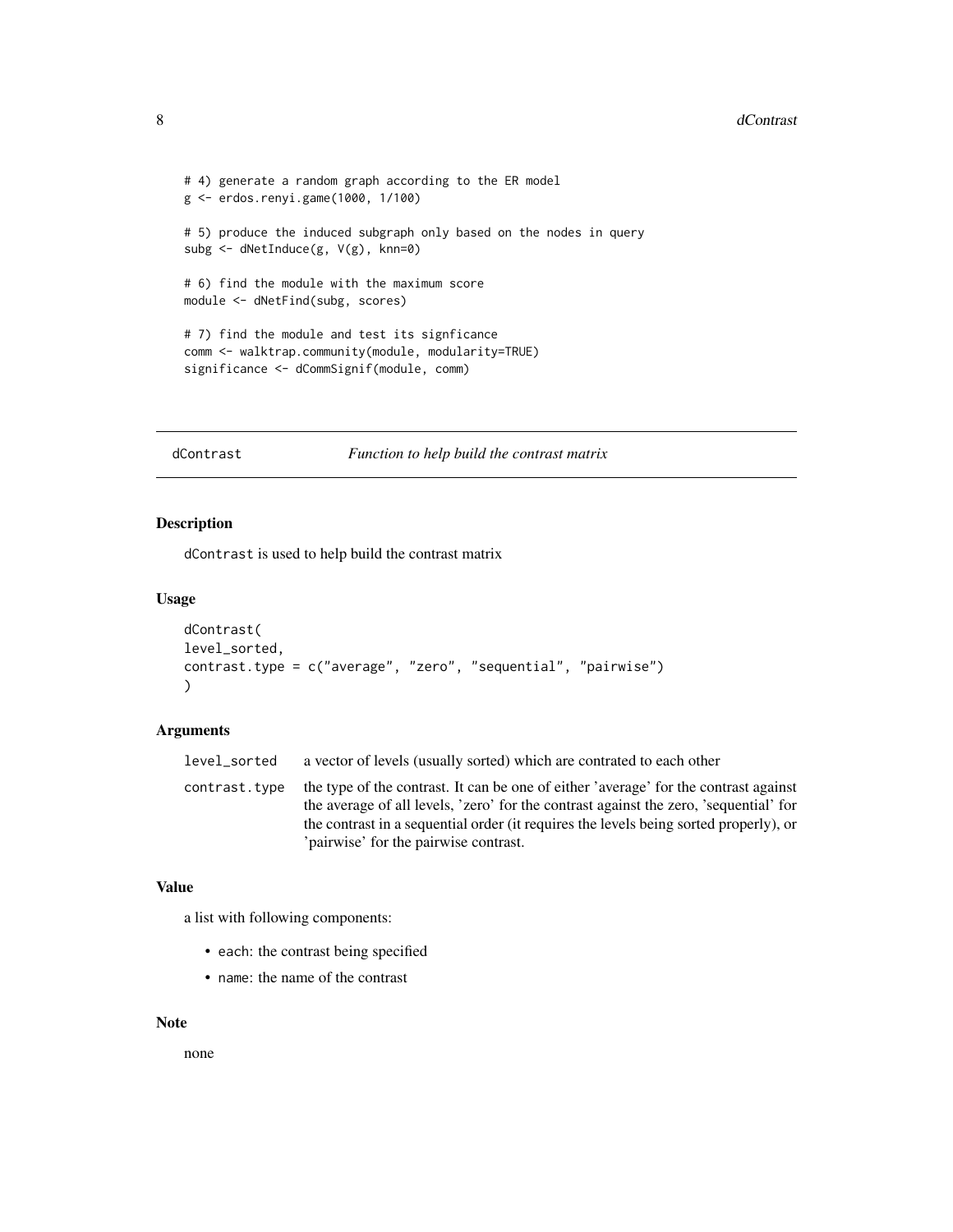# <span id="page-8-0"></span>dDAGancestor 9

# Examples

```
level_sorted <- c("L1","L2","L3","L4")
# the contrast against the average of all levels
contrasts <- dContrast(level_sorted, contrast.type="average")
# the contrast against the zero
contrasts <- dContrast(level_sorted, contrast.type="zero")
# the contrast in a sequential order
contrasts <- dContrast(level_sorted, contrast.type="sequential")
# the pairwise contrast
contrasts <- dContrast(level_sorted, contrast.type="pairwise")
```
<span id="page-8-1"></span>dDAGancestor *Function to find common ancestors of two terms/nodes from a direct acyclic graph (DAG)*

# **Description**

dDAGancestor is supposed to find a list of common ancestors shared by two terms/nodes, given a direct acyclic graph (DAG; an ontology). If two terms are given as NULL, then a sparse matrix of children x ancestors is built for all terms. If one of them is null, then a sparse matrix of children x ancestors is built but only for non-null input terms.

#### Usage

 $dDAGancestor(g, term1 = NULL, term2 = NULL, verbose = T)$ 

#### Arguments

| g       | an object of class "igraph" or "graphNEL"                                                                            |
|---------|----------------------------------------------------------------------------------------------------------------------|
| term1   | the first term/node as input                                                                                         |
| term2   | the second term/node as input                                                                                        |
| verbose | logical to indicate whether the messages will be displayed in the screen. By<br>default, it sets to true for display |

# Value

- When two terms are given: a list of terms/nodes that are common ancestors for two input terms/nodes
- When two terms are given as NULL: a sparse matrix of children x ancestors is built for all terms, with '1' for the reachable and otherwise '0'.
- When one of terms is given as NULL: a sparse matrix of children x ancestors is built but only for non-null input terms, with '1' for the reachable and otherwise '0'.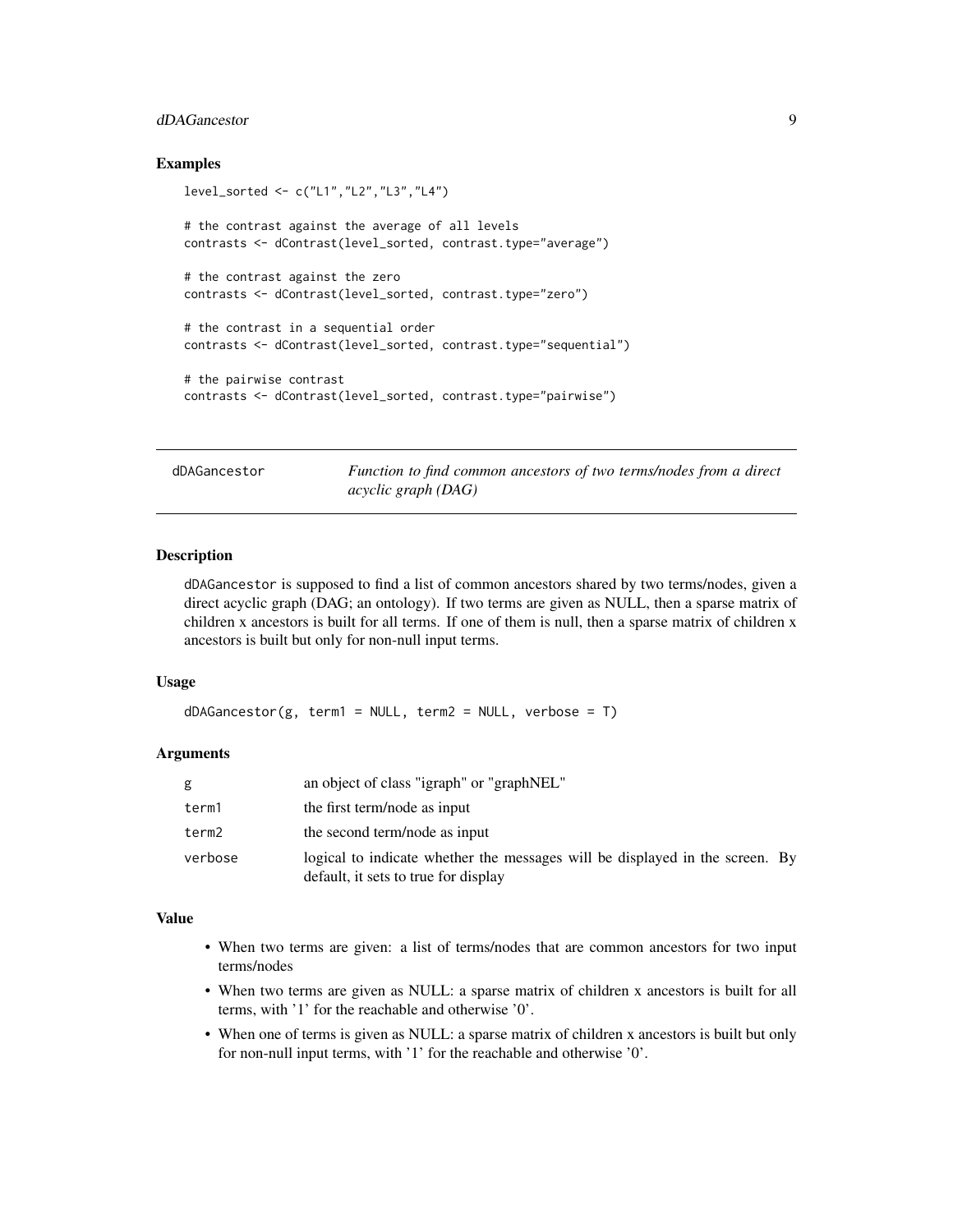<span id="page-9-0"></span>10 dDAGannotate

#### Note

none

# See Also

[dDAGinduce](#page-13-1)

# Examples

```
# 1) load HPPA as igraph object
ig.HPPA <-dRDataLoader(RData='ig.HPPA')
g <- ig.HPPA
# 2) randomly give two terms
term1 <- sample(V(g)$name,1)
term2 <- sample(V(g)$name,1)
# 3) find common ancestors
dDAGancestor(g, term1, term2)
```
<span id="page-9-1"></span>dDAGannotate *Function to generate a subgraph of a direct acyclic graph (DAG) induced by the input annotation data*

#### Description

dDAGannotate is supposed to produce a subgraph induced by the input annotation data, given a direct acyclic graph (DAG; an ontology). The input is a graph of "igraph" or "graphNET" object, a list of the vertices containing annotation data, and the mode defining the paths to the root of DAG. The induced subgraph contains vertices (with annotation data) and their ancestors along with the defined paths to the root of DAG. The annotations at these vertices (including their ancestors) are also updated according to the true-path rule: a gene annotated to a term should also be annotated by its all ancestor terms.

# Usage

```
dDAGannotate(
g,
annotations,
path.mode = c("all_paths", "shortest_paths", "all_shortest_paths"),
verbose = TRUE
)
```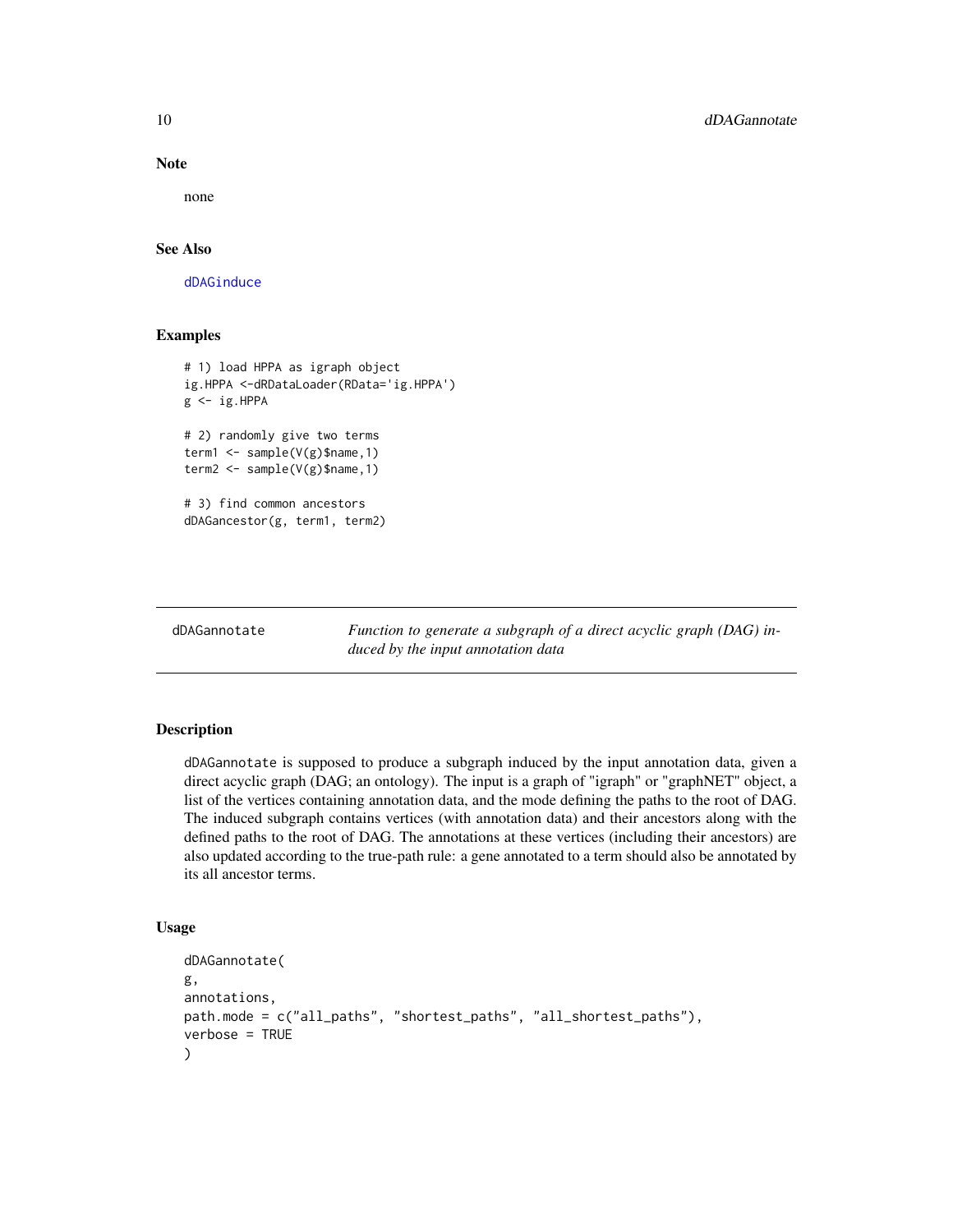# dDAGannotate 11

#### **Arguments**

| g           | an object of class "igraph" or "graphNEL"                                                                                                                                                                                                                                                                                                                |
|-------------|----------------------------------------------------------------------------------------------------------------------------------------------------------------------------------------------------------------------------------------------------------------------------------------------------------------------------------------------------------|
| annotations | the vertices/nodes for which annotation data are provided                                                                                                                                                                                                                                                                                                |
| path.mode   | the mode of paths induced by vertices/nodes with input annotation data. It can be<br>"all_paths" for all possible paths to the root, "shortest_paths" for only one path<br>to the root (for each node in query), "all_shortest_paths" for all shortest paths to<br>the root ( <i>i.e.</i> for each node, find all shortest paths with the equal lengths) |
| verbose     | logical to indicate whether the messages will be displayed in the screen. By<br>default, it sets to true for display                                                                                                                                                                                                                                     |

#### Value

• subg: an induced subgraph, an object of class "igraph". In addition to the original attributes to nodes and edges, the return subgraph is also appended by new node attributes: "annotations", which contains a list of genes either as original annotations or inherited annotations; "IC", which stands for information content defined as negative 10-based log-transformed frequency of genes annotated to that term.

#### Note

For the mode "shortest\_paths", the induced subgraph is the most concise, and thus informative for visualisation when there are many nodes in query, while the mode "all\_paths" results in the complete subgraph.

# See Also

[dDAGinduce](#page-13-1), [dDAGlevel](#page-15-1)

#### Examples

verbose=TRUE)

```
## Not run:
# 1) load HPPA as igraph object
ig.HPPA <-dRDataLoader(RData='ig.HPPA')
g \leftarrow ig.HPPA# 2) load human genes annotated by HPPA
org.Hs.egHPPA <- dRDataLoader(RData='org.Hs.egHPPA')
GS <- org.Hs.egHPPA # as 'GS' object
# 3) prepare for annotation data
# randomly select vertices with annotation data
annotations <- GS$gs[sample(1:length(GS$gs),5)]
# 4) obtain the induced subgraph
# 4a) based on all possible paths (i.e. the complete subgraph induced)
dDAGannotate(g, annotations, path.mode="all_paths", verbose=TRUE)
# 4b) based on shortest paths (i.e. the most concise subgraph induced)
dag <- dDAGannotate(g, annotations, path.mode="shortest_paths",
```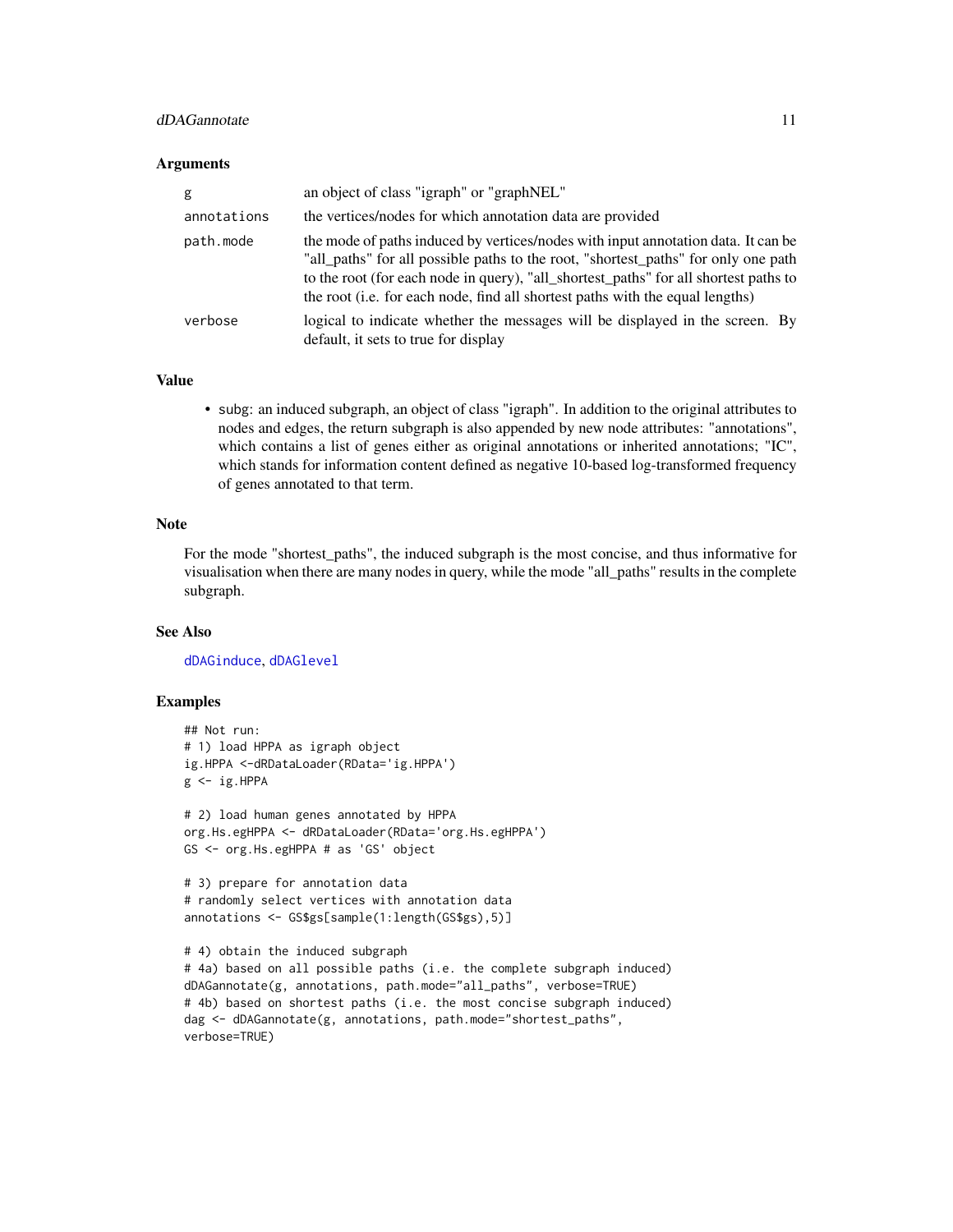<span id="page-11-0"></span>12 dDAGgeneSim

```
# 5) color-code nodes/terms according to the number of annotations
data <- sapply(V(dag)$annotations, length)
names(data) <- V(dag)$name
visDAG(g=dag, data=data, node.info="both")
```
## End(Not run)

<span id="page-11-1"></span>dDAGgeneSim *Function to calculate pair-wise semantic similarity between genes based on a direct acyclic graph (DAG) with annotated data*

#### Description

dDAGgeneSim is supposed to calculate pair-wise semantic similarity between genes based on a direct acyclic graph (DAG) with annotated data. It first calculates semantic similarity between terms and then derives semantic similarity between genes from terms-term semantic similarity. Parallel computing is also supported for Linux or Mac operating systems.

# Usage

```
dDAGgeneSim(
g,
genes = NULL,
method.gene = c("BM.average", "BM.max", "BM.complete", "average",
"max"),
method.term = c("Resnik", "Lin", "Schlicker", "Jiang", "Pesquita"),
force = TRUE,fast = TRUE,parallel = TRUE,
multicores = NULL,
verbose = TRUE
)
```
# Arguments

| g           | an object of class "igraph" or "graphNEL". It must contain a vertex attribute<br>called 'annotations' for storing annotation data (see example for howto)                                                                                                                                                                                                                                                                                                                                                                                                                     |
|-------------|-------------------------------------------------------------------------------------------------------------------------------------------------------------------------------------------------------------------------------------------------------------------------------------------------------------------------------------------------------------------------------------------------------------------------------------------------------------------------------------------------------------------------------------------------------------------------------|
| genes       | the genes between which pair-wise semantic similarity is calculated. If NULL,<br>all genes annotatable in the input dag will be used for calculation, which is very<br>prohibitively expensive!                                                                                                                                                                                                                                                                                                                                                                               |
| method.gene | the method used for how to derive semantic similarity between genes from se-<br>mantic similarity between terms. It can be "average" for average similarity be-<br>tween any two terms (one from gene 1, the other from gene 2), "max" for the<br>maximum similarity between any two terms, "BM average" for best-matching<br>(BM) based average similarity (i.e. for each term of either gene, first calcu-<br>late maximum similarity to any term in the other gene, then take average of<br>maximum similarity; the final BM-based average similiary is the pre-calculated |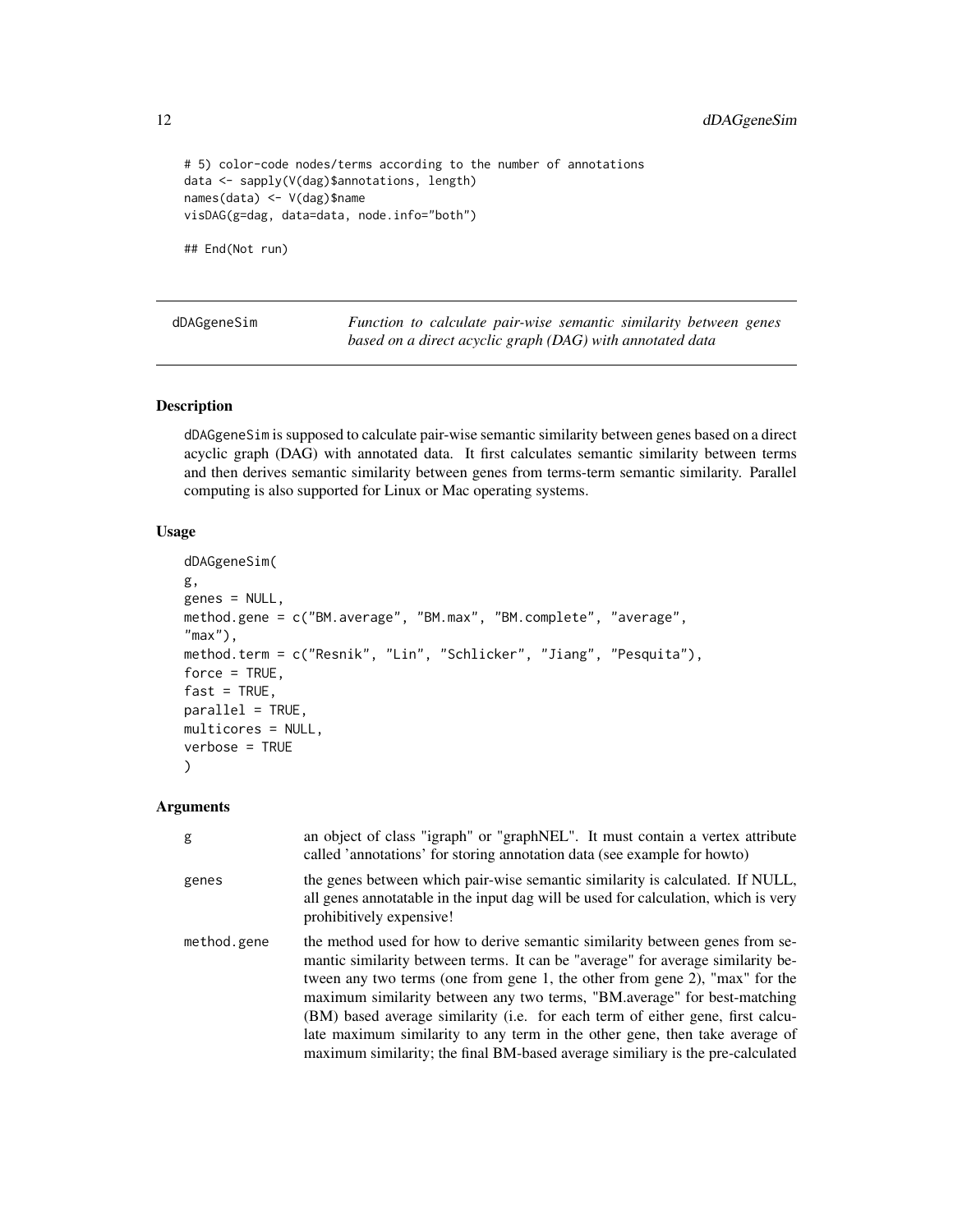|             | average between two genes in pair), "BM.max" for BM based maximum sim-<br>ilarity (i.e. the same as "BM.average", but the final BM-based maximum si-<br>miliary is the maximum of the pre-calculated average between two genes in<br>pair), "BM.complete" for BM-based complete-linkage similarity (inspired by<br>complete-linkage concept: the least of any maximum similarity between a term<br>of one gene and a term of the other gene). When comparing BM-based simi-<br>larity between genes, "BM.average" and "BM.max" are sensitive to the number<br>of terms invovled; instead, "BM.complete" is much robust in this aspect. By<br>default, it uses "BM.average".                                                                                                                                                                                                                                          |
|-------------|----------------------------------------------------------------------------------------------------------------------------------------------------------------------------------------------------------------------------------------------------------------------------------------------------------------------------------------------------------------------------------------------------------------------------------------------------------------------------------------------------------------------------------------------------------------------------------------------------------------------------------------------------------------------------------------------------------------------------------------------------------------------------------------------------------------------------------------------------------------------------------------------------------------------|
| method.term | the method used to measure semantic similarity between terms. It can be "Resnik"<br>for information content (IC) of most informative common ancestor (MICA) (see<br>http://arxiv.org/pdf/cmp-lg/9511007.pdf), "Lin" for 2*IC at MICA di-<br>vided by the sum of IC at pairs of terms (see https://www.cse.iitb.ac.<br>in/~cs626-449/Papers/WordSimilarity/3.pdf), "Schlicker" for weighted<br>version of 'Lin' by the 1-prob(MICA) (see http://www.ncbi.nlm.nih.gov/<br>pubmed/16776819), "Jiang" for 1 - difference between the sum of IC at pairs<br>of terms and 2*IC at MICA (see http://arxiv.org/pdf/cmp-1g/9709008.<br>pdf), "Pesquita" for graph information content similarity related to Tanimoto-<br>Jacard index (ie. summed information content of common ancestors divided<br>by summed information content of all ancestors of term1 and term2 (see http:<br>//www.ncbi.nlm.nih.gov/pubmed/18460186)) |
| force       | logical to indicate whether the only most specific terms (for each gene) will be<br>used. By default, it sets to true. It is always advisable to use this since it is<br>computationally fast but without compromising accuracy (considering the fact<br>that true-path-rule has been applied when running dDAGannotate)                                                                                                                                                                                                                                                                                                                                                                                                                                                                                                                                                                                             |
| fast        | logical to indicate whether a vectorised fast computation is used. By default, it<br>sets to true. It is always advisable to use this vectorised fast computation; since<br>the conventional computation is just used for understanding scripts                                                                                                                                                                                                                                                                                                                                                                                                                                                                                                                                                                                                                                                                      |
| parallel    | logical to indicate whether parallel computation with multicores is used. By de-<br>fault, it sets to true, but not necessarily does so. It will depend on whether these<br>two packages "foreach" and "doParallel" have been installed. It can be installed<br>via: source("http://bioconductor.org/biocLite.R"); biocLite(c("foreach","doParallel"))<br>If not yet installed, this option will be disabled                                                                                                                                                                                                                                                                                                                                                                                                                                                                                                         |
| multicores  | an integer to specify how many cores will be registered as the multicore parallel<br>backend to the 'foreach' package. If NULL, it will use a half of cores available in<br>a user's computer. This option only works when parallel computation is enabled                                                                                                                                                                                                                                                                                                                                                                                                                                                                                                                                                                                                                                                           |
| verbose     | logical to indicate whether the messages will be displayed in the screen. By<br>default, it sets to true for display                                                                                                                                                                                                                                                                                                                                                                                                                                                                                                                                                                                                                                                                                                                                                                                                 |

# Value

It returns a sparse matrix containing pair-wise semantic similarity between input genes. This sparse matrix can be converted to the full matrix via the function as.matrix

#### Note

For the mode "shortest\_paths", the induced subgraph is the most concise, and thus informative for visualisation when there are many nodes in query, while the mode "all\_paths" results in the complete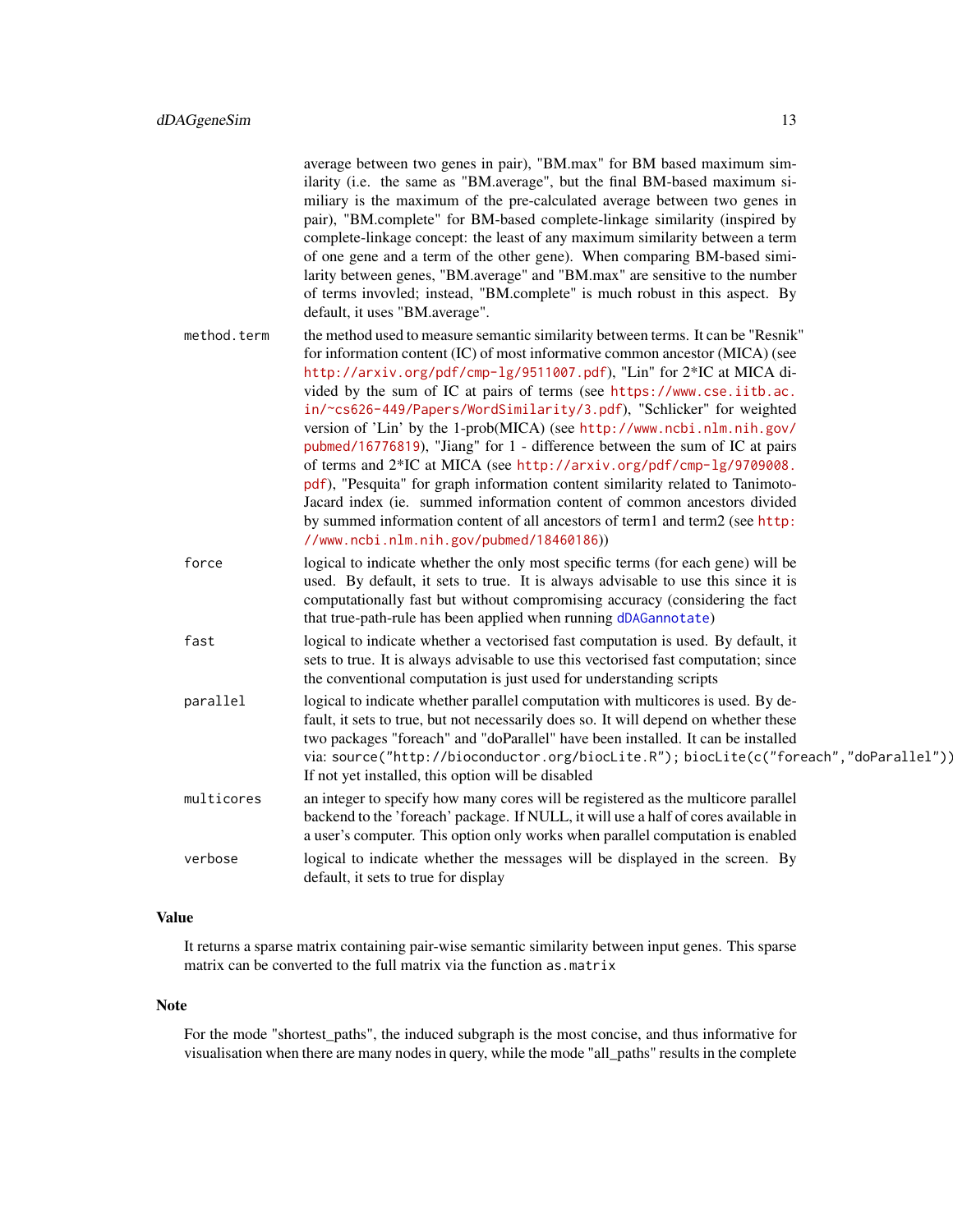subgraph.

#### See Also

[dDAGtermSim](#page-18-1), [dDAGinduce](#page-13-1), [dDAGtip](#page-20-1), [dCheckParallel](#page-5-1)

# Examples

```
## Not run:
# 1) load HPPA as igraph object
ig.HPPA <-dRDataLoader(RData='ig.HPPA')
g \leftarrow ig.HPPA# 2) load human genes annotated by HPPA
org.Hs.egHPPA <- dRDataLoader(RData='org.Hs.egHPPA')
# 3) prepare for ontology and its annotation information
dag <- dDAGannotate(g, annotations=org.Hs.egHPPA,
path.mode="all_paths", verbose=TRUE)
# 4) calculate pair-wise semantic similarity between 5 randomly chosen genes
allgenes <- unique(unlist(V(dag)$annotations))
genes <- sample(allgenes,5)
sim <- dDAGgeneSim(g=dag, genes=genes, method.gene="BM.average",
method.term="Resnik", parallel=FALSE, verbose=TRUE)
sim
## End(Not run)
```
<span id="page-13-1"></span>dDAGinduce *Function to generate a subgraph of a direct acyclic graph (DAG) induced by given vertices*

#### Description

dDAGinduce is supposed to produce a subgraph induced by given vertices, given a direct acyclic graph (DAG; an ontology). The input is a graph of "igraph" or "graphNET" object, a list of the vertices of the graph, and the mode defining the paths to the root of DAG. The resultant subgraph inherits the class from the input one. The induced subgraph contains exactly the vertices of interest and their defined paths to the root of DAG.

#### Usage

```
dDAGinduce(
g,
nodes_query,
path.mode = c("all_paths", "shortest_paths", "all_shortest_paths")
)
```
<span id="page-13-0"></span>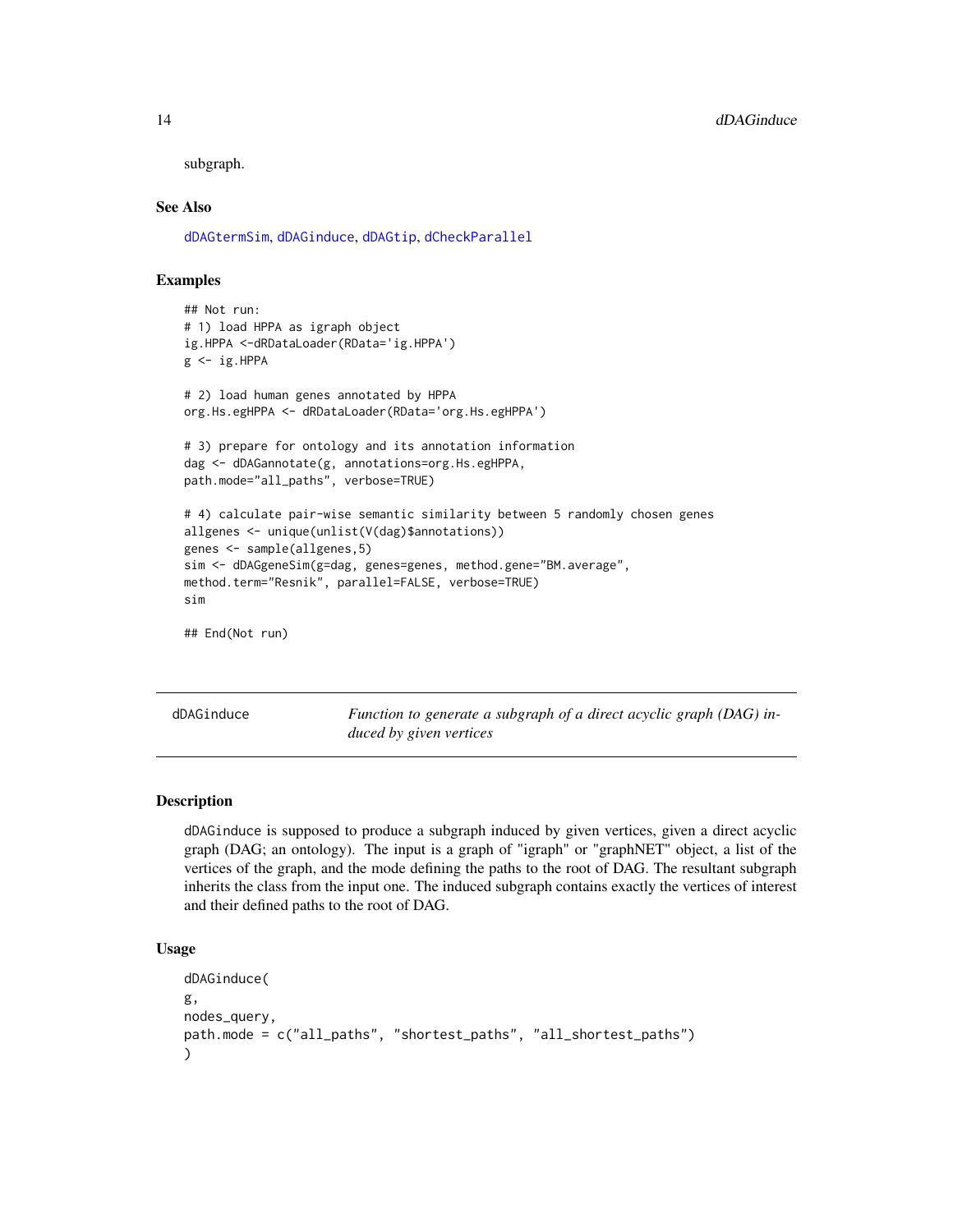#### dDAGinduce 15

#### **Arguments**

| g           | an object of class "igraph" or "graphNEL"                                                                                                                                                                                                                                                                               |
|-------------|-------------------------------------------------------------------------------------------------------------------------------------------------------------------------------------------------------------------------------------------------------------------------------------------------------------------------|
| nodes_query | the vertices for which the calculation is performed                                                                                                                                                                                                                                                                     |
| path.mode   | the mode of paths induced by nodes in query. It can be "all_paths" for all pos-<br>sible paths to the root, "shortest_paths" for only one path to the root (for each<br>node in query), "all_shortest_paths" for all shortest paths to the root (i.e. for<br>each node, find all shortest paths with the equal lengths) |

# Value

• subg: an induced subgraph, an object of class "igraph" or "graphNEL"

#### Note

For the mode "shortest\_paths", the induced subgraph is the most concise, and thus informative for visualisation when there are many nodes in query, while the mode "all\_paths" results in the complete subgraph.

# See Also

[dDAGroot](#page-17-1)

# Examples

```
## Not run:
# 1) load HPPA as igraph object
ig.HPPA <-dRDataLoader(RData='ig.HPPA')
g <- ig.HPPA
# 2) randomly select vertices as the query nodes
# the query nodes can be igraph vertex sequences
nodes\_query \leftarrow sample(V(g), 5)# more commonly, the query nodes can be term id
nodes_query <- sample(V(g),5)$name
# 3) obtain the induced subgraph
# 3a) based on all possible paths (i.e. the complete subgraph induced)
subg <- dDAGinduce(g, nodes_query, path.mode="all_paths")
# 3b) based on shortest paths (i.e. the most concise subgraph induced)
subg <- dDAGinduce(g, nodes_query, path.mode="shortest_paths")
```
## End(Not run)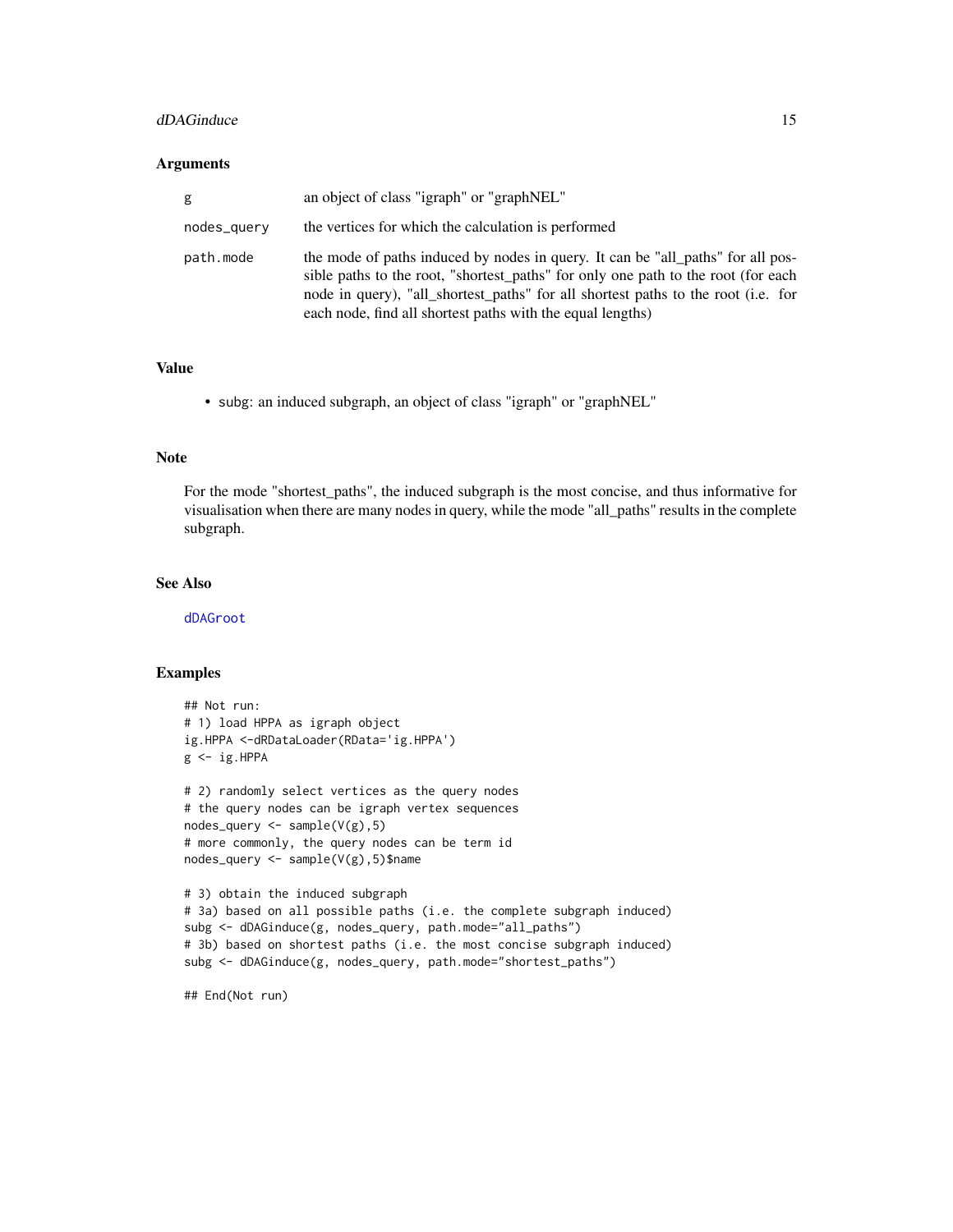<span id="page-15-1"></span><span id="page-15-0"></span>

#### Description

dDAGlevel is supposed to calculate the level of nodes, given a direct acyclic graph (DAG; an ontology). The input is a graph of "igraph" or "graphNET" object, and the definition of the node level. The return can be the level for each node or the nodes for each level.

#### Usage

```
dDAGlevel(
g,
level.mode = c("longest_path", "shortest_path"),
return.mode = c("node2level", "level2node")
\lambda
```
# Arguments

| g           | an object of class "igraph" or "graphNEL"                                                                                                                                                                                                                                                     |
|-------------|-----------------------------------------------------------------------------------------------------------------------------------------------------------------------------------------------------------------------------------------------------------------------------------------------|
| level.mode  | the mode of how to define the level of nodes in DAG. It can be "longest_path"<br>for defining the node level as the length of the longest path from the node to the<br>root, and "shortest_paths" for defining the node level as the length of the shortest<br>path from the node to the root |
| return.mode | the mode of how to return the node level information. It can be "node2level"<br>for returning a named vector (i.e. the level for each node), and "level2node" for<br>returning a named list (i.e. nodes for each level)                                                                       |

# Value

When "return.mode" is "node2level", it returns a named vector: for each named node (i.e. Term ID), it stores its level When "return.mode" is "level2node", it returns a named list: for each named level, it contains the names (i.e. Term ID) of nodes belonging to this level

### Note

The level for the root is 1. The level based on the longest path will ensure that nodes at the same level will never be reachable (i.e. in the same path), while the level based on the shortest path will not be necessary. The "longest path" based level can be useful in visiting nodes from the tipmost level to the root: 1) for the current node, all children have been visited; 2) nodes at the same level can be looked at independantly. The "shortest path" based level can be useful in deriving nodes according to their closeness to the root.

# See Also

[dDAGroot](#page-17-1), [dDAGreverse](#page-16-1)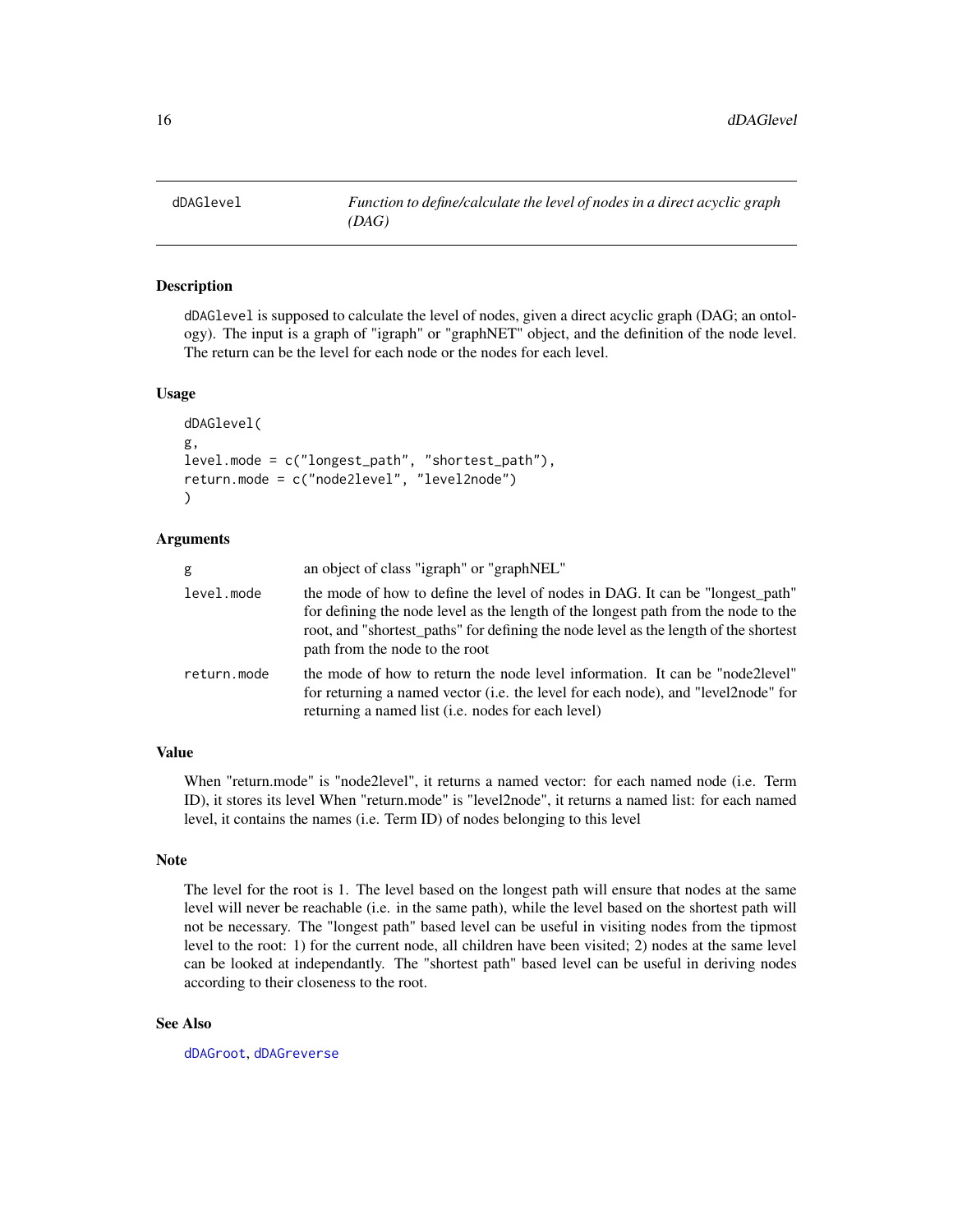#### <span id="page-16-0"></span>dDAGreverse and the state of the state of the state of the state of the state of the state of the state of the state of the state of the state of the state of the state of the state of the state of the state of the state o

#### Examples

```
# 1) load HPPA as igraph object
ig.HPPA <-dRDataLoader(RData='ig.HPPA')
g \leftarrow ig.HPPA# 2) randomly select vertices as the query nodes
nodes_query <- sample(V(g),5)$name
# 3) obtain the complete subgraph induced
subg <- dDAGinduce(g, nodes_query)
# 4) calculate the node levels
# 4a) definition based on the longest path
dDAGlevel(subg, level.mode="longest_path")
# 4b) definition based on the shortest path
dDAGlevel(subg, level.mode="shortest_path")
# 4c) definition based on the longest path, and return nodes for each level
dDAGlevel(subg, level.mode="longest_path", return.mode="level2node")
```
<span id="page-16-1"></span>dDAGreverse *Function to reverse the edge direction of a direct acyclic graph (DAG)*

# Description

dDAGreverse is supposed to reverse the edge direction of a direct acyclic graph (DAG; an ontology). The return graph remains all attributes associated on nodes and edges.

#### Usage

```
dDAGreverse(g)
```
# Arguments

g an object of class "igraph" or "graphNEL"

#### Value

• gr: a graph being reversed, an object of class "igraph" or "graphNEL"

#### Note

none

# See Also

[dDAGreverse](#page-16-1)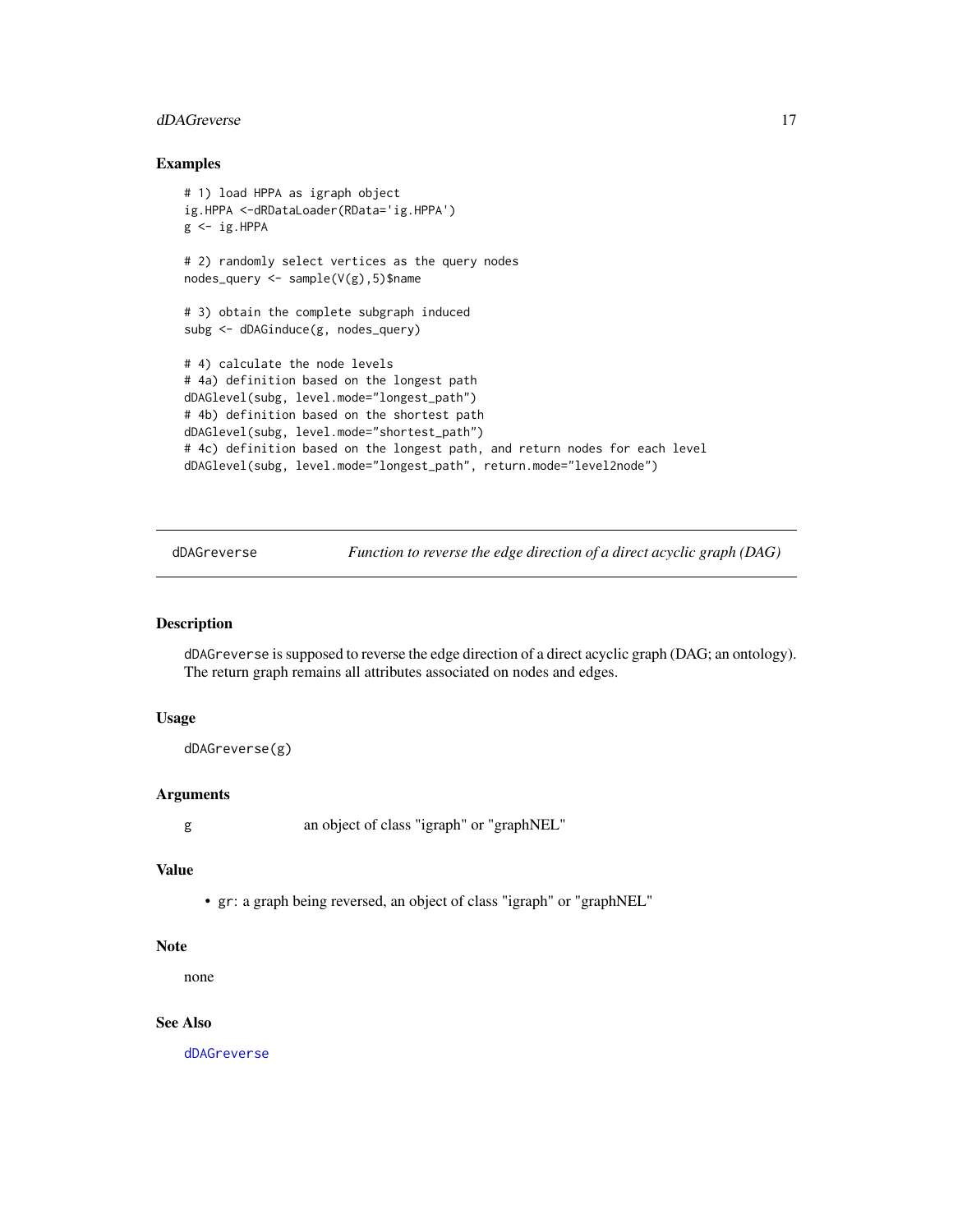# Examples

```
# 1) load HPPA as igraph object
ig.HPPA <-dRDataLoader(RData='ig.HPPA')
g \leftarrow ig.HPPA# 2) the graph with reverse edge direction
gr <- dDAGreverse(g)
gr
```
<span id="page-17-1"></span>dDAGroot *Function to find the root node of a direct acyclic graph (DAG)*

# Description

dDAGroot is supposed to find the root node of a direct acyclic graph (DAG; an ontology). It return the name (i.e Term ID) of the root node.

# Usage

dDAGroot(g)

#### Arguments

g an object of class "igraph" or "graphNEL"

#### Value

• root: the root name (i.e. Term ID)

#### Note

none

# See Also

[dDAGroot](#page-17-1)

# Examples

```
## Not run:
# 1) load HPPA as igraph object
ig.HPPA <-dRDataLoader(RData='ig.HPPA')
g \leftarrow ig.HPPA# 2) find the root
root <- dDAGroot(g)
root
## End(Not run)
```
<span id="page-17-0"></span>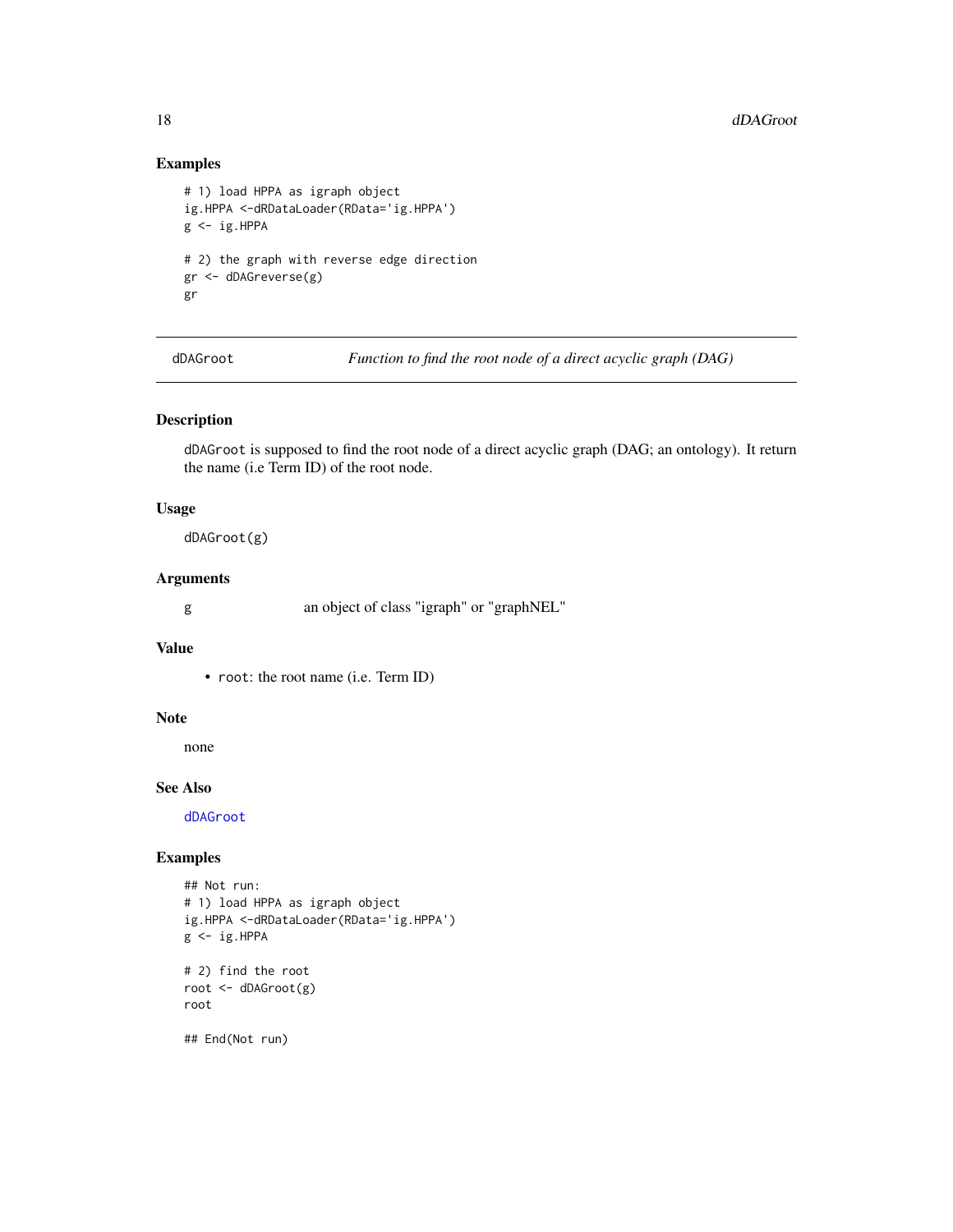<span id="page-18-1"></span><span id="page-18-0"></span>

# Description

dDAGtermSim is supposed to calculate pair-wise semantic similarity between input terms based on a direct acyclic graph (DAG) with annotated data. Parallel computing is also supported for Linux or Mac operating systems.

#### Usage

```
dDAGtermSim(
g,
terms = NULL,
method = c("Resnik", "Lin", "Schlicker", "Jiang", "Pesquita"),
fast = T,
parallel = TRUE,
multicores = NULL,
verbose = T
)
```
# Arguments

| g      | an object of class "igraph" or "graphNEL". It must contain a vertex attribute<br>called 'annotations' for storing annotation data (see example for howto)                                                                                                                                                                                                                                                                                                                                                                                                                                                                                                                                                                                                                                                                                                                                                                                                         |
|--------|-------------------------------------------------------------------------------------------------------------------------------------------------------------------------------------------------------------------------------------------------------------------------------------------------------------------------------------------------------------------------------------------------------------------------------------------------------------------------------------------------------------------------------------------------------------------------------------------------------------------------------------------------------------------------------------------------------------------------------------------------------------------------------------------------------------------------------------------------------------------------------------------------------------------------------------------------------------------|
| terms  | the terms/nodes between which pair-wise semantic similarity is calculated. If<br>NULL, all terms in the input DAG will be used for calcluation, which is very<br>prohibitively expensive!                                                                                                                                                                                                                                                                                                                                                                                                                                                                                                                                                                                                                                                                                                                                                                         |
| method | the method used to measure semantic similarity between input terms. It can<br>be "Resnik" for information content (IC) of most informative common ancestor<br>(MICA) (see http://arxiv.org/pdf/cmp-1g/9511007.pdf), "Lin" for 2*IC<br>at MICA divided by the sum of IC at pairs of terms (see https://www.cse.<br>iitb.ac.in/~cs626-449/Papers/WordSimilarity/3.pdf), "Schlicker" for<br>weighted version of 'Lin' by the 1-prob(MICA) (see http://www.ncbi.nlm.<br>nih.gov/pubmed/16776819), "Jiang" for 1 - difference between the sum of IC<br>at pairs of terms and 2*IC at MICA (see http://arxiv.org/pdf/cmp-lg/<br>9709008.pdf), "Pesquita" for graph information content similarity related to<br>Tanimoto-Jacard index (ie. summed information content of common ancestors<br>divided by summed information content of all ancestors of term1 and term2<br>(see http://www.ncbi.nlm.nih.gov/pubmed/18460186)). By default, it uses<br>"Schlicker" method |
| fast   | logical to indicate whether a vectorised fast computation is used. By default, it<br>sets to true. It is always advisable to use this vectorised fast computation; since<br>the conventional computation is just used for understanding scripts                                                                                                                                                                                                                                                                                                                                                                                                                                                                                                                                                                                                                                                                                                                   |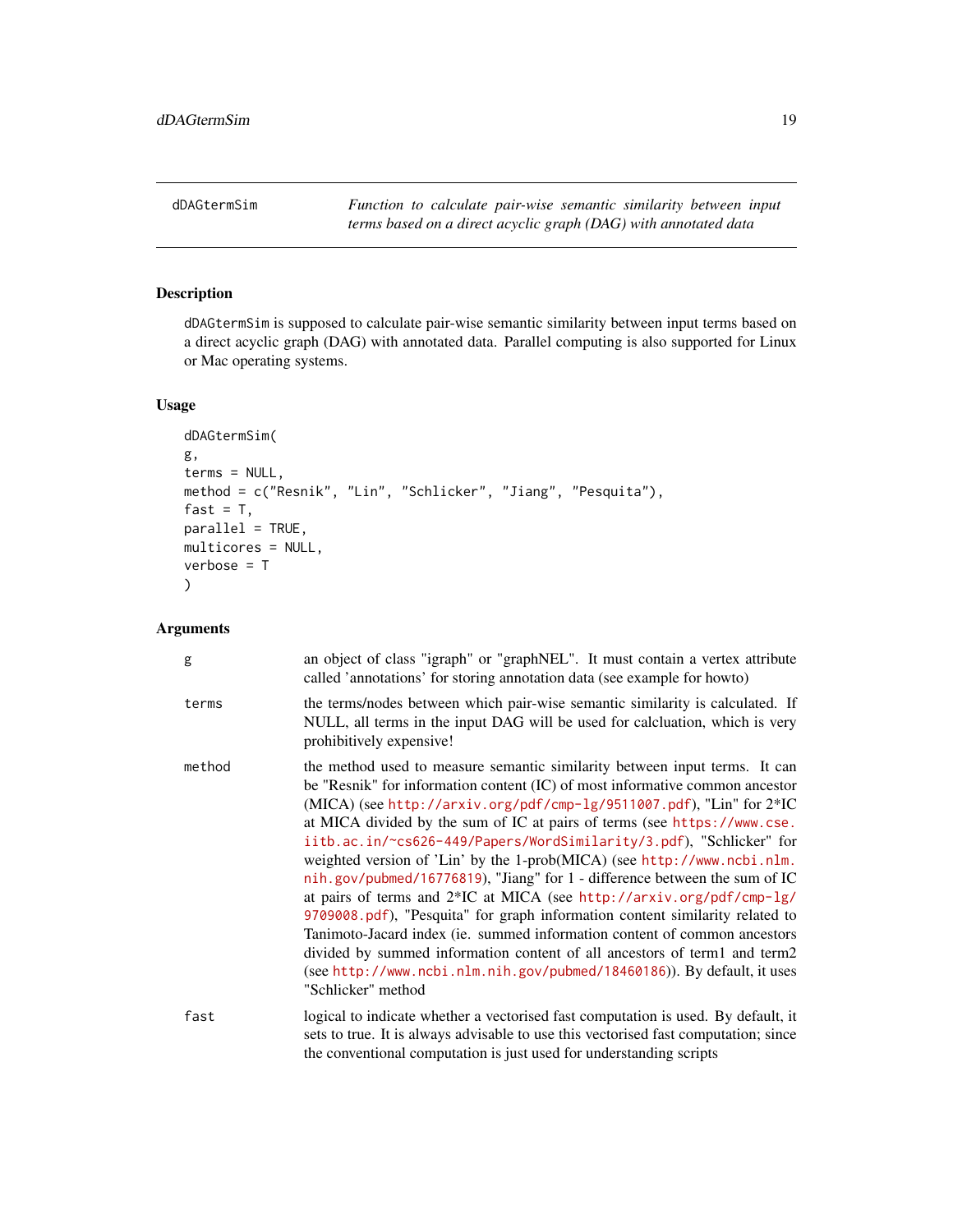| parallel   | logical to indicate whether parallel computation with multicores is used. By de-       |
|------------|----------------------------------------------------------------------------------------|
|            | fault, it sets to true, but not necessarily does so. It will depend on whether these   |
|            | two packages "foreach" and "doParallel" have been installed. It can be installed       |
|            | via: source("http://bioconductor.org/biocLite.R"); biocLite(c("foreach","doParallel")) |
|            | If not yet installed, this option will be disabled                                     |
| multicores | an integer to specify how many cores will be registered as the multicore parallel      |
|            | backend to the 'foreach' package. If NULL, it will use a half of cores available in    |
|            | a user's computer. This option only works when parallel computation is enabled         |
| verbose    | logical to indicate whether the messages will be displayed in the screen. By           |
|            | default, it sets to true for display                                                   |

# Value

It returns a sparse matrix containing pair-wise semantic similarity between input terms. This sparse matrix can be converted to the full matrix via the function as.matrix

# Note

none

# See Also

[dDAGinduce](#page-13-1), [dDAGancestor](#page-8-1), [dDAGgeneSim](#page-11-1), [dCheckParallel](#page-5-1)

# Examples

```
## Not run:
# 1) load HPPA as igraph object
ig.HPPA <-dRDataLoader(RData='ig.HPPA')
g \leftarrow ig.HPPA# 2) load human genes annotated by HPPA
org.Hs.egHPPA <- dRDataLoader(RData='org.Hs.egHPPA')
# 3) prepare for ontology and its annotation information
dag <- dDAGannotate(g, annotations=org.Hs.egHPPA,
path.mode="all_paths", verbose=TRUE)
# 4) calculate pair-wise semantic similarity between 5 randomly chosen terms
terms <- sample(V(dag)$name, 5)
sim <- dDAGtermSim(g=dag, terms=terms, method="Schlicker",
parallel=FALSE)
sim
## End(Not run)
```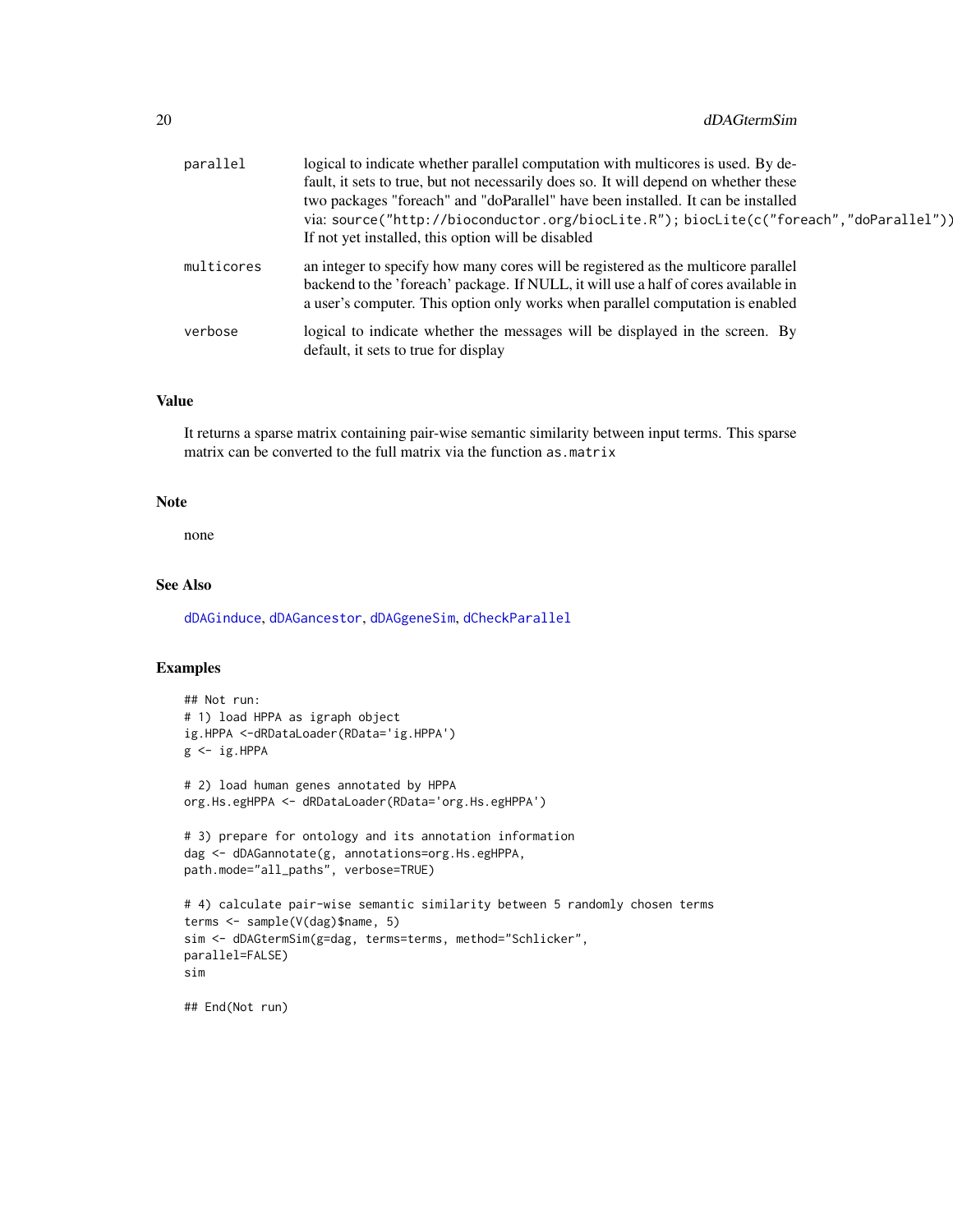<span id="page-20-1"></span><span id="page-20-0"></span>

# Description

dDAGtip is supposed to find the tip node(s) of a direct acyclic graph (DAG; an ontology). It return the name (i.e Term ID) of the tip node(s).

# Usage

dDAGtip(g)

# Arguments

# g an object of class "igraph" or "graphNEL"

# Value

• tip: the tip name (i.e. Term ID)

#### Note

none

# See Also

[dDAGtip](#page-20-1)

# Examples

```
## Not run:
# 1) load HPPA as igraph object
ig.HPPA <-dRDataLoader(RData='ig.HPPA')
g \leftarrow ig.HPPA# 2) find tips
tips <- dDAGtip(g)
tips
## End(Not run)
```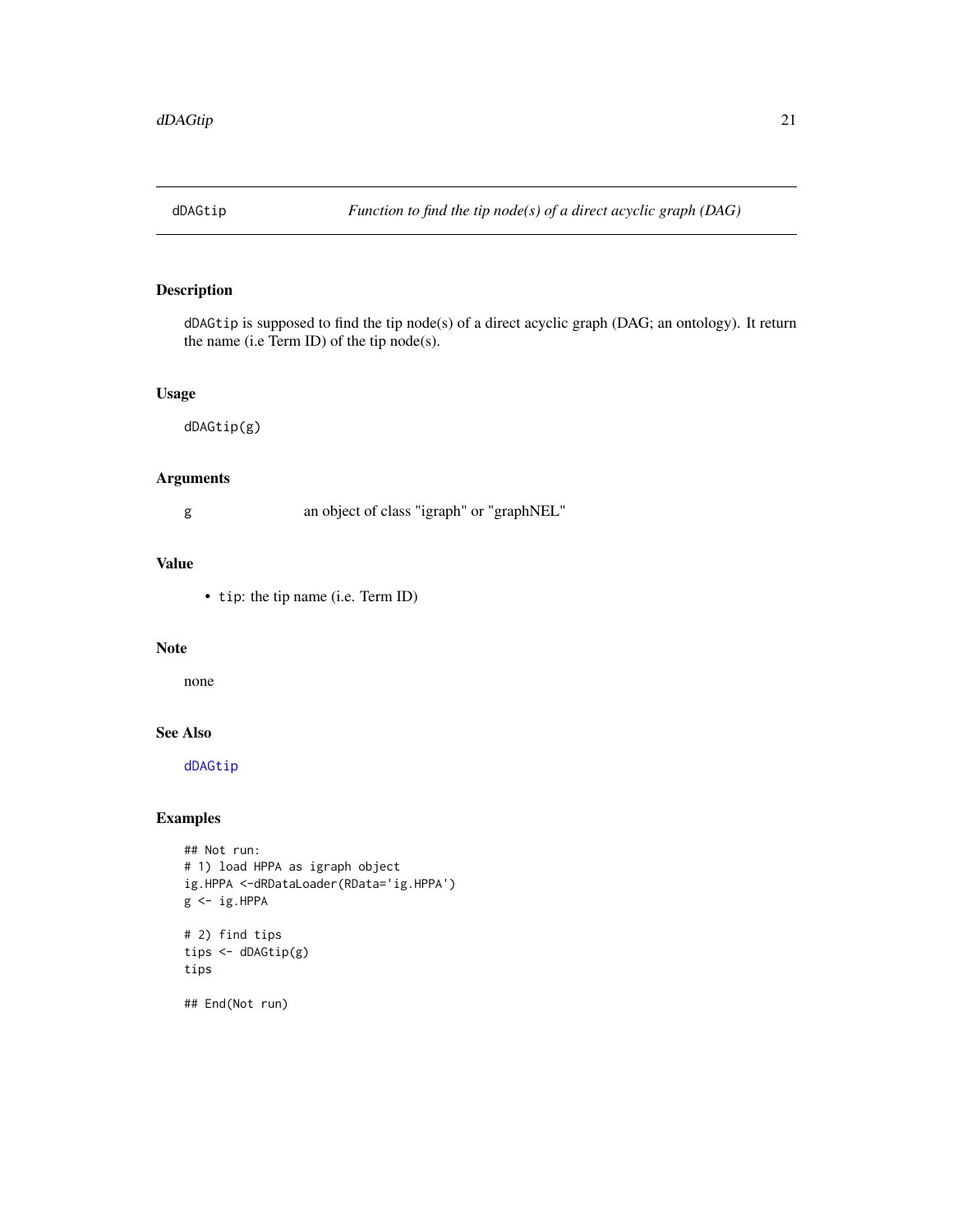<span id="page-21-1"></span><span id="page-21-0"></span>dEnricher *Function to conduct enrichment analysis given the input data and the ontology in query*

#### Description

dEnricher is supposed to conduct enrichment analysis given the input data and the ontology in query. It returns an object of class "eTerm". Enrichment analysis is based on either Fisher's exact test or Hypergeometric test. The test can respect the hierarchy of the ontology.

#### Usage

```
dEnricher(
data,
identity = c("symbol", "entrez"),
check.symbol.identity = FALSE,genome = c("Hs", "Mm", "Rn", "Gg", "Ce", "Dm", "Da", "At"),
ontology = c("GOBP", "GOMF", "GOCC", "PS", "PS2", "SF", "DO", "HPPA",
"HPMI", "HPCM",
"HPMA", "MP", "MsigdbH", "MsigdbC1", "MsigdbC2CGP", "MsigdbC2CP",
"MsigdbC2KEGG",
"MsigdbC2REACTOME", "MsigdbC2BIOCARTA", "MsigdbC3TFT", "MsigdbC3MIR",
"MsigdbC4CGN",
"MsigdbC4CM", "MsigdbC5BP", "MsigdbC5MF", "MsigdbC5CC", "MsigdbC6",
"MsigdbC7",
"DGIdb"),
sizeRange = c(10, 1000),
min. overlap = 3,which_distance = NULL,
test = c("HypergeoTest", "FisherTest", "BinomialTest"),
p.adjust.method = c("BH", "BY", "bonferroni", "holm", "hochberg",
"hommel"),
ontology.algorithm = c("none", "pc", "elim", "lea"),
elim.pvalue = 0.01,lea.depth = 2,verbose = T,
RData.location =
"https://github.com/hfang-bristol/RDataCentre/blob/master/dnet/1.0.7"
)
```
#### Arguments

data an input vector. It contains either Entrez Gene ID or Symbol identity the type of gene identity (i.e. row names of input data), either "symbol" for gene symbols (by default) or "entrez" for Entrez Gene ID. The option "symbol" is preferred as it is relatively stable from one update to another; also it is possible to search against synonyms (see the next parameter)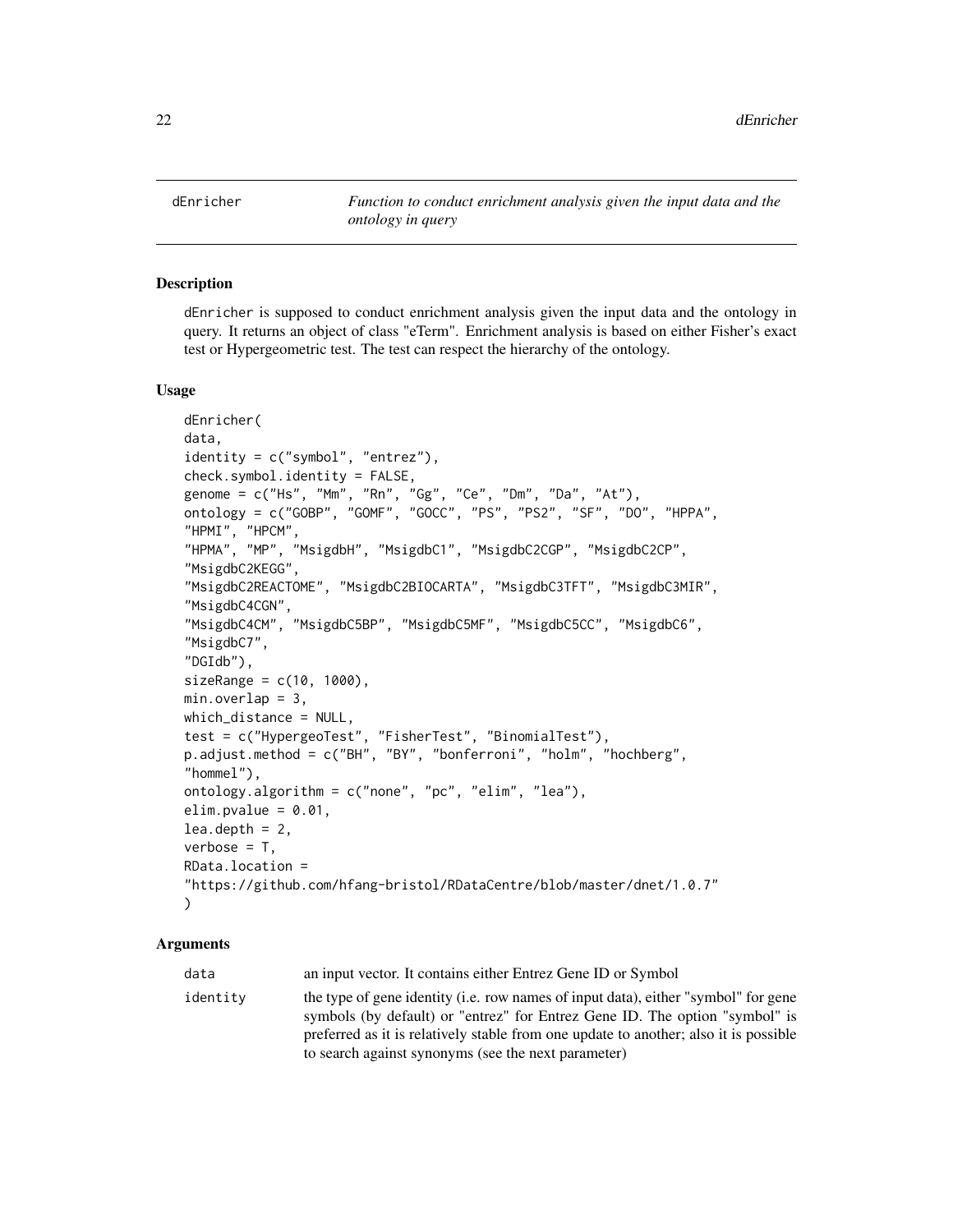check.symbol.identity logical to indicate whether synonyms will be searched against when gene symbols cannot be matched. By default, it sets to FALSE since it may take a while to do such check using all possible synoyms genome the genome identity. It can be one of "Hs" for human, "Mm" for mouse, "Rn" for rat, "Gg" for chicken, "Ce" for c.elegans, "Dm" for fruitfly, "Da" for zebrafish, and "At" for arabidopsis ontology the ontology supported currently. It can be "GOBP" for Gene Ontology Biological Process, "GOMF" for Gene Ontology Molecular Function, "GOCC" for Gene Ontology Cellular Component, "PS" for phylostratific age information, "PS2" for the collapsed PS version (inferred ancestors being collapsed into one with the known taxonomy information), "SF" for domain superfamily assignments, "DO" for Disease Ontology, "HPPA" for Human Phenotype Phenotypic Abnormality, "HPMI" for Human Phenotype Mode of Inheritance, "HPCM" for Human Phenotype Clinical Modifier, "HPMA" for Human Phenotype Mortality Aging, "MP" for Mammalian Phenotype, and Drug-Gene Interaction database (DGIdb) and the molecular signatures database (Msigdb) only in human (including "MsigdbH", "MsigdbC1", "MsigdbC2CGP", "MsigdbC2CP", "MsigdbC2KEGG", "MsigdbC2REACTOME", "MsigdbC2BIOCARTA", "MsigdbC3TFT", "MsigdbC3MIR", "MsigdbC4CGN", "MsigdbC4CM", "MsigdbC5BP", "MsigdbC5MF", "MsigdbC5CC", "MsigdbC6", "MsigdbC7"). Note: These four ("GOBP", "GOMF", "GOCC" and "PS") are availble for all genomes/species; for "Hs" and "Mm", these six ("DO", "HPPA", "HPMI", "HPCM", "HPMA" and "MP") are also supported; all "Msigdb" are only supported in "Hs". For details on the eligibility for pairs of input genome and ontology, please refer to the online Documentations at <http://supfam.org/dnet/docs.html> sizeRange the minimum and maximum size of members of each gene set in consideration. By default, it sets to a minimum of 10 but no more than 1000 min.overlap the minimum number of overlaps. Only those gene sets that overlap with input data at least min.overlap (3 by default) will be processed which\_distance which distance of terms in the ontology is used to restrict terms in consideration. By default, it sets to 'NULL' to consider all distances test the statistic test used. It can be "FisherTest" for using fisher's exact test, "HypergeoTest" for using hypergeometric test, or "BinomialTest" for using binomial test. Fisher's exact test is to test the independence between gene group (genes belonging to a group or not) and gene annotation (genes annotated by a term or not), and thus compare sampling to the left part of background (after sampling without replacement). Hypergeometric test is to sample at random (without replacement) from the background containing annotated and non-annotated genes, and thus compare sampling to background. Unlike hypergeometric test, binomial test is to sample at random (with replacement) from the background with the constant probability. In terms of the ease of finding the significance, they are in order: hypergeometric test > binomial test > fisher's exact test. In other words, in terms of the calculated p-value, hypergeometric test < binomial test < fisher's exact test p.adjust.method the method used to adjust p-values. It can be one of "BH", "BY", "bonferroni", "holm", "hochberg" and "hommel". The first two methods "BH" (widely used)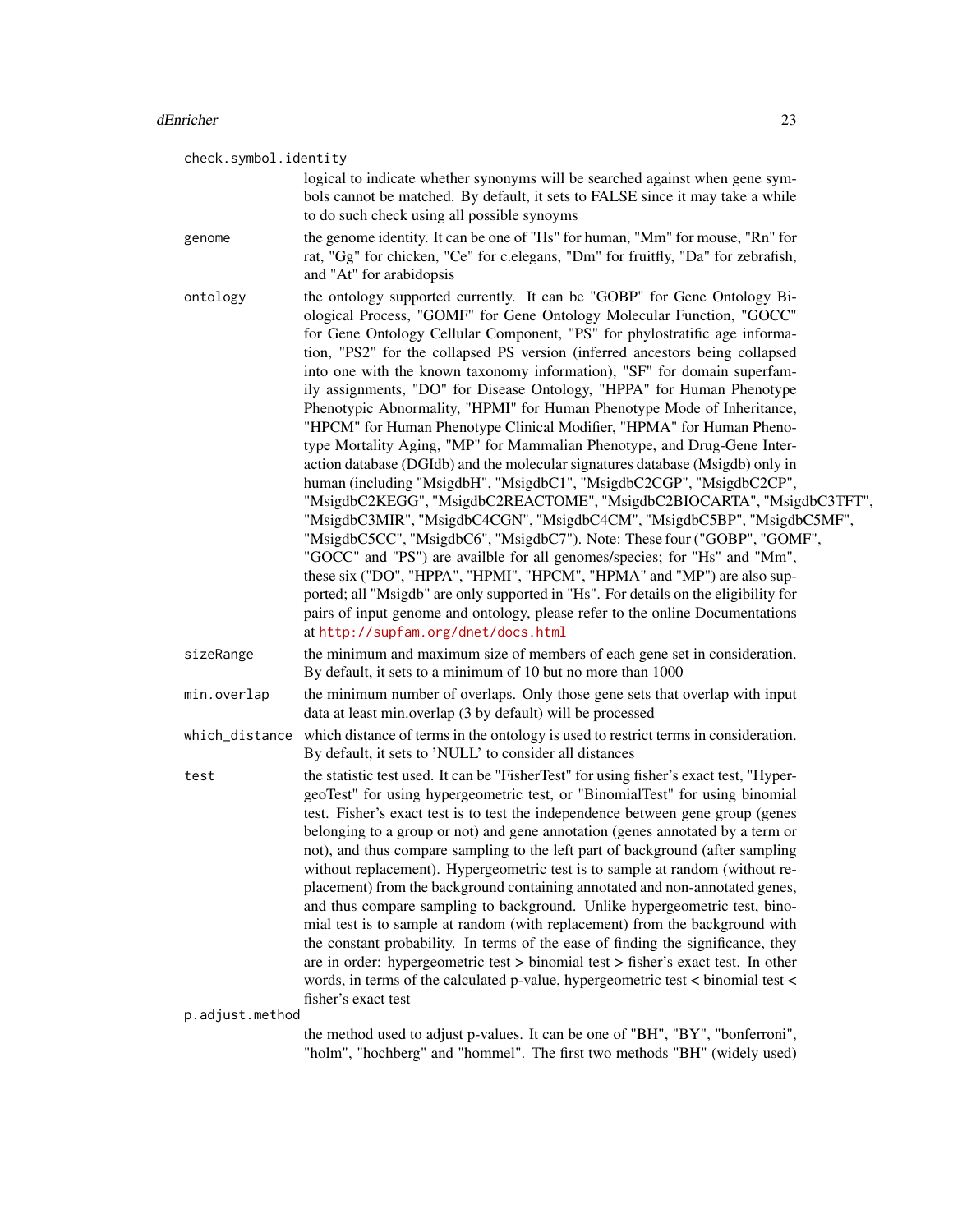|                    | and "BY" control the false discovery rate (FDR: the expected proportion of false<br>discoveries amongst the rejected hypotheses); the last four methods "bonfer-<br>roni", "holm", "hochberg" and "hommel" are designed to give strong control of<br>the family-wise error rate (FWER). Notes: FDR is a less stringent condition<br>than FWER                                                                                                                                                                                                                                                                                                                                                                                                                                                                                                                                                                                                                                                                                                                                                                                                                                                                                                     |
|--------------------|---------------------------------------------------------------------------------------------------------------------------------------------------------------------------------------------------------------------------------------------------------------------------------------------------------------------------------------------------------------------------------------------------------------------------------------------------------------------------------------------------------------------------------------------------------------------------------------------------------------------------------------------------------------------------------------------------------------------------------------------------------------------------------------------------------------------------------------------------------------------------------------------------------------------------------------------------------------------------------------------------------------------------------------------------------------------------------------------------------------------------------------------------------------------------------------------------------------------------------------------------|
| ontology.algorithm |                                                                                                                                                                                                                                                                                                                                                                                                                                                                                                                                                                                                                                                                                                                                                                                                                                                                                                                                                                                                                                                                                                                                                                                                                                                   |
|                    | the algorithm used to account for the hierarchy of the ontology. It can be one of<br>"none", "pc", "elim" and "lea". For details, please see 'Note'                                                                                                                                                                                                                                                                                                                                                                                                                                                                                                                                                                                                                                                                                                                                                                                                                                                                                                                                                                                                                                                                                               |
| elim.pvalue        | the parameter only used when "ontology.algorithm" is "elim". It is used to con-<br>trol how to declare a signficantly enriched term (and subsequently all genes in<br>this term are eliminated from all its ancestors)                                                                                                                                                                                                                                                                                                                                                                                                                                                                                                                                                                                                                                                                                                                                                                                                                                                                                                                                                                                                                            |
| lea.depth          | the parameter only used when "ontology.algorithm" is "lea". It is used to con-<br>trol how many maximum depth is uded to consider the children of a term (and<br>subsequently all genes in these children term are eliminated from the use for the<br>recalculation of the signifance at this term)                                                                                                                                                                                                                                                                                                                                                                                                                                                                                                                                                                                                                                                                                                                                                                                                                                                                                                                                               |
| verbose            | logical to indicate whether the messages will be displayed in the screen. By<br>default, it sets to false for no display                                                                                                                                                                                                                                                                                                                                                                                                                                                                                                                                                                                                                                                                                                                                                                                                                                                                                                                                                                                                                                                                                                                          |
| RData.location     | the characters to tell the location of built-in RData files. By default, it remotely<br>locates at https://github.com/hfang-bristol/RDataCentre/blob/master/<br>dnet and http://dnet.r-forge.r-project.org/RData. Be aware of several<br>versions and the latest one is matched to the current package version. For the<br>user equipped with fast internet connection, this option can be just left as de-<br>fault. But it is always advisable to download these files locally. Especially when<br>the user needs to run this function many times, there is no need to ask the func-<br>tion to remotely download every time (also it will unnecessarily increase the<br>runtime). For examples, these files (as a whole or part of them) can be first<br>downloaded into your current working directory, and then set this option as:<br>$RData. location = "."$ Surely, the location can be anywhere as long as the<br>user provides the correct path pointing to (otherwise, the script will have to re-<br>motely download each time). Here is the UNIX command for downloading all<br>RData files (preserving the directory structure): $wget - r - l2 - A'' * RData'' -$<br>$np-nH--cut-dirs=0" http://dnet.r-forge.r-project.org/RData"$ |

# Value

an object of class "eTerm", a list with following components:

- set\_info: a matrix of nSet X 4 containing gene set information, where nSet is the number of gene set in consideration, and the 4 columns are "setID" (i.e. "Term ID"), "name" (i.e. "Term Name"), "namespace" and "distance"
- gs: a list of gene sets, each storing gene members. Always, gene sets are identified by "setID" and gene members identified by "Entrez ID"
- data: a vector containing input data in consideration. It is not always the same as the input data as only those mappable are retained
- overlap: a list of overlapped gene sets, each storing genes overlapped between a gene set and the given input data (i.e. the genes of interest). Always, gene sets are identified by "setID" and gene members identified by "Entrez ID"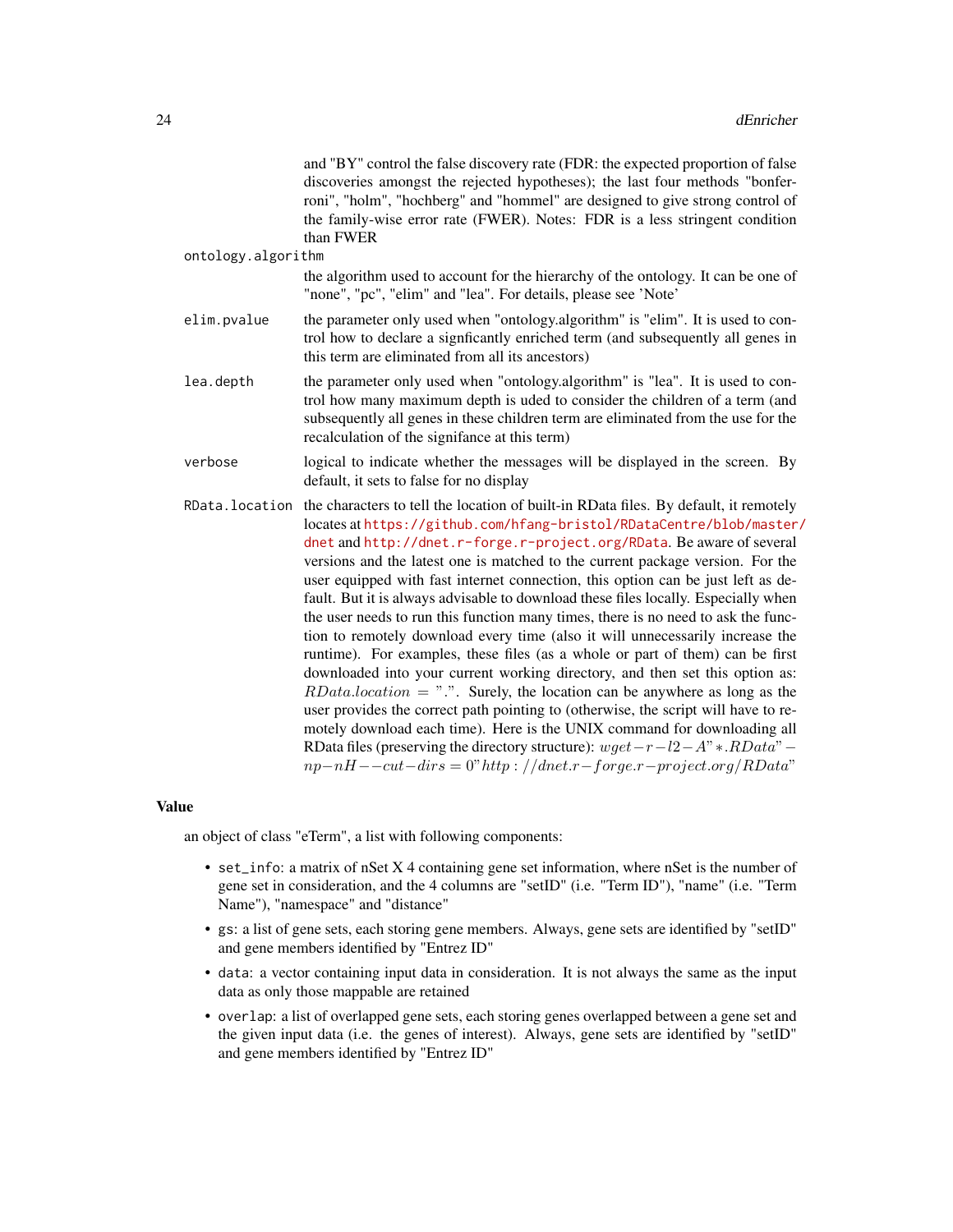#### dEnricher 25

- zscore: a vector containing z-scores
- pvalue: a vector containing p-values
- adjp: a vector containing adjusted p-values. It is the p value but after being adjusted for multiple comparisons
- call: the call that produced this result

#### Note

The interpretation of the algorithms used to account for the hierarchy of the ontology is:

- "none": does not consider the ontology hierarchy at all.
- "lea": computers the significance of a term in terms of the significance of its children at the maximum depth (e.g. 2). Precisely, once genes are already annotated to any children terms with a more signficance than itself, then all these genes are eliminated from the use for the recalculation of the signifance at that term. The final p-values takes the maximum of the original p-value and the recalculated p-value.
- "elim": computers the significance of a term in terms of the significance of its all children. Precisely, once genes are already annotated to a signficantly enriched term under the cutoff of e.g. pvalue<1e-2, all these genes are eliminated from the ancestors of that term).
- "pc": requires the significance of a term not only using the whole genes as background but also using genes annotated to all its direct parents/ancestors as background. The final p-value takes the maximum of both p-values in these two calculations.
- "Notes": the order of the number of significant terms is: "none" > "lea" > "elim" > "pc".

# See Also

#### [dEnricherView](#page-25-1)

#### Examples

```
## Not run:
# load data
#library(Biobase)
#TCGA_mutations <- dRDataLoader(RData='TCGA_mutations')
#symbols <- as.character(fData(TCGA_mutations)$Symbol)
# Enrichment analysis using Disease Ontology (DO)
#data <- symbols[1:100] # select the first 100 human genes
#eTerm <- dEnricher(data, identity="symbol", genome="Hs", ontology="DO")
# visualise the top significant terms in the ontology hierarchy
#ig.DO <- dRDataLoader(RData='ig.DO')
#g <- ig.DO
#nodes_query <- names(sort(eTerm$adjp)[1:5])
#nodes.highlight <- rep("red", length(nodes_query))
#names(nodes.highlight) <- nodes_query
#subg <- dDAGinduce(g, nodes_query)
# color-code terms according to the adjust p-values (taking the form of 10-based negative logarithm)
#data <- -1*log10(eTerm$adjp[V(subg)$name])
```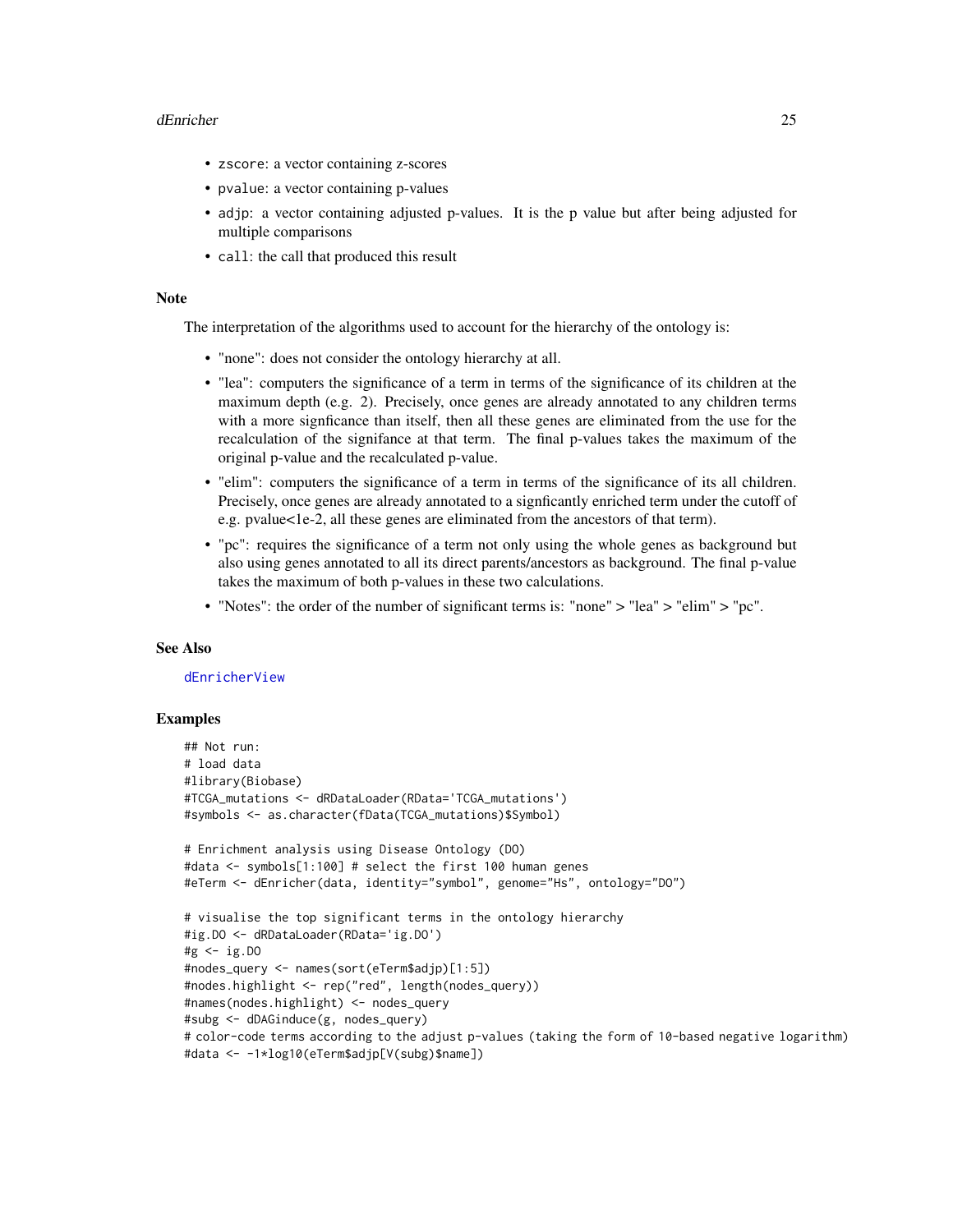```
#visDAG(g=subg, data=data, node.info="both", zlim=c(0,2), node.attrs=list(color=nodes.highlight))
# color-code terms according to the z-scores
#data <- eTerm$zscore[V(subg)$name]
#visDAG(g=subg, data=data, node.info="both", node.attrs=list(color=nodes.highlight))
## End(Not run)
```
<span id="page-25-1"></span>dEnricherView *Function to view enrichment results of dEnricher*

# Description

dEnricherView is supposed to view results of enrichment analysis by [dEnricher](#page-21-1).

# Usage

```
dEnricherView(
eTerm,
top\_num = 10,
sortBy = c("adjp", "pvalue", "zscore", "nAnno", "nOverlap", "none"),
decreasing = NULL,
details = F
)
```
# Arguments

| eTerm      | an object of class "eTerm"                                                                                                                                                                                                                                                                                                  |
|------------|-----------------------------------------------------------------------------------------------------------------------------------------------------------------------------------------------------------------------------------------------------------------------------------------------------------------------------|
| top_num    | the maximum number of gene sets (terms) will be viewed                                                                                                                                                                                                                                                                      |
| sortBy     | which statistics will be used for sorting and viewing gene sets (terms). It can<br>be "adjp" for adjusted p value, "pvalue" for p value, "zscore" for enrichment<br>z-score, "nAnno" for the number of sets (terms), "nOverlap" for the number in<br>overlaps, and "none" for ordering according to ID of gene sets (terms) |
| decreasing | logical to indicate whether to sort in a decreasing order. If it is null, it would be<br>true for "zscore", "nAnno" or "nOverlap"; otherwise it would be false                                                                                                                                                              |
| details    | logical to indicate whether the detailed information of gene sets (terms) is also<br>viewed. By default, it sets to false for no inclusion                                                                                                                                                                                  |

#### Value

a data frame with following components:

- setID: term ID; as rownames
- name: term name
- nAnno: number in gene members annotated by a term
- nOverlap: number in overlaps
- zscore: enrichment z-score

<span id="page-25-0"></span>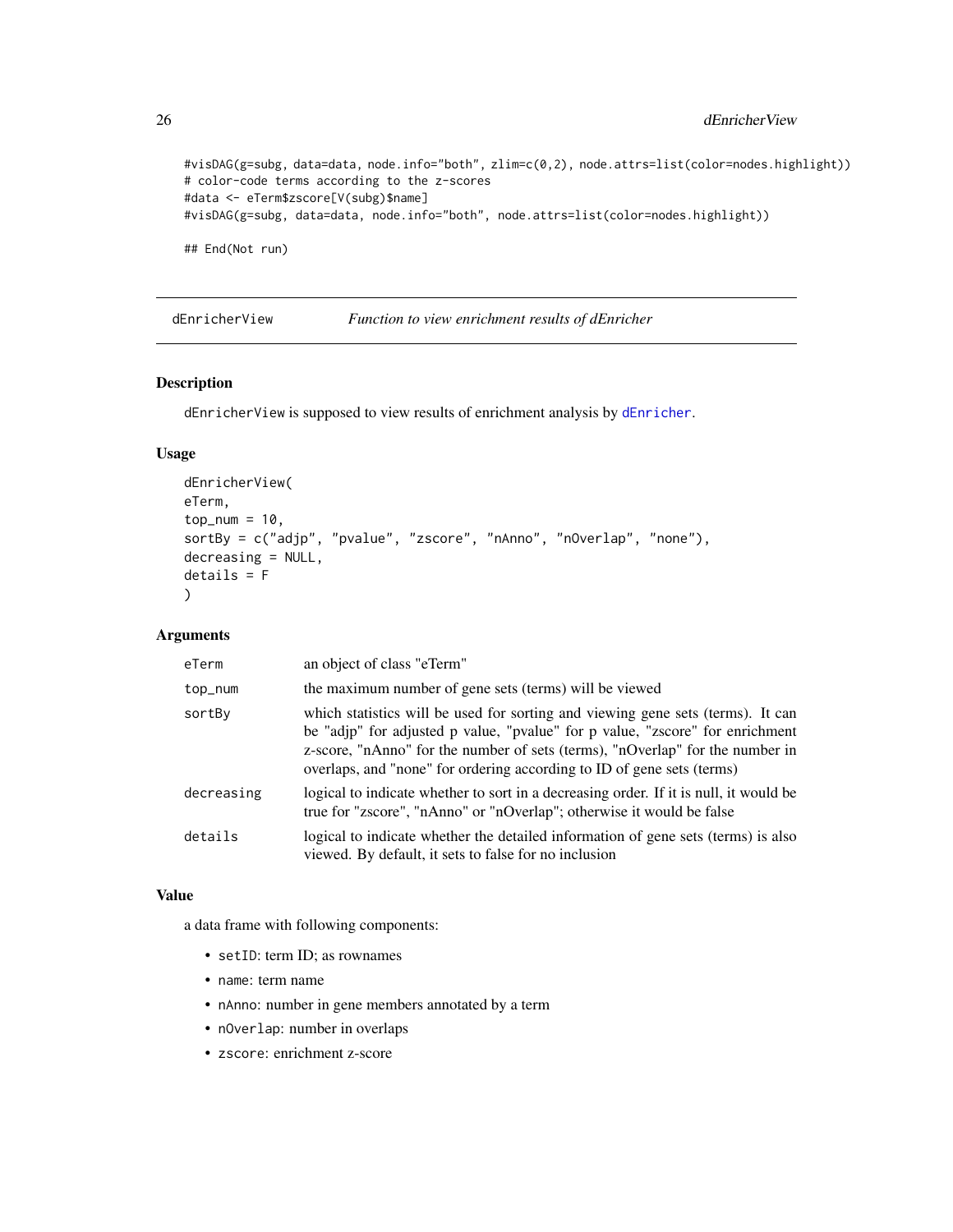#### <span id="page-26-0"></span>dFDRscore 27

- pvalue: nominal p value
- adjp: adjusted p value
- namespace: term namespace; optional, it is only appended when "details" is true
- distance: term distance; optional, it is only appended when "details" is true
- members: members (represented as Gene Symbols) in overlaps; optional, it is only appended when "details" is true

#### Note

none

#### See Also

[dEnricher](#page-21-1)

# Examples

```
#dEnricherView(eTerm, top_num=10, sortBy="adjp", decreasing=FALSE, details=TRUE)
```

| dFDRscore | Function to transform fdr into scores according to log-likelihood ratio   |
|-----------|---------------------------------------------------------------------------|
|           | between the true positives and the false positivies and/or after control- |
|           | ling false discovery rate                                                 |

# Description

dFDRscore is supposed to take as input a vector of fdr, which are transformed into scores according to log-likelihood ratio between the true positives and the false positivies. Also if the FDR threshold is given, it is used to make sure that fdr below threshold are considered significant and thus scored positively. Instead, those fdr above the given threshold are considered insigificant and thus scored negatively.

# Usage

```
dFDRscore(fdr, fdr.threshold = NULL, scatter = F)
```
#### Arguments

| fdr           | a vector containing a list of input fdr                                                                                                                                                                                                                                                                               |
|---------------|-----------------------------------------------------------------------------------------------------------------------------------------------------------------------------------------------------------------------------------------------------------------------------------------------------------------------|
| fdr.threshold | the given FDR threshold. By default, it is set to NULL, meaning there is no<br>constraint. If given, those fdr with the FDR below threshold are considered<br>significant and thus scored positively. Instead, those fdr with the FDR above<br>given threshold are considered insigificant and thus scored negatively |
| scatter       | logical to indicate whether the scatter graph of scores against p-values should be<br>drawn. Also indicated is the score corresponding to the given FDR threshold (if<br>any)                                                                                                                                         |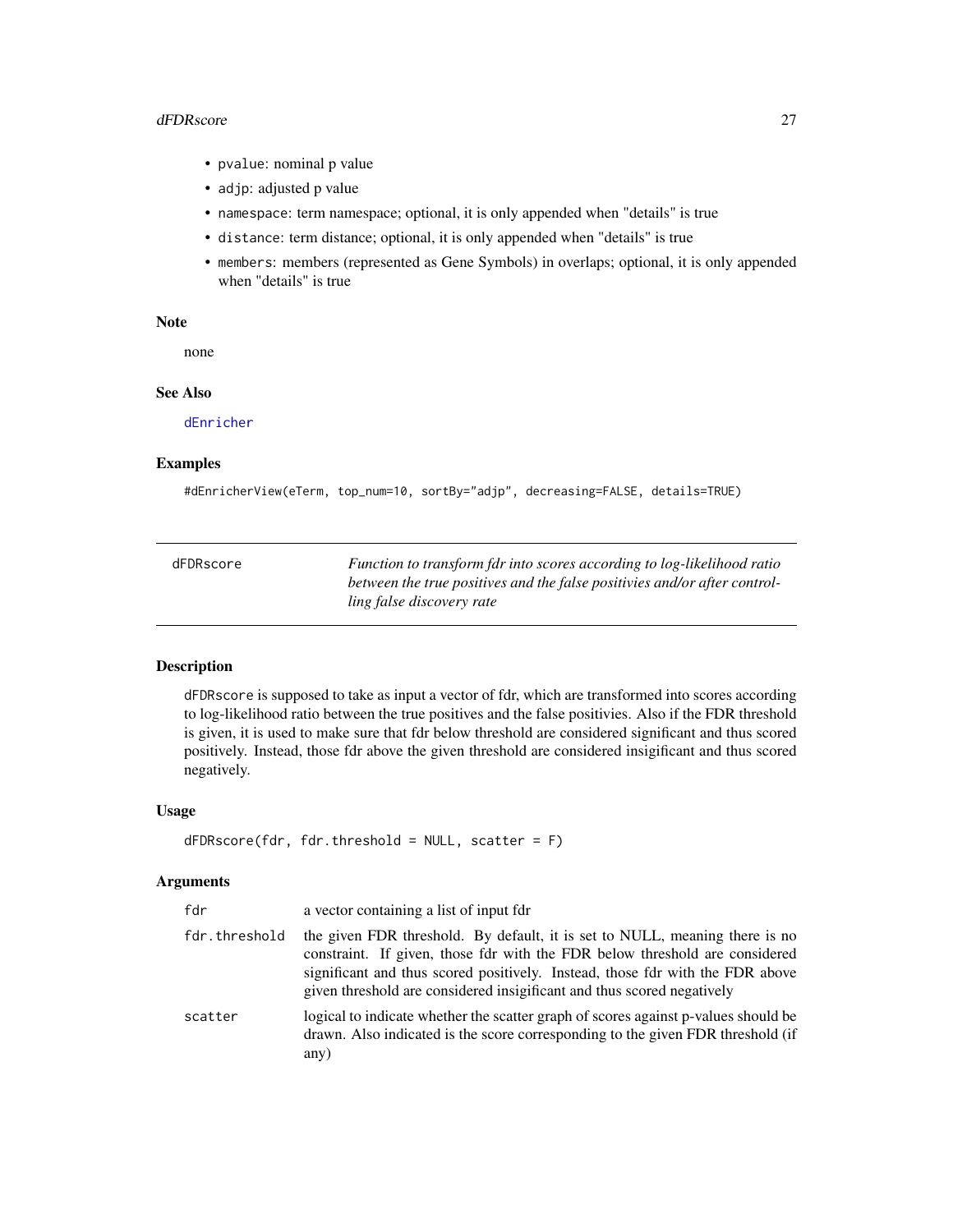# Value

• scores: a vector of scores

### Note

none

# See Also

[dSVDsignif](#page-56-1), [dNetPipeline](#page-39-1)

# Examples

```
# 1) generate data with an iid matrix of 1000 x 9
data <- cbind(matrix(rnorm(1000*3,mean=0,sd=1), nrow=1000, ncol=3),
matrix(rnorm(1000*3,mean=0.5,sd=1), nrow=1000, ncol=3),
matrix(rnorm(1000*3,mean=-0.5,sd=1), nrow=1000, ncol=3))
# 2) calculate the significance according to SVD
# using "fdr" significance
fdr <- dSVDsignif(data, signif="fdr", num.permutation=10)
# 3) calculate the scores according to the fitted BUM and fdr=0.01
# no fdr threshold
scores <- dFDRscore(fdr)
# using fdr threshold of 0.01
```

```
scores <- dFDRscore(fdr, fdr.threshold=0.1, scatter=TRUE)
```
dFunArgs *Function to assign (and evaluate) arguments with default values for an input function*

# Description

dFunArgs is supposed to assign (and evaluate) arguments with default values for an input function.

# Usage

```
dFunArgs(fun, action = F, verbose = T)
```
#### Arguments

| fun     | an input function name (character string)                                                                                                            |
|---------|------------------------------------------------------------------------------------------------------------------------------------------------------|
| action  | logical to indicate whether the function will act as it should be (with assigned<br>values in the current environment). By default, it sets to FALSE |
| verbose | logical to indicate whether the messages will be displayed in the screen. By<br>default, it sets to TRUE for display                                 |

<span id="page-27-0"></span>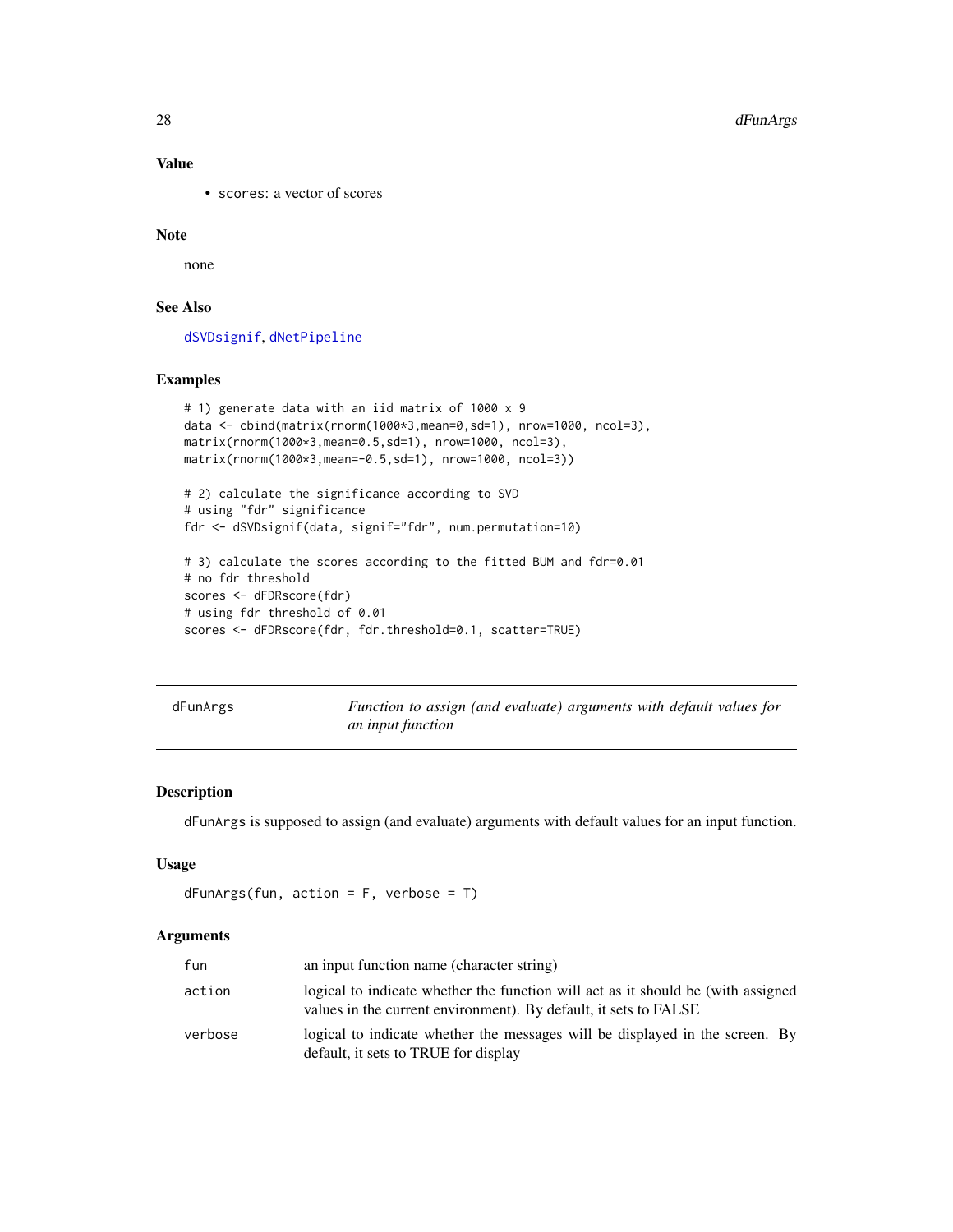#### <span id="page-28-0"></span>dGSEA 29

# Value

a list containing arguments and their default values

#### Note

This function is potentially useful when debugging. Because the developer does not have to specify default values for all arguments except those arguments are of interest

# See Also

[dNetPipeline](#page-39-1)

#### Examples

## Not run: fun <- "dNetPipeline" dFunArgs(fun)

## End(Not run)

<span id="page-28-1"></span>

| dGSEA | Function to conduct gene set enrichment analysis given the input data |
|-------|-----------------------------------------------------------------------|
|       | and the ontology in query                                             |

# Description

dGSEA is supposed to conduct gene set enrichment analysis given the input data and the ontology in query. It returns an object of class "eTerm".

### Usage

```
dGSEA(
data,
identity = c("symbol", "entrez"),
check.symbol.identity = FALSE,
genome = c("Hs", "Mm", "Rn", "Gg", "Ce", "Dm", "Da", "At"),
ontology = c("GOBP", "GOMF", "GOCC", "PS", "PS2", "SF", "DO", "HPPA",
"HPMI", "HPCM",
"HPMA", "MP", "MsigdbH", "MsigdbC1", "MsigdbC2CGP", "MsigdbC2CP",
"MsigdbC2KEGG",
"MsigdbC2REACTOME", "MsigdbC2BIOCARTA", "MsigdbC3TFT", "MsigdbC3MIR",
"MsigdbC4CGN",
"MsigdbC4CM", "MsigdbC5BP", "MsigdbC5MF", "MsigdbC5CC", "MsigdbC6",
"MsigdbC7",
"DGIdb", "Customised"),
customised.genesets = NULL,
sizeRange = c(10, 20000),
```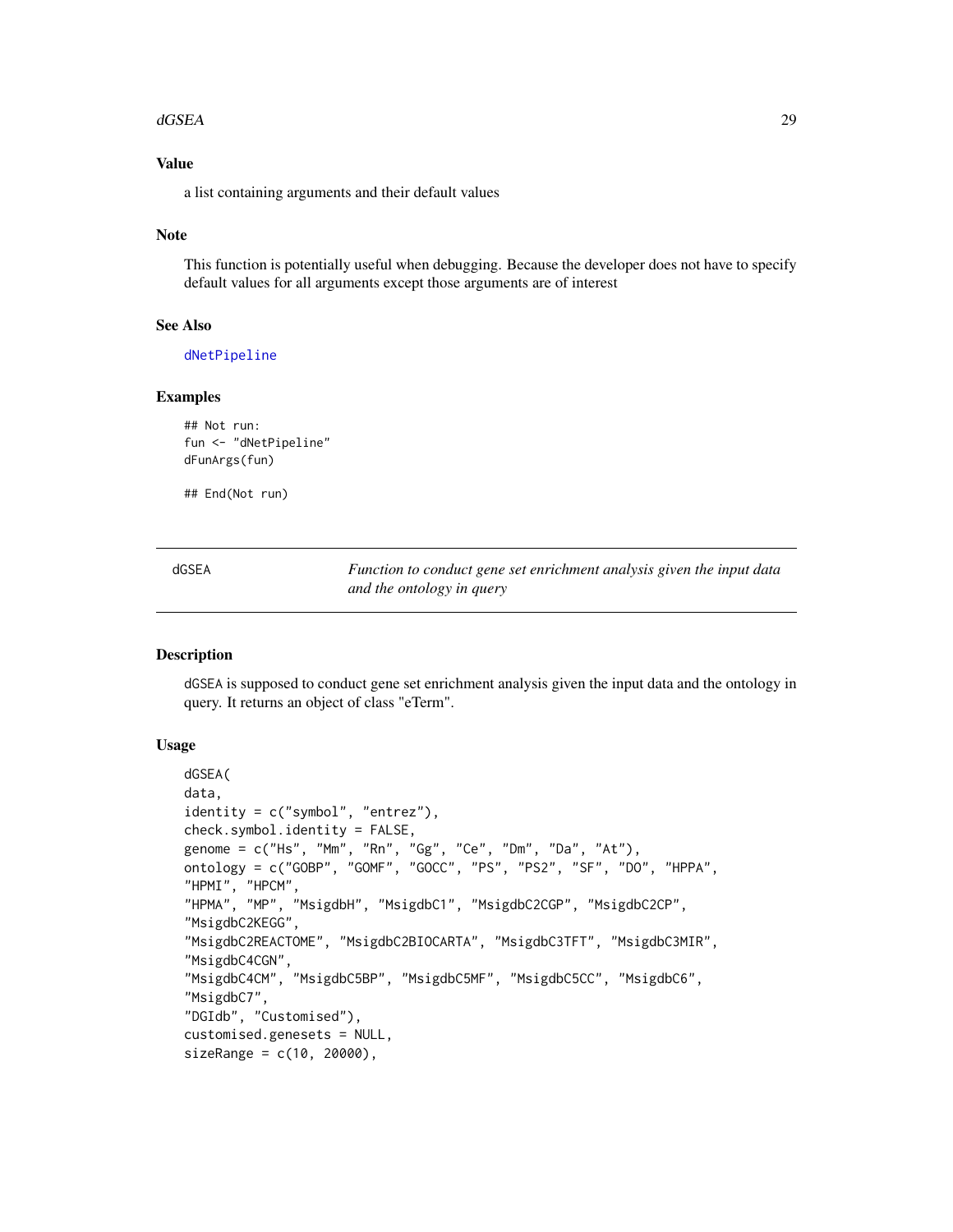```
which_distance = NULL,
weight = 1,
nperm = 1000,
fast = T,
sigTail = c("two-tails", "one-tail"),
p.adjust.method = c("BH", "BY", "bonferroni", "holm", "hochberg",
"hommel"),
verbose = T,
RData.location =
"https://github.com/hfang-bristol/RDataCentre/blob/master/dnet/1.0.7"
\mathcal{L}
```
# Arguments

| data                  | a data frame or matrix of input data. It must have row names, either Entrez Gene<br>ID or Symbol                                                                                                                                                                                                                                                                                                                                                                                                                                                                                                                                                                                                                                                                                                                                                                                                                                                                                                                                                                                                                                                                                                                                                                                                                                                                                                                                                                                                                                                                                                                                                           |
|-----------------------|------------------------------------------------------------------------------------------------------------------------------------------------------------------------------------------------------------------------------------------------------------------------------------------------------------------------------------------------------------------------------------------------------------------------------------------------------------------------------------------------------------------------------------------------------------------------------------------------------------------------------------------------------------------------------------------------------------------------------------------------------------------------------------------------------------------------------------------------------------------------------------------------------------------------------------------------------------------------------------------------------------------------------------------------------------------------------------------------------------------------------------------------------------------------------------------------------------------------------------------------------------------------------------------------------------------------------------------------------------------------------------------------------------------------------------------------------------------------------------------------------------------------------------------------------------------------------------------------------------------------------------------------------------|
| identity              | the type of gene identity (i.e. row names of input data), either "symbol" for gene<br>symbols (by default) or "entrez" for Entrez Gene ID. The option "symbol" is<br>preferred as it is relatively stable from one update to another; also it is possible<br>to search against synonyms (see the next parameter)                                                                                                                                                                                                                                                                                                                                                                                                                                                                                                                                                                                                                                                                                                                                                                                                                                                                                                                                                                                                                                                                                                                                                                                                                                                                                                                                           |
| check.symbol.identity |                                                                                                                                                                                                                                                                                                                                                                                                                                                                                                                                                                                                                                                                                                                                                                                                                                                                                                                                                                                                                                                                                                                                                                                                                                                                                                                                                                                                                                                                                                                                                                                                                                                            |
|                       | logical to indicate whether synonyms will be searched against when gene sym-<br>bols cannot be matched. By default, it sets to FALSE since it may take a while<br>to do such check using all possible synoyms                                                                                                                                                                                                                                                                                                                                                                                                                                                                                                                                                                                                                                                                                                                                                                                                                                                                                                                                                                                                                                                                                                                                                                                                                                                                                                                                                                                                                                              |
| genome                | the genome identity. It can be one of "Hs" for human, "Mm" for mouse, "Rn" for<br>rat, "Gg" for chicken, "Ce" for c.elegans, "Dm" for fruitfly, "Da" for zebrafish,<br>and "At" for arabidopsis                                                                                                                                                                                                                                                                                                                                                                                                                                                                                                                                                                                                                                                                                                                                                                                                                                                                                                                                                                                                                                                                                                                                                                                                                                                                                                                                                                                                                                                            |
| ontology              | the ontology supported currently. It can be "GOBP" for Gene Ontology Bi-<br>ological Process, "GOMF" for Gene Ontology Molecular Function, "GOCC"<br>for Gene Ontology Cellular Component, "PS" for phylostratific age informa-<br>tion, "PS2" for the collapsed PS version (inferred ancestors being collapsed<br>into one with the known taxonomy information), "SF" for domain superfam-<br>ily assignments, "DO" for Disease Ontology, "HPPA" for Human Phenotype<br>Phenotypic Abnormality, "HPMI" for Human Phenotype Mode of Inheritance,<br>"HPCM" for Human Phenotype Clinical Modifier, "HPMA" for Human Pheno-<br>type Mortality Aging, "MP" for Mammalian Phenotype, and Drug-Gene Inter-<br>action database (DGIdb) and the molecular signatures database (Msigdb) only in<br>human (including "MsigdbH", "MsigdbC1", "MsigdbC2CGP", "MsigdbC2CP",<br>"MsigdbC2KEGG", "MsigdbC2REACTOME", "MsigdbC2BIOCARTA", "MsigdbC3TFT",<br>"MsigdbC3MIR", "MsigdbC4CGN", "MsigdbC4CM", "MsigdbC5BP", "MsigdbC5MF",<br>"MsigdbC5CC", "MsigdbC6", "MsigdbC7"). Note: These four ("GOBP", "GOMF",<br>"GOCC" and "PS") are availble for all genomes/species; for "Hs" and "Mm",<br>these six ("DO", "HPPA", "HPMI", "HPCM", "HPMA" and "MP") are also<br>supported; all "Msigdb" are only supported in "Hs". For details on the eligi-<br>bility for pairs of input genome and ontology, please refer to the online Docu-<br>mentations at http://supfam.org/dnet/docs.html. Also supported are the<br>user-customised gene sets; in doing so, the option "Customised" should be used<br>together with the input of the next parameter "customised.genesets" |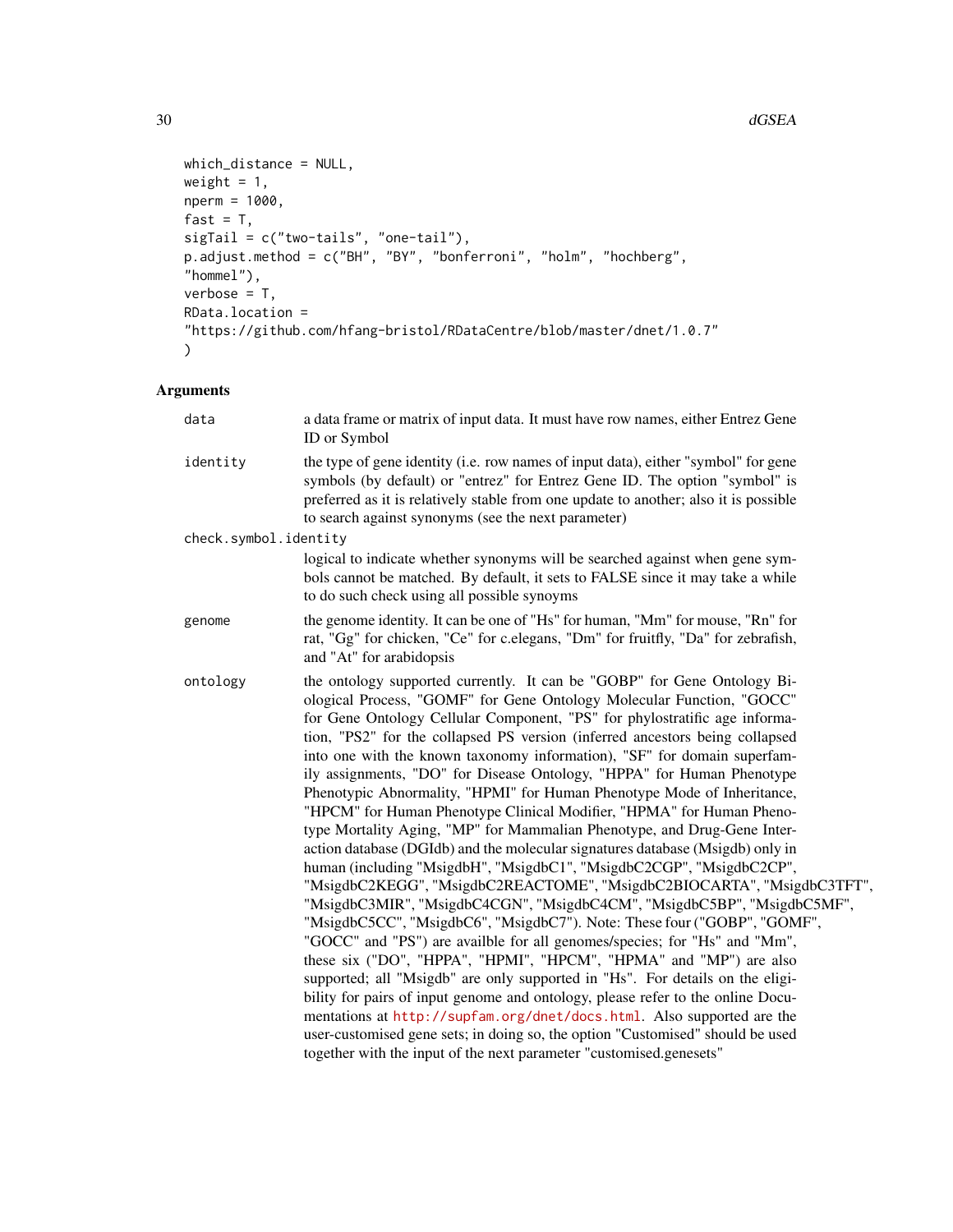#### $dGSEA$  31

| customised.genesets |                                                                                                                                                                                                                                                                                                                                                                                                                                                                                                                                                                                                                                                                                                                                                                                                                                                                                                                                                                                                                                                                                                                                                                                                                                                                     |
|---------------------|---------------------------------------------------------------------------------------------------------------------------------------------------------------------------------------------------------------------------------------------------------------------------------------------------------------------------------------------------------------------------------------------------------------------------------------------------------------------------------------------------------------------------------------------------------------------------------------------------------------------------------------------------------------------------------------------------------------------------------------------------------------------------------------------------------------------------------------------------------------------------------------------------------------------------------------------------------------------------------------------------------------------------------------------------------------------------------------------------------------------------------------------------------------------------------------------------------------------------------------------------------------------|
|                     | an input vector/matrix/list which only works when the user chooses "Customised"<br>in the previous parameter "ontology". It contains either Entrez Gene ID or Sym-<br>bol                                                                                                                                                                                                                                                                                                                                                                                                                                                                                                                                                                                                                                                                                                                                                                                                                                                                                                                                                                                                                                                                                           |
| sizeRange           | the minimum and maximum size of members of each gene set in consideration.<br>By default, it sets to a minimum of 10 but no more than 1000                                                                                                                                                                                                                                                                                                                                                                                                                                                                                                                                                                                                                                                                                                                                                                                                                                                                                                                                                                                                                                                                                                                          |
|                     | which_distance which distance of terms in the ontology is used to restrict terms in consideration.<br>By default, it sets to 'NULL' to consider all distances                                                                                                                                                                                                                                                                                                                                                                                                                                                                                                                                                                                                                                                                                                                                                                                                                                                                                                                                                                                                                                                                                                       |
| weight              | type of score weight. It can be "0" for unweighted (an equivalent to Kolmogorov-<br>Smirnov, only considering the rank), "1" for weighted by input gene score (by<br>default), and "2" for over-weighted, and so on                                                                                                                                                                                                                                                                                                                                                                                                                                                                                                                                                                                                                                                                                                                                                                                                                                                                                                                                                                                                                                                 |
| nperm               | the number of random permutations. For each permutation, gene-score associa-<br>tions will be permutated so that permutation of gene-term associations is realised                                                                                                                                                                                                                                                                                                                                                                                                                                                                                                                                                                                                                                                                                                                                                                                                                                                                                                                                                                                                                                                                                                  |
| fast                | logical to indicate whether to fast calculate expected results from permutated<br>data. By default, it sets to true                                                                                                                                                                                                                                                                                                                                                                                                                                                                                                                                                                                                                                                                                                                                                                                                                                                                                                                                                                                                                                                                                                                                                 |
| sigTail             | the tail used to calculate the statistical significance. It can be either "two-tails"<br>for the significance based on two-tails or "one-tail" for the significance based on<br>one tail                                                                                                                                                                                                                                                                                                                                                                                                                                                                                                                                                                                                                                                                                                                                                                                                                                                                                                                                                                                                                                                                            |
| p.adjust.method     |                                                                                                                                                                                                                                                                                                                                                                                                                                                                                                                                                                                                                                                                                                                                                                                                                                                                                                                                                                                                                                                                                                                                                                                                                                                                     |
|                     | the method used to adjust p-values. It can be one of "BH", "BY", "bonferroni",<br>"holm", "hochberg" and "hommel". The first two methods "BH" (widely used)<br>and "BY" control the false discovery rate (FDR: the expected proportion of false<br>discoveries amongst the rejected hypotheses); the last four methods "bonfer-<br>roni", "holm", "hochberg" and "hommel" are designed to give strong control of<br>the family-wise error rate (FWER). Notes: FDR is a less stringent condition<br>than FWER                                                                                                                                                                                                                                                                                                                                                                                                                                                                                                                                                                                                                                                                                                                                                        |
| verbose             | logical to indicate whether the messages will be displayed in the screen. By<br>default, it sets to false for no display                                                                                                                                                                                                                                                                                                                                                                                                                                                                                                                                                                                                                                                                                                                                                                                                                                                                                                                                                                                                                                                                                                                                            |
|                     | RData. location the characters to tell the location of built-in RData files. By default, it remotely<br>locates at https://github.com/hfang-bristol/RDataCentre/blob/master/<br>dnet and http://dnet.r-forge.r-project.org/RData. Be aware of several<br>versions and the latest one is matched to the current package version. For the<br>user equipped with fast internet connection, this option can be just left as de-<br>fault. But it is always advisable to download these files locally. Especially when<br>the user needs to run this function many times, there is no need to ask the func-<br>tion to remotely download every time (also it will unnecessarily increase the<br>runtime). For examples, these files (as a whole or part of them) can be first<br>downloaded into your current working directory, and then set this option as:<br>$RData. location = "."$ Surely, the location can be anywhere as long as the<br>user provides the correct path pointing to (otherwise, the script will have to re-<br>motely download each time). Here is the UNIX command for downloading all<br>RData files (preserving the directory structure): $wget - r - l2 - A'' * . RData'' -$<br>$np-nH--cut-dirs=0" http://dnet.r-forge.r-project.org/RData"$ |

# Value

an object of class "eTerm", a list with following components: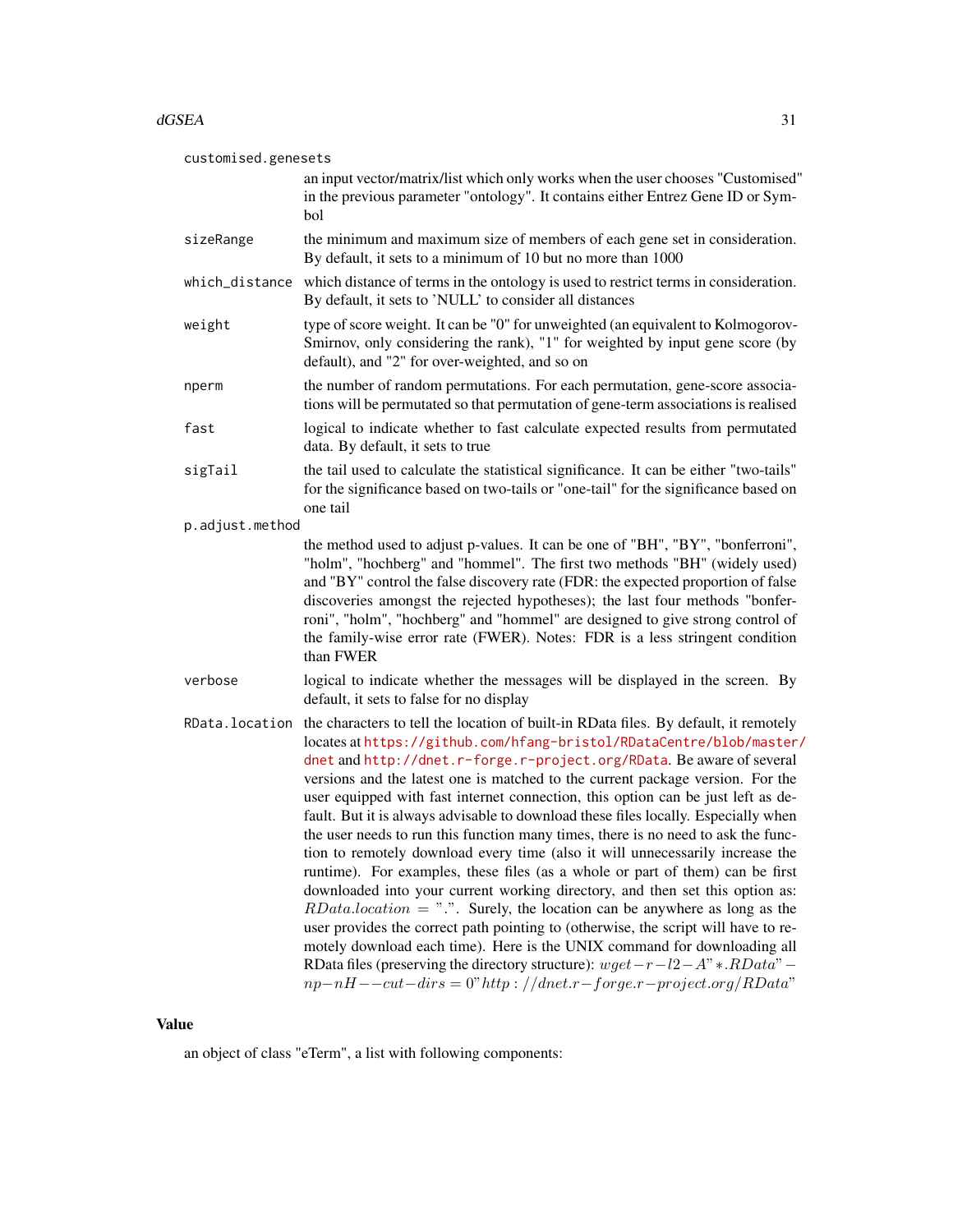- set\_info: a matrix of nSet X 4 containing gene set information, where nSet is the number of gene set in consideration, and the 4 columns are "setID" (i.e. "Term ID"), "name" (i.e. "Term Name"), "namespace" and "distance"
- gs: a list of gene sets, each storing gene members. Always, gene sets are identified by "setID" and gene members identified by "Entrez ID"
- data: a matrix of nGene X nSample containing input data in consideration. It is not always the same as the input data as only those mappable are retained
- es: a matrix of nSet X nSample containing enrichment score, where nSample is the number of samples (i.e. the number of columns in input data
- nes: a matrix of nSet X nSample containing normalised enrichment score. It is the version of enrichment score but after being normalised by gene set size
- pvalue: a matrix of nSet X nSample containing nominal p value
- adjp: a matrix of nSet X nSample containing adjusted p value. It is the p value but after being adjusted for multiple comparisons
- gadjp: a matrix of nSet X nSample containing globally adjusted p value in terms of all samples
- fdr: a matrix of nSet X nSample containing false discovery rate (FDR). It is the estimated probability that the normalised enrichment score represents a false positive finding
- qvalue: a matrix of nSet X nSample containing q value. It is the monotunically increasing FDR
- weight: the input type of score weight
- call: the call that produced this result

# **Note**

The interpretation of returned components:

- "es": enrichment score for the gene set is the degree to which this gene set is overrepresented at the top or bottom of the ranked list of genes in each column of input data;
- "nes": normalised enrichment score for the gene set is enrichment score that has already normalised by gene set size. It is comparable across analysed gene sets;
- "pvalue": nominal p value is the statistical significance of the enrichment score. It is not adjusted for multiple hypothesis testing, and thus is of limited use in comparing gene sets;
- "adjp": adjusted p value by Benjamini & Hochberg method. It is comparable across gene sets;
- "gadjp": globally adjusted p value by Benjamini & Hochberg method. Unlike "adjp", it is adjusted in terms of all samples;
- "fdr": false discovery rate is the estimated probability that the normalised enrichment score represents a false positive finding. Unlike "adjp" or "gadjp" (also aliased as "fdr") that is derived from a list of p values, this version of fdr is directly calculate from the statistic (i.e. normalised enrichment score);
- "qvalue": q value is the monotunically increasing FDR so that the higher "nes", the lower "qvalue".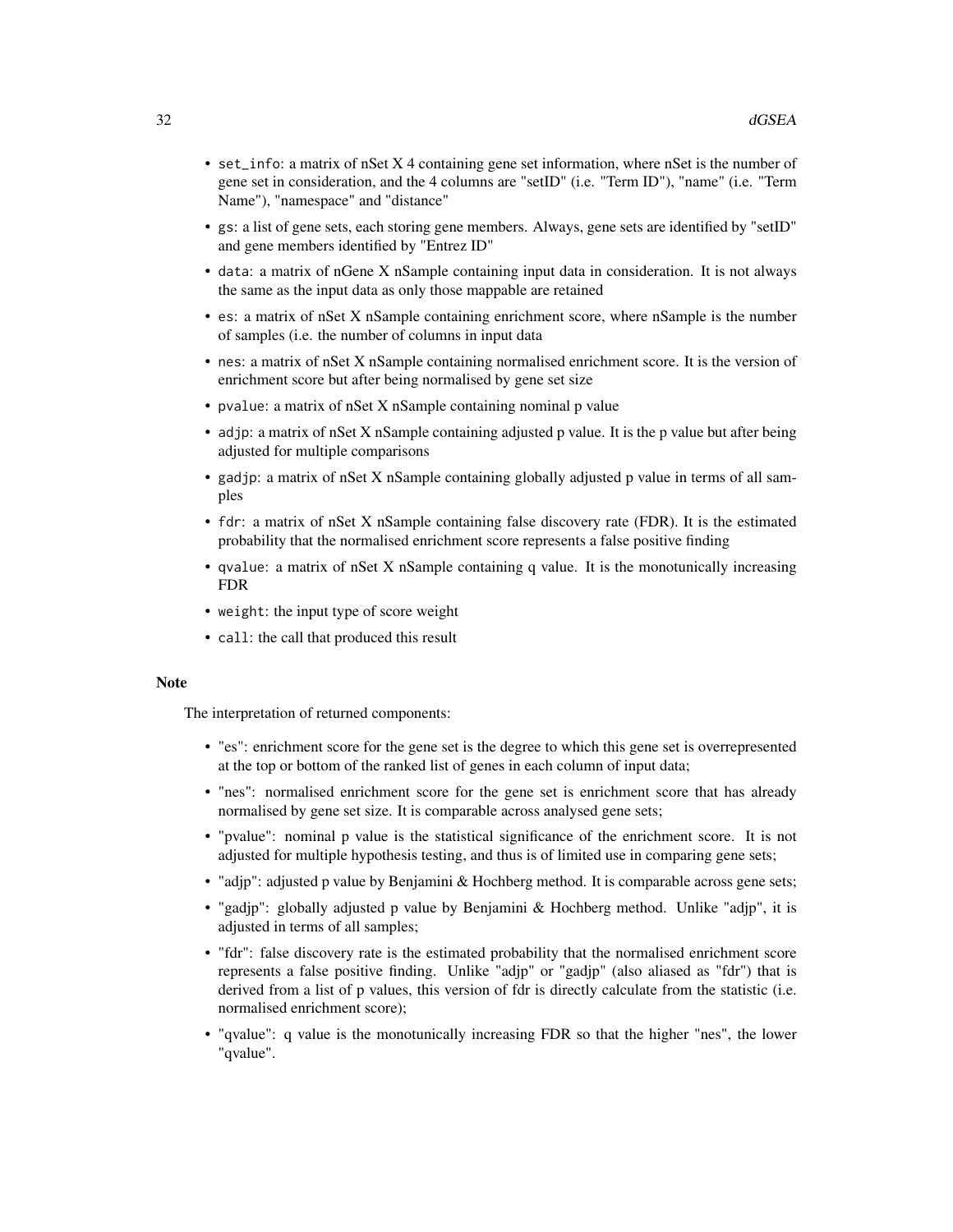#### <span id="page-32-0"></span>dGSEAview 33

### See Also

[dGSEAview](#page-32-1), [dGSEAwrite](#page-34-1), [visGSEA](#page-66-1)

# Examples

```
## Not run:
# load data
#library(Biobase)
#TCGA_mutations <- dRDataLoader(RData='TCGA_mutations')
```

```
# gene set enrichment analysis (GSEA) using KEGG pathways
## calculate the total mutations for each gene
#tol <- apply(exprs(TCGA_mutations), 1, sum)
#data <- data.frame(tol=tol)
#eTerm <- dGSEA(data, identity="symbol", genome="Hs", ontology="MsigdbC2KEGG")
#res <- dGSEAview(eTerm, which_sample=1, top_num=5, sortBy="adjp", decreasing=FALSE, details=TRUE)
#visGSEA(eTerm, which_sample=1, which_term=rownames(res)[1])
#output <- dGSEAwrite(eTerm, which_content="gadjp", which_score="gadjp", filename="eTerm.txt")
```

```
## based on customised gene sets
#eTerm <- dGSEA(data, ontology="Customised", customised.genesets=sample(rownames(data),100))
#res <- dGSEAview(eTerm, which_sample=1, top_num=5, sortBy="adjp", decreasing=FALSE, details=TRUE)
#visGSEA(eTerm, which_sample=1, which_term=rownames(res)[1])
```

```
## End(Not run)
```
<span id="page-32-1"></span>dGSEAview *Function to view enrichment results in a sample-specific manner*

#### Description

dGSEAview is supposed to view results of gene set enrichment analysis but for a specific sample.

#### Usage

```
dGSEAview(
eTerm,
which_sample = 1,
top\_num = 10,
sortBy = c("adjp", "gadjp", "ES", "nES", "pvalue", "FWER", "FDR",
"qvalue", "none"),
decreasing = NULL,
details = F
)
```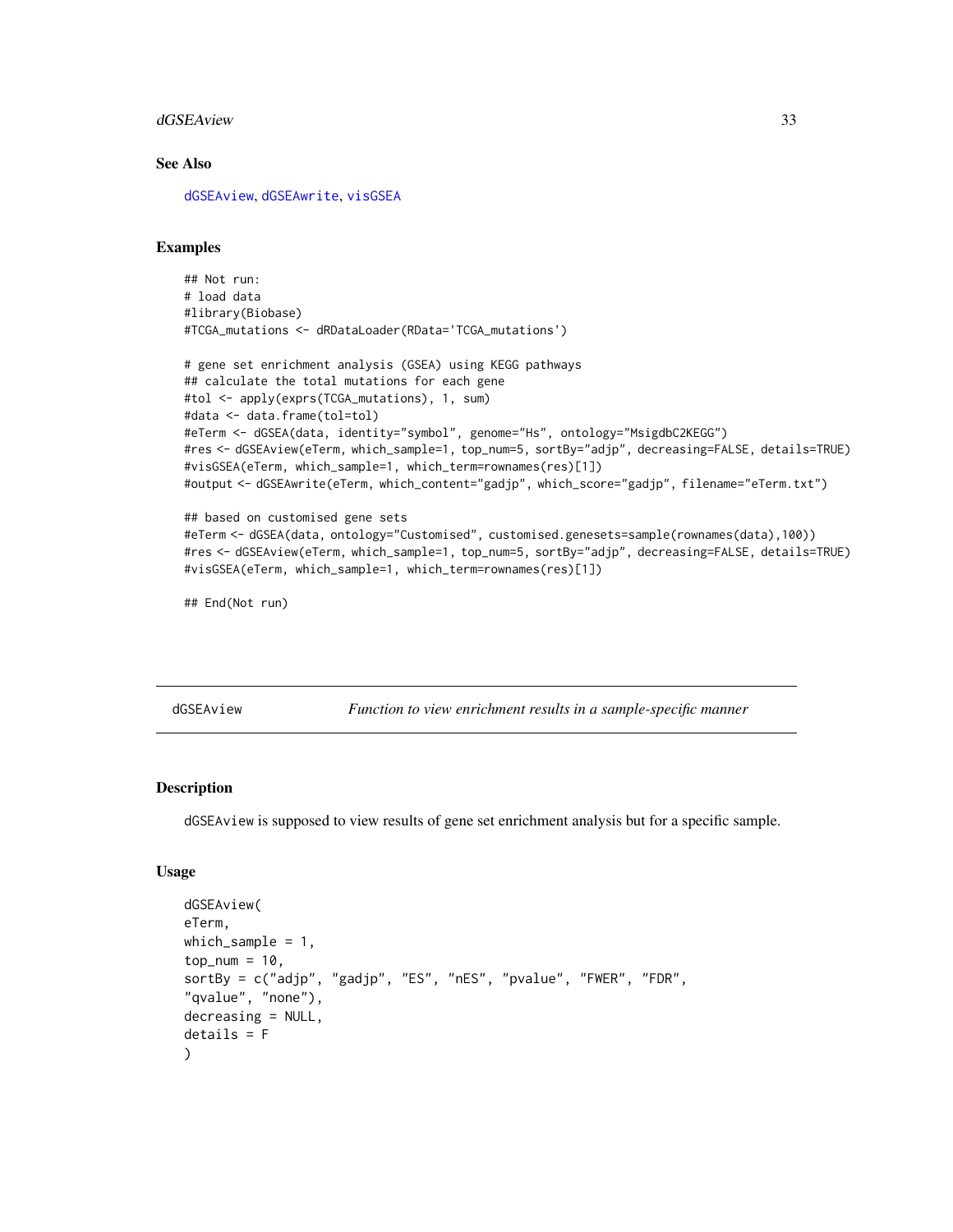# Arguments

| eTerm        | an object of class "eTerm"                                                                                                                                                                                                                                                                                                                                              |
|--------------|-------------------------------------------------------------------------------------------------------------------------------------------------------------------------------------------------------------------------------------------------------------------------------------------------------------------------------------------------------------------------|
| which_sample | which sample will be viewed                                                                                                                                                                                                                                                                                                                                             |
| top_num      | the maximum number of gene sets will be viewed                                                                                                                                                                                                                                                                                                                          |
| sortBy       | which statistics will be used for sorting and viewing gene sets. It can be "adjp"<br>for adjusted p value, "gadjp" for globally adjusted p value, "ES" for enrichment<br>score, "nES" for normalised enrichment score, "pvalue" for p value, "FWER"<br>for family-wise error rate, "FDR" for false discovery rate, "qvalue" for q value,<br>"none" for sorting by setID |
| decreasing   | logical to indicate whether to sort in a decreasing order. If it is null, it would be<br>true for "ES" or "nES"; otherwise it would be false                                                                                                                                                                                                                            |
| details      | logical to indicate whether the detail information of gene sets is also viewed. By<br>default, it sets to false for no inclusion                                                                                                                                                                                                                                        |

# Value

a data frame with following components:

- setID: term ID
- ES: enrichment score
- nES: normalised enrichment score
- pvalue: nominal p value
- adjp: adjusted p value
- gadjp: globally adjusted p value
- FDR: false discovery rate
- qvalue: q value
- setSize: the number of genes in the set; optional, it is only appended when "details" is true
- name: term name; optional, it is only appended when "details" is true
- namespace: term namespace; optional, it is only appended when "details" is true
- distance: term distance; optional, it is only appended when "details" is true

#### Note

none

# See Also

[dGSEA](#page-28-1)

# Examples

#dGSEAview(eTerm, which\_sample=1, top\_num=10, sortBy="adjp", decreasing=FALSE, details=TRUE)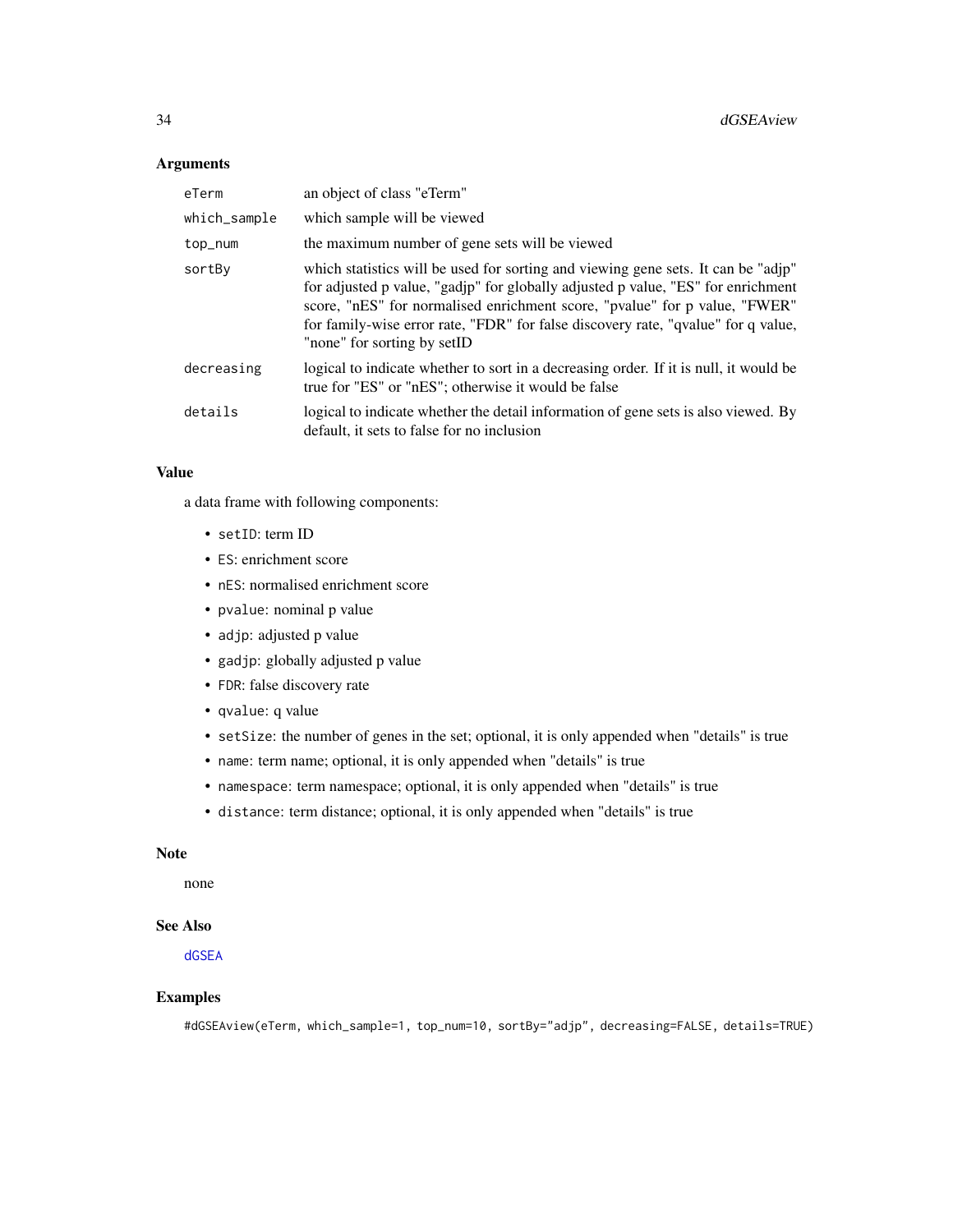<span id="page-34-1"></span><span id="page-34-0"></span>

# Description

dGSEAwrite is supposed to write out enrichment results.

### Usage

```
dGSEAwrite(
eTerm,
which_content = c("gadjp", "adjp", "pvalue", "FWER", "FDR", "qvalue",
"nES", "ES"),
which_score = c("gadjp", "adjp", "FWER", "FDR", "qvalue", "nES"),
cutoff = 0.1,
filename = NULL,
keep.significance = T
)
```
# Arguments

| eTerm             | an object of class "eTerm"                                                                                                                                                                                                                                                                                                                                                                                                                                                |
|-------------------|---------------------------------------------------------------------------------------------------------------------------------------------------------------------------------------------------------------------------------------------------------------------------------------------------------------------------------------------------------------------------------------------------------------------------------------------------------------------------|
| which_content     | the content will be written out. It includes two categories: i) based on "adjp"<br>for adjusted p value, "gadjp" for globally adjusted p value, "pvalue" for p value,<br>"FWER" for family-wise error rate, "FDR" for false discovery rate, "qvalue" for<br>q value; ii) based on "ES" for enrichment score, "nES" for normalised enrich-<br>ment score. For the former, the content is : first $-1*log10$ -transformed, and then<br>multiplied by -1 if nES is negative. |
| which_score       | which statistics/score will be used for declaring the significance. It can be "adjp"<br>for adjusted p value, "gadjp" for globally adjusted p value, "FWER" for family-<br>wise error rate, "FDR" for false discovery rate, "qvalue" for q value                                                                                                                                                                                                                          |
| cutoff            | a cutoff to declare the significance. It should be used together with 'which_score'                                                                                                                                                                                                                                                                                                                                                                                       |
| filename          | a character string naming a filename                                                                                                                                                                                                                                                                                                                                                                                                                                      |
| keep.significance |                                                                                                                                                                                                                                                                                                                                                                                                                                                                           |
|                   | logical to indicate whether or not to mask those insignificant by NA. By default,                                                                                                                                                                                                                                                                                                                                                                                         |

it sets to true to mask those insignfiicant by NA

#### Value

a data frame with following components:

- setID: term ID
- setSize: the number of genes in the set
- name: term name
- namespace: term namespace
- distance: term distance
- sample names: sample names in the next columns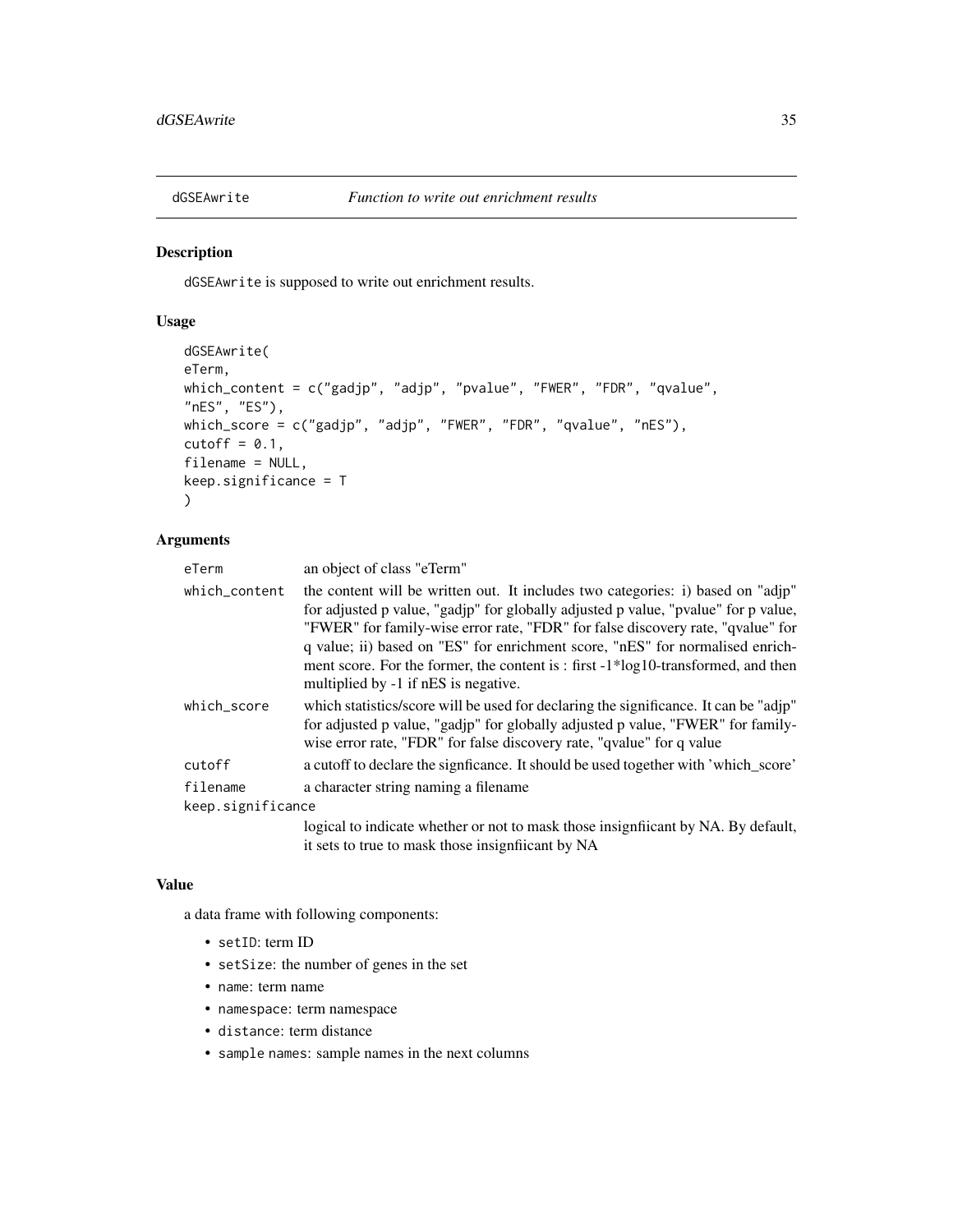# <span id="page-35-0"></span>Note

If "filename" is not NULL, a tab-delimited text file will be also written out.

#### See Also

[dGSEA](#page-28-1)

# Examples

#output <- dGSEAwrite(eTerm, which\_content="gadjp", which\_score="gadjp", filename="eTerm.txt")

| dNetConfidence | Function to append the confidence information from the source graphs |
|----------------|----------------------------------------------------------------------|
|                | into the target graph                                                |

# Description

eConsensusGraph is supposed to append the confidence information (extracted from a list of the source graphs) into the target graph. The confidence information is about how often a node (or an edge) in the target graph that can be found in the input source graphs. The target graph is an object of class "igraph" or "graphNEL", and the source graphs are a list of objects of class "igraph" or "graphNEL". It also returns an object of class "igraph" or "graphNEL"; specifically, the same as the input target graph but appended with the "nodeConfidence" attribute to the nodes and the "edgeConfidence" attribute to the edges.

# Usage

dNetConfidence(target, sources, plot = F)

#### Arguments

| target  | the target graph, an object of class "igraph" or "graphNEL"                                                                                                                                                                                                                                                                                                                                                                                                      |
|---------|------------------------------------------------------------------------------------------------------------------------------------------------------------------------------------------------------------------------------------------------------------------------------------------------------------------------------------------------------------------------------------------------------------------------------------------------------------------|
| sources | a list of the source graphs, each with an object of class "igraph" or "graphNEL".<br>These source graphs will be used to calculate how often a node (or an edge) in<br>the target graph that can be found with them.                                                                                                                                                                                                                                             |
| plot    | logical to indicate whether the returned graph (i.e. the target graph plus the<br>confidence information on nodes and edges) should be plotted. If it sets true, the<br>plot will display the returned graph with the size of nodes indicative of the node<br>confidence (the frequency that a node appears in the source graphs), and with<br>the width of edges indicative of the edge confidence (the frequency that an edge<br>appears in the source graphs) |

# Value

an object of class "igraph" or "graphNEL", which is a target graph but appended with the "node-Confidence" attribute to the nodes and the "edgeConfidence" attribute to the edges (in the form of 100 percentage)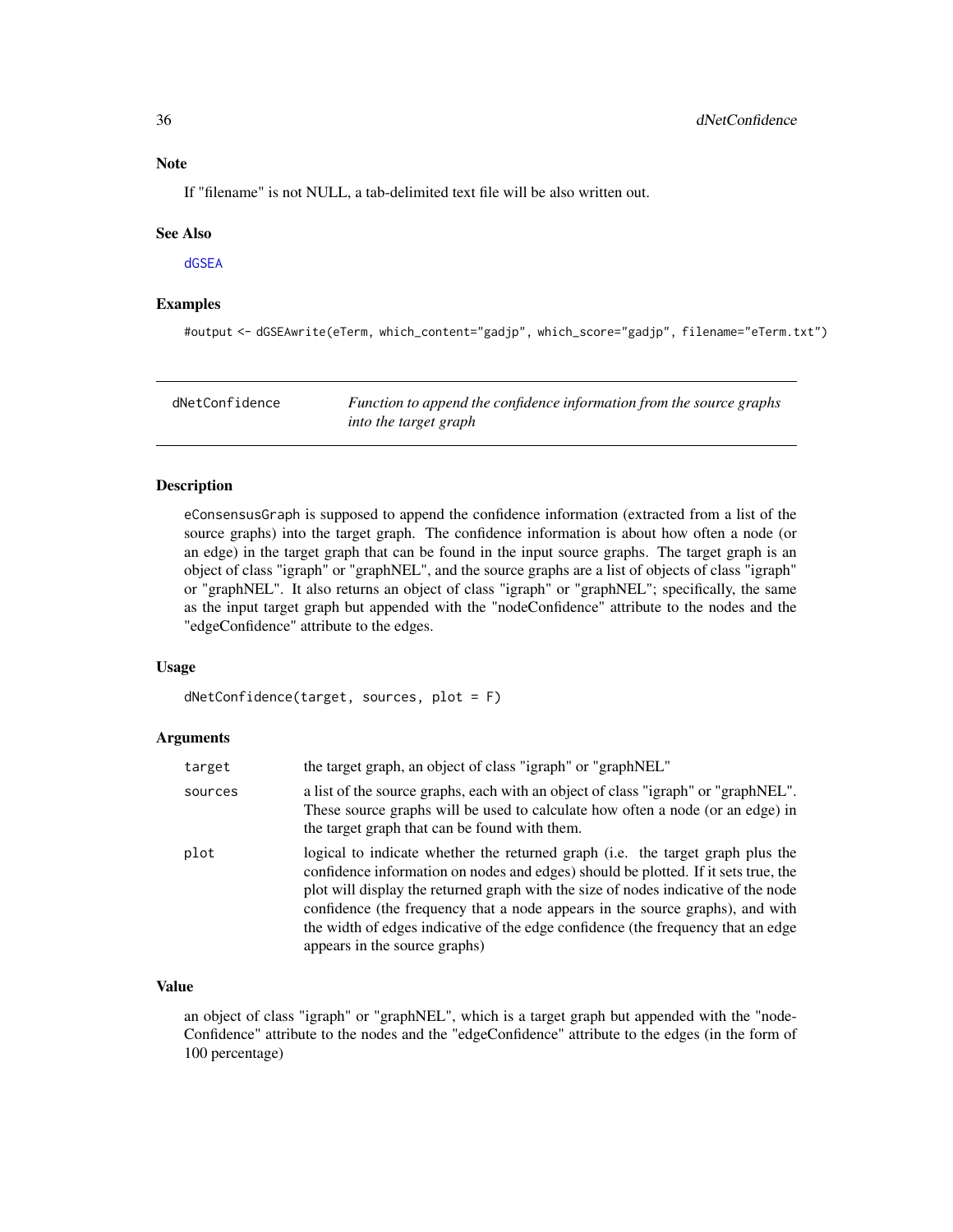### dNetFind 37

## Note

None

# See Also

[visNet](#page-67-0)

# Examples

```
# 1) generate a target graph according to the ER model
g <- erdos.renyi.game(100, 1/100)
target <- dNetInduce(g, V(g), knn=0)
# 2) generate a list source graphs according to the ER model
sources <- lapply(1:100, function(x) erdos.renyi.game(100*runif(1),
1/10))
# 3) append the confidence information from the source graphs into the target graph
g <- dNetConfidence(target=target, sources=sources)
# 4) visualise the confidence target graph
visNet(g, vertex.size=V(g)$nodeConfidence/10,
edge.width=E(g)$edgeConfidence)
```
<span id="page-36-0"></span>

dNetFind *Function to find heuristically maximum scoring subgraph*

# **Description**

dNetFind is supposed to find the maximum scoring subgraph from an input graph and scores imposed on its nodes. The input graph and the output subgraph are both of "igraph" or "graphNET" object. The input scores imposed on the nodes in the input graph can be divided into two parts: the positive nodes and the negative nodes. The searching for maximum scoring subgraph is deduced to find the connected subgraph containing the positive nodes as many as possible, but the negative nodes as few as possible. To this end, a heuristic search is used (see Note below).

#### Usage

dNetFind(g, scores)

|        | an object of class "igraph" or "graphNEL"                                        |
|--------|----------------------------------------------------------------------------------|
| scores | a vector of scores. For each element, it must have the name that could be mapped |
|        | onto the input graph. Also, the names in input "scores" should contain all those |
|        | in the input graph "g", but the reverse is not necessary                         |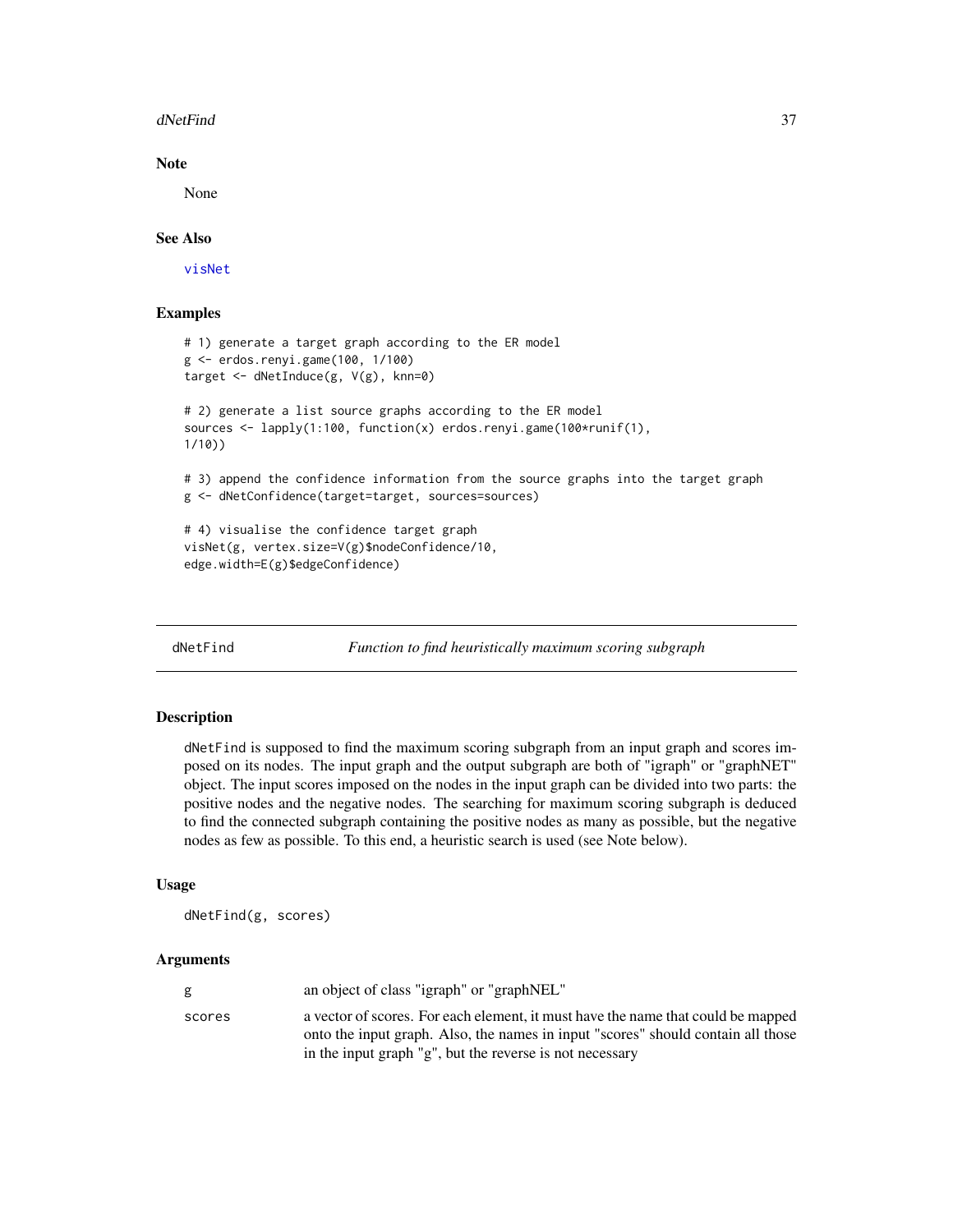a subgraph with a maximum score, an object of class "igraph" or "graphNEL". It has node attributes 'score' and 'type' (either 'desired' or 'linker')

# **Note**

The search procedure is heuristic to find the subgraph with the maximum score:

- i) transform the input graph into a new graph by collapsing connected positive nodes into a meta-node. As such, meta-nodes are isolated to each other but are linked via negative nodes (single-nodes). Clearly, meta-nodes have positive scores, and negative scores for the singlenodes.
- ii) append the weight attribute to the edges in the transformed graph. There are two types of edges: 1) the single-single edge with two single-nodes as two ends, and 2) single-meta edge with a single-node as one end and a meta-node as the other end. The weight for a singlesingle edge is the absolute sum of the scores in its two-end single-nodes but normalised by their degrees. The weight for a single-meta edge is simply the absolute score in its single-node end normalised by the degree. As such, weights are all non-negative.
- iii) find minimum spanning tree (MST) in the weighted transformed graph using Prim's greedy algorithm. A spanning tree of the weighted graph is a subgraph that is tree and connects all the node together. The MST is a spanning tree with the sum of its edge weights minimised amongst all possible spanning trees.
- iv) find all shortest paths between any pair of meta-nodes in the MST. Within the weighted transformed graph in ii), a subgraph is induced containing nodes (only occuring in these shortest paths) and all edges between them.
- v) within the induced subgraph, identify single-nodes that are direct neighbors of meta-nodes. For each of these single-nodes, also make sure it has the absolute scores no more than the sum of scores in its neighboring meta-nodes. These single-nodes meeting both criteria are called "linkers".
- vi) still within the induced subgraph in v), find the linker graph that contains only linkers and edges between them. Similarly to iii), find MST of the linker graph, called 'linker MST'. Notably, this linker MST serves as the scaffold, which only contains linkers but has metanodes being direcly attached to.
- vii) in linker MST plus its attached meta-nodes, find the optimal path that has the sum of scores of its nodes and attached meta-nodes maximised amongest all possible paths. Nodes along this optimal path plus their attached meta-nodes are called 'subgraph nodes'.
- viii) finally, from the input graph extract a subgraph (called 'subgraph') that only contains subgraph nodes and edges betwen them. This subgraph is the maximum scoring subgraph containing the positive nodes as many as possible, but the negative nodes as few as possible.

#### See Also

[dNetFind](#page-36-0)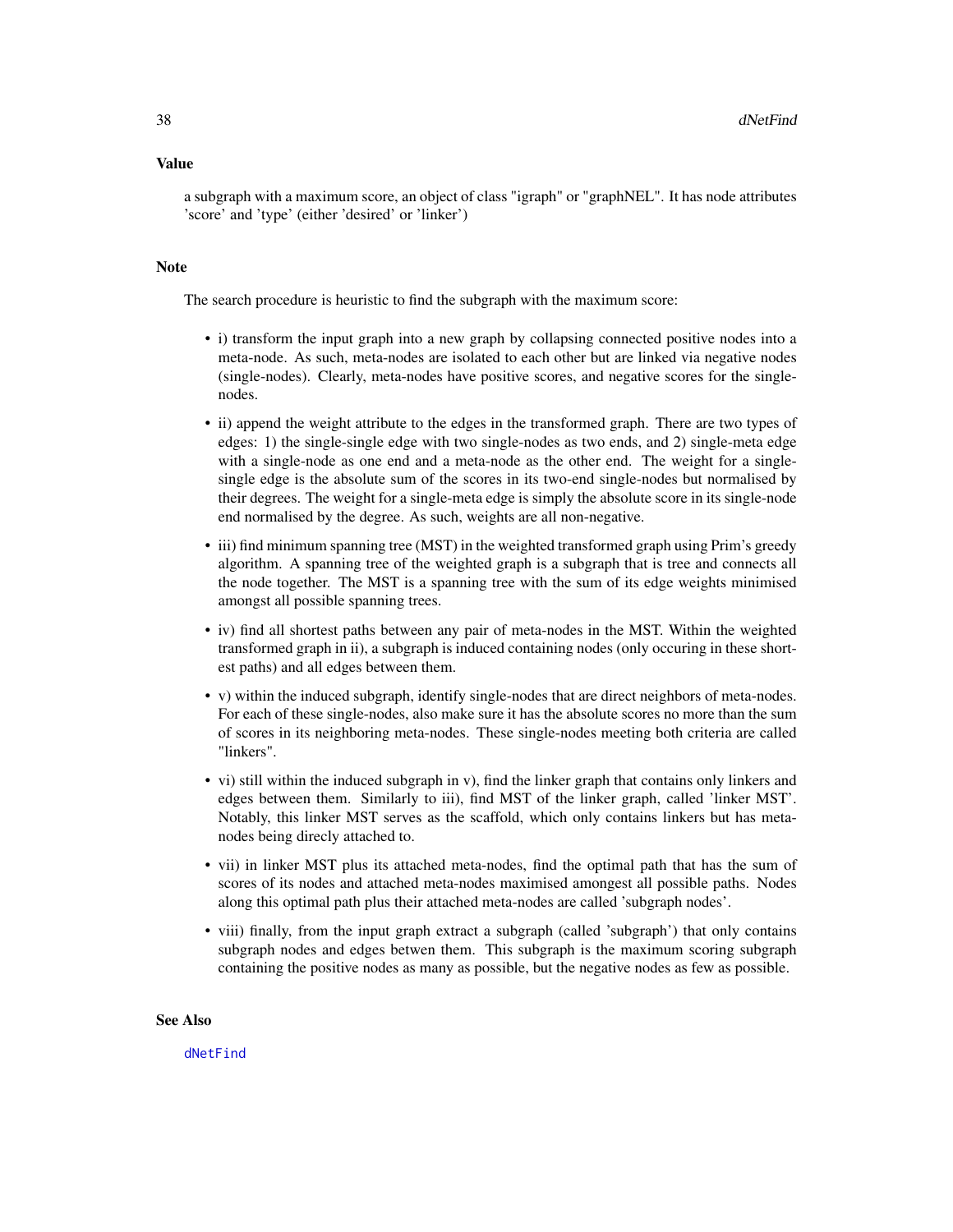#### dNetInduce 39

### Examples

```
# 1) generate an vector consisting of random values from beta distribution
x <- rbeta(1000, shape1=0.5, shape2=1)
# 2) fit a p-value distribution under beta-uniform mixture model
fit <- dBUMfit(x, ntry=1, hist.bum=FALSE, contour.bum=FALSE)
# 3) calculate the scores according to the fitted BUM and fdr=0.01
# using "pdf" method
scores <- dBUMscore(fit, method="pdf", fdr=0.05, scatter.bum=FALSE)
names(scores) <- as.character(1:length(scores))
# 4) generate a random graph according to the ER model
g <- erdos.renyi.game(1000, 1/100)
# 5) produce the induced subgraph only based on the nodes in query
subg <- dNetInduce(g, V(g), knn=0)
# 6) find the subgraph with the maximum score
subgraph <- dNetFind(subg, scores)
```
<span id="page-38-0"></span>dNetInduce *Function to generate a subgraph induced by given vertices and their k nearest neighbors*

## Description

dNetInduce is supposed to produce a subgraph induced by given vertices and its k nearest neighbors. The input is a graph of "igraph" or "graphNET" object, a list of the vertices of the graph, and a k value for finding k nearest neighbors for these vertices. The output is a subgraph induced by given vertices plus their k neighbours. The resultant subgraph inherits the class from the input one. The induced subgraph contains exactly the vertices of interest, and all the edges between them.

### Usage

```
dNetInduce(
g,
nodes_query,
knn = 0,
remove.logps = F,
largest.comp = T,min.comp.size = 1
)
```

|             | an object of class "igraph" or "graphNEL"           |
|-------------|-----------------------------------------------------|
| nodes_query | the vertices for which the calculation is performed |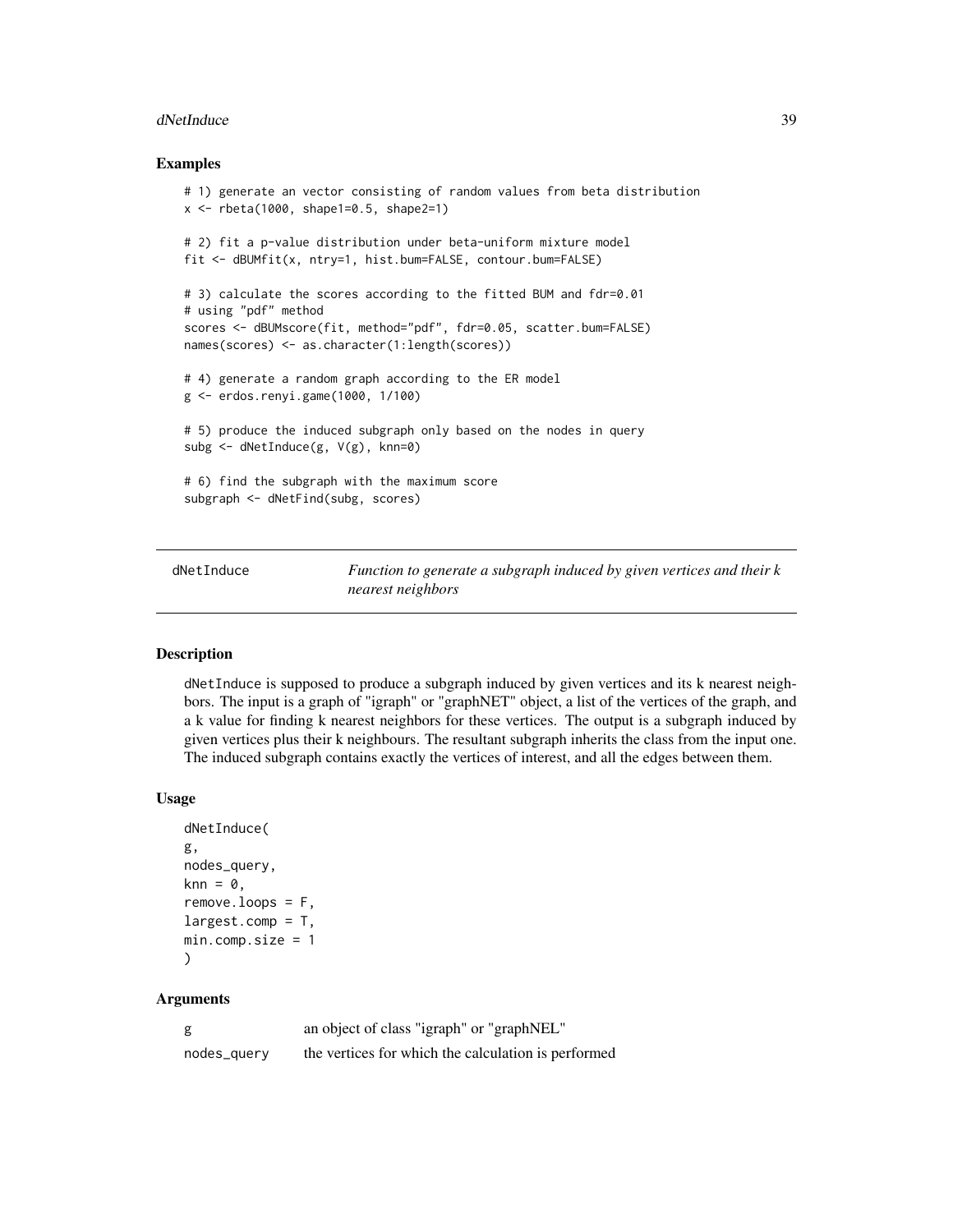| knn           | an integeter specifying how many k steps are used to find the nearest neighbours<br>of the given vertices. By default, knn is set to zero; it means no neighbors will<br>be considered. When knn is 1, the immediate neighbors of the given vertices<br>will be also considered for inducing the subgraph. The same is true when knn is<br>$2,$ etc |
|---------------|-----------------------------------------------------------------------------------------------------------------------------------------------------------------------------------------------------------------------------------------------------------------------------------------------------------------------------------------------------|
| remove.loops  | logical to indicate whether the loop edges are to be removed. By default, it sets<br>to false                                                                                                                                                                                                                                                       |
| largest.comp  | logical to indicate whether the largest component is only retained. By default, it<br>sets to true for the largest component being left                                                                                                                                                                                                             |
| min.comp.size | an integer specifying the minimum size of component that will be retained. This<br>parameter only works when setting the false to keep the largest component. By<br>default, it sets to 1 meaning all nodes will be retained                                                                                                                        |

• subg: an induced subgraph, an object of class "igraph" or "graphNEL". Appended with a node attribute 'comp' if multiple components are kept

#### **Note**

The given vertices plus their k nearest neighbors will be used to induce the subgraph.

#### See Also

[dNetInduce](#page-38-0)

### Examples

# 1) generate a random graph according to the ER model g <- erdos.renyi.game(100, 1/100) # 2) select the first 10 vertices as the query nodes nodes\_query <- V(g)[1:10] # 3) produce the induced subgraph only based on the nodes in query subg <- dNetInduce(g, nodes\_query, knn=0) # 4) produce the induced subgraph based on the nodes in query ane their immediate neighbours subg <- dNetInduce(g, nodes\_query, knn=1)

dNetPipeline *Function to setup the pipeline for finding maximum-scoring subgraph from an input graph and the signficance imposed on its nodes*

# Description

dNetPipeline is supposed to finish ab inito maximum-scoring subgraph identification for the input graph with the node information on the significance (p-value or fdr). It returns an object of class "igraph" or "graphNEL".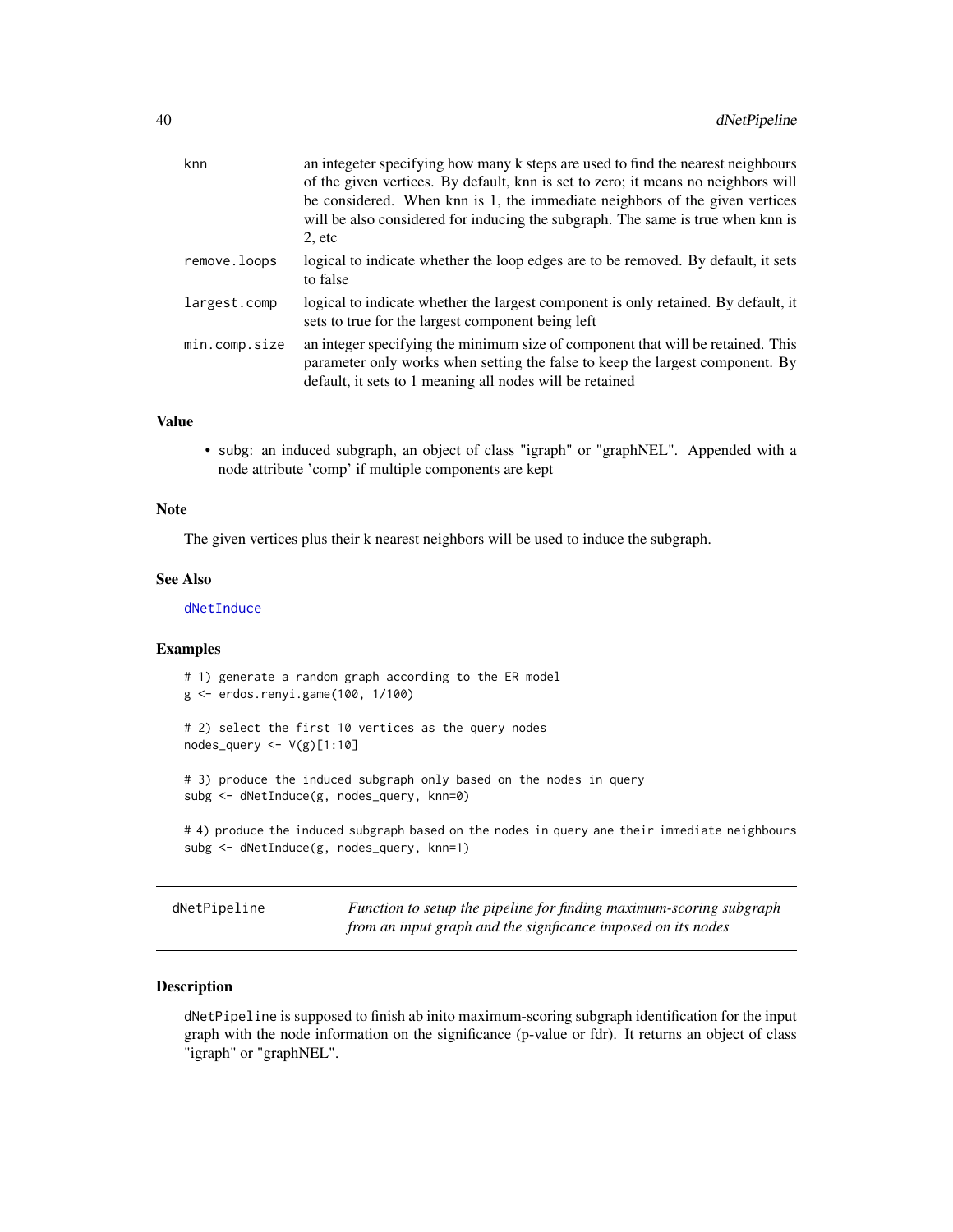# dNetPipeline 41

# Usage

```
dNetPipeline(
g,
pval,
method = c("pdf", "cdf", "customised"),
significance.threshold = NULL,
nsize = NULL,
plot = F,
verbose = T
\mathcal{L}
```
## Arguments

| g                                | an object of class "igraph" or "graphNEL"                                                                                                                                                                                                                                                                                                          |
|----------------------------------|----------------------------------------------------------------------------------------------------------------------------------------------------------------------------------------------------------------------------------------------------------------------------------------------------------------------------------------------------|
| pval                             | a vector containing input p-values (or fdr). For each element, it must have the<br>name that could be mapped onto the input graph. Also, the names in input "pval"<br>should contain all those in the input graph "g", but the reverse is not necessary                                                                                            |
| method<br>significance.threshold | the method used for the transformation. It can be either "pdf" for the method<br>based on the probability density function of the fitted model, or "cdf" for the<br>method based on the cumulative distribution function of the fitted model                                                                                                       |
|                                  | the given significance threshold. By default, it is set to NULL, meaning there<br>is no constraint. If given, those p-values below this are considered significant<br>and thus scored positively. Instead, those p-values above this given significance<br>threshold are considered insigificant and thus scored negatively                        |
| nsize                            | the desired number of nodes constrained to the resulting subgraph. It is not<br>nulll, a wide range of significance thresholds will be scanned to find the optimal<br>significance threshold leading to the desired number of nodes in the resulting<br>subgraph. Notably, the given significance threshold will be overwritten by this<br>option. |
| plot                             | logical to indicate whether the histogram plot, contour plot and scatter plot<br>should be drawn. By default, it sets to false for no plotting                                                                                                                                                                                                     |
| verbose                          | logical to indicate whether the messages will be displayed in the screen. By<br>default, it sets to true for display                                                                                                                                                                                                                               |
|                                  |                                                                                                                                                                                                                                                                                                                                                    |

# Value

a subgraph with a maximum score, an object of class "igraph" or "graphNEL". It has node attributes 'score' and 'type' (either 'desired' or 'linker'). Also appended is a graph attribute 'threshold' (that is, 'significance.threshold' used particularly useful when 'nsize' is defined)

# Note

The pipeline sequentially consists of:

• ia) if the method is either "pdf" or "cdf", [dBUMfit](#page-2-0) used to fit the p-value distribution under beta-uniform mixture model, and [dBUMscore](#page-3-0) used to calculate the scores according to the fitted BUM and the significance threshold.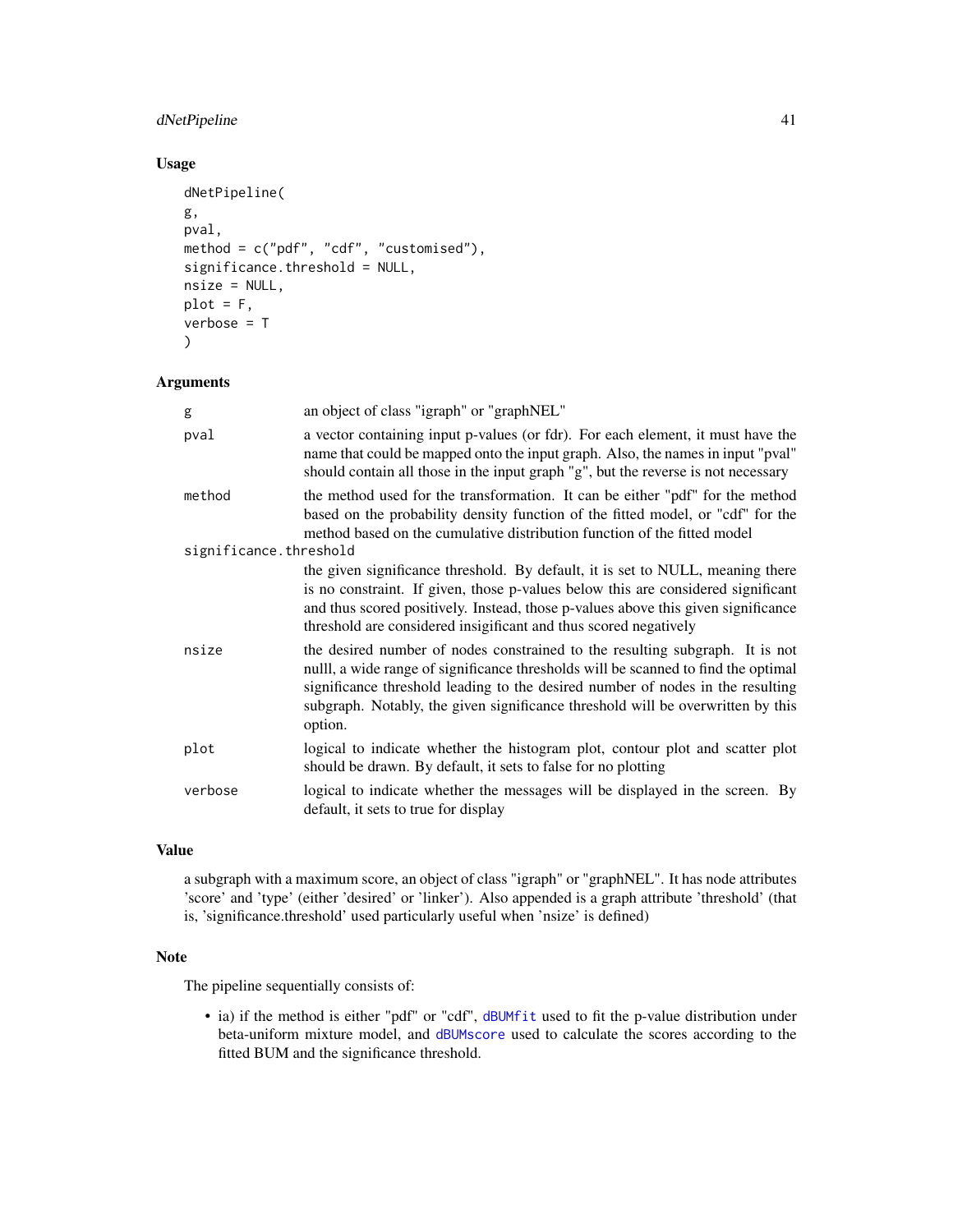- ib) if the method is either "customised", then the user input list of fdr (or p-values) and the significance threshold will be directly used for score transformation by [dFDRscore](#page-26-0).
- ii) if there is the desired number of nodes constrained to the resulting subgraph, a wide range of significance thresholds (including rough stage with large intervals, and finetune stage with smaller intervals) will be scanned to find the significance threshold to meet the desired number of nodes.
- iii) [dNetFind](#page-36-0) used to find maximum-scoring subgraph from the input graph and scores imposed on its nodes.

#### See Also

[dBUMfit](#page-2-0), [dBUMscore](#page-3-0), [dFDRscore](#page-26-0), [dNetFind](#page-36-0)

### Examples

```
## Not run:
# 1) generate an vector consisting of random values from beta distribution
x <- rbeta(1000, shape1=0.5, shape2=1)
names(x) <- as.character(1:length(x))
# 2) generate a random graph according to the ER model
g <- erdos.renyi.game(1000, 1/100)
# 3) produce the induced subgraph only based on the nodes in query
subg <- dNetInduce(g, V(g), knn=0)
# 4) find maximum-scoring subgraph based on the given significance threshold
# 4a) assume the input is a list of p-values (controlling fdr=0.1)
subgraph <- dNetPipeline(g=subg, pval=x, significance.threshold=0.1)
# 4b) assume the input is a list of customised significance (eg FDR directly)
subgraph <- dNetPipeline(g=subg, pval=x, method="customised",
significance.threshold=0.1)
# 5) find maximum-scoring subgraph with the desired node number nsize=20
```
## End(Not run)

subgraph <- dNetPipeline(g=subg, pval=x, nsize=20)

dNetReorder *Function to reorder the multiple graph colorings within a sheet-shape rectangle grid*

#### **Description**

dNetReorder is reorder the multiple graph colorings within a sheet-shape rectangle grid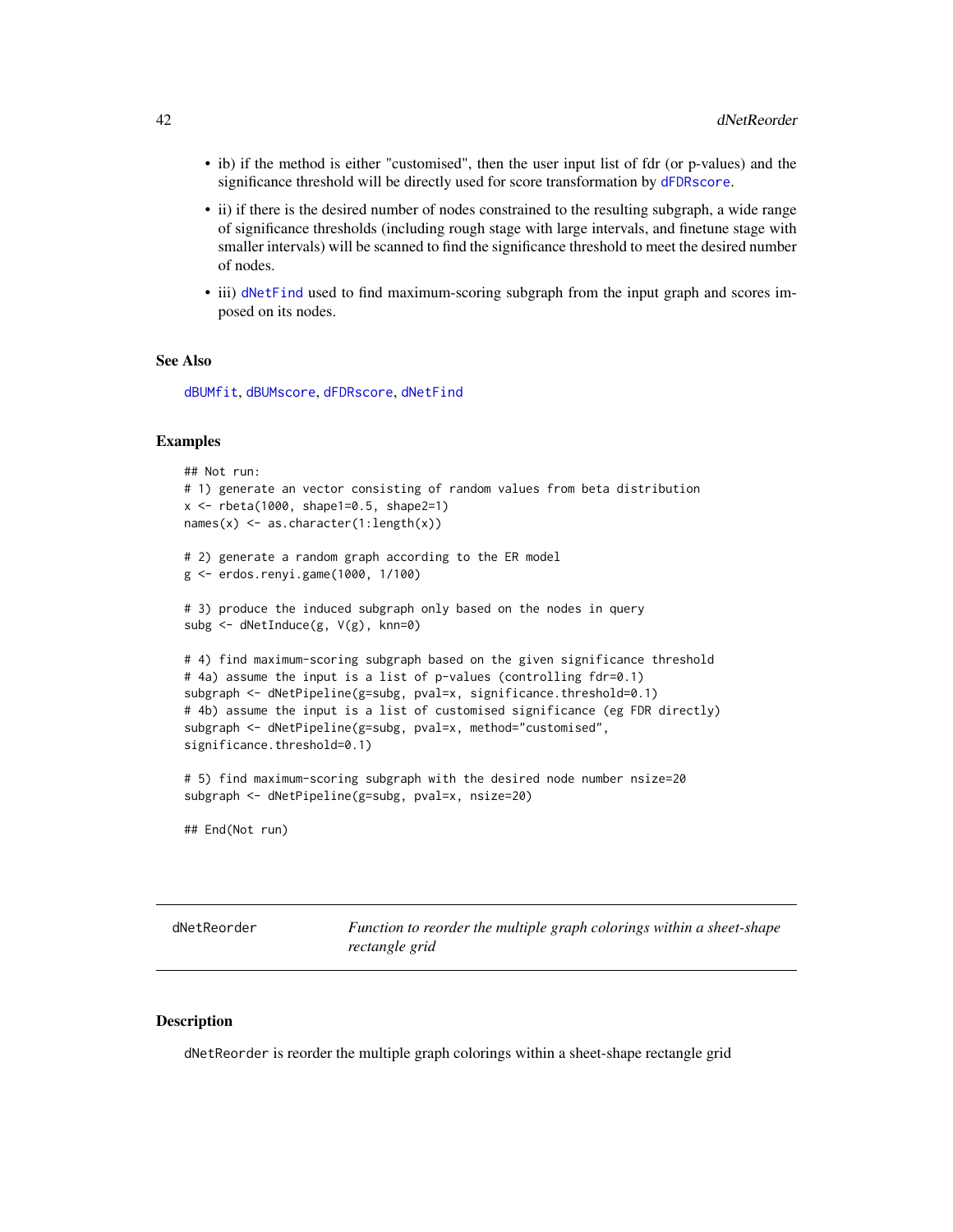# dNetReorder 43

# Usage

```
dNetReorder(
g,
data,
feature = c("node", "edge"),
node.normalise = c("none", "degree"),
xdim = NULL,ydim = NULL,
amplifier = NULL,
metric = c("none", "pearson", "spearman", "kendall", "euclidean",
"manhattan", "cos",
"mi"),
init = c("linear", "uniform", "sample"),
algorithm = c("sequential", "batch"),
alphaType = c("invert", "linear", "power"),
neighKernel = c("gaussian", "bubble", "cutgaussian", "ep", "gamma")
\mathcal{L}
```

| g         | an object of class "igraph" or "graphNEL"                                                                                                                                                                                                                                                                                                                                                                                                                                                                                                                                                                                             |
|-----------|---------------------------------------------------------------------------------------------------------------------------------------------------------------------------------------------------------------------------------------------------------------------------------------------------------------------------------------------------------------------------------------------------------------------------------------------------------------------------------------------------------------------------------------------------------------------------------------------------------------------------------------|
| data      | an input data matrix used to color-code vertices/nodes. One column corresponds<br>to one graph node coloring. The input matrix must have row names, and these<br>names should include all node names of input graph, i.e. $V(g)$ \$name, since there<br>is a mapping operation. After mapping, the length of the patern vector should be<br>the same as the number of nodes of input graph. The way of how to color-code<br>is to map values in the pattern onto the whole colormap (see the next arguments:<br>colormap, neolors, zlim and colorbar)                                                                                 |
| feature   | the type of the features used. It can be one of either 'edge' for the edge feature<br>or 'node' for the node feature. See 'Note' for explanations.                                                                                                                                                                                                                                                                                                                                                                                                                                                                                    |
|           | node normalise the normalisation of the nodes. It can be one of either 'none' for no normalisa-<br>tion or 'degree' for a node being penalised by its degree.                                                                                                                                                                                                                                                                                                                                                                                                                                                                         |
| xdim      | an integer specifying x-dimension of the grid                                                                                                                                                                                                                                                                                                                                                                                                                                                                                                                                                                                         |
| ydim      | an integer specifying y-dimension of the grid                                                                                                                                                                                                                                                                                                                                                                                                                                                                                                                                                                                         |
| amplifier | an integer specifying the amplifier (3 by default) of the number of component<br>planes. The product of the component number and the amplifier constitutes the<br>number of rectangles in the sheet grid                                                                                                                                                                                                                                                                                                                                                                                                                              |
| metric    | distance metric used to define the similarity between component planes. It can<br>be "none", which means directly using column-wise vectors of codebook/data<br>matrix. Otherwise, first calculate the covariance matrix from the codebook/data<br>matrix. The distance metric used for calculating the covariance matrix be-<br>tween component planes can be: "pearson" for pearson correlation, "spearman"<br>for spearman rank correlation, "kendall" for kendall tau rank correlation, "eu-<br>clidean" for euclidean distance, "manhattan" for cityblock distance, "cos" for<br>cosine similarity, "mi" for mutual information. |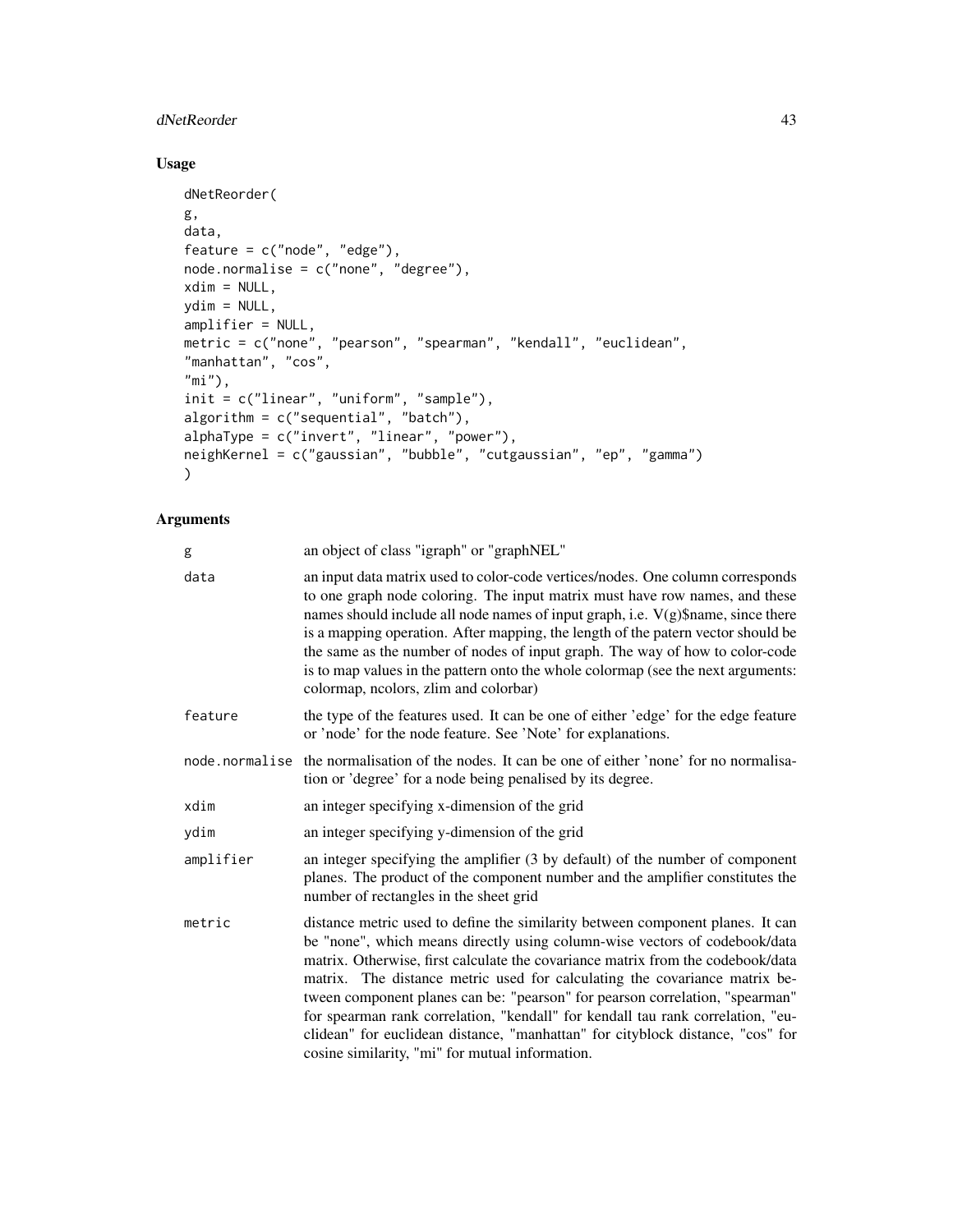| init        | an initialisation method. It can be one of "uniform", "sample" and "linear" ini-<br>tialisation methods           |
|-------------|-------------------------------------------------------------------------------------------------------------------|
| algorithm   | the training algorithm. Currently, only "sequential" algorithm has been imple-<br>mented                          |
| alphaType   | the alpha type. It can be one of "invert", "linear" and "power" alpha types                                       |
| neighKernel | the training neighbor kernel. It can be one of "gaussian", "bubble", "cutgaus-<br>sian", "ep" and "gamma" kernels |

an object of class "sReorder", a list with following components:

- nHex: the total number of rectanges in the grid
- xdim: x-dimension of the grid
- ydim: y-dimension of the grid
- uOrder: the unique order/placement for each component plane that is reordered to the "sheet" shape grid with rectangular lattice
- coord: a matrix of nHex x 2, with each row corresponding to the coordinates of each "uOrder" rectangle in the 2D map grid
- call: the call that produced this result

### **Note**

According to which features are used and whether nodes should be penalised by degrees, the feature data are constructed differently from the input data and input graph:

- When the node features are used, the feature data is the input data (or penalised data) with the same dimension.
- When the edge featrues are used, each entry (i.e. given an edge and a sample) in the feature data is the absolute difference between its two-end nodes (or after being penalised).
- After that, the constructed feature are subject to sample correlation analysis by supraHex. That is, a map grid (with sheet shape consisting of a rectangular lattice) is used to train either column-wise vectors of the feature data matrix or the covariance matrix thereof.
- As a result, similar samples are placed closer to each other within this map grid. More precisely, to ensure the unique placement, each sample mapped to the "sheet"-shape grid with rectangular lattice is determinied iteratively in an order from the best matched to the next compromised one. If multiple samples are hit in the same rectangular lattice, the worse one is always sacrificed by moving to the next best one till all samples are placed somewhere exclusively on their own.

The size of "sheet"-shape rectangle grid depends on the input arguments:

- How the input parameters are used to determine nHex is taken priority in the following order: "xdim & ydim" > "nHex" > "data".
- If both of xdim and ydim are given,  $nHex = xdim * ydim$ .
- If only data is input,  $nHex = 5 * sqrt(dlen)$ , where dlen is the number of rows of the input data.
- After nHex is determined, xy-dimensions of rectangle grid are then determined according to the square root of the two biggest eigenvalues of the input data.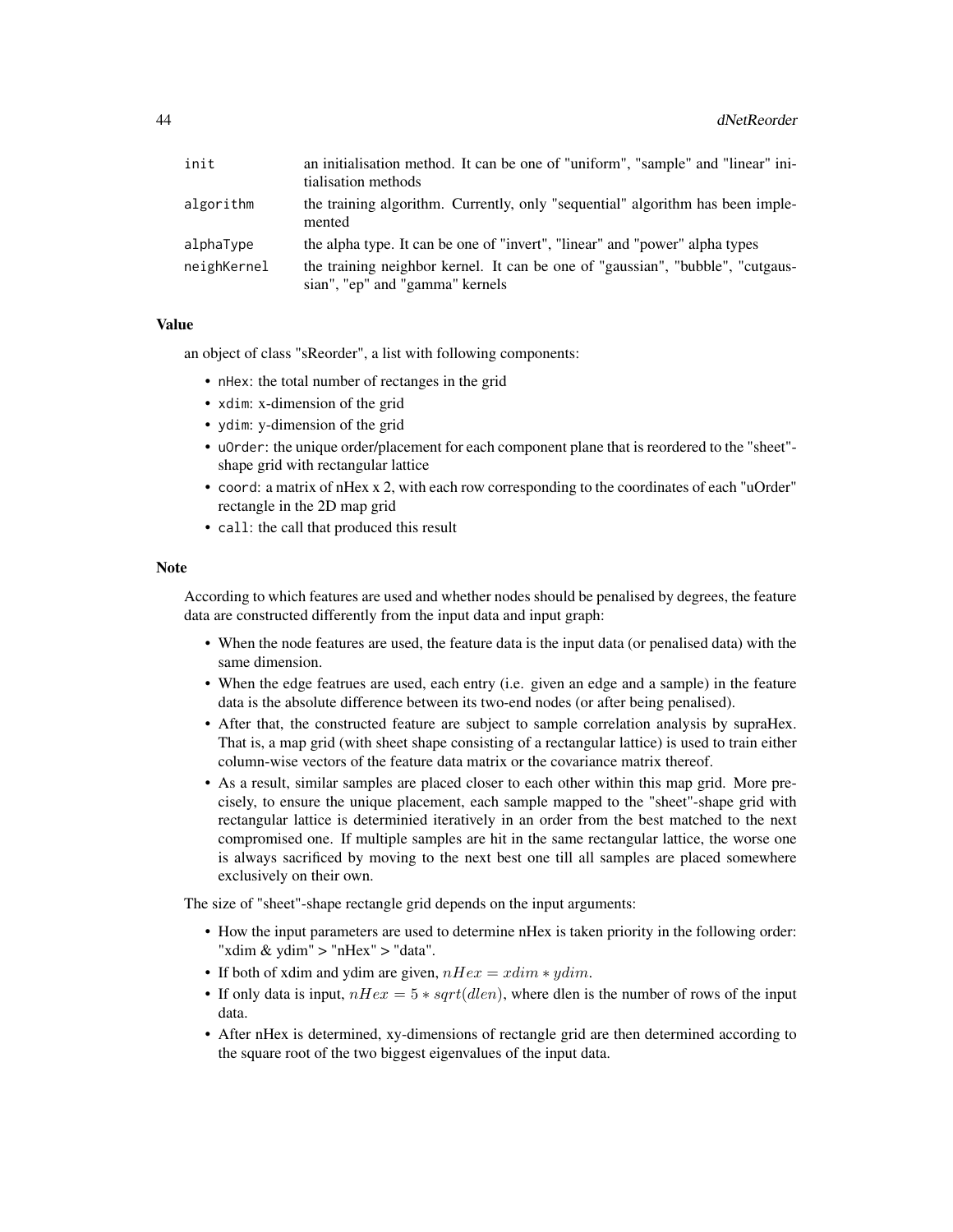# dPvalAggregate 45

# See Also

[visNetReorder](#page-81-0)

### Examples

```
# 1) generate a random graph according to the ER model
g <- erdos.renyi.game(100, 1/100)
# 2) produce the induced subgraph only based on the nodes in query
subg <- dNetInduce(g, V(g), knn=0)
# 3) reorder the module with vertices being color-coded by input data
nnodes <- vcount(subg)
nsamples <- 10
data <- matrix(runif(nnodes*nsamples), nrow=nnodes, ncol=nsamples)
rownames(data) <- V(subg)$name
sReorder <- dNetReorder(g=subg, data, feature="node",
node.normalise="none")
```
<span id="page-44-0"></span>dPvalAggregate *Function to aggregate p values*

### Description

dPvalAggregate is supposed to aggregate a input matrix p-values into a vector of aggregated pvalues. The aggregate operation is applied to each row of input matrix, each resulting in an aggregated p-value. The method implemented can be based on the order statistics of p-values or according to Fisher's method or Z-transform method.

# Usage

```
dPvalAggregate(
pmatrix,
method = c("orderStatistic", "fishers", "Ztransform", "logistic"),
order = ncol(pmatrix),
weight = rep(1, ncol(pmatrix)))
```

| pmatrix | a data frame or matrix of p-values                                                                                                                                                                                                                                                                                          |
|---------|-----------------------------------------------------------------------------------------------------------------------------------------------------------------------------------------------------------------------------------------------------------------------------------------------------------------------------|
| method  | the method used. It can be either "order Statistic" for the method based on the<br>order statistics of p-values, or "fishers" for Fisher's method (summation of logs),<br>or "Ztransform" for Z-transform test (summation of z values, Stouffer's method)<br>and the weighted Z-test, or "logistic" for summation of logits |
| order   | an integeter specifying the order used for the aggregation according to the order<br>statistics of p-values                                                                                                                                                                                                                 |
| weight  | a vector specifying the weights used for the aggregation according to Z-transform<br>method                                                                                                                                                                                                                                 |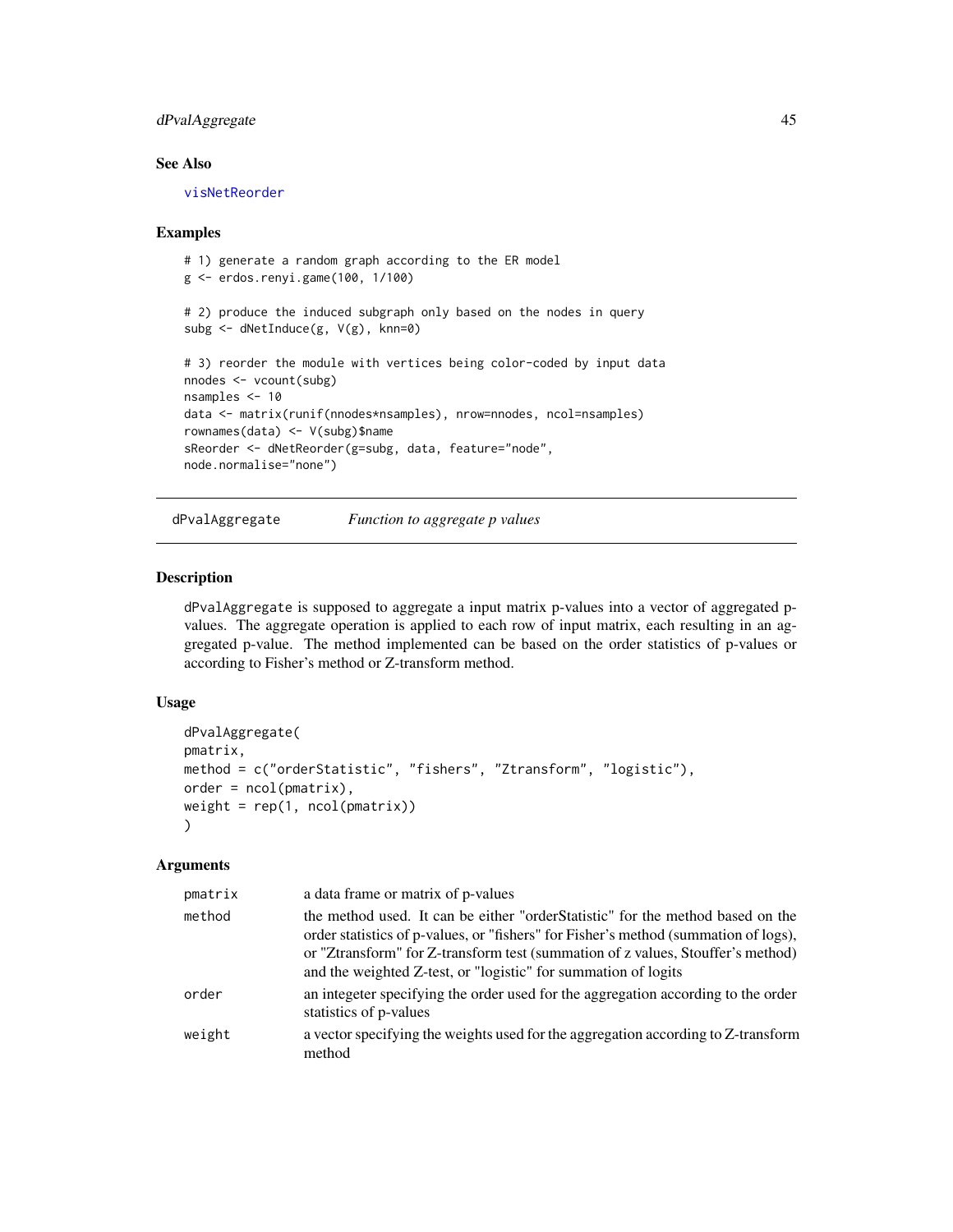• ap: a vector with the length nrow(pmatrix), containing aggregated p-values

## Note

For each row of input matrix with the  $c$  columns, there are  $c$  p-values that are uniformly independently distributed over [0,1] under the null hypothesis (uniform distribution). According to the order statisitcs, they follow the Beta distribution with the paramters  $a = order$  and  $b = c - order + 1$ . According to the Fisher's method, after transformation by  $-2 * \sum^c log(pvalue)$ , they follow Chi-Squared distribution. According to the Z-transform method, first converts the one-tailed P-values into standard normal deviates Z, then combines Z via  $\sum_{n=1}^{\infty}$  $\sum$  $\frac{(w*Z)}{c(w^2)}$ , where w is the weight (usually square root of the sample size if the weighted Z-test; 1  $\overline{if}$  Z-transform test), and finally the combined Z follows the standard normal distribution to test the cumulative/aggregated evidence on the common null hypothesis. The logistic method is defined as  $\sum^{c} log(\frac{pvalue}{1-pvalue}) * 1/C$ , where  $C = sqrt((kpi^2(5k+2))/(3(5k+4)))$ , following Student's t distribution. Generally speaking, Fisher's method places greater emphasis on small p-values, while the Z-transform method on equal footings, the logistic method provides a compromise between these two. In other words, the Ztransform method does well in problems where evidence against the combined null is spread more than a small fraction of the individual tests, or when the total evidence is weak; Fisher's method does best in problems where the evidence is concentrated in a relatively small fraction of the individual tests or when the evidence is at least moderately strong.

### See Also

[dPvalAggregate](#page-44-0)

#### Examples

```
# 1) generate an iid uniformly-distributed random matrix of 1000x3
pmatrix <- cbind(runif(1000), runif(1000), runif(1000))
# 2) aggregate according to the order statistics
ap <- dPvalAggregate(pmatrix, method="orderStatistic")
# 3) aggregate according to the Fisher's method
ap <- dPvalAggregate(pmatrix, method="fishers")
# 4) aggregate according to the Z-transform method
ap <- dPvalAggregate(pmatrix, method="Ztransform")
# 5) aggregate according to the logistic method
ap <- dPvalAggregate(pmatrix, method="logistic")
```
# Value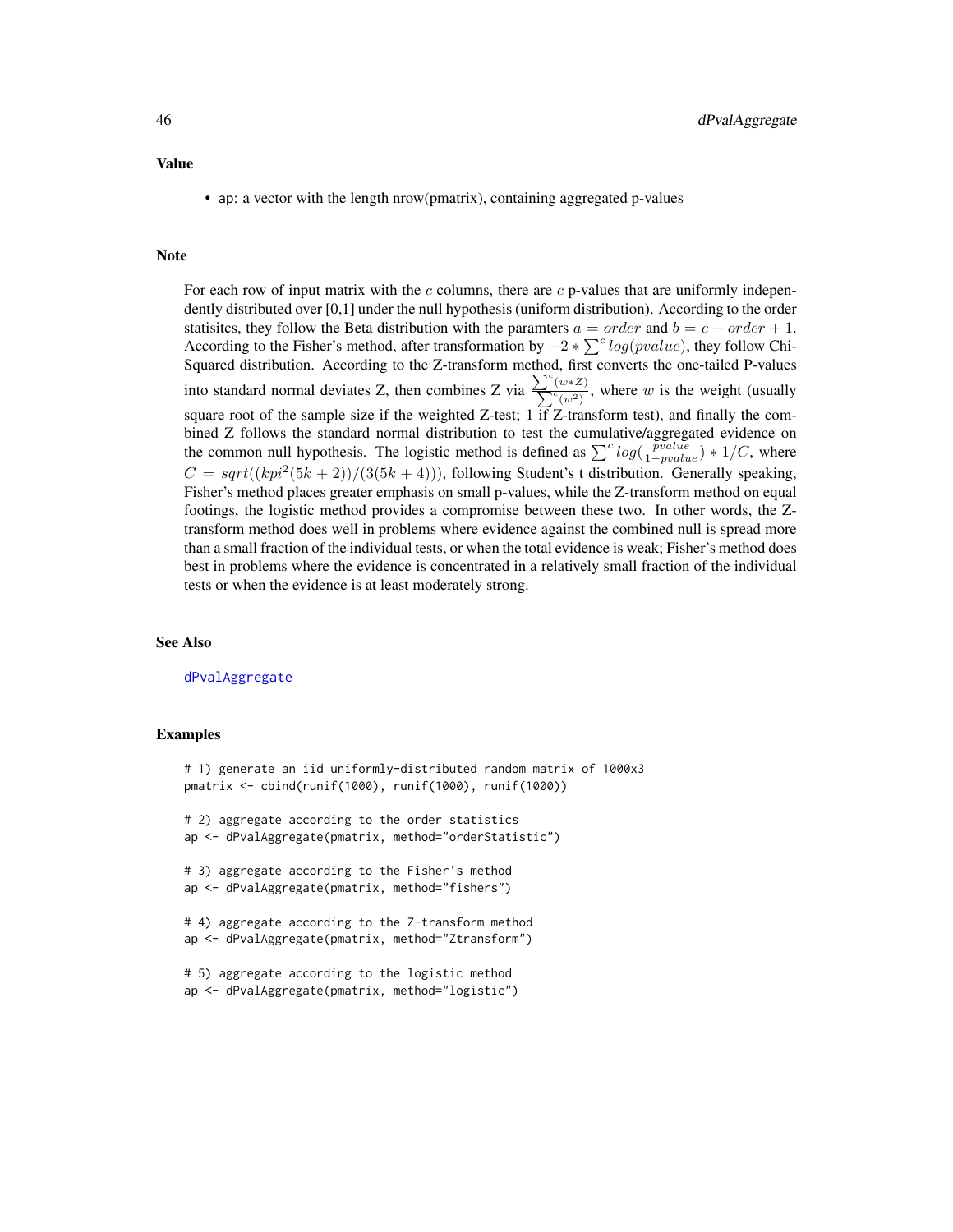<span id="page-46-0"></span>

### Description

dRDataLoader is supposed to load the package built-in RData.

#### Usage

```
dRDataLoader(
RData = c(NA, "TCGA_mutations", "ig.DO", "ig.GOBP", "ig.GOCC",
"ig.GOMF", "ig.HPCM",
"ig.HPMA", "ig.HPMI", "ig.HPPA", "ig.MP", "org.At.eg", "org.At.egGOBP",
"org.At.egGOCC", "org.At.egGOMF", "org.At.egPS", "org.At.egSF",
"org.At.string",
"org.Ce.eg", "org.Ce.egGOBP", "org.Ce.egGOCC", "org.Ce.egGOMF",
"org.Ce.egPS",
"org.Ce.egSF", "org.Ce.string", "org.Da.eg", "org.Da.egGOBP",
"org.Da.egGOCC",
"org.Da.egGOMF", "org.Da.egPS", "org.Da.egSF", "org.Da.string",
"org.Dm.eg",
"org.Dm.egGOBP", "org.Dm.egGOCC", "org.Dm.egGOMF", "org.Dm.egPS",
"org.Dm.egSF",
"org.Dm.string", "org.Gg.eg", "org.Gg.egGOBP", "org.Gg.egGOCC",
"org.Gg.egGOMF",
"org.Gg.egPS", "org.Gg.egSF", "org.Gg.string", "org.Hs.eg",
"org.Hs.egDGIdb",
"org.Hs.egDO", "org.Hs.egGOBP", "org.Hs.egGOCC", "org.Hs.egGOMF",
"org.Hs.egHPCM",
"org.Hs.egHPMA", "org.Hs.egHPMI", "org.Hs.egHPPA", "org.Hs.egMP",
"org.Hs.egMsigdbC1",
"org.Hs.egMsigdbC2BIOCARTA", "org.Hs.egMsigdbC2CGP",
"org.Hs.egMsigdbC2CP",
"org.Hs.egMsigdbC2KEGG", "org.Hs.egMsigdbC2REACTOME",
"org.Hs.egMsigdbC3MIR",
"org.Hs.egMsigdbC3TFT", "org.Hs.egMsigdbC4CGN", "org.Hs.egMsigdbC4CM",
"org.Hs.egMsigdbC5BP", "org.Hs.egMsigdbC5CC", "org.Hs.egMsigdbC5MF",
"org.Hs.egMsigdbC6", "org.Hs.egMsigdbC7", "org.Hs.egMsigdbH",
"org.Hs.egPS",
"org.Hs.egSF", "org.Hs.string", "org.Mm.eg", "org.Mm.egDO",
"org.Mm.egGOBP",
"org.Mm.egGOCC", "org.Mm.egGOMF", "org.Mm.egHPCM", "org.Mm.egHPMA",
"org.Mm.egHPMI",
"org.Mm.egHPPA", "org.Mm.egMP", "org.Mm.egPS", "org.Mm.egSF",
"org.Mm.string",
"org.Rn.eg", "org.Rn.egGOBP", "org.Rn.egGOCC", "org.Rn.egGOMF",
"org.Rn.egPS",
```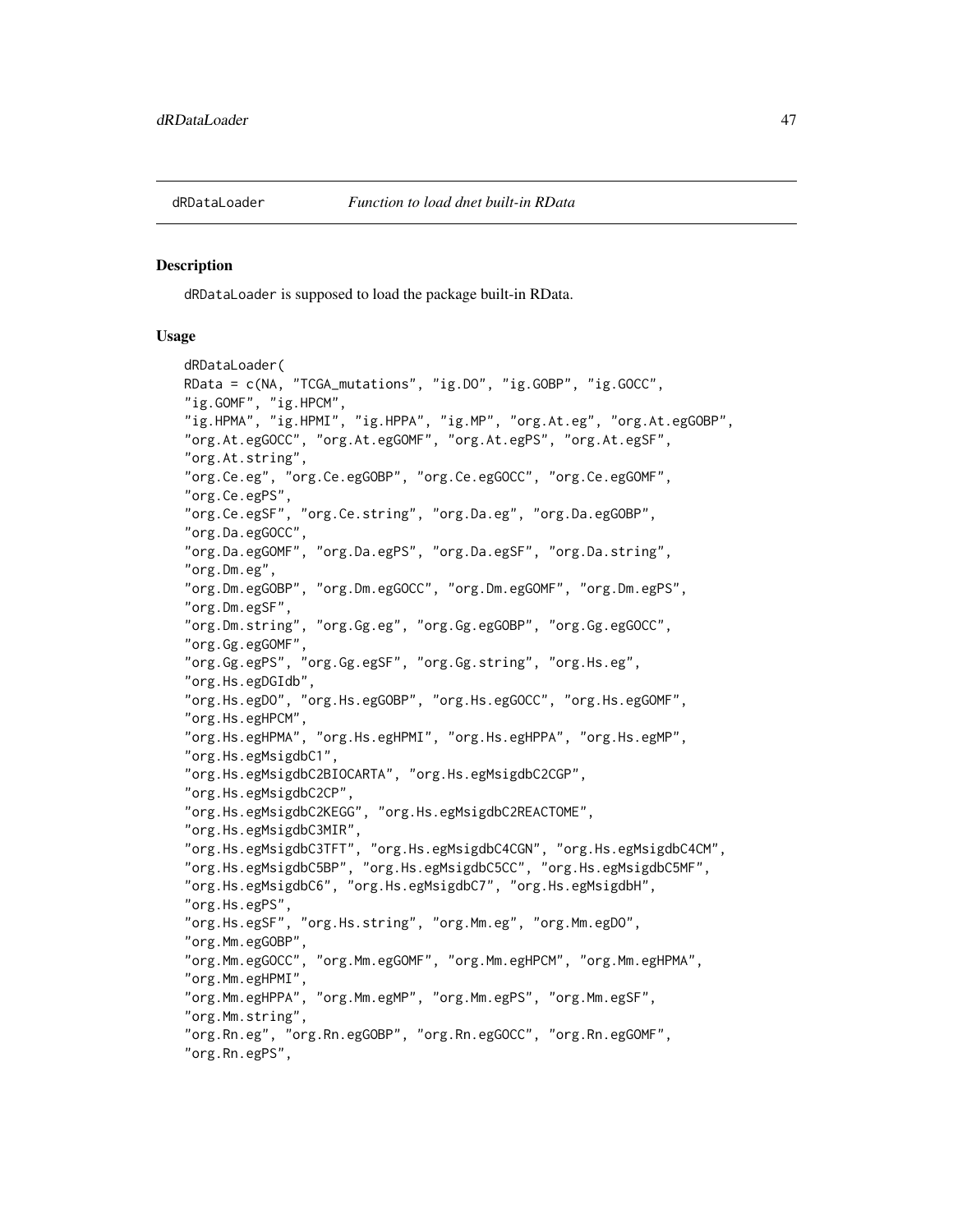```
"org.Rn.egSF", "CLL", "org.Rn.string"),
genome = c(NA, "Hs", "Mm", "Rn", "Gg", "Ce", "Dm", "Da", "At"),
ontology = c(NA, "GOBP", "GOMF", "GOCC", "PS", "PS2", "SF", "DO",
"HPPA", "HPMI",
"HPCM", "HPMA", "MP", "MsigdbH", "MsigdbC1", "MsigdbC2CGP",
"MsigdbC2CP",
"MsigdbC2KEGG", "MsigdbC2REACTOME", "MsigdbC2BIOCARTA", "MsigdbC3TFT",
"MsigdbC3MIR",
"MsigdbC4CGN", "MsigdbC4CM", "MsigdbC5BP", "MsigdbC5MF", "MsigdbC5CC",
"MsigdbC6",
"MsigdbC7", "DGIdb"),
verbose = T,
RData.location =
"https://github.com/hfang-bristol/RDataCentre/blob/master/dnet/1.0.7"
)
```

| <b>Arguments</b> |                                                                                                                                                                                                                                                                                                                                                                                                                                                                                                                                                                                                                                                                                                                                                                                                                                                                                                                                                                                                                                                                                                                                                                                                                                                                                                                                                                                                                                                                                                                                                                                                                                                                                                                                                                                                                                                                   |
|------------------|-------------------------------------------------------------------------------------------------------------------------------------------------------------------------------------------------------------------------------------------------------------------------------------------------------------------------------------------------------------------------------------------------------------------------------------------------------------------------------------------------------------------------------------------------------------------------------------------------------------------------------------------------------------------------------------------------------------------------------------------------------------------------------------------------------------------------------------------------------------------------------------------------------------------------------------------------------------------------------------------------------------------------------------------------------------------------------------------------------------------------------------------------------------------------------------------------------------------------------------------------------------------------------------------------------------------------------------------------------------------------------------------------------------------------------------------------------------------------------------------------------------------------------------------------------------------------------------------------------------------------------------------------------------------------------------------------------------------------------------------------------------------------------------------------------------------------------------------------------------------|
| RData            | which built-in RData to load. It can be one of "TCGA_mutations", "ig.DO",<br>"ig.GOBP", "ig.GOCC", "ig.GOMF", "ig.HPCM", "ig.HPMA", "ig.HPMI", "ig.HPPA",<br>"ig.MP", "org.At.eg", "org.At.egGOBP", "org.At.egGOCC", "org.At.egGOMF",<br>"org.At.egPS", "org.At.egSF", "org.At.string", "org.Ce.eg", "org.Ce.egGOBP",<br>"org.Ce.egGOCC", "org.Ce.egGOMF", "org.Ce.egPS", "org.Ce.egSF", "org.Ce.string",<br>"org.Da.eg", "org.Da.egGOBP", "org.Da.egGOCC", "org.Da.egGOMF", "org.Da.egPS",<br>"org.Da.egSF", "org.Da.string", "org.Dm.eg", "org.Dm.egGOBP", "org.Dm.egGOCC",<br>"org.Dm.egGOMF", "org.Dm.egPS", "org.Dm.egSF", "org.Dm.string", "org.Gg.eg",<br>"org.Gg.egGOBP", "org.Gg.egGOCC", "org.Gg.egGOMF", "org.Gg.egPS", "org.Gg.egSF",<br>"org.Gg.string", "org.Hs.eg", "org.Hs.egDGIdb", "org.Hs.egDO", "org.Hs.egGOBP",<br>"org.Hs.egGOCC", "org.Hs.egGOMF", "org.Hs.egHPCM", "org.Hs.egHPMA",<br>"org.Hs.egHPMI", "org.Hs.egHPPA", "org.Hs.egMP", "org.Hs.egMsigdbC1", "org.Hs.egMsigdbC2BIOQ<br>"org.Hs.egMsigdbC2CGP", "org.Hs.egMsigdbC2CP", "org.Hs.egMsigdbC2KEGG",<br>"org.Hs.egMsigdbC2REACTOME", "org.Hs.egMsigdbC3MIR", "org.Hs.egMsigdbC3TFT",<br>"org.Hs.egMsigdbC4CGN", "org.Hs.egMsigdbC4CM", "org.Hs.egMsigdbC5BP",<br>"org.Hs.egMsigdbC5CC", "org.Hs.egMsigdbC5MF", "org.Hs.egMsigdbC6", "org.Hs.egMsigdbC7",<br>"org.Hs.egMsigdbH", "org.Hs.egPS", "org.Hs.egSF", "org.Hs.string", "org.Mm.eg",<br>"org.Mm.egDO", "org.Mm.egGOBP", "org.Mm.egGOCC", "org.Mm.egGOMF",<br>"org.Mm.egHPCM", "org.Mm.egHPMA", "org.Mm.egHPMI", "org.Mm.egHPPA",<br>"org.Mm.egMP", "org.Mm.egPS", "org.Mm.egSF", "org.Mm.string", "org.Rn.eg",<br>"org.Rn.egGOBP", "org.Rn.egGOCC", "org.Rn.egGOMF", "org.Rn.egPS", "org.Rn.egSF",<br>"CLL", "org.Rn.string". On the meanings, please refer to the Documentations at<br>http://supfam.org/dnet/docs.html |
| genome           | the genome identity. It can be one of "Hs" for human, "Mm" for mouse, "Rn" for<br>rat, "Gg" for chicken, "Ce" for c.elegans, "Dm" for fruitfly, "Da" for zebrafish,<br>and "At" for arabidopsis                                                                                                                                                                                                                                                                                                                                                                                                                                                                                                                                                                                                                                                                                                                                                                                                                                                                                                                                                                                                                                                                                                                                                                                                                                                                                                                                                                                                                                                                                                                                                                                                                                                                   |
| ontology         | the ontology supported currently. It can be "GOBP" for Gene Ontology Bi-<br>ological Process, "GOMF" for Gene Ontology Molecular Function, "GOCC"<br>for Gene Ontology Cellular Component, "PS" for phylostratific age informa-<br>tion, "PS2" for the collapsed PS version (inferred ancestors being collapsed                                                                                                                                                                                                                                                                                                                                                                                                                                                                                                                                                                                                                                                                                                                                                                                                                                                                                                                                                                                                                                                                                                                                                                                                                                                                                                                                                                                                                                                                                                                                                   |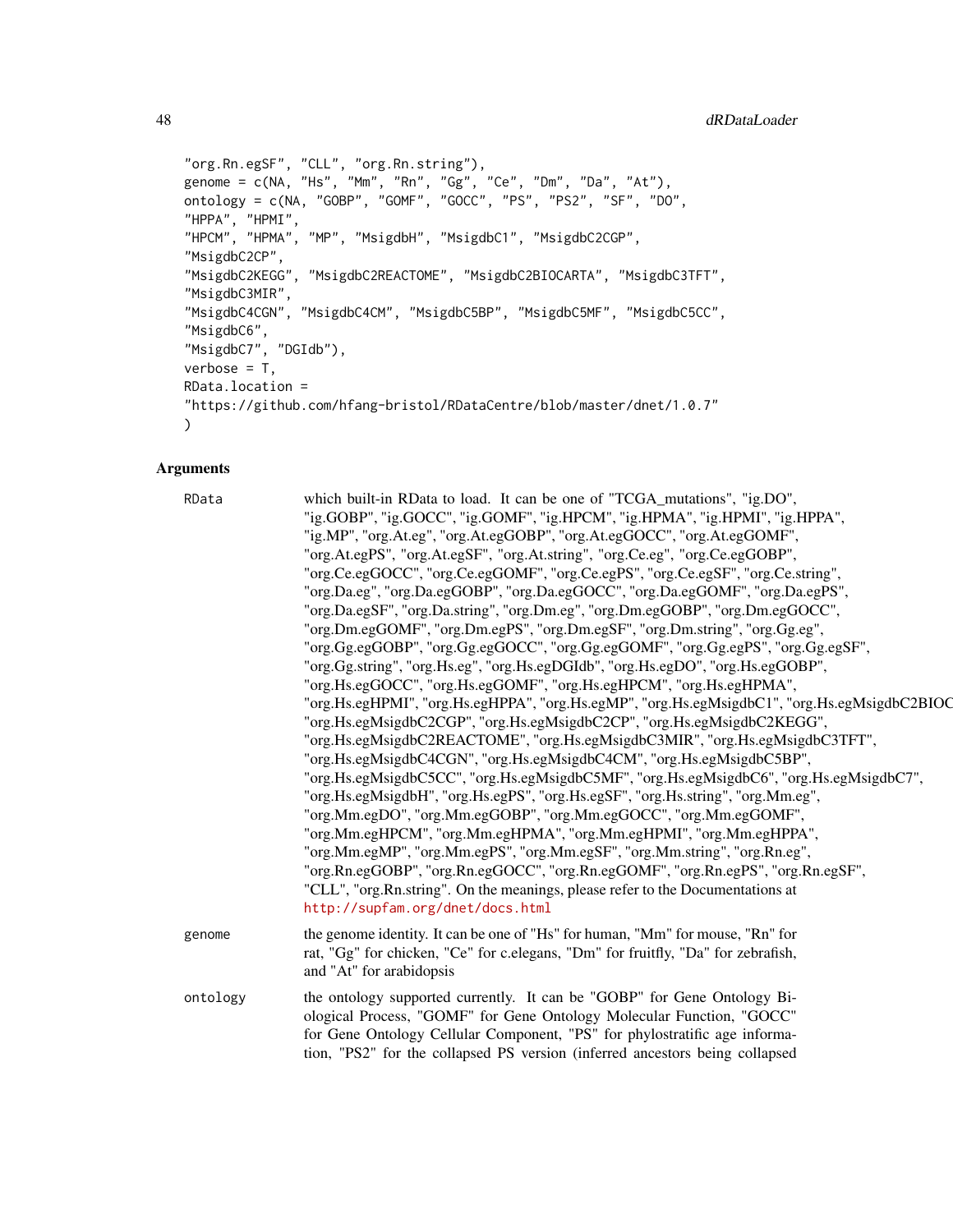into one with the known taxonomy information), "SF" for domain superfamily assignments, "DO" for Disease Ontology, "HPPA" for Human Phenotype Phenotypic Abnormality, "HPMI" for Human Phenotype Mode of Inheritance, "HPCM" for Human Phenotype Clinical Modifier, "HPMA" for Human Phenotype Mortality Aging, "MP" for Mammalian Phenotype, and Drug-Gene Interaction database (DGIdb) and the molecular signatures database (Msigdb) only in human (including "MsigdbH", "MsigdbC1", "MsigdbC2CGP", "MsigdbC2CP", "MsigdbC2KEGG", "MsigdbC2REACTOME", "MsigdbC2BIOCARTA", "MsigdbC3TFT", "MsigdbC3MIR", "MsigdbC4CGN", "MsigdbC4CM", "MsigdbC5BP", "MsigdbC5MF", "MsigdbC5CC", "MsigdbC6", "MsigdbC7"). Note: These four ("GOBP", "GOMF", "GOCC" and "PS") are availble for all genomes/species; for "Hs" and "Mm", these six ("DO", "HPPA", "HPMI", "HPCM", "HPMA" and "MP") are also supported; all "Msigdb" are only supported in "Hs". For details on the eligibility for pairs of input genome and ontology, please refer to the online Documentations at <http://supfam.org/dnet/docs.html>

- verbose logical to indicate whether the messages will be displayed in the screen. By default, it sets to TRUE for display
- RData.location the characters to tell the location of built-in RData files. By default, it remotely locates at [https://github.com/hfang-bristol/RDataCentre/blob/master](https://github.com/hfang-bristol/RDataCentre/blob/master/dnet)/ [dnet](https://github.com/hfang-bristol/RDataCentre/blob/master/dnet) and <http://dnet.r-forge.r-project.org/RData>. Be aware of several versions and the latest one is matched to the current package version. For the user equipped with fast internet connection, this option can be just left as default. But it is always advisable to download these files locally. Especially when the user needs to run this function many times, there is no need to ask the function to remotely download every time (also it will unnecessarily increase the runtime). For examples, these files (as a whole or part of them) can be first downloaded into your current working directory, and then set this option as:  $RData. location = "."$  Surely, the location can be anywhere as long as the user provides the correct path pointing to (otherwise, the script will have to remotely download each time). Here is the UNIX command for downloading all RData files (preserving the directory structure):  $wqet-r-l2-A" * .RData" –$  $np-nH--cut-dirs = 0" http://dnet.r-forge.r-project.org/RData"$

### Value

any use-specified variable that is given on the right side of the assigement sign '<-', which contains the loaded RData.

#### **Note**

If there are no use-specified variable that is given on the right side of the assigement sign  $\leq$ -', then no RData will be loaded onto the working environment.

### See Also

[dRDataLoader](#page-46-0)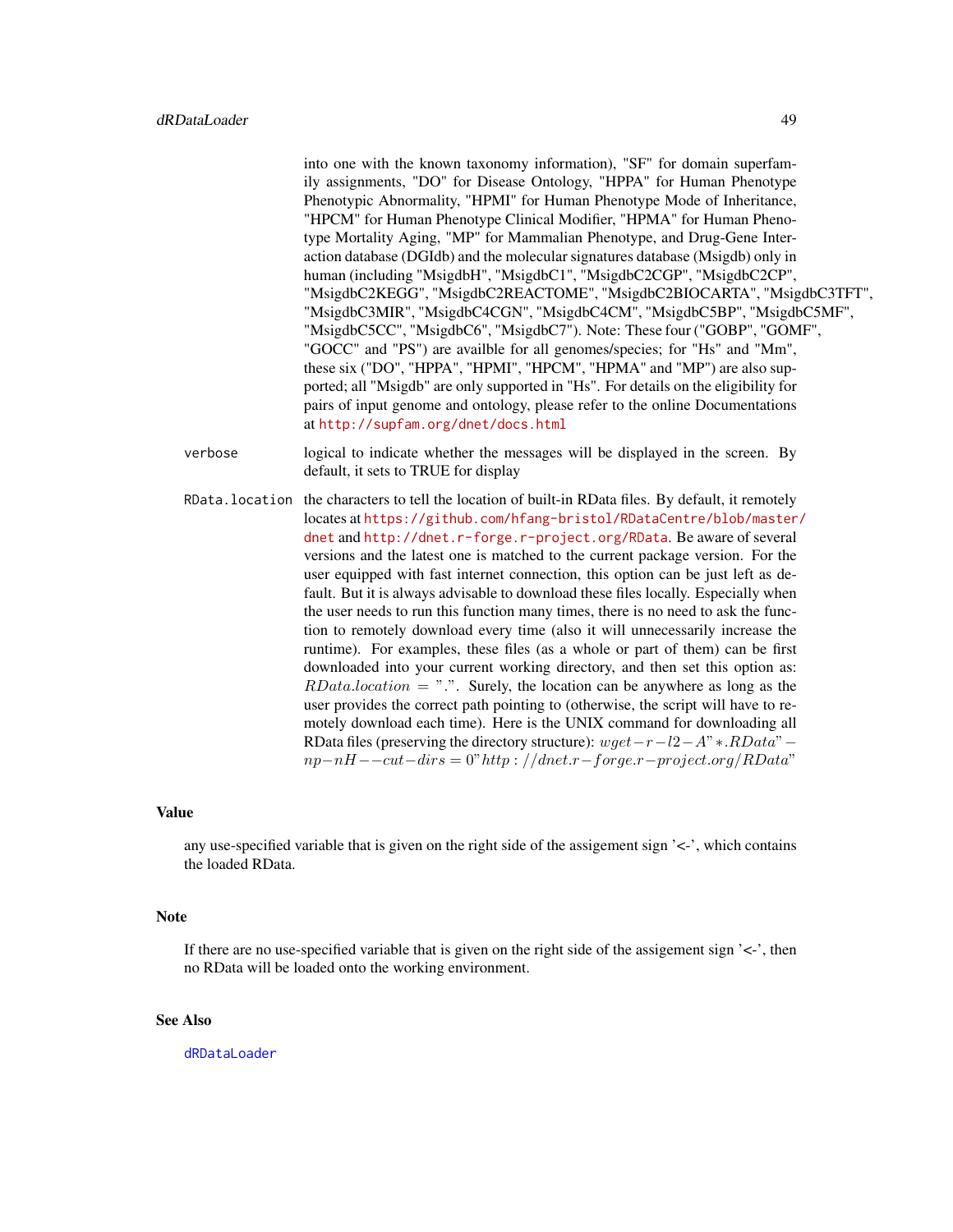# Examples

```
## Not run:
org.Hs.egSF <- dRDataLoader(RData='org.Hs.egSF')
org.Hs.eg <- dRDataLoader(RData='org.Hs.eg')
org.Hs.egDGIdb <- dRDataLoader(RData='org.Hs.egDGIdb')
org.Hs.egMsigdbC2KEGG <- dRDataLoader(RData='org.Hs.egMsigdbC2KEGG')
org.Hs.egHPPA <- dRDataLoader(genome='Hs', ontology='HPPA')
ig.MP <- dRDataLoader(RData='ig.MP')
```
## End(Not run)

<span id="page-49-0"></span>

| dRWR |       | Function to implement Random Walk with Restart (RWR) on the input |
|------|-------|-------------------------------------------------------------------|
|      | graph |                                                                   |

# Description

dRWR is supposed to implement Random Walk with Restart (RWR) on the input graph. If the seeds (i.e. a set of starting nodes) are given, it intends to calculate the affinity score of all nodes in the graph to the seeds. If the seeds are not given, it will pre-compute affinity matrix for nodes in the input graph with respect to each starting node (as a seed) by looping over every node in the graph. Parallel computing is also supported for Linux or Mac operating systems.

### Usage

```
dRWR(
g,
normalise = c("laplacian", "row", "column", "none"),
setSeeds = NULL,
restart = 0.75,
normalise.affinity.matrix = c("none", "quantile"),
parallel = TRUE,
multicores = NULL,
verbose = T
)
```

| g         | an object of class "igraph" or "graphNEL"                                                                                                                                                                                                                                                                                                                                                                            |
|-----------|----------------------------------------------------------------------------------------------------------------------------------------------------------------------------------------------------------------------------------------------------------------------------------------------------------------------------------------------------------------------------------------------------------------------|
| normalise | the way to normalise the adjacency matrix of the input graph. It can be 'lapla-<br>cian' for laplacian normalisation, 'row' for row-wise normalisation, 'column'<br>for column-wise normalisation, or 'none'                                                                                                                                                                                                         |
| setSeeds  | an input matrix used to define sets of starting seeds. One column corresponds<br>to one set of seeds that a walker starts with. The input matrix must have row<br>names, coming from node names of input graph, i.e. $V(g)\$ mame, since there is<br>a mapping operation. The non-zero entries mean that the corresonding rows (i.e.<br>the gene/row names) are used as the seeds, and non-zero values can be viewed |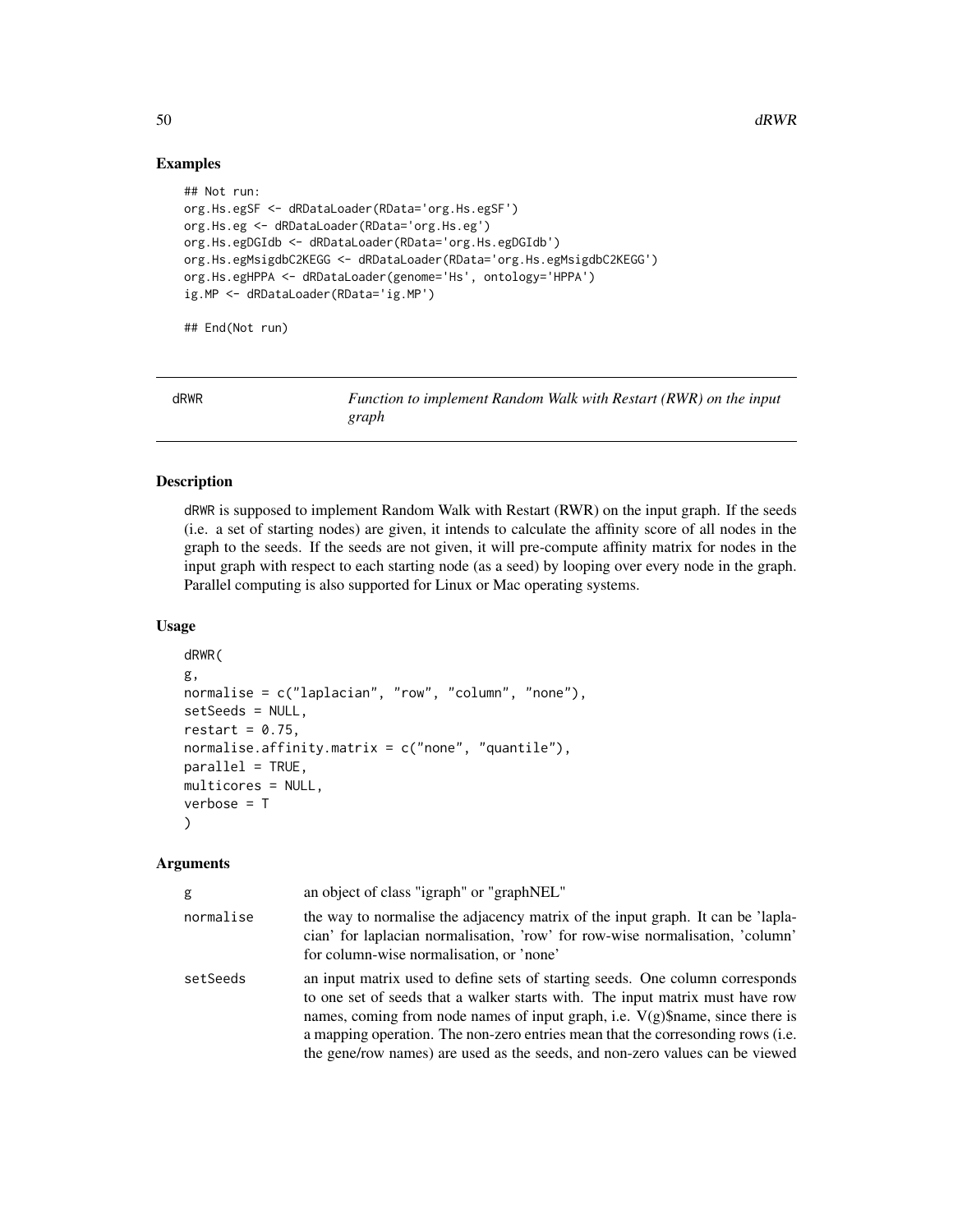|                           | as how to weight the relative importance of seeds. By default, this option sets<br>to "NULL", suggesting each node in the graph will be used as a set of the seed<br>to pre-compute affinity matrix for the input graph. This default does not scale<br>for large input graphs since it will loop over every node in the graph; however,<br>the pre-computed affinity matrix can be extensively reused for obtaining affinity<br>scores between any combinations of nodes/seeds, allows for some flexibility in<br>the downstream use, in particular when sampling a large number of random node<br>combinations for statistical testing |
|---------------------------|------------------------------------------------------------------------------------------------------------------------------------------------------------------------------------------------------------------------------------------------------------------------------------------------------------------------------------------------------------------------------------------------------------------------------------------------------------------------------------------------------------------------------------------------------------------------------------------------------------------------------------------|
| restart                   | the restart probability used for RWR. The restart probability takes the value from<br>0 to 1, controlling the range from the starting nodes/seeds that the walker will<br>explore. The higher the value, the more likely the walker is to visit the nodes<br>centered on the starting nodes. At the extreme when the restart probability is<br>zero, the walker moves freely to the neighbors at each step without restarting<br>from seeds, i.e., following a random walk (RW)                                                                                                                                                          |
| normalise.affinity.matrix |                                                                                                                                                                                                                                                                                                                                                                                                                                                                                                                                                                                                                                          |
|                           | the way to normalise the output affinity matrix. It can be 'none' for no normali-<br>sation, 'quantile' for quantile normalisation to ensure that columns (if multiple)<br>of the output affinity matrix have the same quantiles                                                                                                                                                                                                                                                                                                                                                                                                         |
| parallel                  | logical to indicate whether parallel computation with multicores is used. By de-<br>fault, it sets to true, but not necessarily does so. It will depend on whether these<br>two packages "foreach" and "doParallel" have been installed. It can be installed<br>via: source("http://bioconductor.org/biocLite.R"); biocLite(c("foreach","doParallel"))<br>If not yet installed, this option will be disabled                                                                                                                                                                                                                             |
| multicores                | an integer to specify how many cores will be registered as the multicore parallel<br>backend to the 'foreach' package. If NULL, it will use a half of cores available in<br>a user's computer. This option only works when parallel computation is enabled                                                                                                                                                                                                                                                                                                                                                                               |
| verbose                   | logical to indicate whether the messages will be displayed in the screen. By<br>default, it sets to true for display                                                                                                                                                                                                                                                                                                                                                                                                                                                                                                                     |

It returns a sparse matrix, called 'PTmatrix':

- When the seeds are NOT given: a pre-computated affinity matrix with the dimension of n X n, where n is the number of nodes in the input graph. Columns stand for starting nodes walking from, and rows for ending nodes walking to. Therefore, a column for a starting node represents a steady-state affinity vector that the starting node will visit all the ending nodes in the graph
- When the seeds are given: an affinity matrix with the dimension of n X nset, where n is the number of nodes in the input graph, and nset for the number of the sets of seeds (i.e. the number of columns in setSeeds). Each column stands for the steady probability vector, storing the affinity score of all nodes in the graph to the starting nodes/seeds. This steady probability vector can be viewed as the "influential impact" over the graph imposed by the starting nodes/seeds.

### Note

The input graph will treat as an unweighted graph if there is no 'weight' edge attribute associated with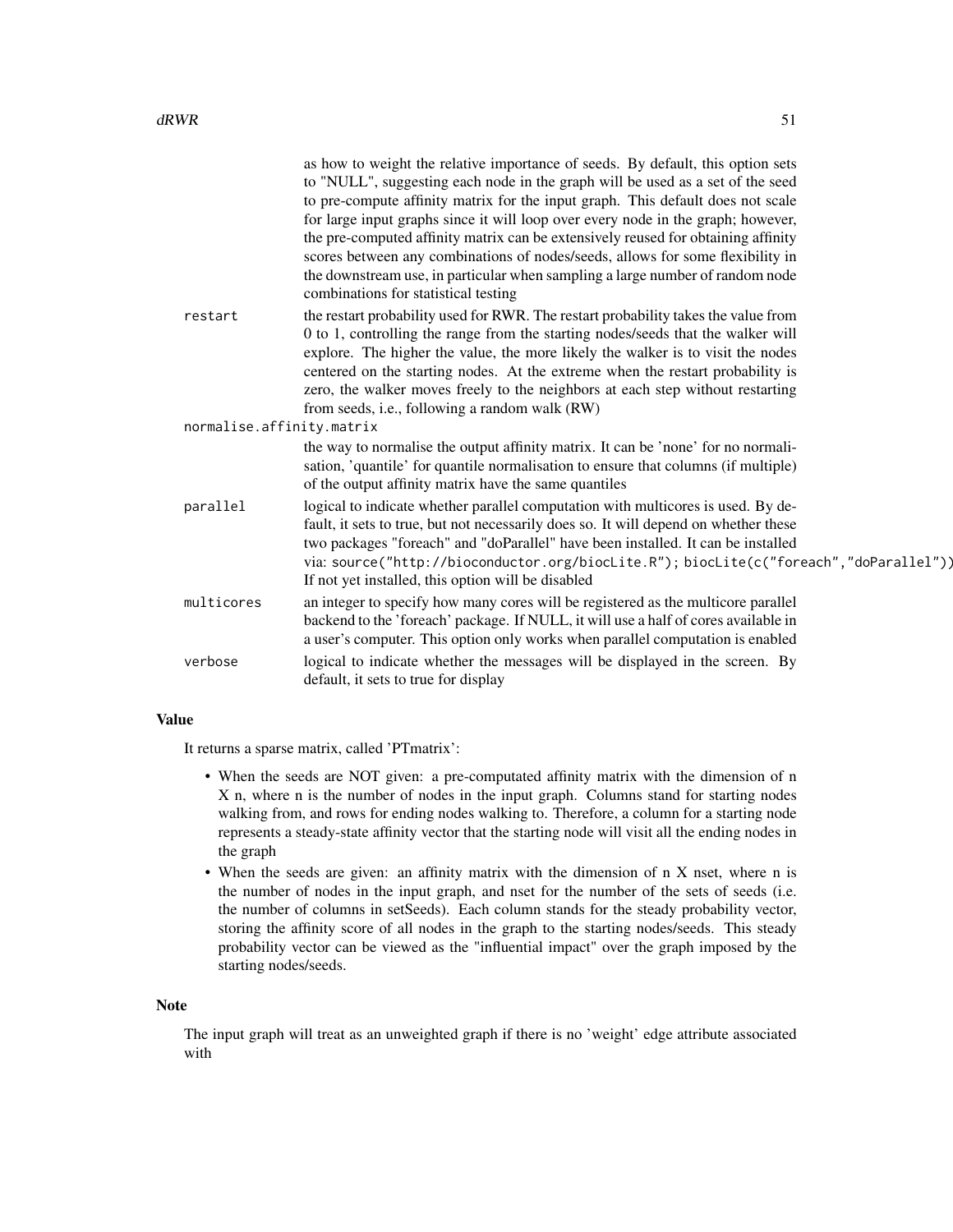## See Also

[dRWRcontact](#page-51-0), [dRWRpipeline](#page-54-0), [dCheckParallel](#page-5-0)

#### Examples

```
## Not run:
# 1) generate a random graph according to the ER model
g <- erdos.renyi.game(100, 1/100)
# 2) produce the induced subgraph only based on the nodes in query
subg <- dNetInduce(g, V(g), knn=0)
V(subg)$name <- 1:vcount(subg)
# 3) obtain the pre-computated affinity matrix
PTmatrix <- dRWR(g=subg, normalise="laplacian", restart=0.75,
parallel=FALSE)
# visualise affinity matrix
visHeatmapAdv(PTmatrix, Rowv=FALSE, Colv=FALSE, colormap="wyr",
KeyValueName="Affinity")
# 4) obtain affinity matrix given sets of seeds
# define sets of seeds
# each seed with equal weight (i.e. all non-zero entries are '1')
aSeeds \leq c(1, 0, 1, 0, 1)bSeeds <- c(0,0,1,0,1)
setSeeds <- data.frame(aSeeds,bSeeds)
rownames(setSeeds) <- 1:5
# calcualte affinity matrix
PTmatrix <- dRWR(g=subg, normalise="laplacian", setSeeds=setSeeds,
restart=0.75, parallel=FALSE)
PTmatrix
## End(Not run)
```
<span id="page-51-0"></span>

dRWRcontact *Function to estimate RWR-based contact strength between samples from an input gene-sample data matrix, an input graph and its precomputed affinity matrix*

# Description

dRWRcontact is supposed to estimate sample relationships (ie. contact strength between samples) from an input gene-sample matrix, an input graph and its affinity matrix pre-computed according to random walk restart (RWR) of the input graph. It includes: 1) RWR-smoothed columns of input gene-sample matrix based on the pre-computed affinity matrix; 2) calculation of contact strength (inner products of RWR-smooth columns of input gene-sample matrix); 3) estimation of the contact signficance by a randomalisation procedure. Parallel computing is also supported for Linux or Mac operating systems.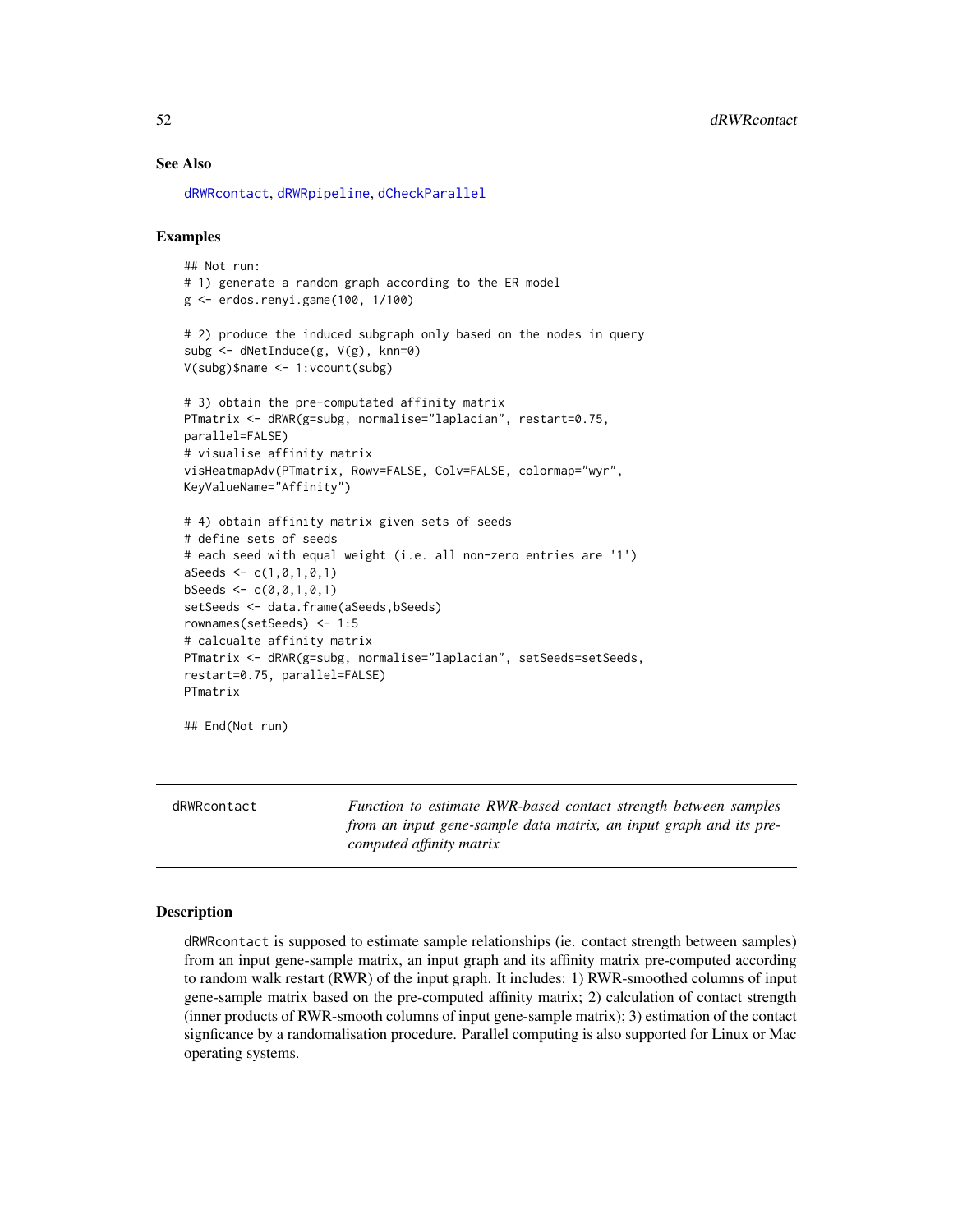# dRWRcontact 53

# Usage

```
dRWRcontact(
data,
g,
Amatrix,
permutation = c("random", "degree"),
num.permutation = 10,
p.adjust.method = c("BH", "BY", "bonferroni", "holm", "hochberg",
"hommel"),
adjp.cutoff = 0.05,
parallel = TRUE,
multicores = NULL,
verbose = T
\mathcal{L}
```

| data            | an input gene-sample data matrix used for seeds. Each value in input gene-<br>sample matrix does not necessarily have to be binary (non-zeros will be used as<br>a weight, but should be non-negative for easy interpretation).                                                                                                                                                                                                                                                                              |
|-----------------|--------------------------------------------------------------------------------------------------------------------------------------------------------------------------------------------------------------------------------------------------------------------------------------------------------------------------------------------------------------------------------------------------------------------------------------------------------------------------------------------------------------|
| g               | an object of class "igraph" or "graphNEL"                                                                                                                                                                                                                                                                                                                                                                                                                                                                    |
| Amatrix         | an affinity matrix pre-computed from the input graph. Notes: columns for start-<br>ing nodes walking from, and rows for ending nodes walking to                                                                                                                                                                                                                                                                                                                                                              |
| permutation     | how to do permutation. It can be 'degree' for degree-preserving permutation,<br>'random' for permutation purely in random                                                                                                                                                                                                                                                                                                                                                                                    |
| num.permutation |                                                                                                                                                                                                                                                                                                                                                                                                                                                                                                              |
|                 | the number of permutations used to for generating the distribution of contact<br>strength under randomalisation                                                                                                                                                                                                                                                                                                                                                                                              |
| p.adjust.method |                                                                                                                                                                                                                                                                                                                                                                                                                                                                                                              |
|                 | the method used to adjust p-values. It can be one of "BH", "BY", "bonferroni",<br>"holm", "hochberg" and "hommel". The first two methods "BH" (widely used)<br>and "BY" control the false discovery rate (FDR: the expected proportion of false<br>discoveries amongst the rejected hypotheses); the last four methods "bonfer-<br>roni", "holm", "hochberg" and "hommel" are designed to give strong control of<br>the family-wise error rate (FWER). Notes: FDR is a less stringent condition<br>than FWER |
| adjp.cutoff     | the cutoff of adjusted pvalue to construct the contact graph                                                                                                                                                                                                                                                                                                                                                                                                                                                 |
| parallel        | logical to indicate whether parallel computation with multicores is used. By de-<br>fault, it sets to true, but not necessarily does so. It will depend on whether these<br>two packages "foreach" and "doParallel" have been installed. It can be installed<br>via: source("http://bioconductor.org/biocLite.R"); biocLite(c("foreach","doParallel"))<br>If not yet installed, this option will be disabled                                                                                                 |
| multicores      | an integer to specify how many cores will be registered as the multicore parallel<br>backend to the 'foreach' package. If NULL, it will use a half of cores available in<br>a user's computer. This option only works when parallel computation is enabled                                                                                                                                                                                                                                                   |
| verbose         | logical to indicate whether the messages will be displayed in the screen. By<br>default, it sets to true for display                                                                                                                                                                                                                                                                                                                                                                                         |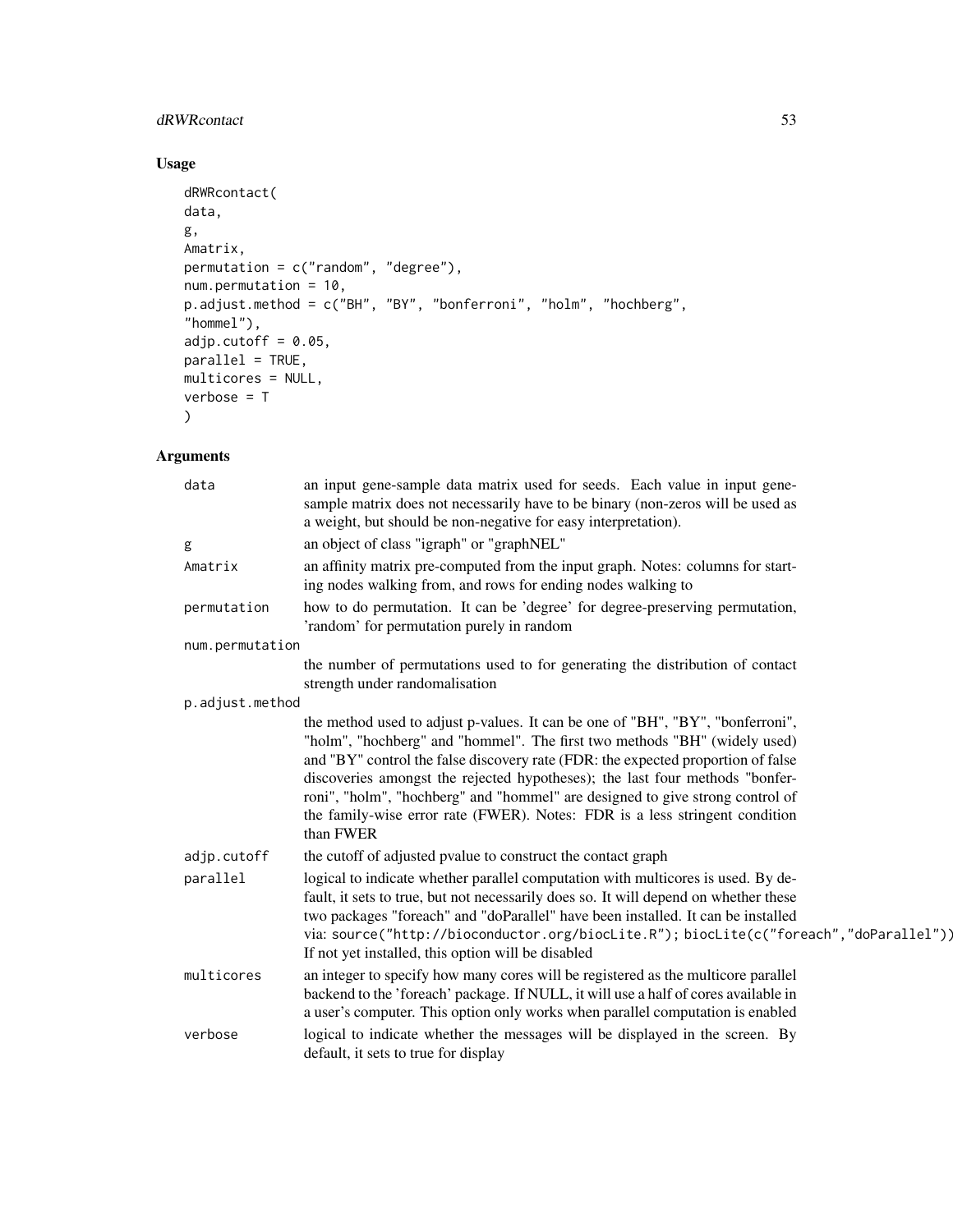an object of class "dContact", a list with following components:

- ratio: a symmetric matrix storing ratio (the observed against the expected) between pairwise samples
- zscore: a symmetric matrix storing zscore between pairwise samples
- pval: a symmetric matrix storing pvalue between pairwise samples
- adjpval: a symmetric matrix storing adjusted pvalue between pairwise samples
- cgraph: the constructed contact graph (as a 'igraph' object) under the cutoff of adjusted value
- call: the call that produced this result

### Note

none

# See Also

[dRWR](#page-49-0), [dCheckParallel](#page-5-0)

### Examples

```
## Not run:
# 1) generate a random graph according to the ER model
g <- erdos.renyi.game(100, 1/100)
# 2) produce the induced subgraph only based on the nodes in query
subg <- dNetInduce(g, V(g), knn=0)
V(subg)$name <- 1:vcount(subg)
# 3) pre-compute affinity matrix from the input graph
Amatrix <- dRWR(g=subg, parallel=FALSE)
# 4) estimate RWR-based sample relationships
# define sets of seeds as data
# each seed with equal weight (i.e. all non-zero entries are '1')
aSeeds \leftarrow c(1, 0, 1, 0, 1)bSeeds \leq c(0,0,1,0,1)data <- data.frame(aSeeds,bSeeds)
rownames(data) <-1:5# calcualte their two contacts
dContact <- dRWRcontact(data=data, g=subg, Amatrix=Amatrix,
parallel=FALSE)
dContact
```
## End(Not run)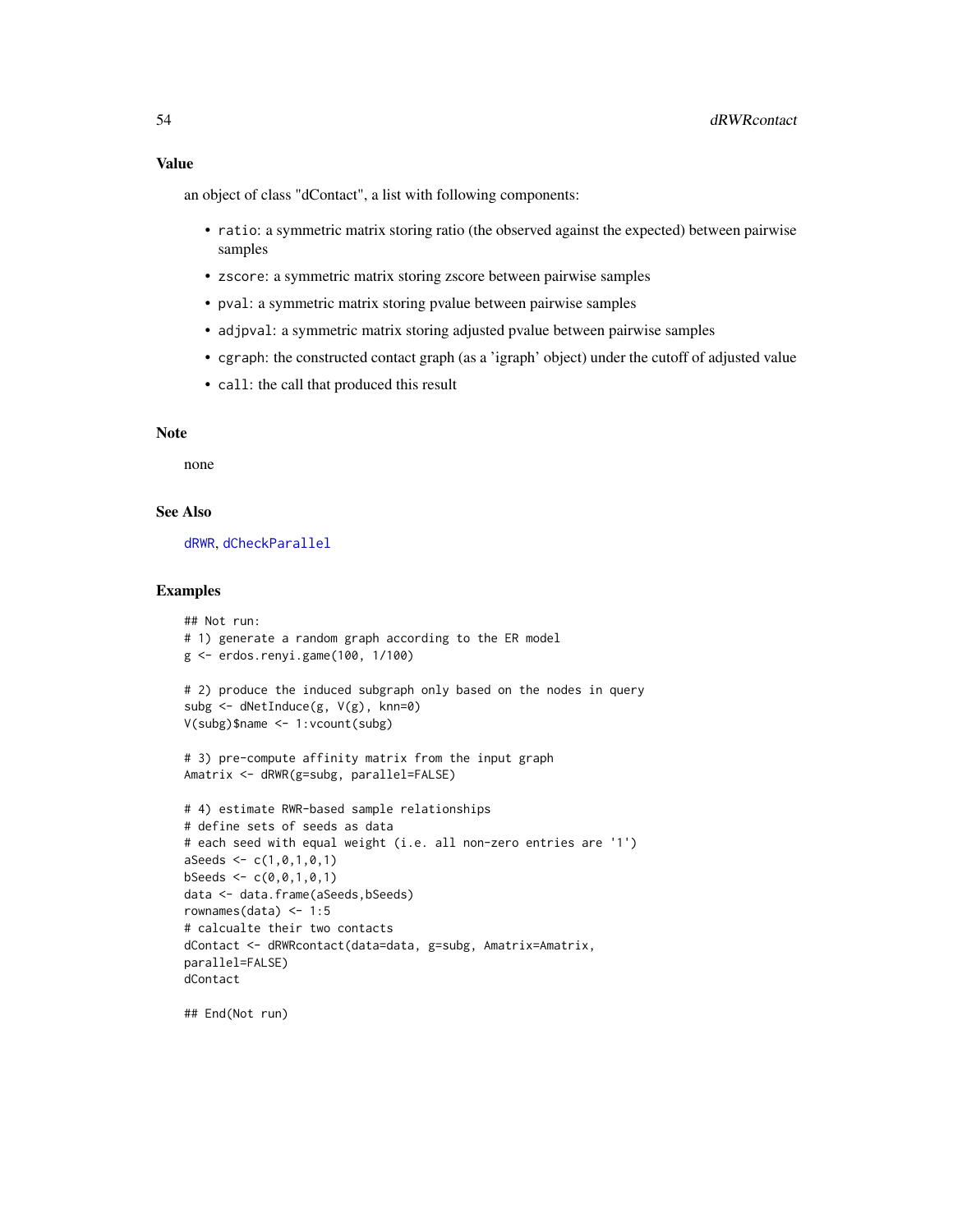<span id="page-54-0"></span>dRWRpipeline *Function to setup a pipeine to estimate RWR-based contact strength between samples from an input gene-sample data matrix and an input graph*

# Description

dRWRpipeline is supposed to estimate sample relationships (ie. contact strength between samples) from an input gene-sample matrix and an input graph. The pipeline includes: 1) random walk restart (RWR) of the input graph using the input matrix as seeds; 2) calculation of contact strength (inner products of RWR-smoothed columns of input matrix); 3) estimation of the contact signficance by a randomalisation procedure. It supports two methods how to use RWR: 'direct' for directly applying RWR in the given seeds; 'indirectly' for first pre-computing affinity matrix of the input graph, and then deriving the affinity score. Parallel computing is also supported for Linux or Mac operating systems.

### Usage

```
dRWRpipeline(
data,
g,
method = c("direct", "indirect"),
normalise = c("laplacian", "row", "column", "none"),
restart = 0.75,
normalise.affinity.matrix = c("none", "quantile"),
permutation = c("random", "degree"),
num.permutation = 10,
p.adjust.method = c("BH", "BY", "bonferroni", "holm", "hochberg",
"hommel"),
adjp.cutoff = 0.05,
parallel = TRUE,
multicores = NULL,
verbose = T
)
```

| data      | an input gene-sample data matrix used for seeds. Each value in input gene-<br>sample matrix does not necessarily have to be binary (non-zeros will be used as<br>a weight, but should be non-negative for easy interpretation). |
|-----------|---------------------------------------------------------------------------------------------------------------------------------------------------------------------------------------------------------------------------------|
| g         | an object of class "igraph" or "graphNEL"                                                                                                                                                                                       |
| method    | the method used to calculate RWR. It can be 'direct' for directly applying RWR,<br>indirect' for indirectly applying RWR (first pre-compute affinity matrix and<br>then derive the affinity score)                              |
| normalise | the way to normalise the adjacency matrix of the input graph. It can be 'lapla-<br>cian' for laplacian normalisation, 'row' for row-wise normalisation, 'column'<br>for column-wise normalisation, or 'none'                    |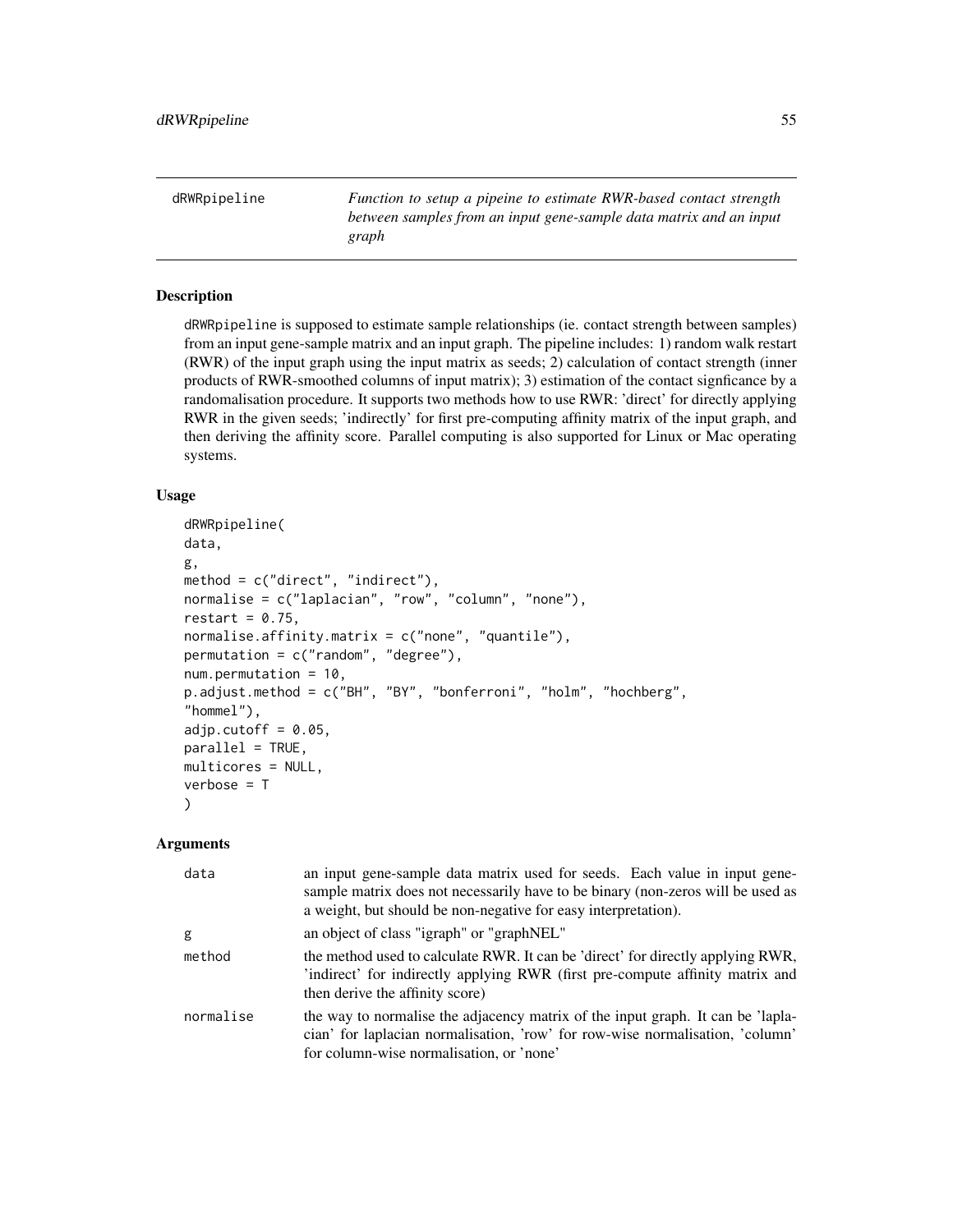| restart                   | the restart probability used for RWR. The restart probability takes the value from<br>0 to 1, controlling the range from the starting nodes/seeds that the walker will<br>explore. The higher the value, the more likely the walker is to visit the nodes<br>centered on the starting nodes. At the extreme when the restart probability is<br>zero, the walker moves freely to the neighbors at each step without restarting<br>from seeds, i.e., following a random walk (RW)                              |
|---------------------------|--------------------------------------------------------------------------------------------------------------------------------------------------------------------------------------------------------------------------------------------------------------------------------------------------------------------------------------------------------------------------------------------------------------------------------------------------------------------------------------------------------------|
| normalise.affinity.matrix |                                                                                                                                                                                                                                                                                                                                                                                                                                                                                                              |
|                           | the way to normalise the output affinity matrix. It can be 'none' for no normali-<br>sation, 'quantile' for quantile normalisation to ensure that columns (if multiple)<br>of the output affinity matrix have the same quantiles                                                                                                                                                                                                                                                                             |
| permutation               | how to do permutation. It can be 'degree' for degree-preserving permutation,<br>'random' for permutation in random                                                                                                                                                                                                                                                                                                                                                                                           |
| num.permutation           |                                                                                                                                                                                                                                                                                                                                                                                                                                                                                                              |
|                           | the number of permutations used to for generating the distribution of contact<br>strength under randomalisation                                                                                                                                                                                                                                                                                                                                                                                              |
| p.adjust.method           |                                                                                                                                                                                                                                                                                                                                                                                                                                                                                                              |
|                           | the method used to adjust p-values. It can be one of "BH", "BY", "bonferroni",<br>"holm", "hochberg" and "hommel". The first two methods "BH" (widely used)<br>and "BY" control the false discovery rate (FDR: the expected proportion of false<br>discoveries amongst the rejected hypotheses); the last four methods "bonfer-<br>roni", "holm", "hochberg" and "hommel" are designed to give strong control of<br>the family-wise error rate (FWER). Notes: FDR is a less stringent condition<br>than FWER |
| adjp.cutoff               | the cutoff of adjusted pvalue to construct the contact graph                                                                                                                                                                                                                                                                                                                                                                                                                                                 |
| parallel                  | logical to indicate whether parallel computation with multicores is used. By de-<br>fault, it sets to true, but not necessarily does so. It will depend on whether these<br>two packages "foreach" and "doParallel" have been installed. It can be installed<br>via: source("http://bioconductor.org/biocLite.R"); biocLite(c("foreach","doParallel"))<br>If not yet installed, this option will be disabled                                                                                                 |
| multicores                | an integer to specify how many cores will be registered as the multicore parallel<br>backend to the 'foreach' package. If NULL, it will use a half of cores available in<br>a user's computer. This option only works when parallel computation is enabled                                                                                                                                                                                                                                                   |
| verbose                   | logical to indicate whether the messages will be displayed in the screen. By<br>default, it sets to true for display                                                                                                                                                                                                                                                                                                                                                                                         |

an object of class "dContact", a list with following components:

- ratio: a symmetric matrix storing ratio (the observed against the expected) between pairwise samples
- zscore: a symmetric matrix storing zscore between pairwise samples
- pval: a symmetric matrix storing pvalue between pairwise samples
- adjpval: a symmetric matrix storing adjusted pvalue between pairwise samples
- cgraph: the constructed contact graph (as a 'igraph' object) under the cutoff of adjusted value
- Amatrix: a pre-computated affinity matrix when using 'inderect' method; NULL otherwise
- call: the call that produced this result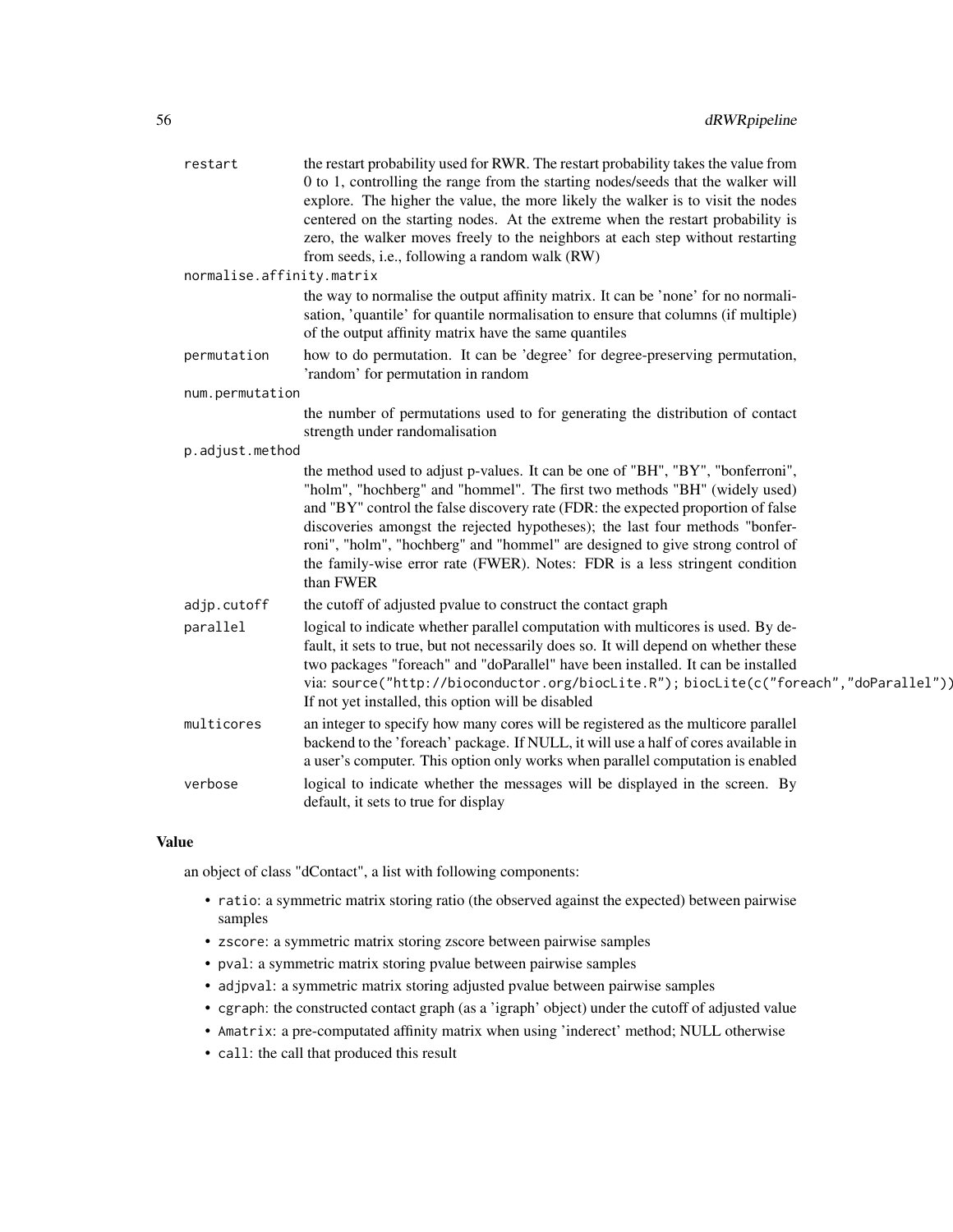### dSVDsignif 57

# **Note**

The choice of which method to use RWR depends on the number of seed sets and the number of permutations for statistical test. If the total product of both numbers are huge, it is better to use 'indrect' method (for a single run). However, if the user wants to re-use pre-computed affinity matrix (ie. re-use the input graph a lot), then it is highly recommended to sequentially use [dRWR](#page-49-0) and [dRWRcontact](#page-51-0) instead.

# See Also

[dRWR](#page-49-0), [dRWRcontact](#page-51-0), [dCheckParallel](#page-5-0)

## Examples

```
## Not run:
# 1) generate a random graph according to the ER model
g <- erdos.renyi.game(100, 1/100)
# 2) produce the induced subgraph only based on the nodes in query
subg <- dNetInduce(g, V(g), knn=0)
V(subg)$name <- 1:vcount(subg)
# 3) estimate RWR dating based sample relationships
# define sets of seeds as data
# each seed with equal weight (i.e. all non-zero entries are '1')
aSeeds \leftarrow c(1, 0, 1, 0, 1)bSeeds \leq c(0, 0, 1, 0, 1)data <- data.frame(aSeeds,bSeeds)
rownames(data) <-1:5# calcualte their two contact graph
dContact <- dRWRpipeline(data=data, g=subg, parallel=FALSE)
dContact
```
## End(Not run)

dSVDsignif *Function to obtain SVD-based gene significance from the input genesample matrix*

### **Description**

dSVDsignif is supposed to obtain gene signficance from the given gene-sample matrix according to singular value decomposition (SVD)-based method. The method includes: 1) singular value decomposition of the input matrix; 2) determination of the eigens in consideration (if not given); 3) construction of the gene-specific project vector based on the considered eigens; 4) calculation of the distance statistic from the projection vector to zero point vector; and 5) based on distance statistic to obtain the gene significance.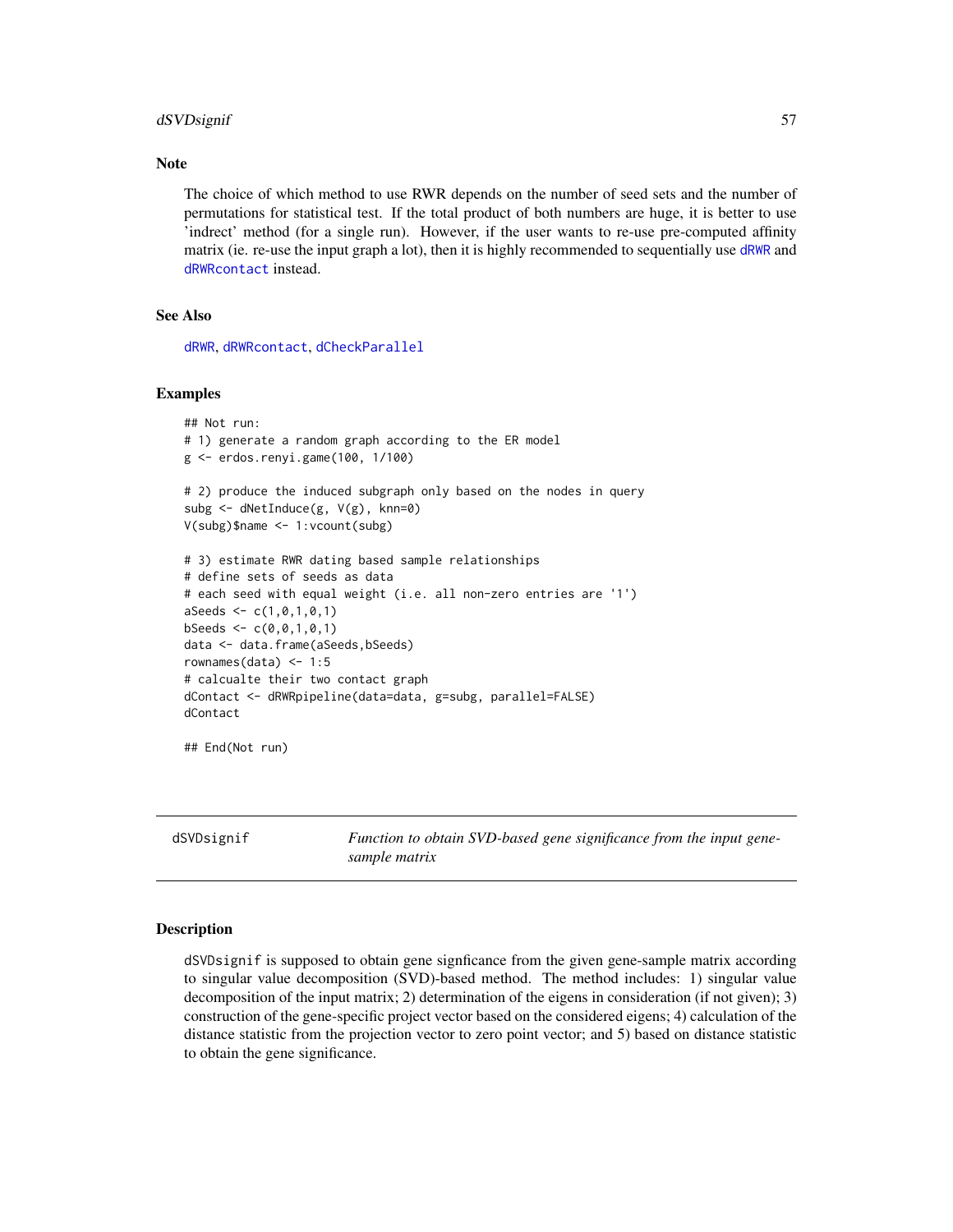# Usage

```
dSVDsignif(
data,
num.eigen = NULL,
pval.eigen = 0.01,
signif = c("fdr", "pval"),orient.permutation = c("row", "column", "both"),
num.permutation = 100,
fdr.procedure = c("stepup", "stepdown"),
verbose = T
\mathcal{L}
```
# Arguments

| data               | an input gene-sample data matrix used for singular value decomposition                                                                                                                                                                                                                                                                          |  |
|--------------------|-------------------------------------------------------------------------------------------------------------------------------------------------------------------------------------------------------------------------------------------------------------------------------------------------------------------------------------------------|--|
| num.eigen          | an integer specifying the number of eigens in consideration. If NULL, this num-<br>ber will be automatically decided on based on the observed relative eigenexpres-<br>sion against randomised relative eigenexpression calculated from a list (here<br>100) of permutated input matrix                                                         |  |
| pval.eigen         | p-value used to call those eigens as dominant. This parameter is used only<br>when parameter 'num.eigen' is NULL. Here, p-value is calcualted to assess how<br>likely the observed relative eigenexpression are more than the maximum relative<br>eigenexpression calculated from permutated matrix                                             |  |
| signif             | the singificance to return. It can be either "pval" for using the p-value as the<br>gene significance, or "fdr" for using the fdr as the gene significance                                                                                                                                                                                      |  |
| orient.permutation |                                                                                                                                                                                                                                                                                                                                                 |  |
|                    | the orientation of matrix being permutated. It can be either "row" to permutate<br>values within each row, or "column" to permutate values within each column, or<br>"both" to permutate values both within rows and columns. Notably, when using<br>the p-value as the gene significance, it is always to permutate values within each<br>row. |  |
| num.permutation    |                                                                                                                                                                                                                                                                                                                                                 |  |
|                    | an integer specifying how many permutations are used                                                                                                                                                                                                                                                                                            |  |
| fdr.procedure      | the procedure to adjust the fdr. To ensure that the high distance statistic the<br>more significance, the fdr should be adjusted either using "stepup" for step-up<br>procedure (from the most significant to the least significant) or using "stepdown"<br>for step-down procedure (from the least significant to the most significant)        |  |
| verbose            | logical to indicate whether the messages will be displayed in the screen. By<br>default, it sets to true for display                                                                                                                                                                                                                            |  |

# Value

a vector storing gene significance

# Note

none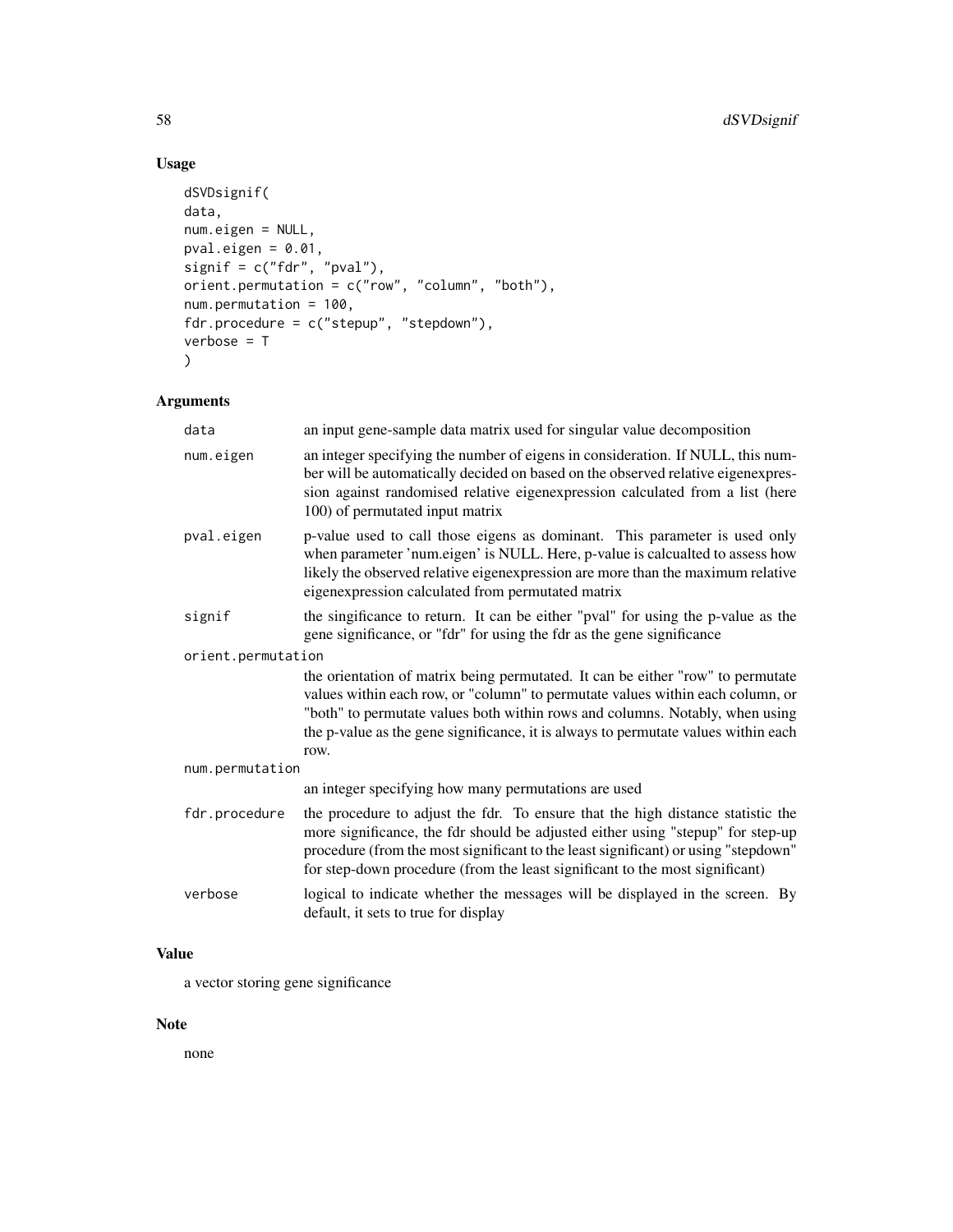### ig.HPPA 59

## See Also

[dFDRscore](#page-26-0)

# Examples

```
## Not run:
# 1) generate data with an iid matrix of 1000 x 9
data <- cbind(matrix(rnorm(1000*3,mean=0,sd=1), nrow=1000, ncol=3),
matrix(rnorm(1000*3,mean=0.5,sd=1), nrow=1000, ncol=3),
matrix(rnorm(1000*3,mean=-0.5,sd=1), nrow=1000, ncol=3))
# 2) calculate the significance according to SVD
# using "fdr" significance
fdr <- dSVDsignif(data, signif="fdr", num.permutation=10)
# using "pval" significance
pval <- dSVDsignif(data, signif="pval", num.permutation=10)
```
## End(Not run)

ig.HPPA *Human Phenotype Phenotypic Abnormality (HPPA).*

### Description

An R object that contains information on Human Phenotype Phenotypic Abnormality terms. These terms are organised as a direct acyclic graph (DAG), which is further stored as an object of the class 'igraph' (see <http://igraph.org/r/doc/aaa-igraph-package.html>). This data is prepared based on <http://purl.obolibrary.org/obo/hp.obo>.

# Usage

data(ig.HPPA)

#### Value

an object of class "igraph". As a direct graph, it has attributes to vertices/nodes and edges:

- vertex attributes: "name" (i.e. "Term ID"), "term\_id" (i.e. "Term ID"), "term\_name" (i.e "Term Name") and "term\_distance" (i.e. Term Distance: the distance to the root; always 0 for the root itself)
- edge attributes: "relation" (either 'is\_a' or 'part\_of')

#### References

Robinson et al. (2012) The Human Phenotype Ontology: a tool for annotating and analyzing human hereditary disease. *Am J Hum Genet*, 83:610-615.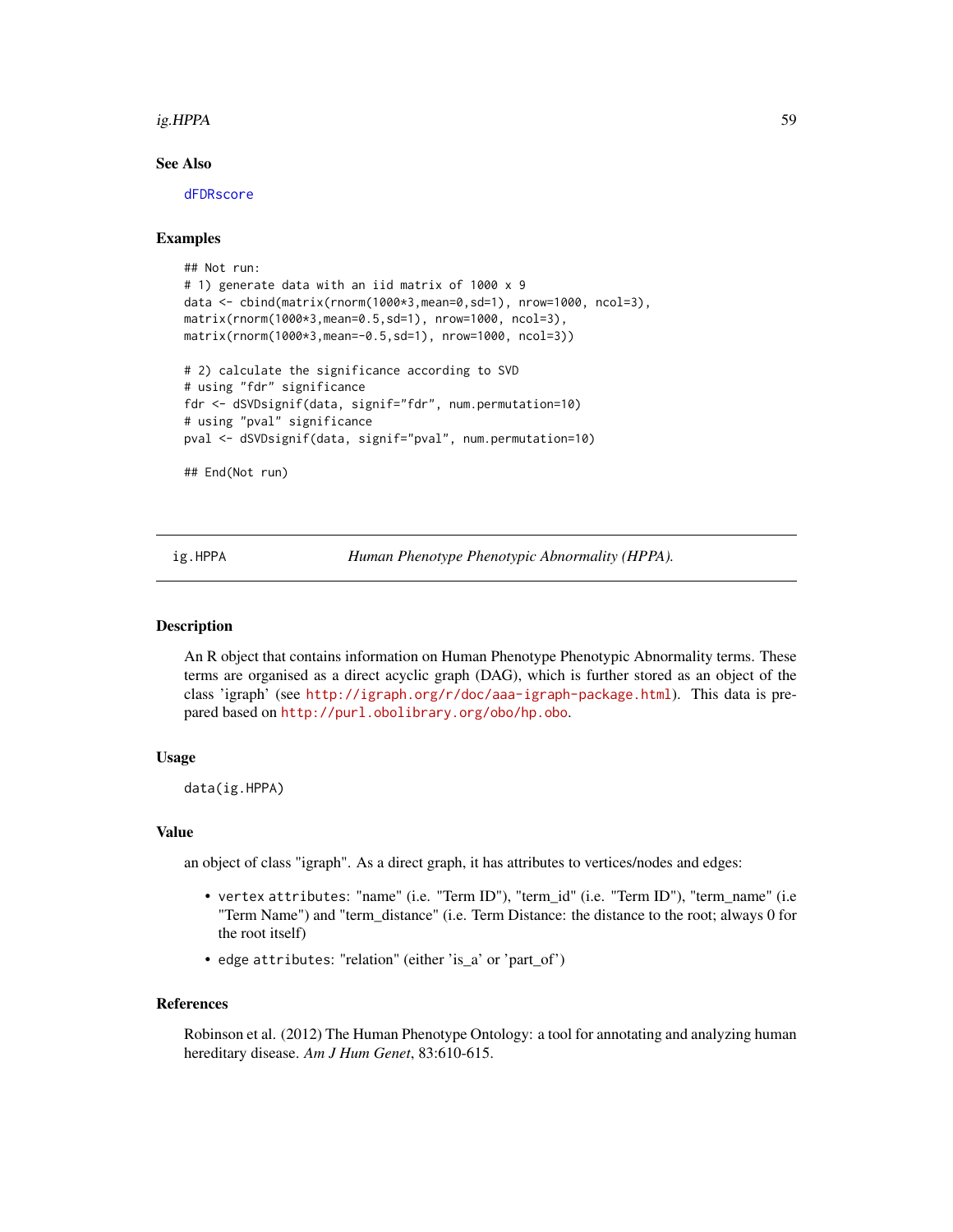### Examples

```
ig.HPPA <- dRDataLoader(RData='ig.HPPA')
ig.HPPA
```
org.Hs.egHPPA *Annotations of Human Entrez Genes (EG) by Human Phenotype Phenotypic Abnormality (HPPA).*

# Description

An R object that contains associations between HPPA terms and Human Entrez Genes. This data is first prepared based on <http://purl.obolibrary.org/obo/hp.obo> and [http://compbio.charit](http://compbio.charite.de/hudson/job/hpo.annotations.monthly/lastStableBuild/artifact/annotation/ALL_SOURCES_ALL_FREQUENCIES_genes_to_phenotype.txt)e. [de/hudson/job/hpo.annotations.monthly/lastStableBuild/artifact/annotation/ALL\\_SO](http://compbio.charite.de/hudson/job/hpo.annotations.monthly/lastStableBuild/artifact/annotation/ALL_SOURCES_ALL_FREQUENCIES_genes_to_phenotype.txt)URCES\_ [ALL\\_FREQUENCIES\\_genes\\_to\\_phenotype.txt](http://compbio.charite.de/hudson/job/hpo.annotations.monthly/lastStableBuild/artifact/annotation/ALL_SOURCES_ALL_FREQUENCIES_genes_to_phenotype.txt).

### Usage

data(org.Hs.egHPPA)

#### Value

an object of class "GS", a list with following components:

- set\_info: a matrix of nSet X 4 containing gene set information, where nSet is the number of gene sets (i.e. HPPA terms), and the 4 columns are "setID" (i.e. "Term ID"), "name" (i.e. "Term Name"), "namespace" and "distance"
- gs: a list of gene sets, each storing gene members thereof. Always, gene sets are identified by "setID" and gene members identified by "Entrez ID"

# References

Robinson et al. (2012) The Human Phenotype Ontology: a tool for annotating and analyzing human hereditary disease. *Am J Hum Genet*, 83:610-615.

### Examples

```
org.Hs.egHPPA <- dRDataLoader(RData='org.Hs.egHPPA')
names(org.Hs.egHPPA)
```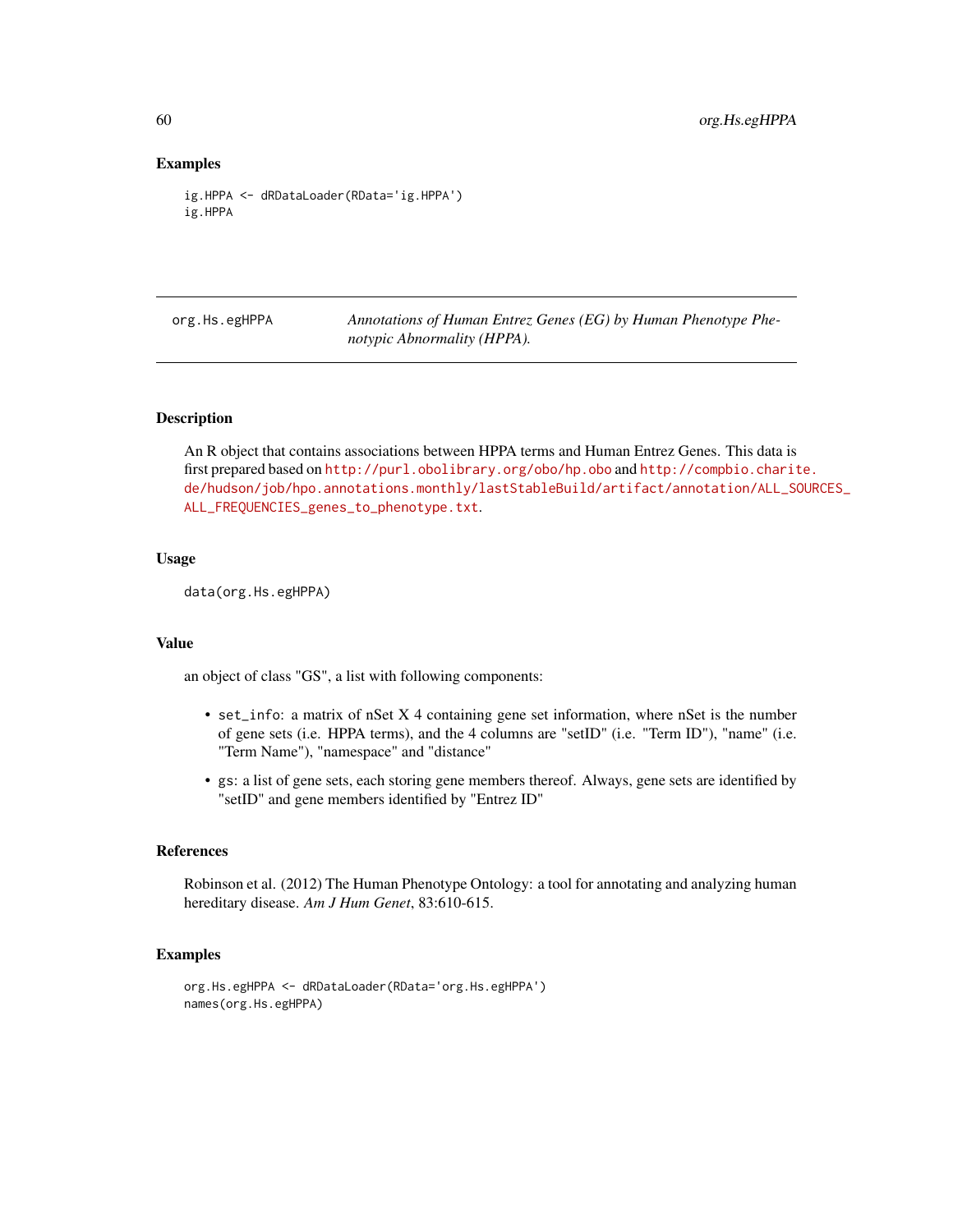<span id="page-60-0"></span>

### Description

visBoxplotAdv is supposed to visualise a data frame using advanced boxplot. In addition to boxplot, a scatter plot is also drawn with various methods to avoid co-incident points so that each point is visible (with fine-controling the color and plotting character). Also, these points can be pies or thermometers, which allows an additional proportation data to be visualised as well.

### Usage

```
visBoxplotAdv(
formula,
data,
orientation = c("vertical", "horizontal"),
method = c("center", "hex", "square", "swarm"),
corral = c("none", "gutter", "wrap", "random", "omit"),
corralWidth,
cex = 1,
spacing = 1,
breaks = NULL,
labels,
at = NULL,add = FALSE,log = FALSE,
xlim = NULL,vlim = NULL,xlab = NULL,ylab = NULL,pch = c("circles", "thermometers", "pies")[1],
col = graphics::par("col"),bg = NA,
pwpch = NULL,
pwcol = NULL,pwbg = NULL,pwpie = NULL,
do.plot = TRUE,do.boxplot = TRUE,boxplot.notch = FALSE,
boxplot.border = "#88888800".boxplot.col = "transparent",
...
\mathcal{L}
```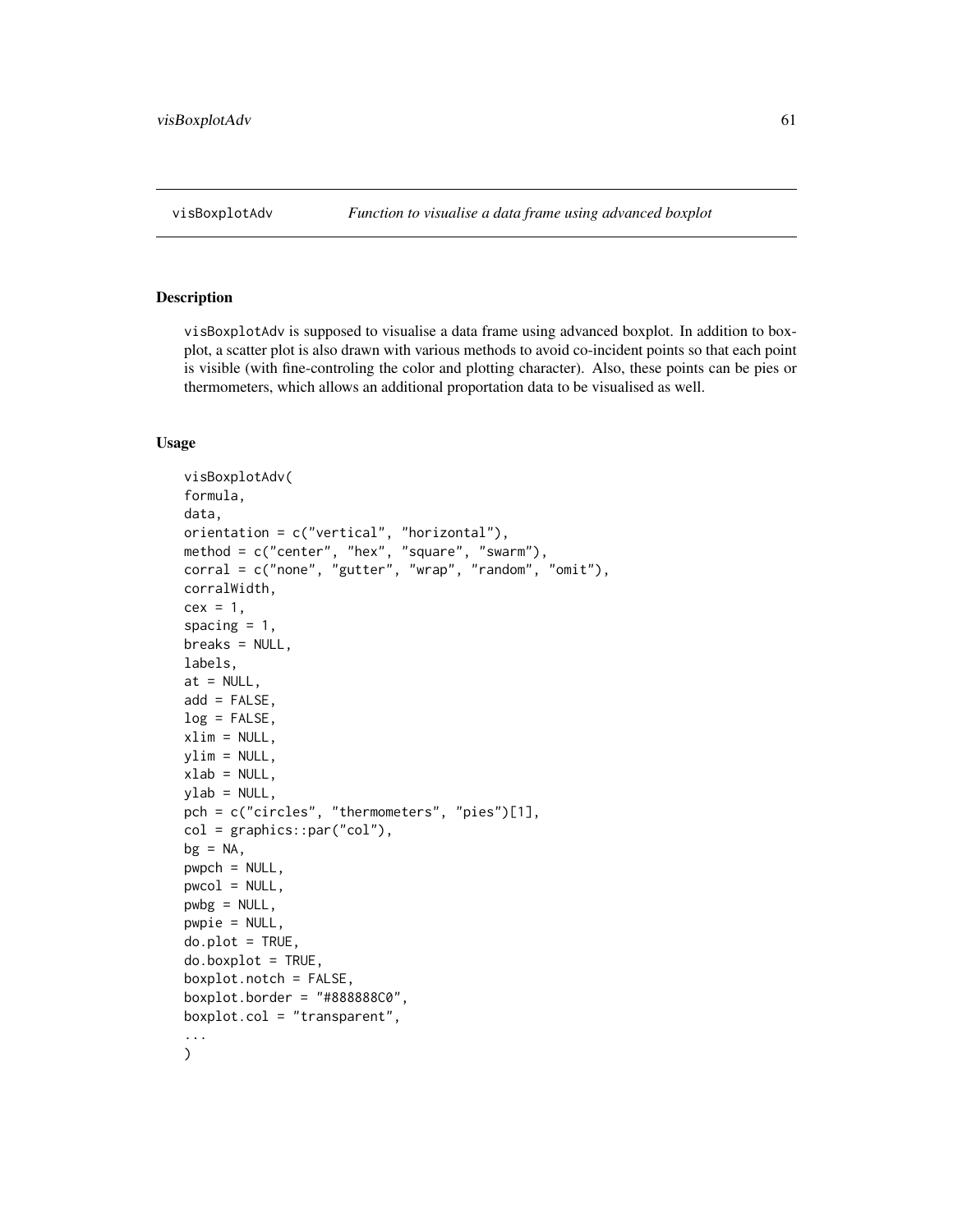| formula      | a formula, such as 'y $\sim$ grp', where 'y' is a numeric vector of data values to be<br>split into groups according to the grouping variable 'grp' (usually a factor)                                                                                                                                                                                                                                                                                                                                                                                                                                            |
|--------------|-------------------------------------------------------------------------------------------------------------------------------------------------------------------------------------------------------------------------------------------------------------------------------------------------------------------------------------------------------------------------------------------------------------------------------------------------------------------------------------------------------------------------------------------------------------------------------------------------------------------|
| data         | a data.frame (or list) from which the variables in 'formula' should be taken.                                                                                                                                                                                                                                                                                                                                                                                                                                                                                                                                     |
| orientation  | the orientation. It can be one of "vertical" for the vertical orientation, "horizon-<br>tal" for the horizontal orientation                                                                                                                                                                                                                                                                                                                                                                                                                                                                                       |
| method       | the method for arranging the points. It can be one of "swarm" for arranging<br>points in increasing order (if a point would overlap an existing point, it is shifted<br>sideways (along the group axis) by a minimal amount sufficient to avoid over-<br>lap), "center" for first discretizing the values along the data axis (in order to cre-<br>ate more efficient packing) and then using a square grid to produce a symmetric<br>swarm, "hex" for first discretization and then arranging points in a hexagonal<br>grid, and "square" for first discretization and then arranging points in a square<br>grid |
| corral       | the method to adjust points that would be placed outside their own group region.<br>It can be one of "none" for not adjusting runaway points, "gutter" for collect-<br>ing runaway points along the boundary between groups, "wrap" for wrapping<br>runaway points to produce periodic boundaries, "random" for placing runaway<br>points randomly in the region, and "omit" for omitting runaway points                                                                                                                                                                                                          |
| corralWidth  | the width of the "corral" in user coordinates                                                                                                                                                                                                                                                                                                                                                                                                                                                                                                                                                                     |
| cex          | size of points relative to the default. This must be a single value                                                                                                                                                                                                                                                                                                                                                                                                                                                                                                                                               |
| spacing      | relative spacing between points                                                                                                                                                                                                                                                                                                                                                                                                                                                                                                                                                                                   |
| breaks       | breakpoints (optional). If NULL, breakpoints are chosen automatically                                                                                                                                                                                                                                                                                                                                                                                                                                                                                                                                             |
| labels       | labels for each group. Recycled if necessary. By default, these are inferred from<br>the data                                                                                                                                                                                                                                                                                                                                                                                                                                                                                                                     |
| at           | numeric vector giving the locations where the swarms should be drawn; defaults<br>to '1:n' where n is the number of groups                                                                                                                                                                                                                                                                                                                                                                                                                                                                                        |
| add          | whether to add to an existing plot                                                                                                                                                                                                                                                                                                                                                                                                                                                                                                                                                                                |
| log          | whether to use a logarithmic scale on the data axis                                                                                                                                                                                                                                                                                                                                                                                                                                                                                                                                                               |
| xlim         | limits for x-axis                                                                                                                                                                                                                                                                                                                                                                                                                                                                                                                                                                                                 |
| ylim         | limits for y-axis                                                                                                                                                                                                                                                                                                                                                                                                                                                                                                                                                                                                 |
| xlab         | labels for x-aixs                                                                                                                                                                                                                                                                                                                                                                                                                                                                                                                                                                                                 |
| ylab         | labels for y-aixs                                                                                                                                                                                                                                                                                                                                                                                                                                                                                                                                                                                                 |
| pch          | plotting characters, specified by group and recycled if necessary. In additon to<br>the convertional pch values, it can also be "circles", "thermometers", or "pies".<br>For "pies" (or "thermometers"), users can also specify the proportional values<br>(see below "pwpie") to visualise another information in the pie (or themometer)<br>chart                                                                                                                                                                                                                                                               |
| $\text{col}$ | plotting colors, specified by group and recycled if necessary                                                                                                                                                                                                                                                                                                                                                                                                                                                                                                                                                     |
| bg           | plotting background, specified by group and recycled if necessary                                                                                                                                                                                                                                                                                                                                                                                                                                                                                                                                                 |
| pwpch        | point-wise version of pch                                                                                                                                                                                                                                                                                                                                                                                                                                                                                                                                                                                         |
| pwcol        | point-wise version of col                                                                                                                                                                                                                                                                                                                                                                                                                                                                                                                                                                                         |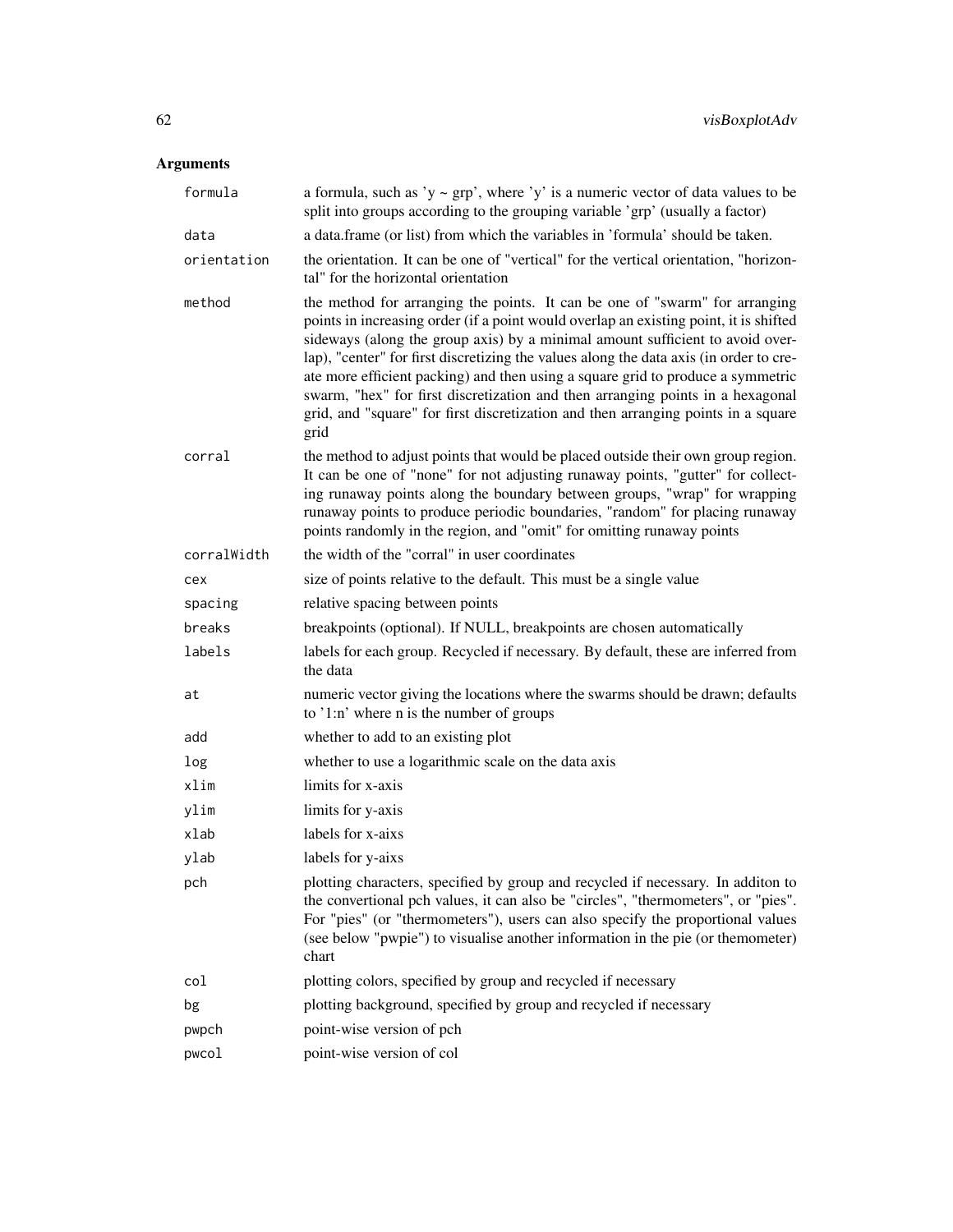| pwbg          | point-wise version of bg                                                                                                                    |
|---------------|---------------------------------------------------------------------------------------------------------------------------------------------|
| pwpie         | point-wise proportion used when drawing pies or themometers                                                                                 |
| do.plot       | whether to draw main plot                                                                                                                   |
| do.boxplot    | whether to draw boxplot. It only works when the main plot is drawn                                                                          |
| boxplot.notch | whether to draw a notch in the boxplot. If the notches of two plots do not overlap<br>this is 'strong evidence' that the two medians differ |
|               | boxplot border the color for the outlines of the boxplots                                                                                   |
| boxplot.col   | the color for the bodies of the boxplots                                                                                                    |
| $\cdot$       | additional graphic parameters for the plot                                                                                                  |

A data frame with plotting information. It has the same row names as the input data

#### Note

none

# See Also

[visBoxplotAdv](#page-60-0)

#### Examples

```
## Not run:
#data(TCGA_mutations)
#pd <- Biobase::pData(TCGA_mutations)
# only tumor types "LAML" or "BLCA"
#data <- pd[pd$TCGA_tumor_type=="LAML" | pd$TCGA_tumor_type=="BLCA",]
#labels <- levels(as.factor(data$TCGA_tumor_type))
# colors for gender
#pwcol <- as.numeric((data$Gender))
# pie for relative age
#pwpie <- data$Age/(max(data$Age))
#out <- visBoxplotAdv(formula=time~TCGA_tumor_type, data=data, pch="pies", pwcol=pwcol, pwpie=pwpie)
#legend("topright", legend=levels(data$Gender), box.col="transparent", pch=19, col=unique(pwcol))
```
## End(Not run)

visDAG *Function to visualise a direct acyclic graph (DAG) with node colorings according to a named input data vector (if provided)*

### Description

visDAG is supposed to visualise a direct acyclic graph (DAG) with node colorings according to a named input data vector (if provided)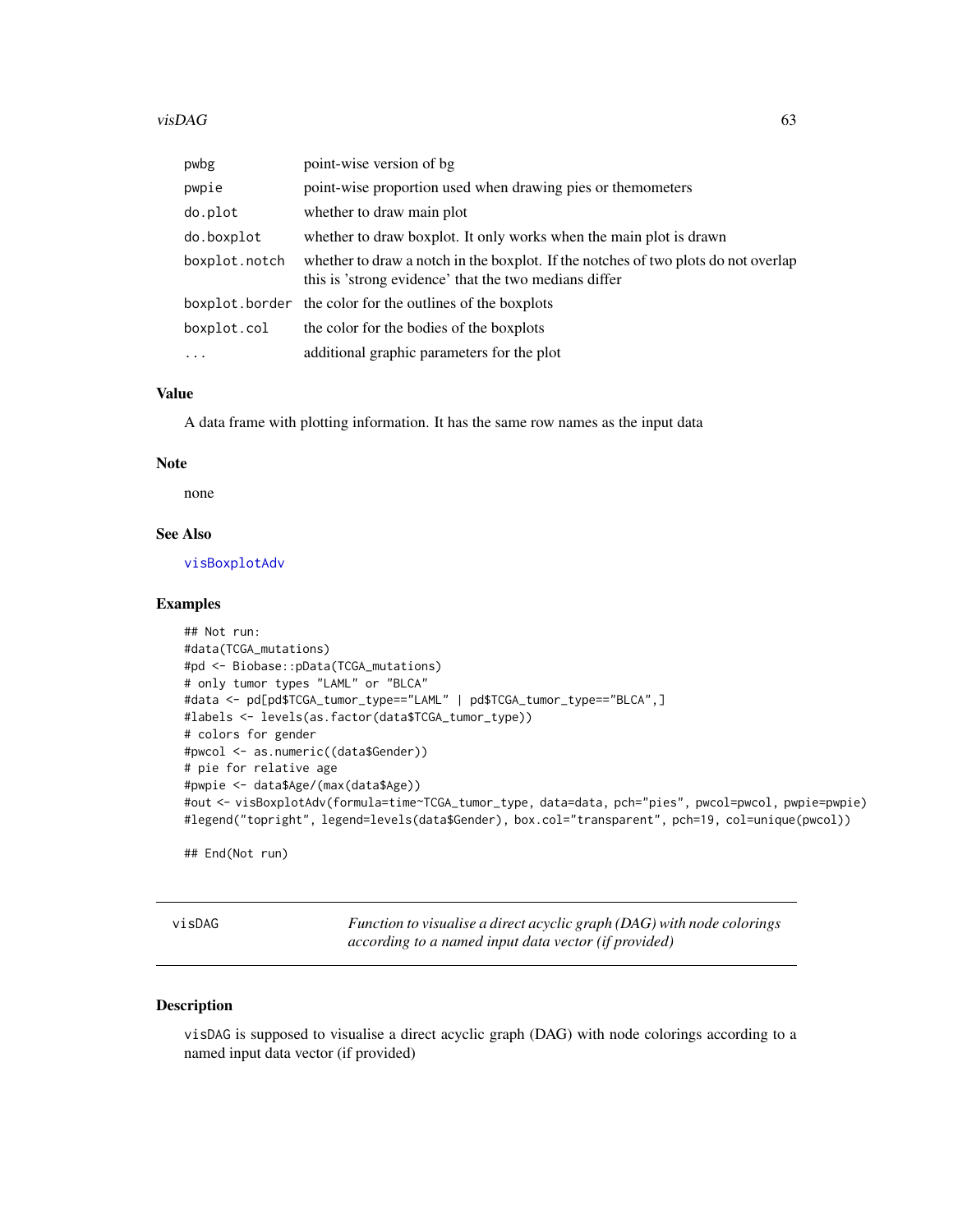# Usage

```
visDAG(
g,
data = NULL,height = 7,
width = 7,
margin = rep(0.1, 4),
colormap = c("yr", "bwr", "jet", "gbr", "wyr", "br", "rainbow", "wb",
"lightyellow-orange"),
ncolors = 40,
zlim = NULL,
colorbar = T,
colorbar.fraction = 0.1,
newpage = T,layout.orientation = c("left_right", "top_bottom", "bottom_top",
"right_left"),
node.info = c("none", "term_id", "term_name", "both",
"full_term_name"),
numChar = 15,
graph.node.attrs = NULL,
graph.edge.attrs = NULL,
node.attrs = NULL
\mathcal{L}
```

| g        | an object of class "igraph"                                                                                                                                                                                                                                                                                                                                                                                                                                                                                                                                                                                                                  |
|----------|----------------------------------------------------------------------------------------------------------------------------------------------------------------------------------------------------------------------------------------------------------------------------------------------------------------------------------------------------------------------------------------------------------------------------------------------------------------------------------------------------------------------------------------------------------------------------------------------------------------------------------------------|
| data     | a named input data verctor used to color-code vertices/nodes. The input data<br>vector must have names, and these names should include all node names of<br>input graph, i.e. $V(g)\$ \$name, since there is a mapping operation. The way of<br>how to color-code is to map values in the data onto the whole colormap (see the<br>next arguments: colormap, ncolors, zlim and colorbar)                                                                                                                                                                                                                                                     |
| height   | a numeric value specifying the height of device                                                                                                                                                                                                                                                                                                                                                                                                                                                                                                                                                                                              |
| width    | a numeric value specifying the width of device                                                                                                                                                                                                                                                                                                                                                                                                                                                                                                                                                                                               |
| margin   | margins as units of length 4 or 1                                                                                                                                                                                                                                                                                                                                                                                                                                                                                                                                                                                                            |
| colormap | short name for the colormap. It can be one of "jet" (jet colormap), "bwr" (blue-<br>white-red colormap), "gbr" (green-black-red colormap), "wyr" (white-yellow-<br>red colormap), "br" (black-red colormap), "yr" (yellow-red colormap), "wb"<br>(white-black colormap), and "rainbow" (rainbow colormap, that is, red-yellow-<br>green-cyan-blue-magenta). Alternatively, any hyphen-separated HTML color<br>names, e.g. "lightyellow-orange" (by default), "blue-black-yellow", "royalblue-<br>white-sandybrown", "darkgreen-white-darkviolet". A list of standard color names<br>can be found in http://html-color-codes.info/color-names |
| ncolors  | the number of colors specified over the colormap                                                                                                                                                                                                                                                                                                                                                                                                                                                                                                                                                                                             |
| zlim     | the minimum and maximum z/data values for which colors should be plotted,<br>defaulting to the range of the finite values of z. Each of the given colors will be                                                                                                                                                                                                                                                                                                                                                                                                                                                                             |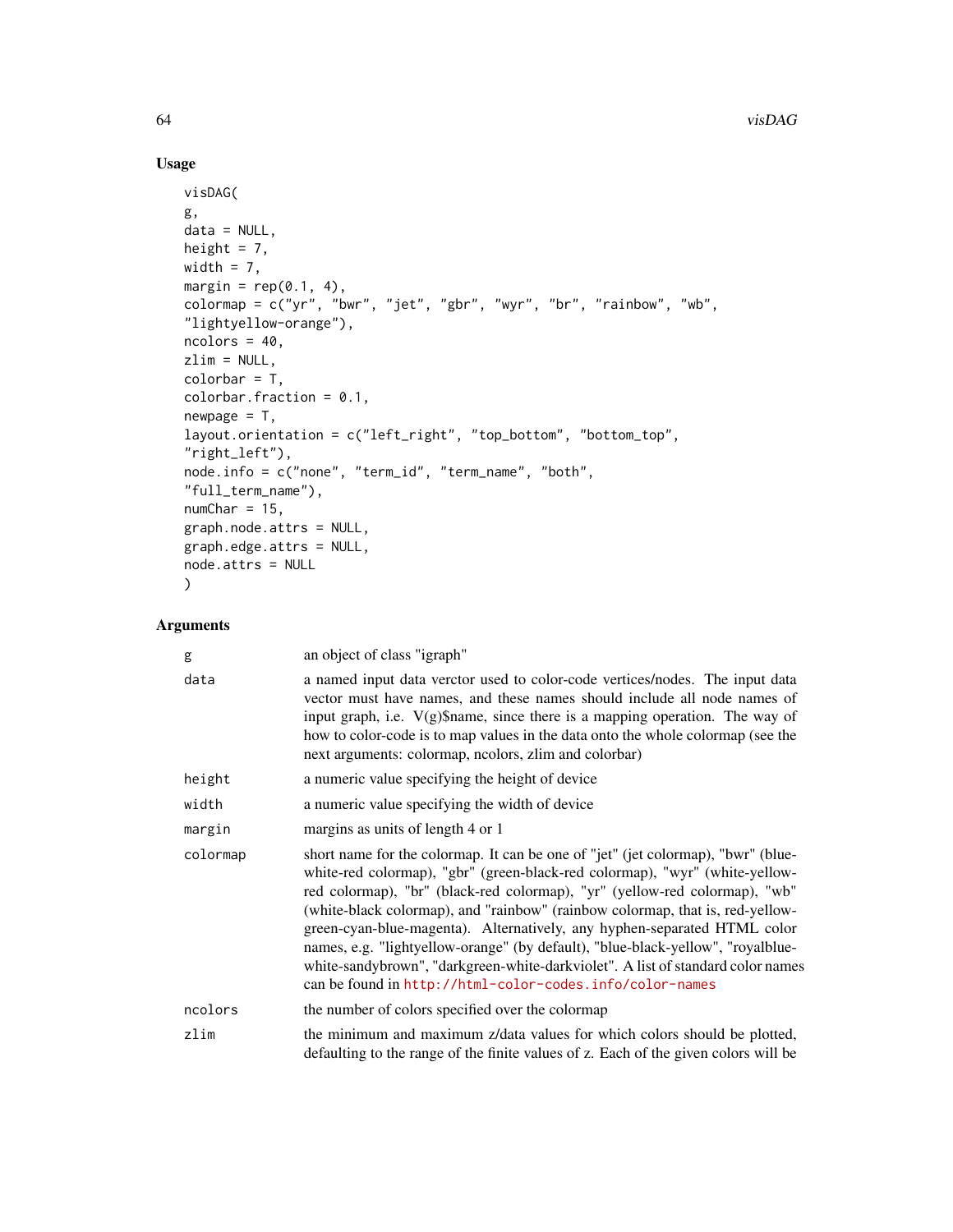|                    | used to color an equispaced interval of this range. The midpoints of the intervals<br>cover the range, so that values just outside the range will be plotted                                                                                                                                                                   |  |
|--------------------|--------------------------------------------------------------------------------------------------------------------------------------------------------------------------------------------------------------------------------------------------------------------------------------------------------------------------------|--|
| colorbar           | logical to indicate whether to append a colorbar. If data is null, it always sets to<br>false                                                                                                                                                                                                                                  |  |
| colorbar.fraction  |                                                                                                                                                                                                                                                                                                                                |  |
|                    | the relative fraction of colorbar block against the device size                                                                                                                                                                                                                                                                |  |
| newpage            | logical to indicate whether to open a new page. By default, it sets to true for<br>opening a new page                                                                                                                                                                                                                          |  |
| layout.orientation |                                                                                                                                                                                                                                                                                                                                |  |
|                    | the orientation of the DAG layout. It can be one of "left_right" for the left-<br>right layout (viewed from the DAG root point), "top_bottom" for the top-bottom<br>layout, "bottom_top" for the bottom-top layout, and "right_left" for the right-left<br>layout                                                              |  |
| node.info          | tells the ontology term information used to label nodes. It can be one of "none"<br>for no node labeling, "term_id" for using Term ID, "term_name" for using Term<br>Name (the first 15 characters), "both" for using both of Term ID and Name (the<br>first 15 characters), and "full_term_name" for using the full Term Name |  |
| numChar            | a positive integer specifying wrap width of node labelling                                                                                                                                                                                                                                                                     |  |
| graph.node.attrs   |                                                                                                                                                                                                                                                                                                                                |  |
|                    | a list of global node attributes. These node attributes will be changed globally.<br>See 'Note' below for details on the attributes                                                                                                                                                                                            |  |
| graph.edge.attrs   |                                                                                                                                                                                                                                                                                                                                |  |
|                    | a list of global edge attributes. These edge attributes will be changed globally.<br>See 'Note' below for details on the attributes                                                                                                                                                                                            |  |
| node.attrs         | a list of local edge attributes. These node attributes will be changed locally; as<br>such, for each attribute, the input value must be a named vector (i.e. using Term<br>ID as names). See 'Note' below for details on the attributes                                                                                        |  |

An object of class 'Ragraph'

### Note

A list of global node attributes used in "graph.node.attrs":

- "shape": the shape of the node: "circle", "rectangle", "rect", "box" and "ellipse"
- "fixedsize": the logical to use only width and height attributes. By default, it sets to true for not expanding for the width of the label
- "fillcolor": the background color of the node
- "color": the color for the node, corresponding to the outside edge of the node
- "fontcolor": the color for the node text/labelings
- "fontsize": the font size for the node text/labelings
- "height": the height (in inches) of the node: 0.5 by default
- "width": the width (in inches) of the node: 0.75 by default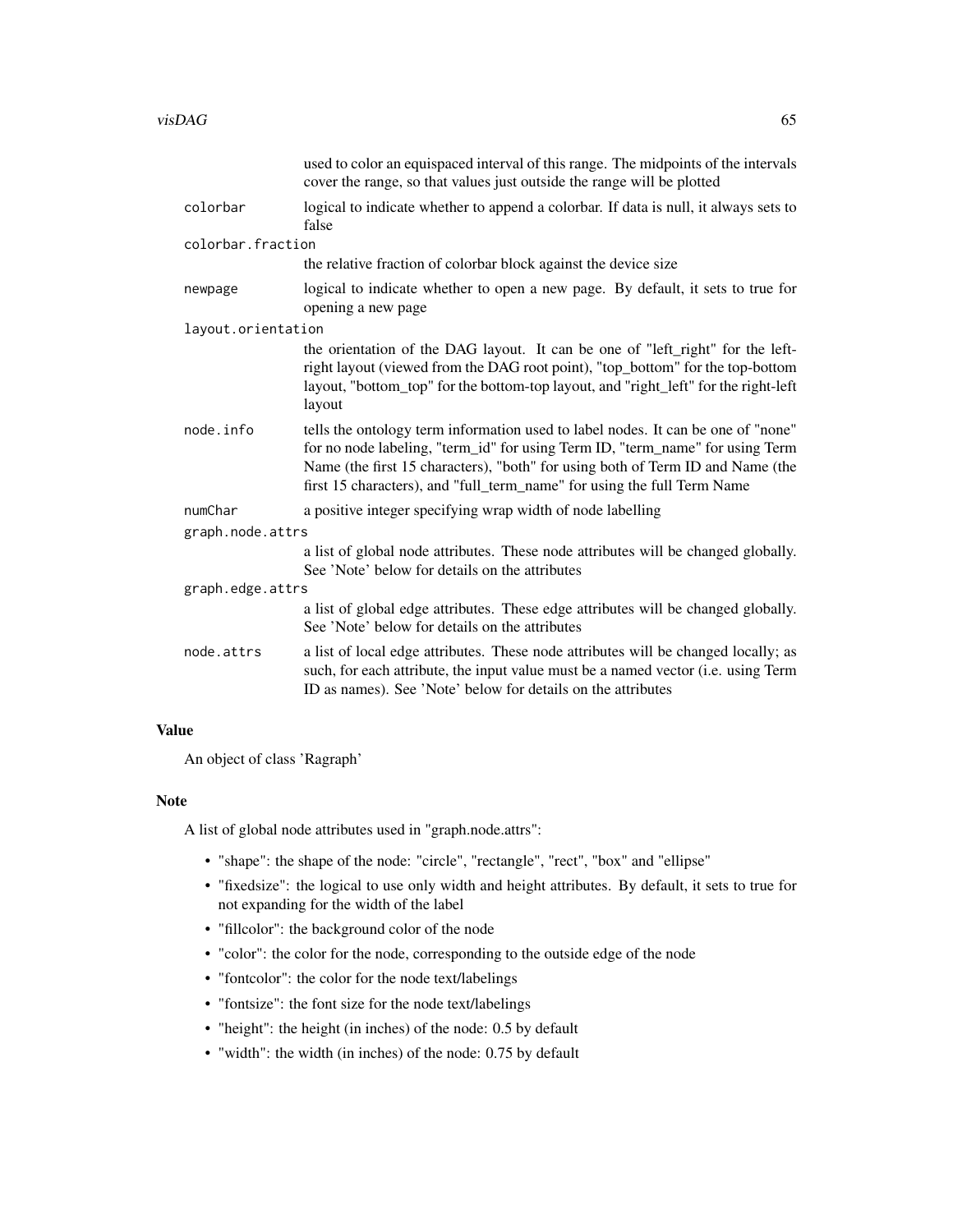• "style": the line style for the node: "solid", "dashed", "dotted", "invis" and "bold"

A list of global edge attributes used in "graph.edge.attrs":

- "color": the color of the edge: gray by default
- "weight": the weight of the edge: 1 by default
- "style": the line style for the edge: "solid", "dashed", "dotted", "invis" and "bold"

A list of local node attributes used in "node.attrs" (only those named Term IDs will be changed locally!):

- "label": a named vector specifying the node text/labelings
- "shape": a named vector specifying the shape of the node: "circle", "rectangle", "rect", "box" and "ellipse"
- "fixedsize": a named vector specifying whether it sets to true for not expanding for the width of the label
- "fillcolor": a named vector specifying the background color of the node
- "color": a named vector specifying the color for the node, corresponding to the outside edge of the node
- "fontcolor": a named vector specifying the color for the node text/labelings
- "fontsize": a named vector specifying the font size for the node text/labelings
- "height": a named vector specifying the height (in inches) of the node: 0.5 by default
- "width": a named vector specifying the width (in inches) of the node: 0.75 by default
- "style": a named vector specifying the line style for the node: "solid", "dashed", "dotted", "invis" and "bold"

### See Also

[dDAGreverse](#page-16-0), [dDAGroot](#page-17-0), [dDAGinduce](#page-13-0), [dDAGlevel](#page-15-0)

# Examples

```
## Not run:
# 1) load HPPA as igraph object
ig.HPPA <-dRDataLoader(RData='ig.HPPA')
g \leftarrow ig.HPPA# 2) randomly select vertices as the query nodes
```

```
# the more common, the query nodes can be term id
nodes_query <- V(g)[sample(V(g),5)]$name
```

```
# 3) obtain the induced subgraph based on all possible paths
subg <- dDAGinduce(g, nodes_query, path.mode="all_paths")
```

```
# 4) just visualise the induced subgraph
visDAG(g=subg, node.info="both")
```
# 5) color-code nodes/terms according to its level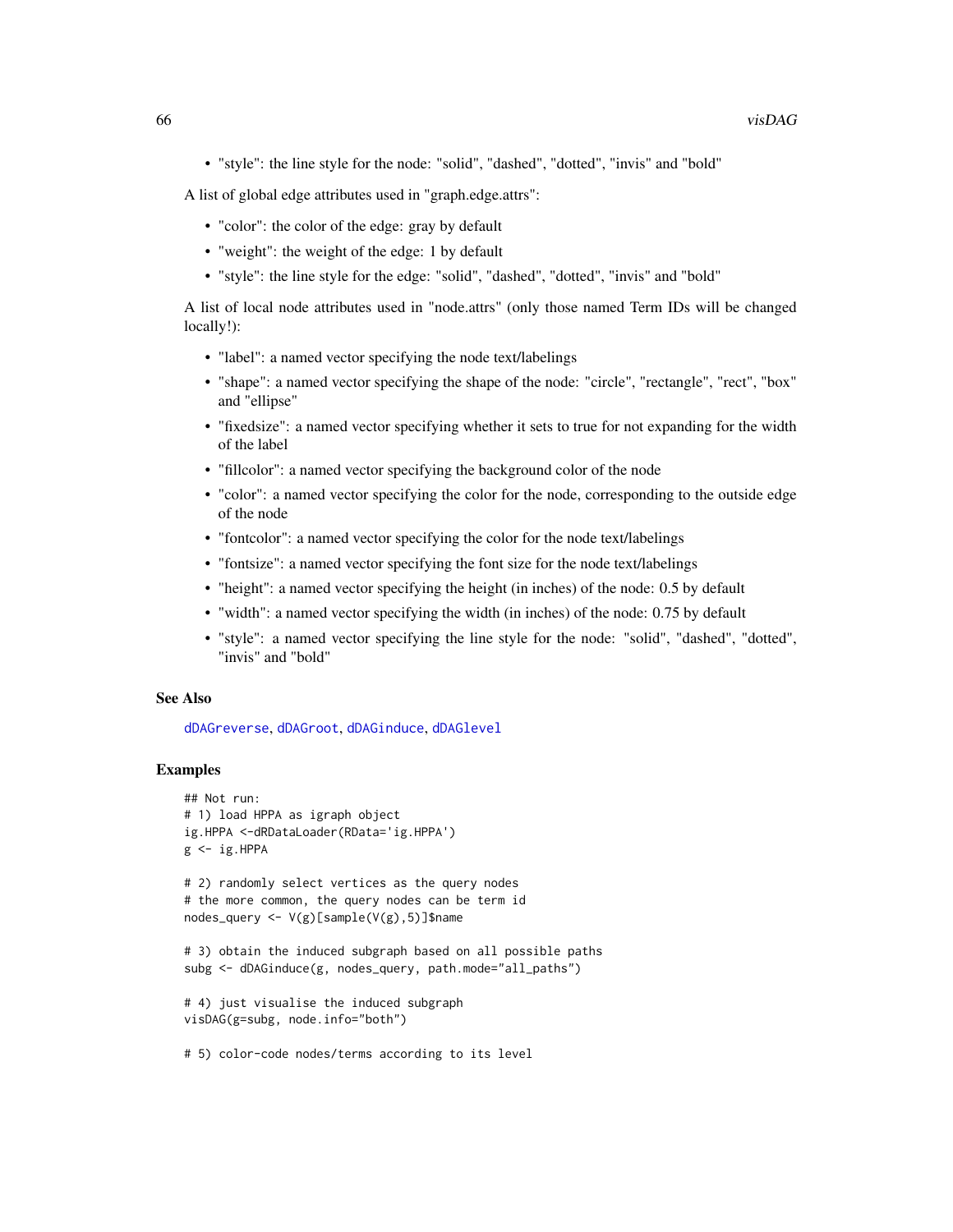#### visGSEA 67

```
data <- dDAGlevel(subg)
visDAG(g=subg, data=data, node.info="both")
# 5a) globally change the node and edge attributes
visDAG(g=subg, data=data, layout.orientation="top_bottom",
node.info="both",
graph.node.attrs=list(fixedsize=FALSE,shape="box",color="transparent"),
graph.edge.attrs=list(color="black"))
# 5b) locally highlight the root by changing its shape into "box"
root <- dDAGroot(subg)
root.shape <- "box"
names(root.shape) <- V(subg)[root]$name
visDAG(g=subg, data=data, node.info="both",
node.attrs=list(shape=root.shape))
# 5c) further locally remove the root labelling
root.label <- ""
names(root.label) <- V(subg)[root]$name
visDAG(g=subg, data=data, node.info="both",
node.attrs=list(shape=root.shape,label=root.label))
```
## End(Not run)

visGSEA *Function to visualise running enrichment score for a given sample and a gene set*

# **Description**

visGSEA is supposed to visualise running enrichment score for a given sample and a gene set. To help understand the underlying running enrichment score, the input gene scores are also displayed. Positions for members in the given gene set are color-coded in both displays (red line for the positive gene scores, and green line for the negative).

### Usage

```
visGSEA(
eTerm,
which_sample = 1,
which_term = "GO:0006281",
plot = T,
orientation = c("vertical", "horizontal"),
hit.linewidth = 0.5,
newpage = T)
```

| eTerm        | an object of class "eTerm"                                 |
|--------------|------------------------------------------------------------|
| which_sample | which sample will be used. It can be index or sample names |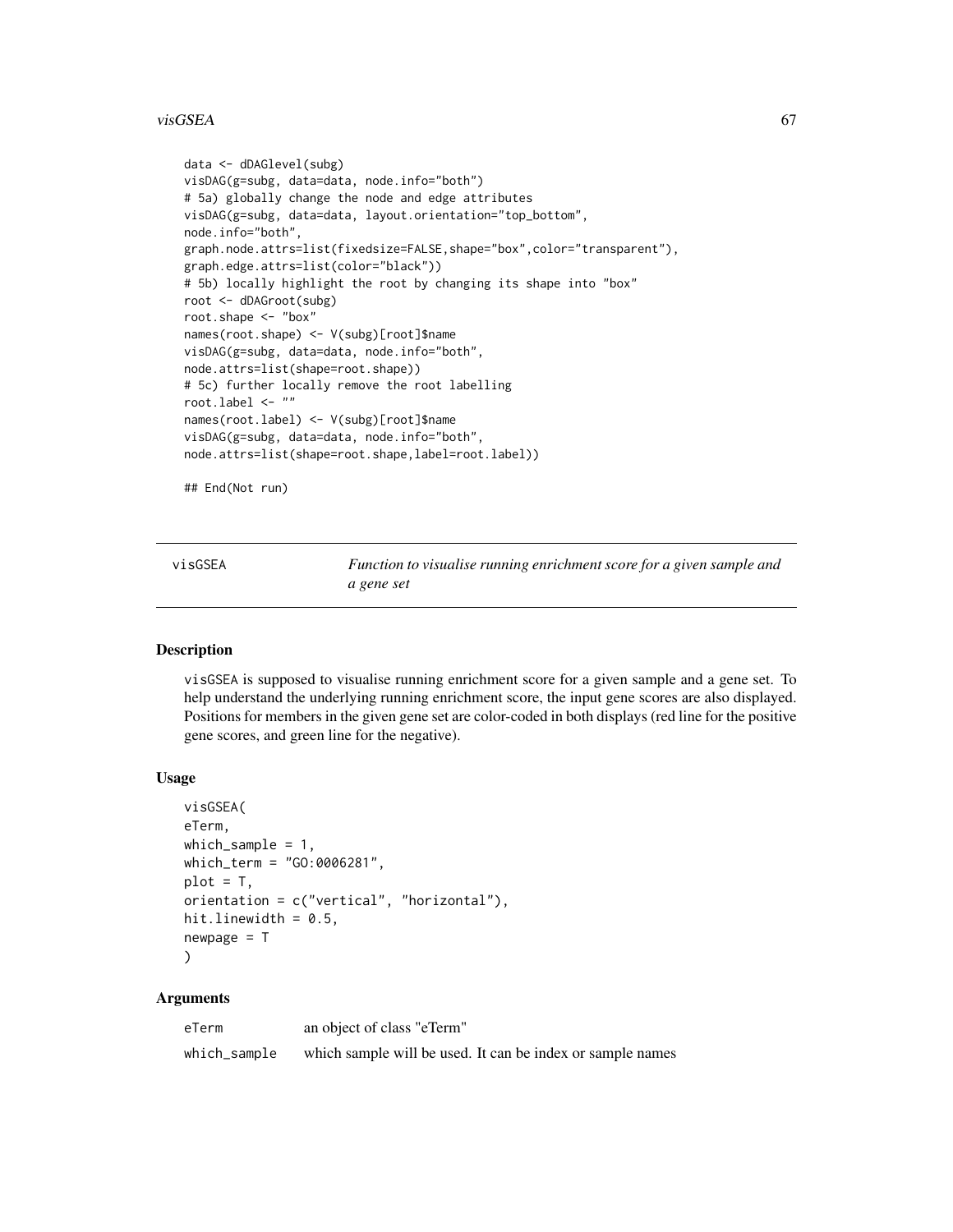| which term    | which term will be used. It can be index or term ID or term names                   |
|---------------|-------------------------------------------------------------------------------------|
| plot          | logical to indicate whether to plot                                                 |
| orientation   | the orientation of the plots. It can be either "vertical" (default) or "horizontal" |
| hit.linewidth | the line width for the hits (ie genes in the gene set)                              |
| newpage       | logical to indicate whether to open a new page. By default, it sets to true for     |
|               | opening a new page                                                                  |

leading genes (being sorted)

## Note

none

### See Also

[dGSEA](#page-28-0), [dGSEAview](#page-32-0)

# Examples

#visGSEA(eTerm, which\_sample=1, which\_term=1)

<span id="page-67-0"></span>visNet *Function to visualise a graph object of class "igraph" or "graphNEL"*

# Description

visNet is supposed to visualise a graph object of class "igraph" or "graphNEL". It also allows the color-coding of vertices by providing the input pattern.

#### Usage

```
visNet(
g,
pattern = NULL,
colormap = c("bwr", "jet", "gbr", "wyr", "br", "yr", "rainbow", "wb"),
ncolors = 40,zlim = NULL,
colorbar = T,
newpage = T,glayout = layout.fruchterman.reingold,
vertex.frame.color = NA,
vertex.size = NULL,
vertex.color = NULL,
vertex.shape = NULL,
vertex.label = NULL,
```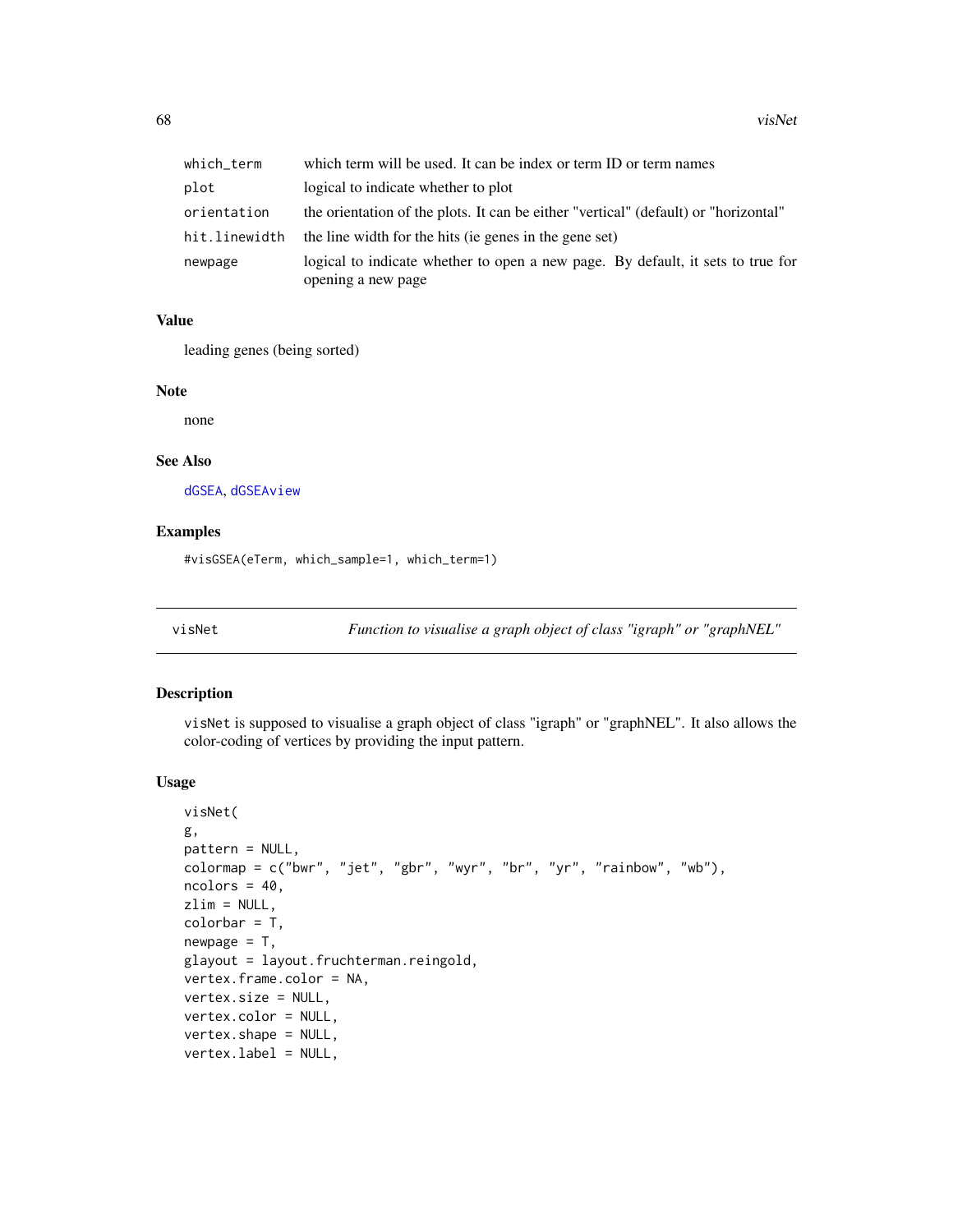### visNet 69

```
vertex.label.cex = NULL,
vertex.label.dist = NULL,
vertex.label.color = "black",
vertex.label.family = "sans",
...
)
```

| g                  | an object of class "igraph" or "graphNEL"                                                                                                                                                                                                                                                                                                                                                                                                                                                                                                                                                                                                                    |
|--------------------|--------------------------------------------------------------------------------------------------------------------------------------------------------------------------------------------------------------------------------------------------------------------------------------------------------------------------------------------------------------------------------------------------------------------------------------------------------------------------------------------------------------------------------------------------------------------------------------------------------------------------------------------------------------|
| pattern            | a numeric vector used to color-code vertices/nodes. Notably, if the input vector<br>contains names, then these names should include all node names of input graph,<br>i.e. $V(g)$ \$name, since there is a mapping operation. After mapping, the length<br>of the patern vector should be the same as the number of nodes of input graph;<br>otherwise, this input pattern will be ignored. The way of how to color-code is<br>to map values in the pattern onto the whole colormap (see the next arguments:<br>colormap, neolors, zlim and colorbar)                                                                                                        |
| colormap           | short name for the colormap. It can be one of "jet" (jet colormap), "bwr" (blue-<br>white-red colormap), "gbr" (green-black-red colormap), "wyr" (white-yellow-<br>red colormap), "br" (black-red colormap), "yr" (yellow-red colormap), "wb"<br>(white-black colormap), and "rainbow" (rainbow colormap, that is, red-yellow-<br>green-cyan-blue-magenta). Alternatively, any hyphen-separated HTML color<br>names, e.g. "blue-black-yellow", "royalblue-white-sandybrown", "darkgreen-<br>white-darkviolet". A list of standard color names can be found in http://<br>html-color-codes.info/color-names                                                   |
| ncolors            | the number of colors specified over the colormap                                                                                                                                                                                                                                                                                                                                                                                                                                                                                                                                                                                                             |
| zlim               | the minimum and maximum z/patttern values for which colors should be plotted,<br>defaulting to the range of the finite values of z. Each of the given colors will be<br>used to color an equispaced interval of this range. The midpoints of the intervals<br>cover the range, so that values just outside the range will be plotted                                                                                                                                                                                                                                                                                                                         |
| colorbar           | logical to indicate whether to append a colorbar. If pattern is null, it always sets<br>to false                                                                                                                                                                                                                                                                                                                                                                                                                                                                                                                                                             |
| newpage            | logical to indicate whether to open a new page. By default, it sets to true for<br>opening a new page                                                                                                                                                                                                                                                                                                                                                                                                                                                                                                                                                        |
| glayout            | either a function or a numeric matrix configuring how the vertices will be placed<br>on the plot. If layout is a function, this function will be called with the graph<br>as the single parameter to determine the actual coordinates. This function can<br>be one of "layout.auto", "layout.random", "layout.circle", "layout.sphere", "lay-<br>out.fruchterman.reingold", "layout.kamada.kawai", "layout.spring", "layout.reingold.tilford",<br>"layout.fruchterman.reingold.grid", "layout.lgl", "layout.graphopt", "layout.svd"<br>and "layout.norm". A full explanation of these layouts can be found in http:<br>//igraph.org/r/doc/layout_nicely.html |
| vertex.frame.color |                                                                                                                                                                                                                                                                                                                                                                                                                                                                                                                                                                                                                                                              |
|                    | the color of the frame of the vertices. If it is NA, then there is no frame                                                                                                                                                                                                                                                                                                                                                                                                                                                                                                                                                                                  |
| vertex.size        | the size of each vertex. If it is a vector, each vertex may differ in size                                                                                                                                                                                                                                                                                                                                                                                                                                                                                                                                                                                   |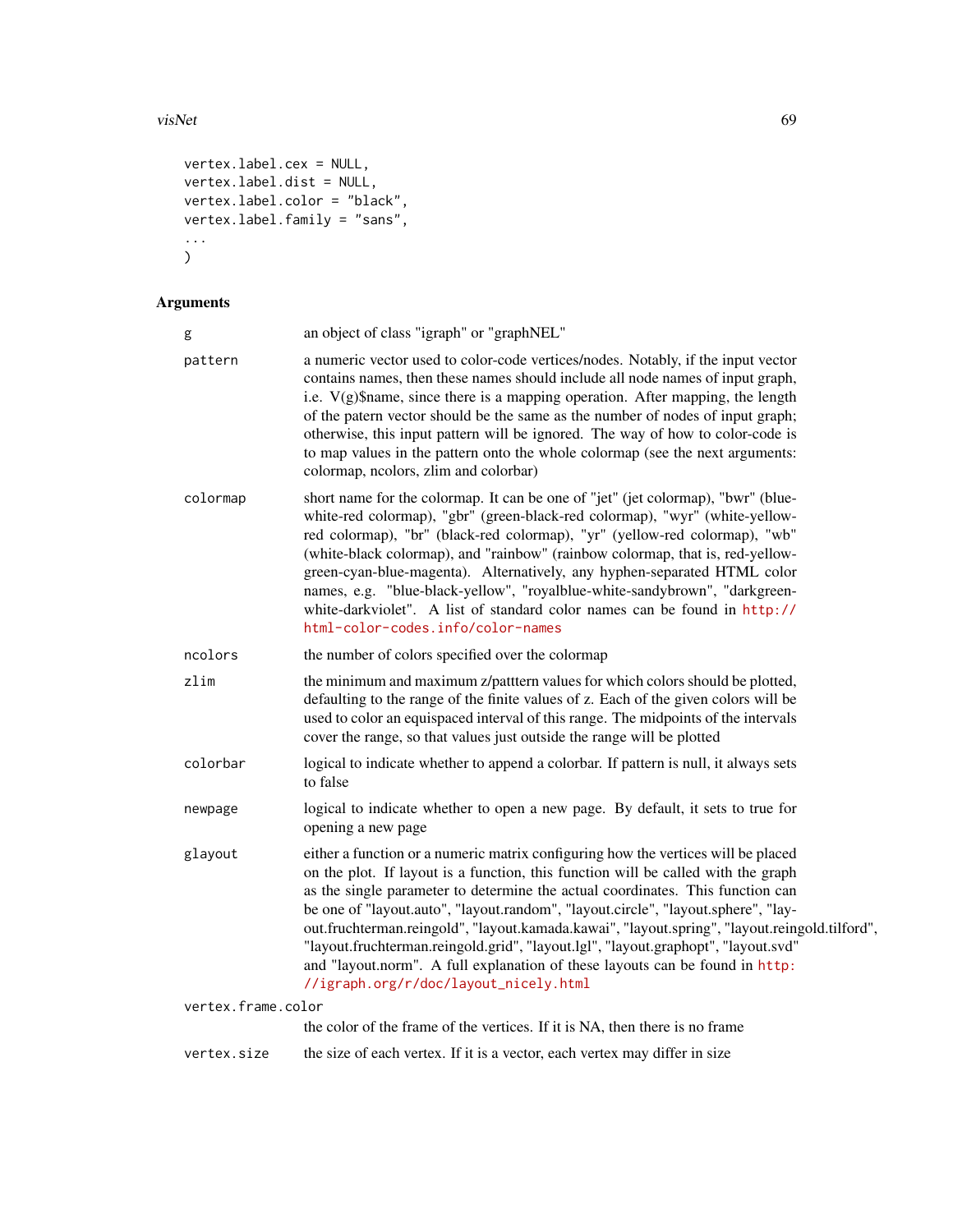|                     | vertex.color     | the fill color of the vertices. If it is NA, then there is no fill color. If the pattern<br>is given, this setup will be ignored                                                                                                                                                                      |
|---------------------|------------------|-------------------------------------------------------------------------------------------------------------------------------------------------------------------------------------------------------------------------------------------------------------------------------------------------------|
|                     | vertex.shape     | the shape of each vertex. It can be one of "circle", "square", "csquare", "rectan-<br>gle", "crectangle", "vrectangle", "pie" (http://igraph.org/r/doc/vertex.<br>shape.pie.html), "sphere", and "none". If it sets to NULL, these vertices with<br>negative will be "csquare" and the rest "circle". |
|                     | vertex.label     | the label of the vertices. If it is NA, then there is no label. The default vertex<br>labels are the name attribute of the nodes                                                                                                                                                                      |
|                     | vertex.label.cex |                                                                                                                                                                                                                                                                                                       |
|                     |                  | the font size of vertex labels.                                                                                                                                                                                                                                                                       |
| vertex.label.dist   |                  |                                                                                                                                                                                                                                                                                                       |
|                     |                  | the distance of the label from the center of the vertex. If it is 0 then the label is<br>centered on the vertex. If it is 1 then the label is displayed beside the vertex.                                                                                                                            |
| vertex.label.color  |                  |                                                                                                                                                                                                                                                                                                       |
|                     |                  | the color of vertex labels.                                                                                                                                                                                                                                                                           |
| vertex.label.family |                  |                                                                                                                                                                                                                                                                                                       |
|                     |                  | the font family of vertex labels                                                                                                                                                                                                                                                                      |
|                     | .                | additional graphic parameters. See http://igraph.org/r/doc/plot.common.<br>html for the complete list.                                                                                                                                                                                                |
|                     |                  |                                                                                                                                                                                                                                                                                                       |

invisible

### Note

none

## See Also

[dNetFind](#page-36-0)

# Examples

```
# 1) generate a random graph according to the ER model
g <- erdos.renyi.game(100, 1/100)
# 2) produce the induced subgraph only based on the nodes in query
subg <- dNetInduce(g, V(g), knn=0)
# 3) visualise the subg with vertices being color-coded by the pattern
pattern <- runif(vcount(subg))
names(pattern) <- V(subg)$name
visNet(g=subg, pattern=pattern, colormap="bwr", vertex.shape="sphere")
```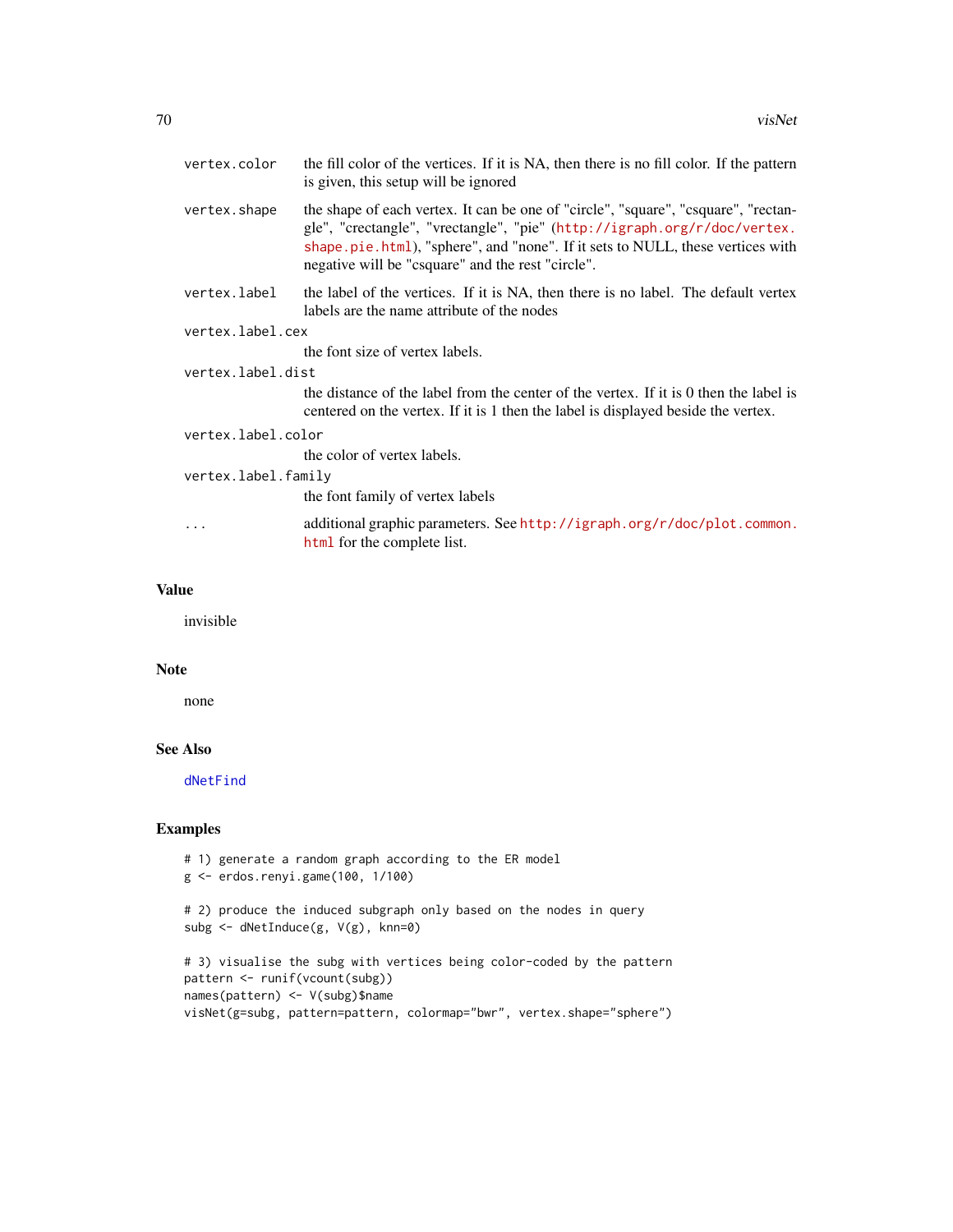visNetAnimate *Function to animate the same graph but with multiple graph node colorings according to input data matrix*

## Description

visNetAnimate is supposed to animate the same graph but with multiple colorings according to input data matrix. The output can be a pdf file containing a list of frames/images, a mp4 video file or a gif file. To support video output file, the software 'ffmpeg' must be first installed (also put its path into the system PATH variable; see Note). To support gif output file, the software 'ImageMagick' must be first installed (also put its path into the system PATH variable; see Note).

### Usage

```
visNetAnimate(
g,
data,
filename = "visNetAnimate",
filetype = c("pdf", "mp4", "gif"),
image-type = c("jpg", "png"),num.findme = ncol(data),
sec\_per\_frame = 1,
height.device = 7,
margin = rep(0.1, 4),
border.color = "#EEEEEE",
colormap = c("bwr", "jet", "gbr", "wyr", "br", "yr", "rainbow", "wb"),ncolors = 40,
zlim = NULL,
colorbar = T,
colorbar.fraction = 0.25,
glayout = layout.fruchterman.reingold,
glayout.dynamics = F,mtext{text.size} = 3,
mtext{text.add} = 0,
mtext{text.cex} = 1,
mtext{text.font} = 2,
mtext.col = "black",
...
)
```
## Arguments

g an object of class "igraph" or "graphNEL"

data an input data matrix used to color-code vertices/nodes. One column corresponds to one graph node coloring. The input matrix must have row names, and these names should include all node names of input graph, i.e.  $V(g)$ \$name, since there is a mapping operation. After mapping, the length of the patern vector should be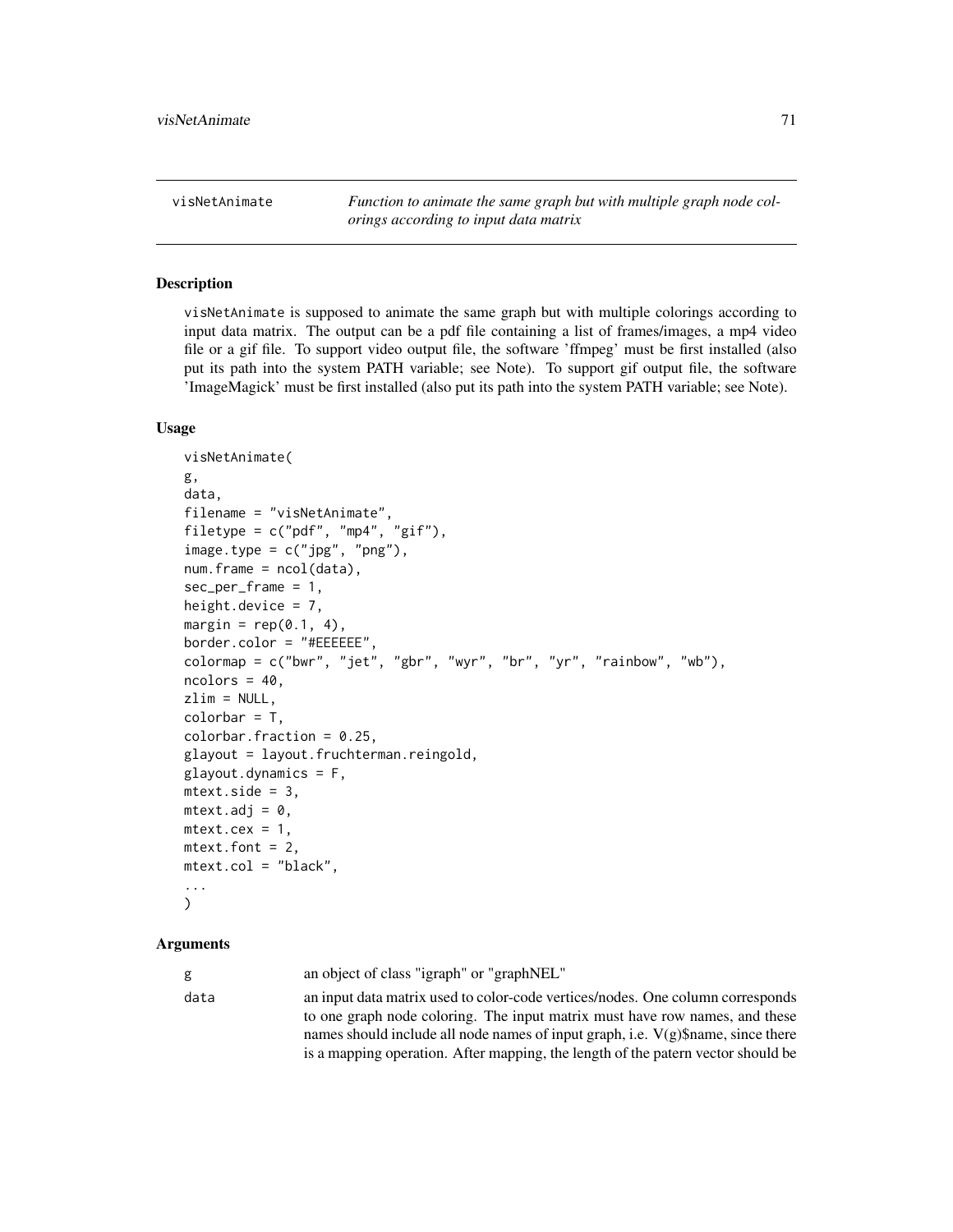|                   | the same as the number of nodes of input graph. The way of how to color-code<br>is to map values in the pattern onto the whole colormap (see the next arguments:<br>colormap, neolors, zlim and colorbar)                                                                                                                                                                                                                                                                                                                                                                                                                                                    |
|-------------------|--------------------------------------------------------------------------------------------------------------------------------------------------------------------------------------------------------------------------------------------------------------------------------------------------------------------------------------------------------------------------------------------------------------------------------------------------------------------------------------------------------------------------------------------------------------------------------------------------------------------------------------------------------------|
| filename          | the without-extension part of the name of the output file. By default, it is 'vis-<br>NetAnimate'                                                                                                                                                                                                                                                                                                                                                                                                                                                                                                                                                            |
| filetype          | the type of the output file, i.e. the extension of the output file name. It can be<br>one of either 'pdf' for the pdf file, 'mp4' for the mp4 video file, 'gif' for the gif<br>file                                                                                                                                                                                                                                                                                                                                                                                                                                                                          |
| image.type        | the type of the image files temporarily generated. It can be one of either 'jpg' or<br>'png'. These temporary image files are used for producing mp4/gif output file.<br>The reason doing so is to accommodate that sometimes only one of image types<br>is supported so that you can choose the right one                                                                                                                                                                                                                                                                                                                                                   |
| num.frame         | a numeric value specifying the number of frames/images. By default, it sets to<br>the number of columns in the input data matrix                                                                                                                                                                                                                                                                                                                                                                                                                                                                                                                             |
| sec_per_frame     | a numeric value specifying how long (seconds) it takes to stream a frame/image.<br>This argument only works when producing mp4 video or gif file.                                                                                                                                                                                                                                                                                                                                                                                                                                                                                                            |
| height.device     | a numeric value specifying the height (or width) of device/frame/image.                                                                                                                                                                                                                                                                                                                                                                                                                                                                                                                                                                                      |
| margin            | margins as units of length 4 or 1                                                                                                                                                                                                                                                                                                                                                                                                                                                                                                                                                                                                                            |
| border.color      | the border color of each figure                                                                                                                                                                                                                                                                                                                                                                                                                                                                                                                                                                                                                              |
| colormap          | short name for the colormap. It can be one of "jet" (jet colormap), "bwr" (blue-<br>white-red colormap), "gbr" (green-black-red colormap), "wyr" (white-yellow-<br>red colormap), "br" (black-red colormap), "yr" (yellow-red colormap), "wb"<br>(white-black colormap), and "rainbow" (rainbow colormap, that is, red-yellow-<br>green-cyan-blue-magenta). Alternatively, any hyphen-separated HTML color<br>names, e.g. "blue-black-yellow", "royalblue-white-sandybrown", "darkgreen-<br>white-darkviolet". A list of standard color names can be found in http://<br>html-color-codes.info/color-names                                                   |
| ncolors           | the number of colors specified over the colormap                                                                                                                                                                                                                                                                                                                                                                                                                                                                                                                                                                                                             |
| zlim              | the minimum and maximum z/patttern values for which colors should be plotted,<br>defaulting to the range of the finite values of z. Each of the given colors will be<br>used to color an equispaced interval of this range. The midpoints of the intervals<br>cover the range, so that values just outside the range will be plotted                                                                                                                                                                                                                                                                                                                         |
| colorbar          | logical to indicate whether to append a colorbar. If pattern is null, it always sets<br>to false                                                                                                                                                                                                                                                                                                                                                                                                                                                                                                                                                             |
| colorbar.fraction |                                                                                                                                                                                                                                                                                                                                                                                                                                                                                                                                                                                                                                                              |
|                   | the relative fraction of colorbar block against the figure block                                                                                                                                                                                                                                                                                                                                                                                                                                                                                                                                                                                             |
| glayout           | either a function or a numeric matrix configuring how the vertices will be placed<br>on the plot. If layout is a function, this function will be called with the graph<br>as the single parameter to determine the actual coordinates. This function can<br>be one of "layout.auto", "layout.random", "layout.circle", "layout.sphere", "lay-<br>out.fruchterman.reingold", "layout.kamada.kawai", "layout.spring", "layout.reingold.tilford",<br>"layout.fruchterman.reingold.grid", "layout.lgl", "layout.graphopt", "layout.svd"<br>and "layout.norm". A full explanation of these layouts can be found in http:<br>//igraph.org/r/doc/layout_nicely.html |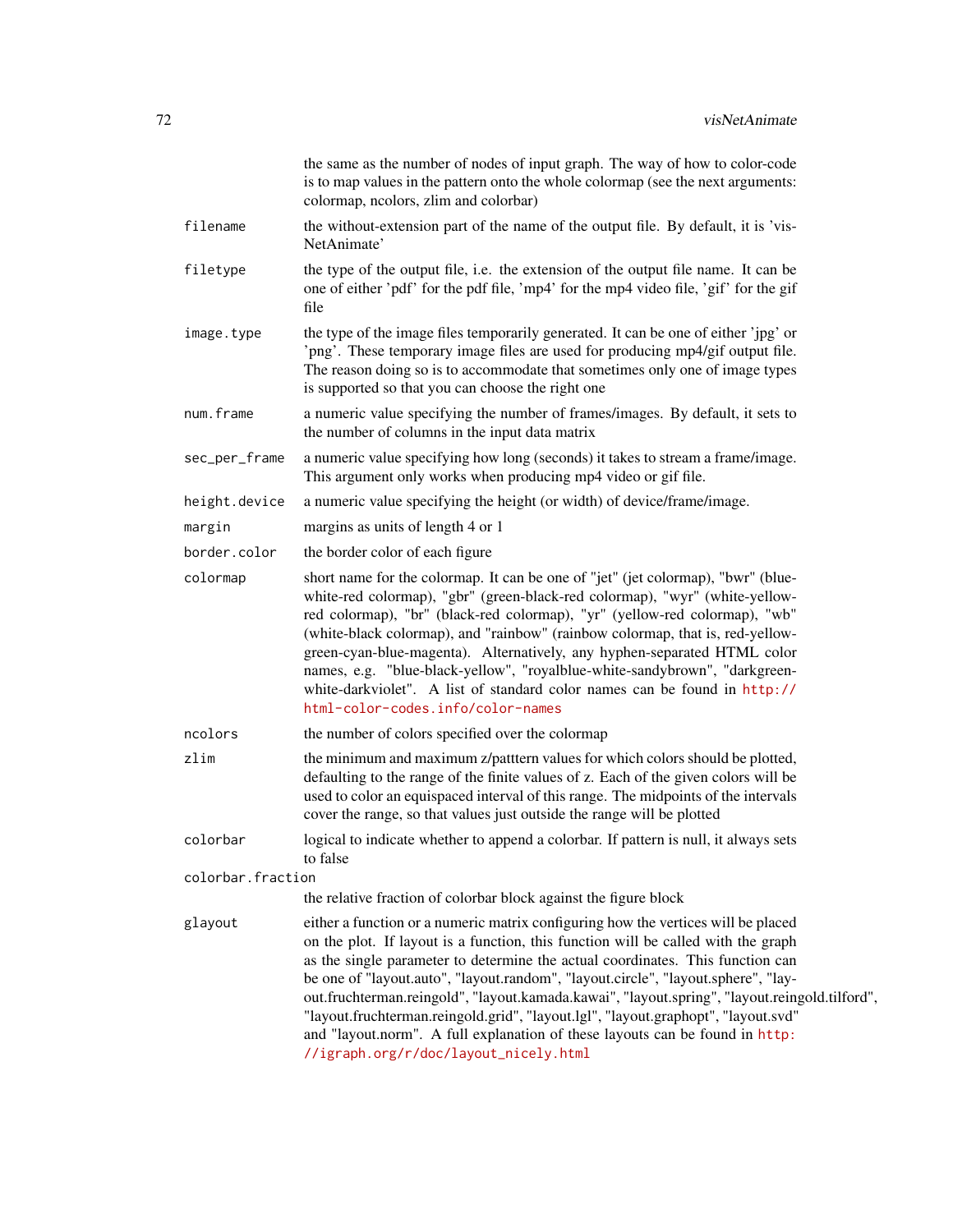# visNetAnimate 73

glayout.dynamics

|            | logical to indicate whether graph layout should be dynamic. By default, it al-<br>ways sets to false. If YES, the Fruchterman-Reingold layout algorithm http:<br>//igraph.org/r/doc/layout_with_fr.html will be used to stimulate the dy-<br>namic layout |
|------------|-----------------------------------------------------------------------------------------------------------------------------------------------------------------------------------------------------------------------------------------------------------|
| mtext.side | on which side of the metric plot $(1=bottom, 2=left, 3=top, 4=right)$                                                                                                                                                                                     |
| mtext.adj  | the adjustment for mext alignment (0 for left or bottom alignment, 1 for right<br>or top alignment)                                                                                                                                                       |
| mtext.cex  | the font size of metxt labels                                                                                                                                                                                                                             |
| mtext.font | the font weight of meet labels                                                                                                                                                                                                                            |
| mtext.col  | the color of mtext labels                                                                                                                                                                                                                                 |
| .          | additional graphic parameters. See http://igraph.org/r/doc/plot.common.<br>html for the complete list.                                                                                                                                                    |

#### Value

If specifying the output file name (see argument 'filename' above), the output file is either 'filename.pdf' or 'filename.mp4' or 'filename.gif' in the current working directory. If no output file name specified, by default the output file is either 'visNetAnimate.pdf' or 'visNetAnimate.mp4' or 'visNetAnimate.gif'

#### Note

When producing mp4 video, this function requires the installation of the software 'ffmpeg' at https://www.ffmpeg.org. Shell command lines for ffmpeg installation in Terminal (for both Linux and Mac) are:

- 1) wget -O ffmpeg.tar.gz http://www.ffmpeg.org/releases/ffmpeg-2.7.1.tar.gz
- 2) mkdir ~/ffmpeg | tar xvfz ffmpeg.tar.gz -C ~/ffmpeg --strip-components=1
- 3) cd ffmpeg
- 4a) # Assuming you want installation with a ROOT (sudo) privilege: ./configure --disable-yasm
- 4b) # Assuming you want local installation without ROOT (sudo) privilege: ./configure --disable-yasm --prefix=\$HOME/ffmpeg
- 5) make
- 6) make install
- 7) # add the system PATH variable to your ~/.bash\_profile file if you follow 4b) route: export PATH=\$HOME/ffmpeg:\$PATH
- 8) # make sure ffmpeg has been installed successfully: ffmpeg -h

When producing gif file, this function requires the installation of the software 'ImageMagick' at http://www.imagemagick.org. Shell command lines for ImageMagick installation in Terminal are:

- 1) wget http://www.imagemagick.org/download/ImageMagick.tar.gz
- 2) mkdir ~/ImageMagick | tar xvzf ImageMagick.tar.gz -C ~/ImageMagick --strip-components=1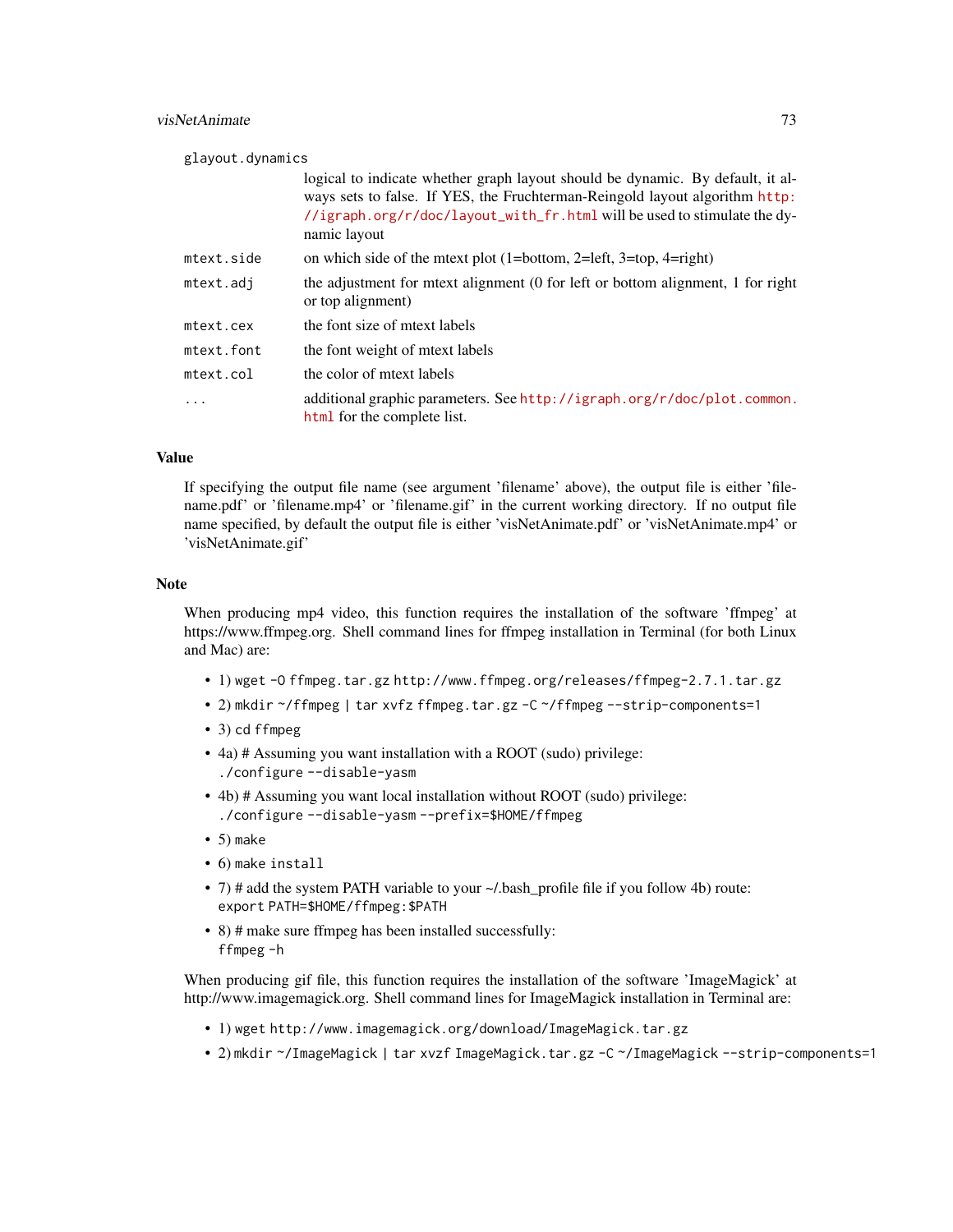- 3) cd ImageMagick
- 4) ./configure --prefix=\$HOME/ImageMagick
- $\bullet$  5) make
- 6) make install
- 7) # add the system PATH variable to your ~/.bash\_profile file. For Linux: export MAGICK\_HOME=\$HOME/ImageMagick export PATH=\$MAGICK\_HOME/bin:\$PATH export LD\_LIBRARY\_PATH=\${LD\_LIBRARY\_PATH:+\$LD\_LIBRARY\_PATH:}\$MAGICK\_HOME/lib For Mac: export MAGICK\_HOME=\$HOME/ImageMagick export PATH=\$MAGICK\_HOME/bin:\$PATH export DYLD\_LIBRARY\_PATH=\$MAGICK\_HOME/lib/
- 8a) # check configuration: convert -list configure
- 8b) # check image format supported: identify -list format
- Tips:

```
Prior to 4), please make sure libjpeg and libpng are installed. If NOT, for Mac try this:
brew install libjpeg libpng
To check whether ImageMagick does work, please get additional information from:
identify -list format
convert -list configure
On details, please refer to http://www.imagemagick.org/script/advanced-unix-installation.
php
```
#### See Also

#### [visNetMul](#page-79-0)

```
## Not run:
# 1) generate a random graph according to the ER model
g <- erdos.renyi.game(100, 1/100)
# 2) produce the induced subgraph only based on the nodes in query
subg <- dNetInduce(g, V(g), knn=0)
# 3) visualise the module with vertices being color-coded by scores
nnodes <- vcount(subg)
nsamples <- 10
data <- matrix(runif(nnodes*nsamples), nrow=nnodes, ncol=nsamples)
rownames(data) <- V(subg)$name
# output as a <a href="visNetAnimate.pdf">pdf</a> file
visNetAnimate(g=subg, data=data, filetype="pdf")
# output as a <a href="visNetAnimate.mp4">mp4</a> file but with dynamic layout
visNetAnimate(g=subg, data=data, filetype="mp4", glayout.dynamics=TRUE)
```
<span id="page-73-0"></span>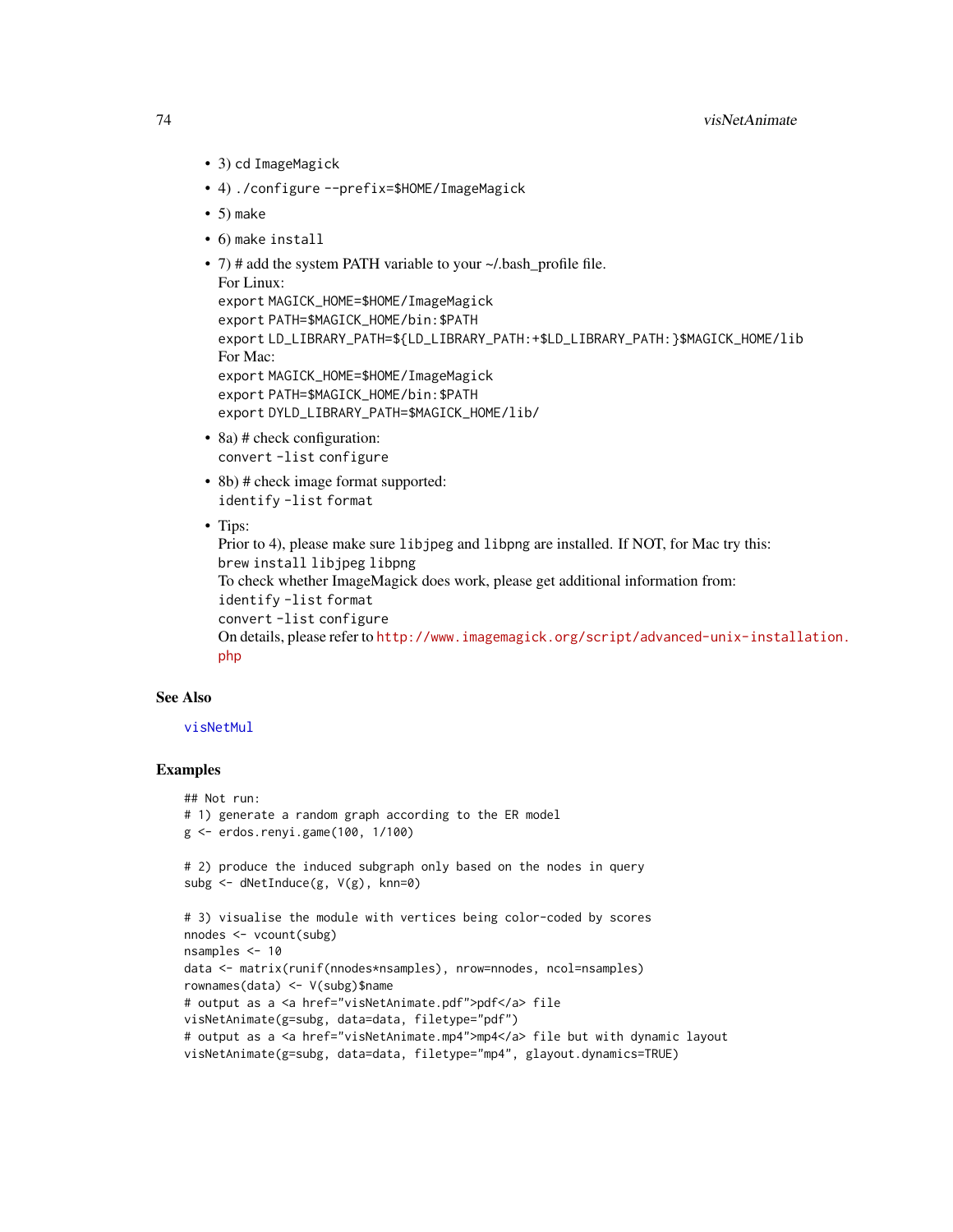#### <span id="page-74-0"></span>visNetArc 75

```
# output as a <a href="visNetAnimate.gif">gif</a> file but with dynamic layout
visNetAnimate(g=subg, data=data, filetype="gif", glayout.dynamics=TRUE)
```
## End(Not run)

visNetArc *Function to visualise an igraph object via arc diagram*

# Description

visNetArc is supposed to visualise a graph object of class "igraph" via arc diagram in one-dimensional layout. More precisely, it displays vertices (nodes) along an axis, with edges linked by arcs. With proper ordering of vertices (e.g. according to communities and degrees), arc diagram is able to identify clusters and bridges (as effective as two-dimensional layout). One advantage of using arc diagram is to allow for easy annotations along vertices.

#### Usage

```
visNetArc(
g,
orientation = c("vertical", "horizontal"),
newpage = T,ordering = NULL,
labels = V(g)$name,
vertex.label.color = "black",
vertex.label.cex = 1,
vertex.color = "transparent",
vertex.frame.color = "black",
vertex.size = log(degree(g)) + 0.1,
vertex.pch = 21,
vertex.lwd = 1,
edge.color = "grey",
edge.width = 1,
edge.lty = 1,
...
\lambda
```

| g           | an object of class "igraph"                                                                                                                         |
|-------------|-----------------------------------------------------------------------------------------------------------------------------------------------------|
| orientation | the orientation of the plots. It can be either "vertical" (default) or "horizontal"                                                                 |
| newpage     | logical to indicate whether to open a new page. By default, it sets to true for<br>opening a new page                                               |
| ordering    | a numeric vector about the ordering of vertices. It is optional. It is highly rec-<br>ommend to order vertices according to communities and degrees |
| labels      | the label of the vertices. The default vertex labels are the name attribute of the<br>nodes                                                         |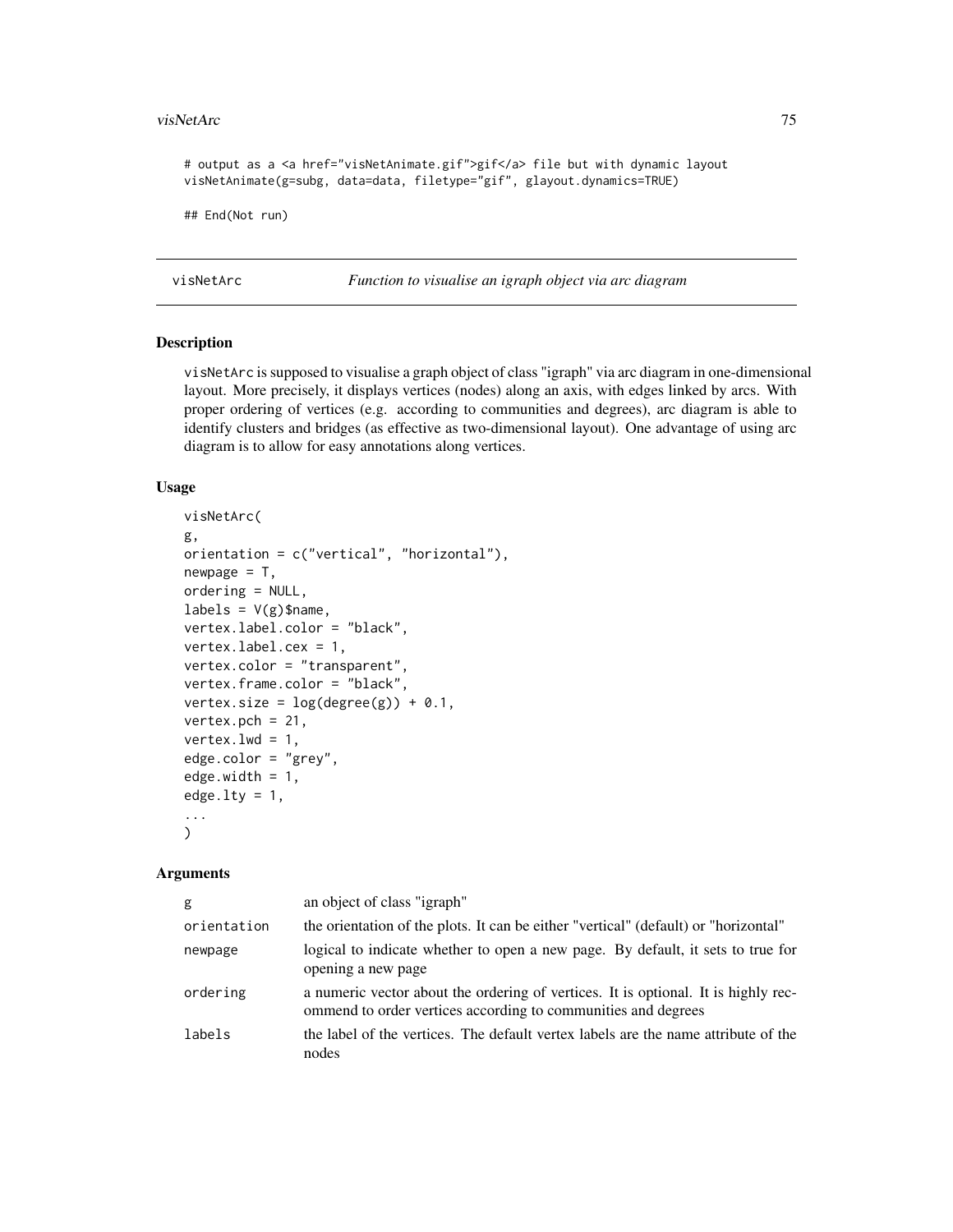<span id="page-75-0"></span>

| vertex.label.color |                                                                                                                                                                                                       |
|--------------------|-------------------------------------------------------------------------------------------------------------------------------------------------------------------------------------------------------|
|                    | the color of vertex labels                                                                                                                                                                            |
| vertex.label.cex   |                                                                                                                                                                                                       |
|                    | the font size of vertex labels                                                                                                                                                                        |
| vertex.color       | the fill color of the vertices. The default vertex colors are transparent                                                                                                                             |
| vertex.frame.color |                                                                                                                                                                                                       |
|                    | the color of the frame of the vertices. The default vertex frame colors are black                                                                                                                     |
| vertex.size        | the size of each vertex. By default, it is decided according to node degrees                                                                                                                          |
| vertex.pch         | the shape of each vertex. Either an integer specifying a symbol or a single char-<br>acter to be used as the default in plotting points. See http://www.statmethods.<br>net/advgraphs/parameters.html |
| vertex.lwd         | line width for the vertices (default 1)                                                                                                                                                               |
| edge.color         | the color of the edges (default "grey")                                                                                                                                                               |
| edge.width         | line width for the edges (default 1)                                                                                                                                                                  |
| edge.lty           | line type for the edges (default 1)                                                                                                                                                                   |
| $\cdots$           | additional graphic parameters associated with 'mtext'                                                                                                                                                 |

# Value

invisible

#### Note

none

#### See Also

[visNet](#page-67-0)

```
# 1) generate a random graph according to the ER model
g <- erdos.renyi.game(100, 1/80)
# 2) produce the induced subgraph only based on the nodes in query
g <- dNetInduce(g, V(g), knn=0)
# 3) color nodes according to communities identified via a spin-glass model and simulated annealing
com <- spinglass.community(g, spins=4)
vgroups <- com$membership
palette.name <- visColormap(colormap="rainbow")
vcolors <- palette.name(length(com))[vgroups]
# 4) size nodes according to degrees
vdegrees <- igraph::degree(g)
# 5) sort nodes: first by communities and then degrees
```

```
tmp <- data.frame(ind=1:vcount(g), vgroups, vdegrees)
```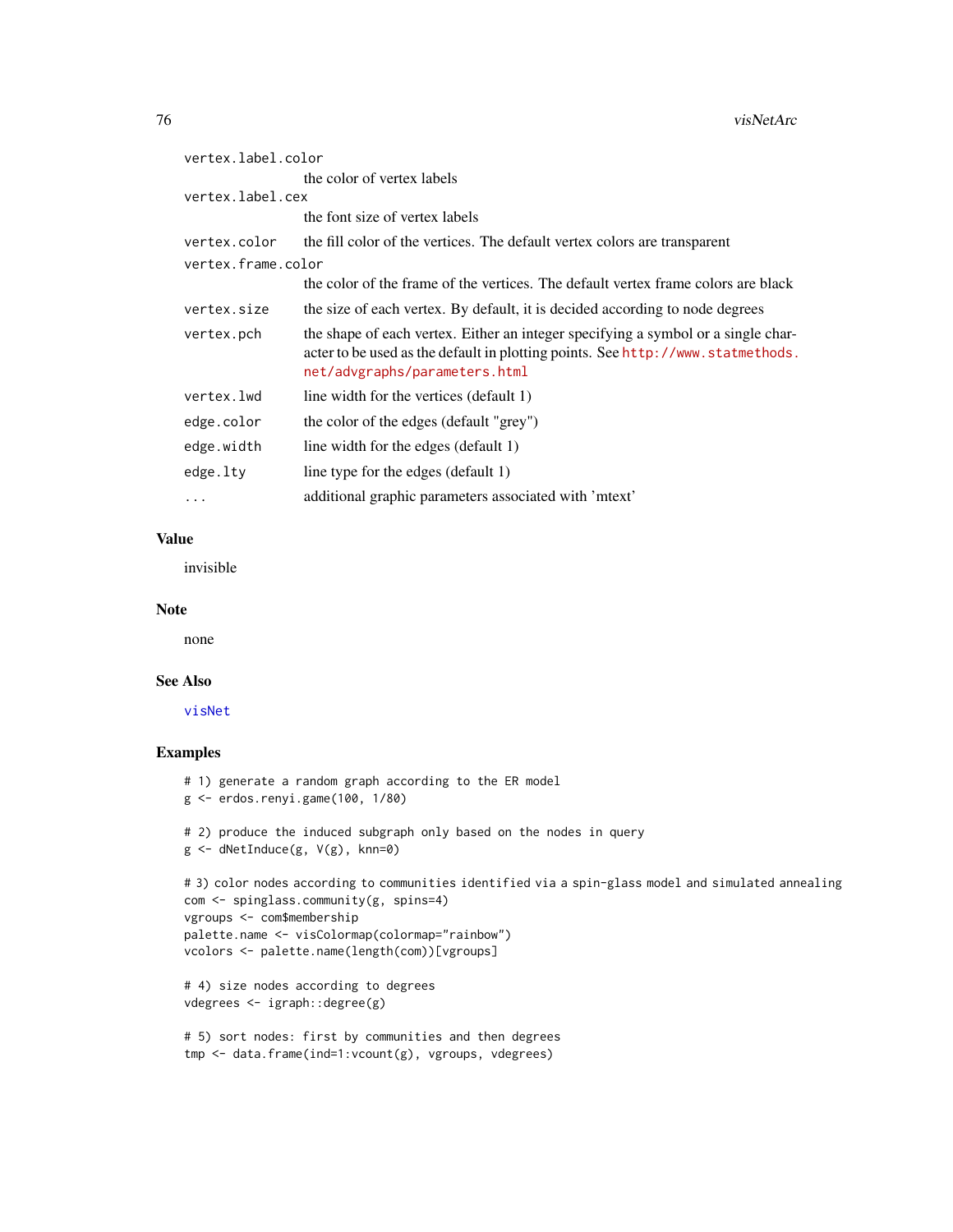#### <span id="page-76-0"></span>visNetCircle 77

```
ordering <- tmp[order(vgroups,vdegrees),]$ind
# 6) visualise graph using 1-dimensional arc diagram
visNetArc(g, ordering=ordering, labels=V(g)$name,
vertex.label.color=vcolors,
vertex.color=vcolors, vertex.frame.color=vcolors,
vertex.size=log(vdegrees)+0.1)
# 7) as comparison, also visualise graph on 2-dimensional layout
visNet(g, colormap="bwr", layout=layout.kamada.kawai(g),
vertex.label=V(g)$name,
vertex.color=vcolors, vertex.frame.color=vcolors,
vertex.shape="sphere")
```
visNetCircle *Function to visualise an igraph object via circle diagram*

# Description

visNetCircle is supposed to visualise a graph object of class "igraph" via circle diagram. For better visualisation, ordering of vertices is determined according to communities and degrees.

# Usage

```
visNetCircle(
g,
com,
circles = c("single", "multiple"),
newpage = T,
ordering = NULL,
colormap = c("rainbow", "bwr", "jet", "gbr", "wyr", "br", "yr", "wb"),
vertex.label = V(g)$name,
vertex.size = log(ignaph::degree(g)) + 2,
vertex.label.color = "black",
vertex.label.cex = 0.6,
vertex.label.dist = 0.75,
vertex.shape = "sphere",
edge.width = 1,
edge.lty = 1,
edge.color.within = "grey",
edge.color.crossing = "black",
mark.shape = 1,
mark.expand = 10,
...
\mathcal{L}
```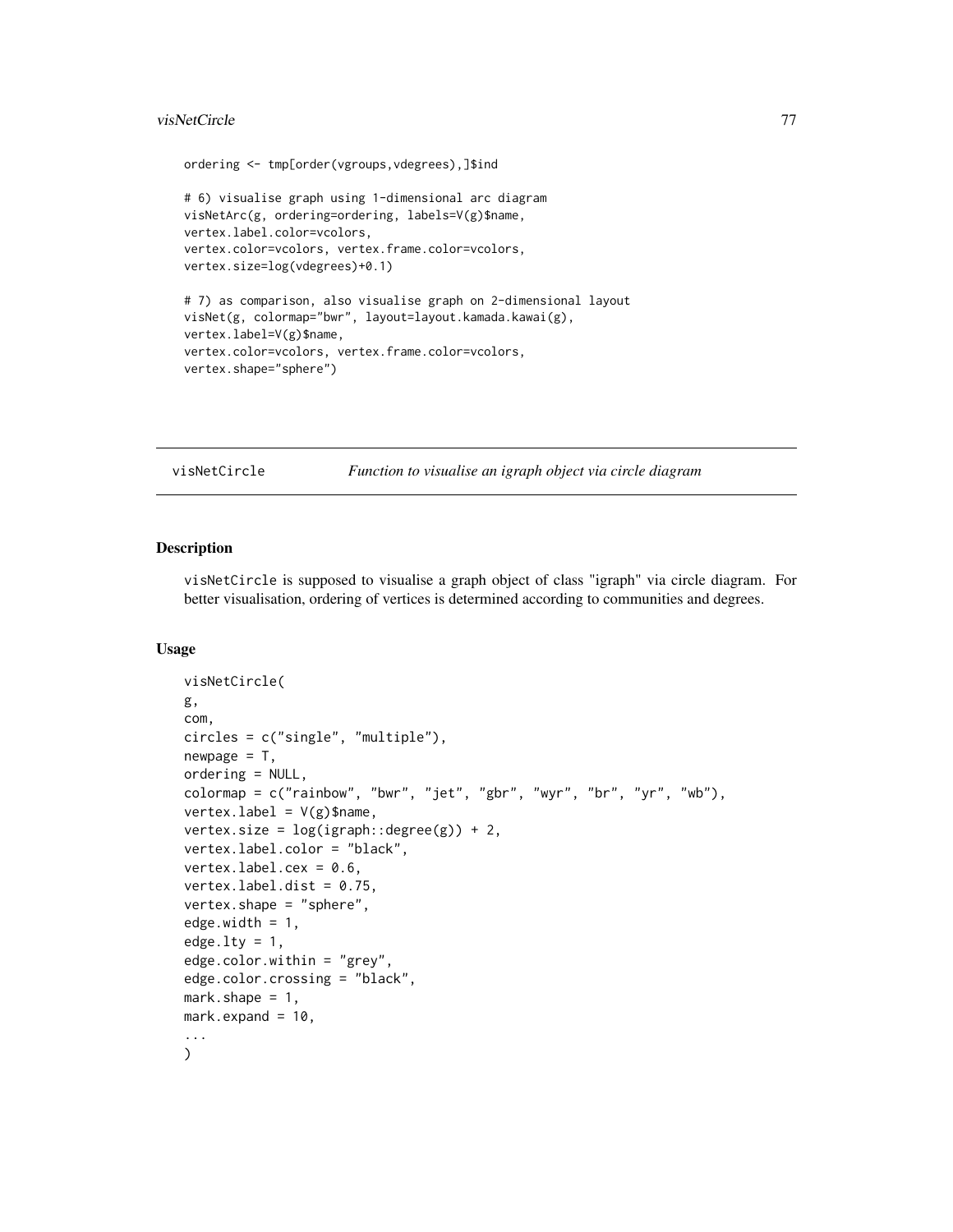| g                                 | an object of class "igraph"                                                                                                                                                                                                                                                                                                                                                                                                                                                                                                                                                                                |
|-----------------------------------|------------------------------------------------------------------------------------------------------------------------------------------------------------------------------------------------------------------------------------------------------------------------------------------------------------------------------------------------------------------------------------------------------------------------------------------------------------------------------------------------------------------------------------------------------------------------------------------------------------|
| com                               | an object of class "communities" (see http://igraph.org/r/doc/communities.<br>html)                                                                                                                                                                                                                                                                                                                                                                                                                                                                                                                        |
| circles                           | how circles are drawn in the plot. It can be either "single" for all communities<br>being drawn in a single circle (by default) or "multiple" for communities being<br>drawn in the different circles (i.e. one circle per community)                                                                                                                                                                                                                                                                                                                                                                      |
| newpage                           | logical to indicate whether to open a new page. By default, it sets to true for<br>opening a new page                                                                                                                                                                                                                                                                                                                                                                                                                                                                                                      |
| ordering                          | a numeric vector about the ordering of vertices. It is optional. It is highly rec-<br>ommend to order vertices according to communities and degrees                                                                                                                                                                                                                                                                                                                                                                                                                                                        |
| colormap                          | short name for the colormap. It can be one of "jet" (jet colormap), "bwr" (blue-<br>white-red colormap), "gbr" (green-black-red colormap), "wyr" (white-yellow-<br>red colormap), "br" (black-red colormap), "yr" (yellow-red colormap), "wb"<br>(white-black colormap), and "rainbow" (rainbow colormap, that is, red-yellow-<br>green-cyan-blue-magenta). Alternatively, any hyphen-separated HTML color<br>names, e.g. "blue-black-yellow", "royalblue-white-sandybrown", "darkgreen-<br>white-darkviolet". A list of standard color names can be found in http://<br>html-color-codes.info/color-names |
| vertex.label                      | the label of the vertices. The default vertex labels are the name attribute of the<br>nodes                                                                                                                                                                                                                                                                                                                                                                                                                                                                                                                |
| vertex.size<br>vertex.label.color | the size of each vertex. By default, it is decided according to node degrees                                                                                                                                                                                                                                                                                                                                                                                                                                                                                                                               |
| vertex.label.cex                  | the color of vertex labels                                                                                                                                                                                                                                                                                                                                                                                                                                                                                                                                                                                 |
| vertex.label.dist                 | the font size of vertex labels                                                                                                                                                                                                                                                                                                                                                                                                                                                                                                                                                                             |
|                                   | the distance of the label from the center of the vertex. If it is 0 then the label is<br>centered on the vertex. If it is 1 then the label is displayed beside the vertex.                                                                                                                                                                                                                                                                                                                                                                                                                                 |
| vertex.shape                      | the shape of each vertex. It can be one of "circle", "square", "csquare", "rectan-<br>gle", "crectangle", "vrectangle", "pie" (http://igraph.org/r/doc/vertex.<br>shape.pie.html), "sphere", and "none". If it sets to NULL, these vertices with<br>negative will be "csquare" and the rest "circle".                                                                                                                                                                                                                                                                                                      |
| edge.width                        | line width for the edges (default 1)                                                                                                                                                                                                                                                                                                                                                                                                                                                                                                                                                                       |
| edge.lty                          | line type for the edges (default 1)                                                                                                                                                                                                                                                                                                                                                                                                                                                                                                                                                                        |
| edge.color.within                 |                                                                                                                                                                                                                                                                                                                                                                                                                                                                                                                                                                                                            |
| edge.color.crossing               | the color for edges within a community (default "grey")                                                                                                                                                                                                                                                                                                                                                                                                                                                                                                                                                    |
|                                   | the color for edges between communities (default "black")                                                                                                                                                                                                                                                                                                                                                                                                                                                                                                                                                  |
| mark.shape                        | a numeric scalar or vector controlling the smoothness of the vertex group mark-<br>ing polygons. Its possible values are between -1 (fully polygons) and 1 (fully<br>smoothness)                                                                                                                                                                                                                                                                                                                                                                                                                           |
| mark.expand                       | a numeric scalar or vector, the size of the border around the marked vertex<br>groups                                                                                                                                                                                                                                                                                                                                                                                                                                                                                                                      |
|                                   | additional graphic parameters. See http://igraph.org/r/doc/plot.common.<br>html for the complete list.                                                                                                                                                                                                                                                                                                                                                                                                                                                                                                     |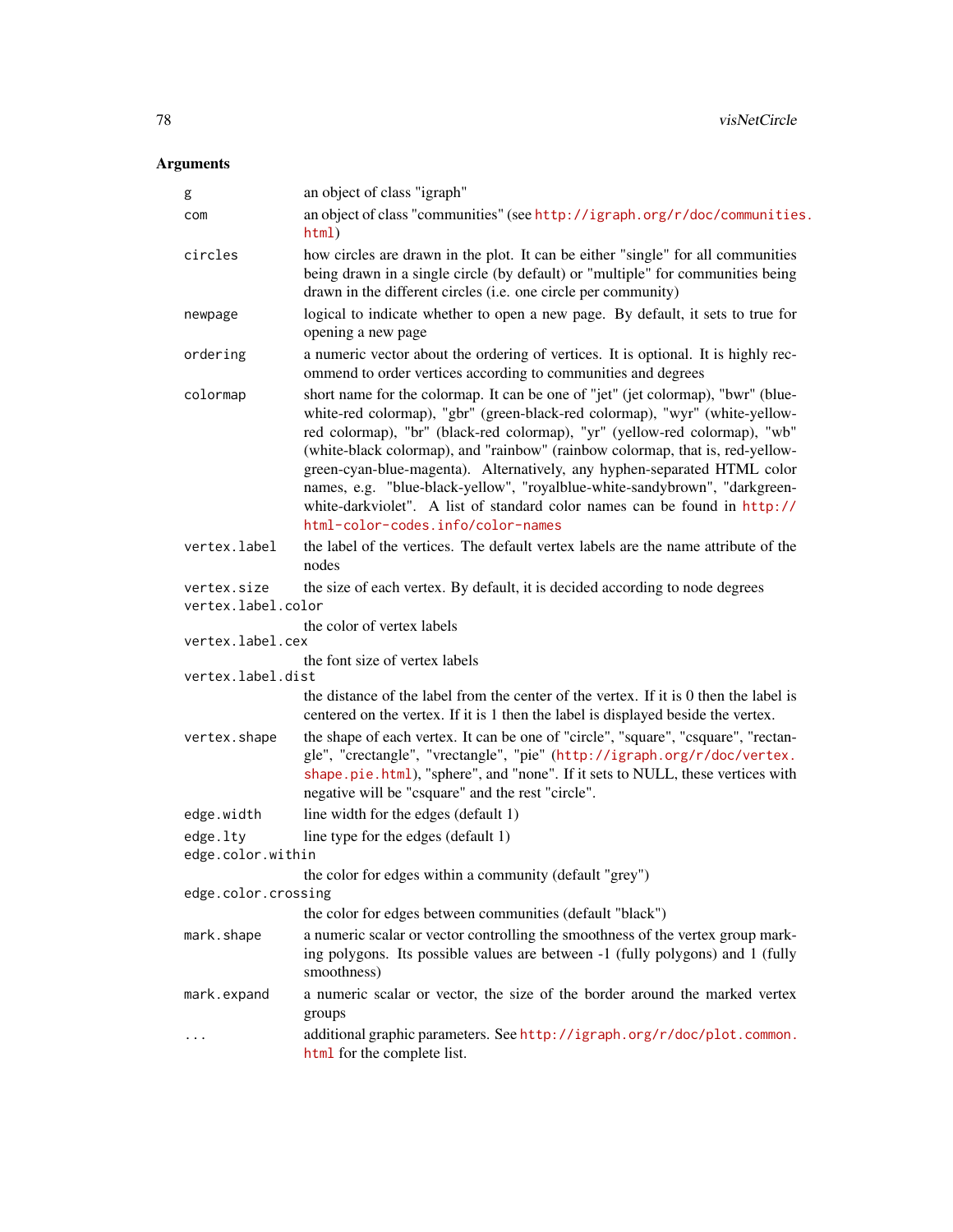#### <span id="page-78-0"></span>visNetCircle 79

# Value

invisible

#### Note

none

# See Also

[visNet](#page-67-0)

```
## Not run:
# 1) generate a random graph according to the ER model
g <- erdos.renyi.game(100, 1/80)
# 2) produce the induced subgraph only based on the nodes in query
g <- dNetInduce(g, V(g), knn=0)
# 3) color nodes according to communities identified via a spin-glass model and simulated annealing
com <- spinglass.community(g, spins=4)
vgroups <- com$membership
palette.name <- visColormap(colormap="rainbow")
mcolors <- palette.name(length(com))
vcolors <- mcolors[vgroups]
# 4) size nodes according to degrees
vdegrees <- igraph::degree(g)
# 5) sort nodes: first by communities and then degrees
tmp <- data.frame(ind=1:vcount(g), vgroups, vdegrees)
ordering <- tmp[order(vgroups,vdegrees),]$ind
# 6) visualise graph using circle diagram
# 6a) drawn into a single circle
visNetCircle(g=g, colormap="bwr", com=com, ordering=ordering)
# 6b) drawn into multlpe circles (one circle per community)
visNetCircle(g=g, colormap="bwr", com=com, circles="multiple",
ordering=ordering)
# 7) as comparison, also visualise graph on 2-dimensional layout
mark.groups <- communities(com)
mark.col <- visColoralpha(mcolors, alpha=0.2)
mark.border <- visColoralpha(mcolors, alpha=0.2)
edge.color <- c("grey", "black")[crossing(com,g)+1]
visNet(g, colormap="bwr", glayout=layout.fruchterman.reingold,
vertex.color=vcolors,
vertex.frame.color=vcolors, vertex.shape="sphere",
mark.groups=mark.groups, mark.col=mark.col,
mark.border=mark.border, mark.shape=1, mark.expand=10,
```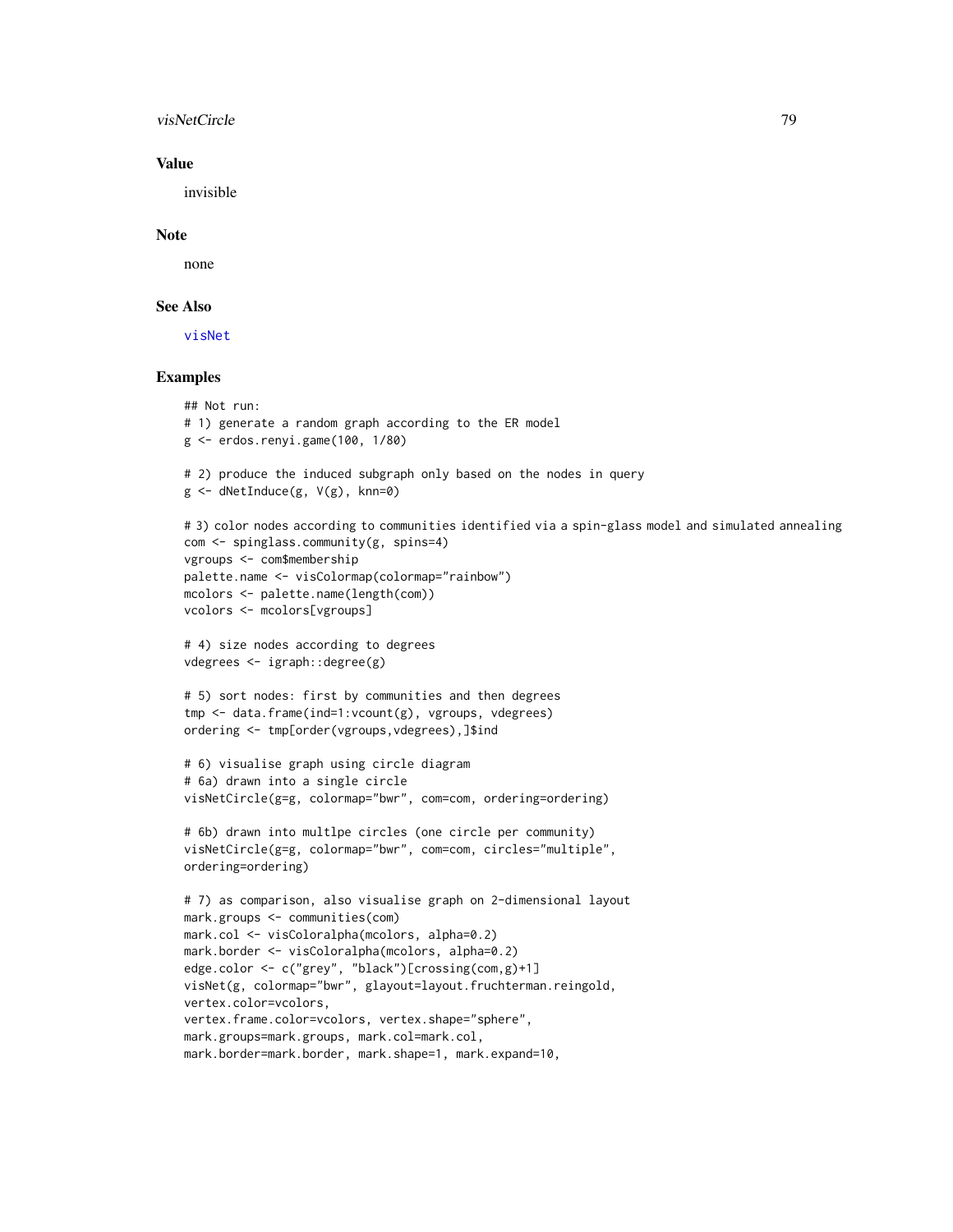```
edge.color=edge.color)
```
## End(Not run)

<span id="page-79-0"></span>visNetMul *Function to visualise the same graph but with multiple graph node colorings according to input data matrix*

# Description

visNetMul is supposed to visualise the same graph but with multiple colorings according to input data matrix

# Usage

```
visNetMul(
g,
data,
height = 7,
margin = rep(0.1, 4),
border.color = "#EEEEEE",
colormap = c("bwr", "jet", "gbr", "wyr", "br", "yr", "rainbow", "wb"),
ncolors = 40,
zlim = NULL,
colorbar = T,
colorbar.fraction = 0.25,
newpage = T,glayout = layout.fruchterman.reingold,
mtext{text.size} = 3,
mtext{text.add} = 0,
mtext{text.cex} = 1,
mtext{text.font} = 2,
mtext.col = "black",
...
\mathcal{L}
```

| g      | an object of class "igraph" or "graphNEL"                                                                                                                                                                                                                                                                                                                                                                                                                                                                                                            |
|--------|------------------------------------------------------------------------------------------------------------------------------------------------------------------------------------------------------------------------------------------------------------------------------------------------------------------------------------------------------------------------------------------------------------------------------------------------------------------------------------------------------------------------------------------------------|
| data   | an input data matrix used to color-code vertices/nodes. One column corresponds<br>to one graph node coloring. The input matrix must have row names, and these<br>names should include all node names of input graph, i.e. $V(g)\$ name, since there<br>is a mapping operation. After mapping, the length of the patern vector should be<br>the same as the number of nodes of input graph. The way of how to color-code<br>is to map values in the pattern onto the whole colormap (see the next arguments:<br>colormap, neolors, zlim and colorbar) |
| height | a numeric value specifying the height of device                                                                                                                                                                                                                                                                                                                                                                                                                                                                                                      |
|        |                                                                                                                                                                                                                                                                                                                                                                                                                                                                                                                                                      |

<span id="page-79-1"></span>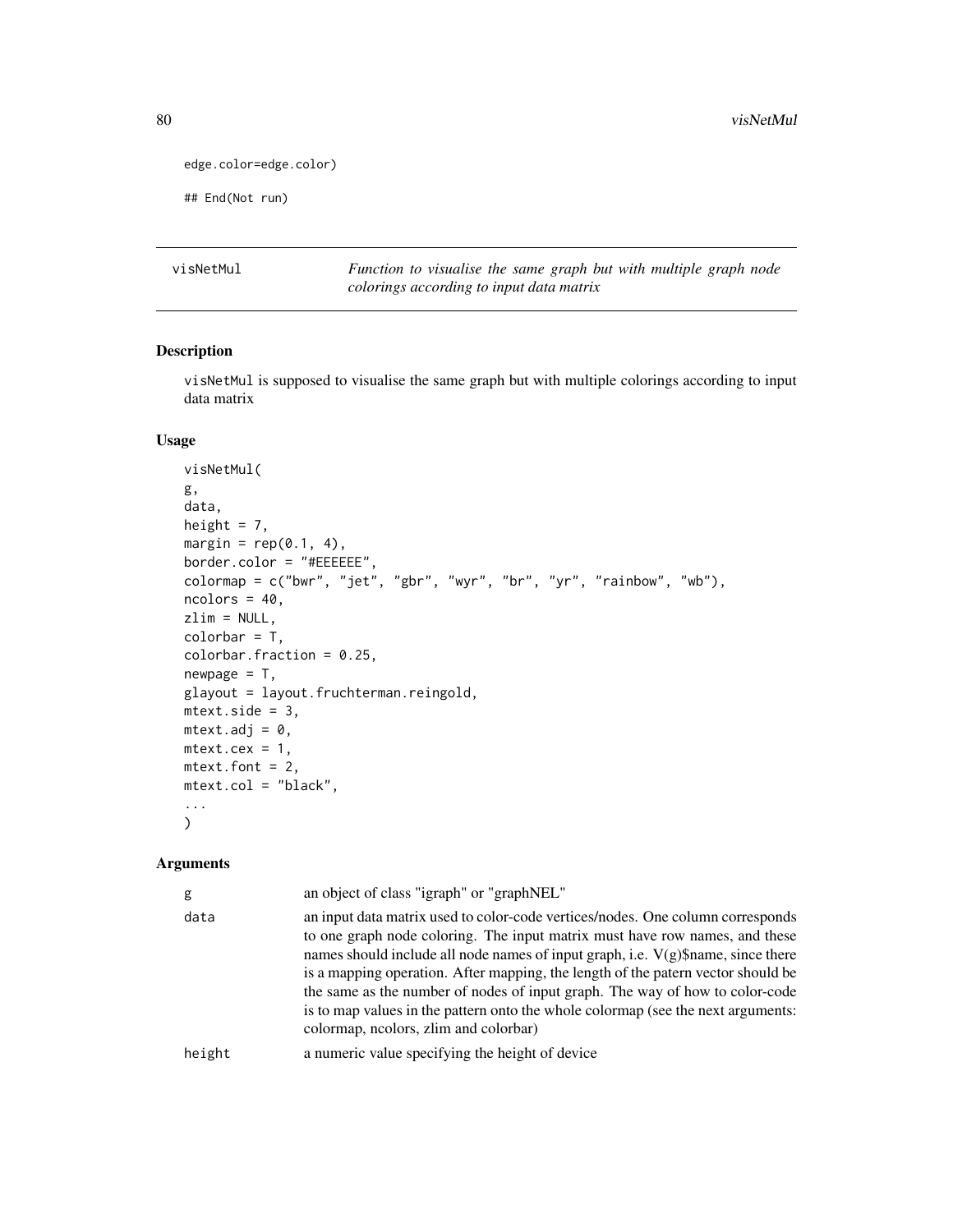| margin            | margins as units of length 4 or 1                                                                                                                                                                                                                                                                                                                                                                                                                                                                                                                                                                                                                            |
|-------------------|--------------------------------------------------------------------------------------------------------------------------------------------------------------------------------------------------------------------------------------------------------------------------------------------------------------------------------------------------------------------------------------------------------------------------------------------------------------------------------------------------------------------------------------------------------------------------------------------------------------------------------------------------------------|
| border.color      | the border color of each figure                                                                                                                                                                                                                                                                                                                                                                                                                                                                                                                                                                                                                              |
| colormap          | short name for the colormap. It can be one of "jet" (jet colormap), "bwr" (blue-<br>white-red colormap), "gbr" (green-black-red colormap), "wyr" (white-yellow-<br>red colormap), "br" (black-red colormap), "yr" (yellow-red colormap), "wb"<br>(white-black colormap), and "rainbow" (rainbow colormap, that is, red-yellow-<br>green-cyan-blue-magenta). Alternatively, any hyphen-separated HTML color<br>names, e.g. "blue-black-yellow", "royalblue-white-sandybrown", "darkgreen-<br>white-darkviolet". A list of standard color names can be found in http://<br>html-color-codes.info/color-names                                                   |
| ncolors           | the number of colors specified over the colormap                                                                                                                                                                                                                                                                                                                                                                                                                                                                                                                                                                                                             |
| zlim              | the minimum and maximum z/patttern values for which colors should be plotted,<br>defaulting to the range of the finite values of z. Each of the given colors will be<br>used to color an equispaced interval of this range. The midpoints of the intervals<br>cover the range, so that values just outside the range will be plotted                                                                                                                                                                                                                                                                                                                         |
| colorbar          | logical to indicate whether to append a colorbar. If pattern is null, it always sets<br>to false                                                                                                                                                                                                                                                                                                                                                                                                                                                                                                                                                             |
| colorbar.fraction |                                                                                                                                                                                                                                                                                                                                                                                                                                                                                                                                                                                                                                                              |
|                   | the relative fraction of colorbar block against the figure block                                                                                                                                                                                                                                                                                                                                                                                                                                                                                                                                                                                             |
| newpage           | logical to indicate whether to open a new page. By default, it sets to true for<br>opening a new page                                                                                                                                                                                                                                                                                                                                                                                                                                                                                                                                                        |
| glayout           | either a function or a numeric matrix configuring how the vertices will be placed<br>on the plot. If layout is a function, this function will be called with the graph<br>as the single parameter to determine the actual coordinates. This function can<br>be one of "layout.auto", "layout.random", "layout.circle", "layout.sphere", "lay-<br>out.fruchterman.reingold", "layout.kamada.kawai", "layout.spring", "layout.reingold.tilford",<br>"layout.fruchterman.reingold.grid", "layout.lgl", "layout.graphopt", "layout.svd"<br>and "layout.norm". A full explanation of these layouts can be found in http:<br>//igraph.org/r/doc/layout_nicely.html |
| mtext.side        | on which side of the metric plot $(1=bottom, 2=left, 3=top, 4=right)$                                                                                                                                                                                                                                                                                                                                                                                                                                                                                                                                                                                        |
| mtext.adj         | the adjustment for mtext alignment (0 for left or bottom alignment, 1 for right<br>or top alignment)                                                                                                                                                                                                                                                                                                                                                                                                                                                                                                                                                         |
| mtext.cex         | the font size of mtext labels                                                                                                                                                                                                                                                                                                                                                                                                                                                                                                                                                                                                                                |
| mtext.font        | the font weight of mtext labels                                                                                                                                                                                                                                                                                                                                                                                                                                                                                                                                                                                                                              |
| mtext.col         | the color of mtext labels                                                                                                                                                                                                                                                                                                                                                                                                                                                                                                                                                                                                                                    |
| .                 | additional graphic parameters. See http://igraph.org/r/doc/plot.common.<br>html for the complete list.                                                                                                                                                                                                                                                                                                                                                                                                                                                                                                                                                       |

# Value

invisible

# Note

none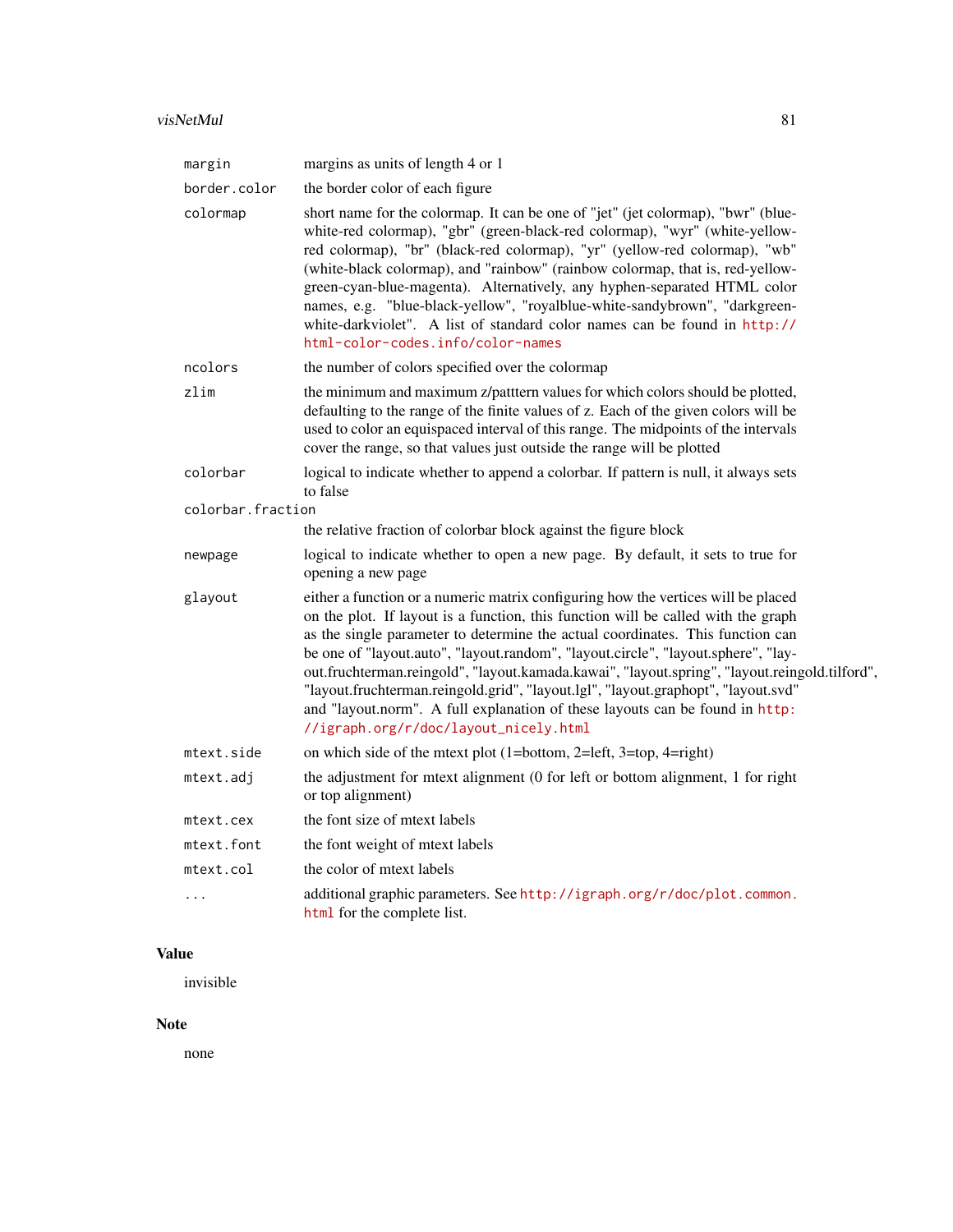#### See Also

[visNet](#page-67-0), [visNetAnimate](#page-70-0)

#### Examples

```
# 1) generate a random graph according to the ER model
g <- erdos.renyi.game(100, 1/80)
# 2) produce the induced subgraph only based on the nodes in query
subg <- dNetInduce(g, V(g), knn=0)
# 3) visualise the module with vertices being color-coded by scores
nnodes <- vcount(subg)
nsamples <- 10
data <- matrix(runif(nnodes*nsamples), nrow=nnodes, ncol=nsamples)
rownames(data) <- V(subg)$name
visNetMul(g=subg, colormap="bwr", data=data,
glayout=layout.fruchterman.reingold)
```
visNetReorder *Function to visualise the multiple graph colorings reorded within a sheet-shape rectangle grid*

#### Description

visNetReorder is supposed to visualise the multiple graph colorings reorded within a sheet-shape rectangle grid

#### Usage

```
visNetReorder(
g,
data,
sReorder,
height = 7,
margin = rep(0.1, 4),
border.color = "#EEEEEE",
colormap = c("bwr", "jet", "gbr", "wyr", "br", "yr", "rainbow", "wb"),
ncolors = 40,zlim = NULL,
colorbar = T,
colorbar.fraction = 0.5,
newpage = T,
glayout = layout.fruchterman.reingold,
mtext{text.size} = 3,
mtext{text.add} = 0,
mtext{text.cex} = 1,
mtext{text.font} = 2,
```
<span id="page-81-0"></span>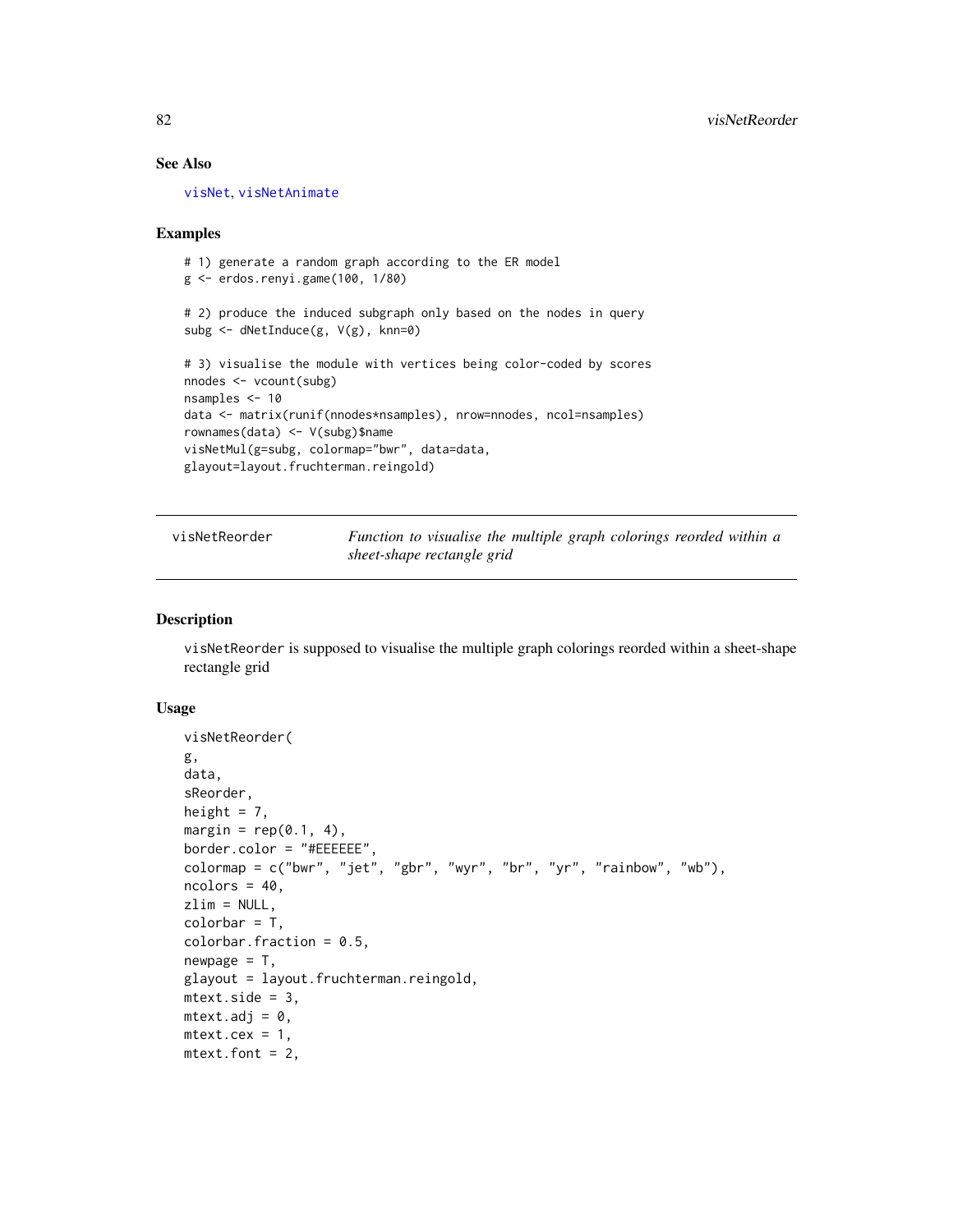```
mtext.col = "black",
...
)
```

| g                 | an object of class "igraph" or "graphNEL"                                                                                                                                                                                                                                                                                                                                                                                                                                                                                                                                                                                                                    |
|-------------------|--------------------------------------------------------------------------------------------------------------------------------------------------------------------------------------------------------------------------------------------------------------------------------------------------------------------------------------------------------------------------------------------------------------------------------------------------------------------------------------------------------------------------------------------------------------------------------------------------------------------------------------------------------------|
| data              | an input data matrix used to color-code vertices/nodes. One column corresponds<br>to one graph node coloring. The input matrix must have row names, and these<br>names should include all node names of input graph, i.e. V(g)\$name, since<br>there is a mapping operation. After mapping, the length of the pattern vector<br>should be the same as the number of nodes of input graph. The way of how to<br>color-code is to map values in the pattern onto the whole colormap (see the next<br>arguments: colormap, ncolors, zlim and colorbar)                                                                                                          |
| sReorder          | an object of class "sReorder"                                                                                                                                                                                                                                                                                                                                                                                                                                                                                                                                                                                                                                |
| height            | a numeric value specifying the height of device                                                                                                                                                                                                                                                                                                                                                                                                                                                                                                                                                                                                              |
| margin            | margins as units of length 4 or 1                                                                                                                                                                                                                                                                                                                                                                                                                                                                                                                                                                                                                            |
| border.color      | the border color of each figure                                                                                                                                                                                                                                                                                                                                                                                                                                                                                                                                                                                                                              |
| colormap          | short name for the colormap. It can be one of "jet" (jet colormap), "bwr" (blue-<br>white-red colormap), "gbr" (green-black-red colormap), "wyr" (white-yellow-<br>red colormap), "br" (black-red colormap), "yr" (yellow-red colormap), "wb"<br>(white-black colormap), and "rainbow" (rainbow colormap, that is, red-yellow-<br>green-cyan-blue-magenta). Alternatively, any hyphen-separated HTML color<br>names, e.g. "blue-black-yellow", "royalblue-white-sandybrown", "darkgreen-<br>white-darkviolet". A list of standard color names can be found in http://<br>html-color-codes.info/color-names                                                   |
| ncolors           | the number of colors specified over the colormap                                                                                                                                                                                                                                                                                                                                                                                                                                                                                                                                                                                                             |
| zlim              | the minimum and maximum z/patttern values for which colors should be plotted,<br>defaulting to the range of the finite values of z. Each of the given colors will be<br>used to color an equispaced interval of this range. The midpoints of the intervals<br>cover the range, so that values just outside the range will be plotted                                                                                                                                                                                                                                                                                                                         |
| colorbar          | logical to indicate whether to append a colorbar. If pattern is null, it always sets<br>to false                                                                                                                                                                                                                                                                                                                                                                                                                                                                                                                                                             |
| colorbar.fraction |                                                                                                                                                                                                                                                                                                                                                                                                                                                                                                                                                                                                                                                              |
|                   | the relative fraction of colorbar block against the figure block                                                                                                                                                                                                                                                                                                                                                                                                                                                                                                                                                                                             |
| newpage           | logical to indicate whether to open a new page. By default, it sets to true for<br>opening a new page                                                                                                                                                                                                                                                                                                                                                                                                                                                                                                                                                        |
| glayout           | either a function or a numeric matrix configuring how the vertices will be placed<br>on the plot. If layout is a function, this function will be called with the graph<br>as the single parameter to determine the actual coordinates. This function can<br>be one of "layout.auto", "layout.random", "layout.circle", "layout.sphere", "lay-<br>out.fruchterman.reingold", "layout.kamada.kawai", "layout.spring", "layout.reingold.tilford",<br>"layout.fruchterman.reingold.grid", "layout.lgl", "layout.graphopt", "layout.svd"<br>and "layout.norm". A full explanation of these layouts can be found in http:<br>//igraph.org/r/doc/layout_nicely.html |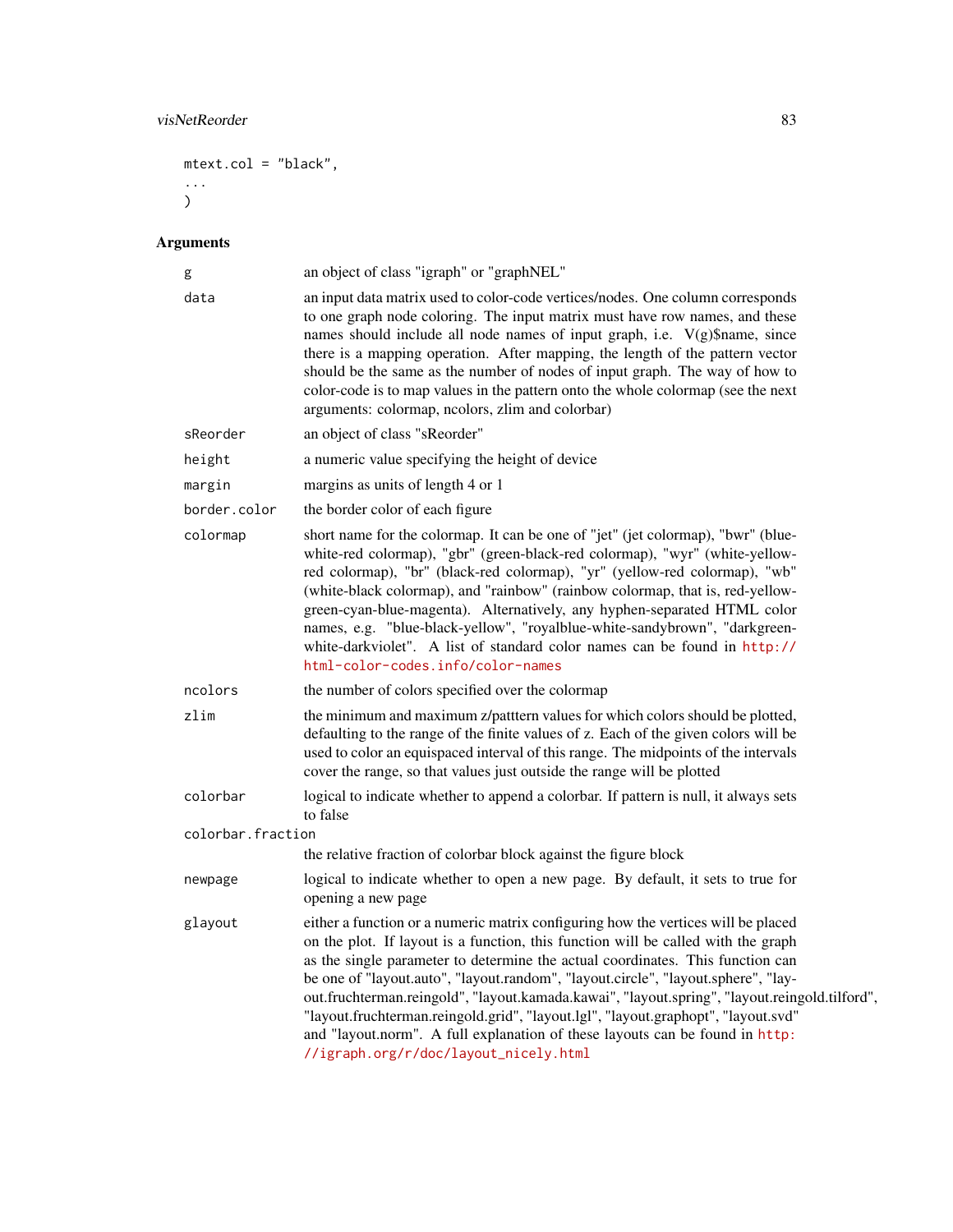<span id="page-83-0"></span>

| mtext.side | on which side of the metric plot $(1=bottom, 2=left, 3=top, 4=right)$                                  |
|------------|--------------------------------------------------------------------------------------------------------|
| mtext.adj  | the adjustment for mext alignment (0 for left or bottom alignment, 1 for right<br>or top alignment)    |
| mtext.cex  | the font size of metxt labels                                                                          |
| mtext.font | the font weight of meet labels                                                                         |
| mtext.col  | the color of metxt labels                                                                              |
| .          | additional graphic parameters. See http://igraph.org/r/doc/plot.common.<br>html for the complete list. |

# Value

invisible

## Note

none

# See Also

[visNet](#page-67-0), [dNetReorder](#page-41-0)

```
# 1) generate a random graph according to the ER model
g <- erdos.renyi.game(100, 1/100)
# 2) produce the induced subgraph only based on the nodes in query
subg <- dNetInduce(g, V(g), knn=0)
```

```
# 3) reorder the module with vertices being color-coded by input data
nnodes <- vcount(subg)
nsamples <- 10
data <- matrix(runif(nnodes*nsamples), nrow=nnodes, ncol=nsamples)
rownames(data) <- V(subg)$name
sReorder <- dNetReorder(g=subg, data, feature="node",
node.normalise="none")
```

```
# 4) visualise the module with vertices being color-coded by input data
visNetReorder(g=subg, colormap="bwr", data=data, sReorder)
```